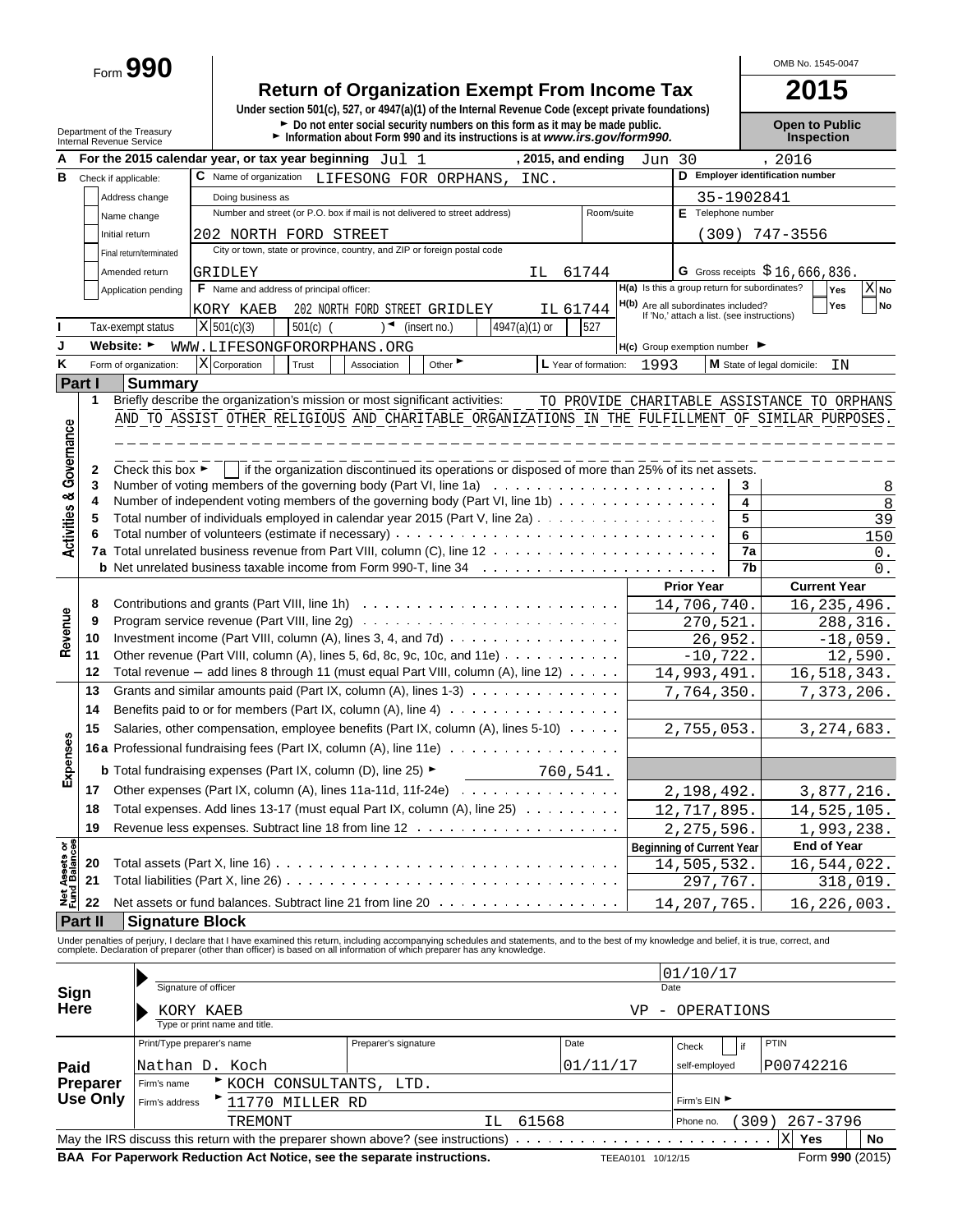|                 | Form 990 (2015)<br>LIFESONG FOR ORPHANS, INC.                                                                                                                                                                                                                                                                                                                                                                                                                                                                                                                                                             | 35-1902841 | Page 2          |
|-----------------|-----------------------------------------------------------------------------------------------------------------------------------------------------------------------------------------------------------------------------------------------------------------------------------------------------------------------------------------------------------------------------------------------------------------------------------------------------------------------------------------------------------------------------------------------------------------------------------------------------------|------------|-----------------|
| <b>Part III</b> | <b>Statement of Program Service Accomplishments</b>                                                                                                                                                                                                                                                                                                                                                                                                                                                                                                                                                       |            |                 |
|                 | Check if Schedule O contains a response or note to any line in this Part III                                                                                                                                                                                                                                                                                                                                                                                                                                                                                                                              |            | Χ               |
| 1               | Briefly describe the organization's mission:                                                                                                                                                                                                                                                                                                                                                                                                                                                                                                                                                              |            |                 |
|                 | TO PROVIDE CHARITABLE ASSISTANCE TO ORPHANS                                                                                                                                                                                                                                                                                                                                                                                                                                                                                                                                                               |            |                 |
|                 | AND TO ASSIST OTHER RELIGIOUS AND CHARITABLE ORGANIZATIONS IN THE FULFILLMENT OF SIMILAR PURPOSES.                                                                                                                                                                                                                                                                                                                                                                                                                                                                                                        |            |                 |
|                 |                                                                                                                                                                                                                                                                                                                                                                                                                                                                                                                                                                                                           |            |                 |
|                 | Did the organization undertake any significant program services during the year which were not listed on the prior                                                                                                                                                                                                                                                                                                                                                                                                                                                                                        |            |                 |
|                 | Form 990 or 990-EZ?                                                                                                                                                                                                                                                                                                                                                                                                                                                                                                                                                                                       | X<br>Yes   | No              |
|                 | If 'Yes,' describe these new services on Schedule O.                                                                                                                                                                                                                                                                                                                                                                                                                                                                                                                                                      |            |                 |
| 3               | Did the organization cease conducting, or make significant changes in how it conducts, any program services?                                                                                                                                                                                                                                                                                                                                                                                                                                                                                              | Yes        | No              |
|                 | If 'Yes,' describe these changes on Schedule O.                                                                                                                                                                                                                                                                                                                                                                                                                                                                                                                                                           |            |                 |
|                 | Describe the organization's program service accomplishments for each of its three largest program services, as measured by expenses.<br>Section 501(c)(3) and 501(c)(4) organizations are required to report the amount of grants and allocations to others, the total expenses,<br>and revenue, if any, for each program service reported.                                                                                                                                                                                                                                                               |            |                 |
|                 | 4 a (Code:<br>\$<br>6,860,849. including grants of<br>\$<br>) (Expenses<br>$6,422,013.$ (Revenue                                                                                                                                                                                                                                                                                                                                                                                                                                                                                                          | \$         | 0.              |
|                 | ADOPTION GRANT/LOAN PROGRAM - PROVIDE GRANTS AND LOANS TO ASSIST IN THE ADOPTION OF                                                                                                                                                                                                                                                                                                                                                                                                                                                                                                                       |            |                 |
|                 | ORPHANS BY CHRISTIAN FAMILIES. POST-ADOPTION ASSISTANCE IS ALSO PROVIDED.                                                                                                                                                                                                                                                                                                                                                                                                                                                                                                                                 |            |                 |
|                 | FINANCIAL ASSISTANCE IS PROVIDED TO OFFSET ONLY DOCUMENTED ADOPTION COSTS                                                                                                                                                                                                                                                                                                                                                                                                                                                                                                                                 |            |                 |
|                 | 54 COVENANT LOANS TO ADOPTIVE FAMILIES, TOTALING \$196,266, WERE OUTSTANDING AT YEAR-END.<br>LIFESONG HELPED FACILITATE THE ADOPTION OF OVER 900 ORPHANS DURING THE YEAR.                                                                                                                                                                                                                                                                                                                                                                                                                                 |            |                 |
|                 | OVER 5,400 ORPHANS HAVE BEEN ADOPTED THROUGH THE PROGRAM SINCE ITS INCEPTION.                                                                                                                                                                                                                                                                                                                                                                                                                                                                                                                             |            |                 |
|                 |                                                                                                                                                                                                                                                                                                                                                                                                                                                                                                                                                                                                           |            |                 |
|                 |                                                                                                                                                                                                                                                                                                                                                                                                                                                                                                                                                                                                           |            |                 |
|                 |                                                                                                                                                                                                                                                                                                                                                                                                                                                                                                                                                                                                           |            |                 |
|                 |                                                                                                                                                                                                                                                                                                                                                                                                                                                                                                                                                                                                           |            |                 |
|                 |                                                                                                                                                                                                                                                                                                                                                                                                                                                                                                                                                                                                           |            |                 |
|                 | ORPHAN CARE PROGRAM - (INCLUDES SUSTAINABLE BUSINESSES) PROVIDE HUMANITARIAN ASSISTANCE,<br>BIBLICAL TRAINING, EDUCATION AND JOB-SKILL TRAINING TO ORPHANS THROUGHOUT THE WORLD.<br>SUSTAINABLE BUSINESSES HAVE BEEN ESTABLISHED IN SEVERAL PROJECT LOCATIONS.<br>APPROXIMATE NUMBER OF ORPHANS REACHED WITH THE GOSPEL OF JESUS CHRIST,<br>EDUCATION AND TRAINING, AND BASIC LIVING NEEDS DURING THE YEAR WERE -<br>BOLIVIA - 63; CAMBODIA - 100; ETHIOPIA - 1,150; GUATEMALA - 73; HAITI - 536; INDIA - 475;<br>LIBERIA - 307; MEXICO - 14; TANZANIA - 398; UGANDA - 210; UKRAINE - 1,325; ZAMBIA - 875 |            |                 |
|                 | $408, 199$ . including grants of $\beta$ 20, 271. ) (Revenue $\beta$<br>4 c (Code:<br>) (Expenses \$<br>COORDINATION OF SHORT-TERM MISSION TRIPS TO PROJECT LOCATIONS SERVING ORPHANS.<br>22 TRIPS WERE COORDINATED DURING THE YEAR WITH APPROXIMATELY 150<br>PEOPLE VOLUNTEERING TO SERVE.                                                                                                                                                                                                                                                                                                               |            | $0.$ )          |
|                 | 4 d Other program services. (Describe in Schedule O.)<br>\$<br>(Expenses<br>248, 714. including grants of<br>32,917. ) (Revenue \$<br>\$<br>4 e Total program service expenses<br>13,048,541.                                                                                                                                                                                                                                                                                                                                                                                                             | $0.$ )     |                 |
| <b>BAA</b>      | TEEA0102 10/12/15                                                                                                                                                                                                                                                                                                                                                                                                                                                                                                                                                                                         |            | Form 990 (2015) |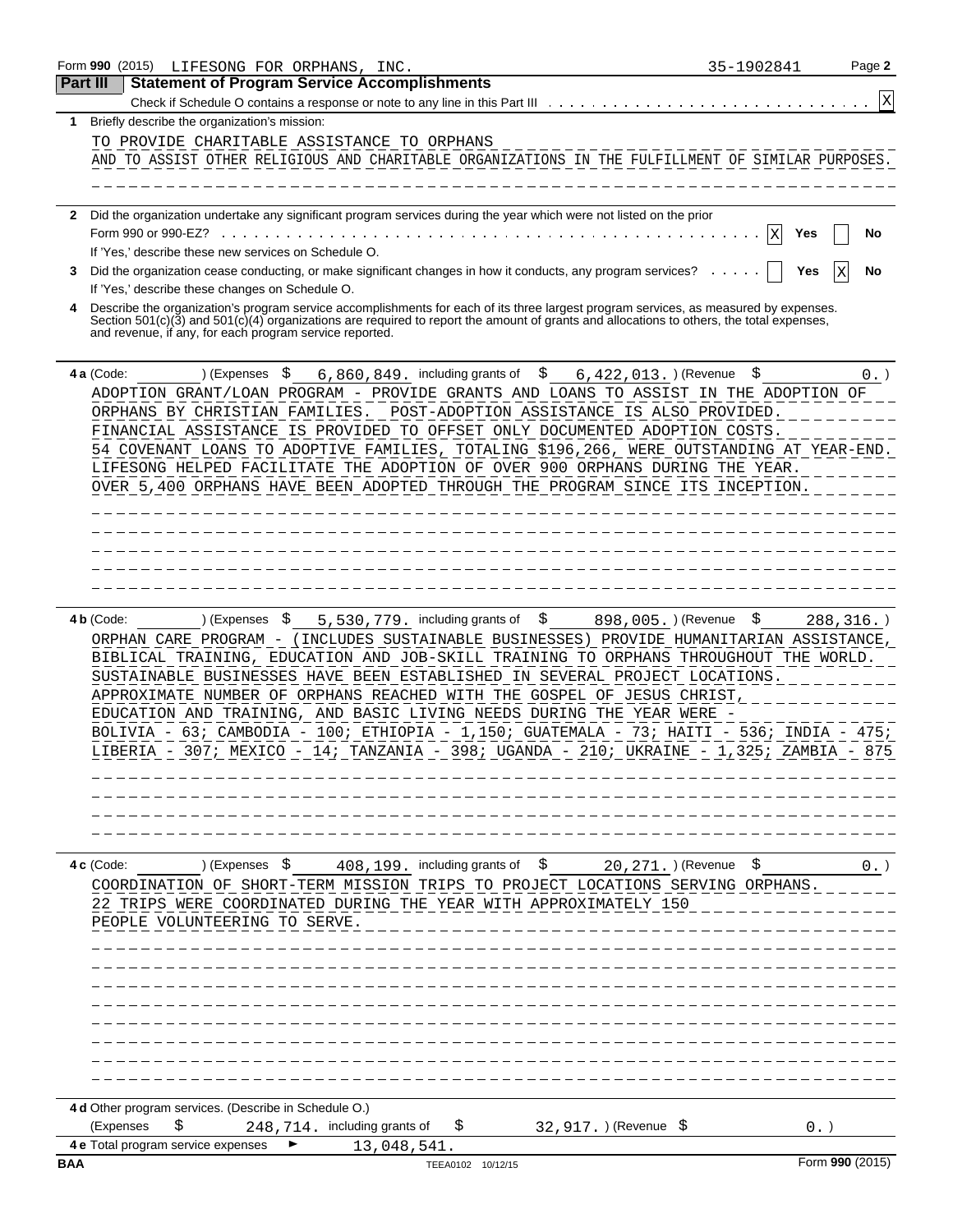Form **990** (2015) Page **3** LIFESONG FOR ORPHANS, INC. 35-1902841

|    | <b>Checklist of Required Schedules</b><br><b>Part IV</b>                                                                                                                                                                                                                |                 |     |    |
|----|-------------------------------------------------------------------------------------------------------------------------------------------------------------------------------------------------------------------------------------------------------------------------|-----------------|-----|----|
|    |                                                                                                                                                                                                                                                                         |                 | Yes | No |
|    | Is the organization described in section $501(c)(3)$ or $4947(a)(1)$ (other than a private foundation)? If 'Yes,' complete                                                                                                                                              | $\mathbf{1}$    | Χ   |    |
|    | 2 Is the organization required to complete Schedule B, Schedule of Contributors (see instructions)?                                                                                                                                                                     | $\mathbf{2}$    | X   |    |
| 3  | Did the organization engage in direct or indirect political campaign activities on behalf of or in opposition to candidates                                                                                                                                             | 3               |     | Χ  |
|    | Section 501(c)(3) organizations. Did the organization engage in lobbying activities, or have a section 501(h) election                                                                                                                                                  | 4               |     | Χ  |
| 5. | Is the organization a section $501(c)(4)$ , $501(c)(5)$ , or $501(c)(6)$ organization that receives membership dues,<br>assessments, or similar amounts as defined in Revenue Procedure 98-19? If 'Yes,' complete Schedule C, Part III                                  | 5               |     | Χ  |
| 6  | Did the organization maintain any donor advised funds or any similar funds or accounts for which donors have the right<br>to provide advice on the distribution or investment of amounts in such funds or accounts? If 'Yes,' complete Schedule D,                      | 6               | Χ   |    |
| 7  | Did the organization receive or hold a conservation easement, including easements to preserve open space, the                                                                                                                                                           | $\overline{7}$  |     | Χ  |
| 8  | Did the organization maintain collections of works of art, historical treasures, or other similar assets? If 'Yes,'                                                                                                                                                     | 8               |     | Χ  |
| 9  | Did the organization report an amount in Part X, line 21, for escrow or custodial account liability; serve as a custodian<br>for amounts not listed in Part X; or provide credit counseling, debt management, credit repair, or debt negotiation                        | 9               |     | Χ  |
| 10 | Did the organization, directly or through a related organization, hold assets in temporarily restricted endowments,                                                                                                                                                     | 10              |     | Χ  |
| 11 | If the organization's answer to any of the following questions is 'Yes', then complete Schedule D, Parts VI, VII, VIII, IX,<br>or X as applicable.                                                                                                                      |                 |     |    |
|    | a Did the organization report an amount for land, buildings and equipment in Part X, line 10? If 'Yes,' complete Schedule                                                                                                                                               | 11a             | Χ   |    |
|    | <b>b</b> Did the organization report an amount for investments – other securities in Part X, line 12 that is 5% or more of its total                                                                                                                                    | 11 <sub>b</sub> |     | Χ  |
|    | c Did the organization report an amount for investments – program related in Part X, line 13 that is 5% or more of its total                                                                                                                                            | 11c             |     | Χ  |
|    | d Did the organization report an amount for other assets in Part X, line 15 that is 5% or more of its total assets reported                                                                                                                                             | 11d             |     | Χ  |
|    | e Did the organization report an amount for other liabilities in Part X, line 25? If 'Yes,' complete Schedule D, Part X                                                                                                                                                 | 11e             | X   |    |
|    | f Did the organization's separate or consolidated financial statements for the tax year include a footnote that addresses<br>the organization's liability for uncertain tax positions under FIN 48 (ASC 740)? If 'Yes,' complete Schedule D, Part $X \cdot \cdot \cdot$ | 11f             | Χ   |    |
|    | 12 a Did the organization obtain separate, independent audited financial statements for the tax year? If 'Yes,' complete                                                                                                                                                | 12a             | Χ   |    |
|    | <b>b</b> Was the organization included in consolidated, independent audited financial statements for the tax year? If 'Yes,' and<br>if the organization answered 'No' to line 12a, then completing Schedule D, Parts XI and XII is optional wimbed we                   | 12 <sub>b</sub> |     | Χ  |
|    | 13 Is the organization a school described in section 170(b)(1)(A)(ii)? If 'Yes,' complete Schedule E.                                                                                                                                                                   | 13              |     | Χ  |
|    |                                                                                                                                                                                                                                                                         | 14a             | Χ   |    |
|    | <b>b</b> Did the organization have aggregate revenues or expenses of more than \$10,000 from grantmaking, fundraising,<br>business, investment, and program service activities outside the United States, or aggregate foreign investments valued                       | 14b             | Χ   |    |
|    | 15 Did the organization report on Part IX, column (A), line 3, more than \$5,000 of grants or other assistance to or for any                                                                                                                                            | 15              |     | Χ  |
|    | 16 Did the organization report on Part IX, column (A), line 3, more than \$5,000 of aggregate grants or other assistance to                                                                                                                                             | 16              | Χ   |    |
| 17 | Did the organization report a total of more than \$15,000 of expenses for professional fundraising services on Part IX,<br>column (A), lines 6 and 11e? If 'Yes,' complete Schedule G, Part I (see instructions)                                                        | 17              |     | Χ  |
| 18 | Did the organization report more than \$15,000 total of fundraising event gross income and contributions on Part VIII,                                                                                                                                                  | 18              | Χ   |    |
| 19 | Did the organization report more than \$15,000 of gross income from gaming activities on Part VIII, line 9a? If 'Yes,'                                                                                                                                                  | 19              |     | Χ  |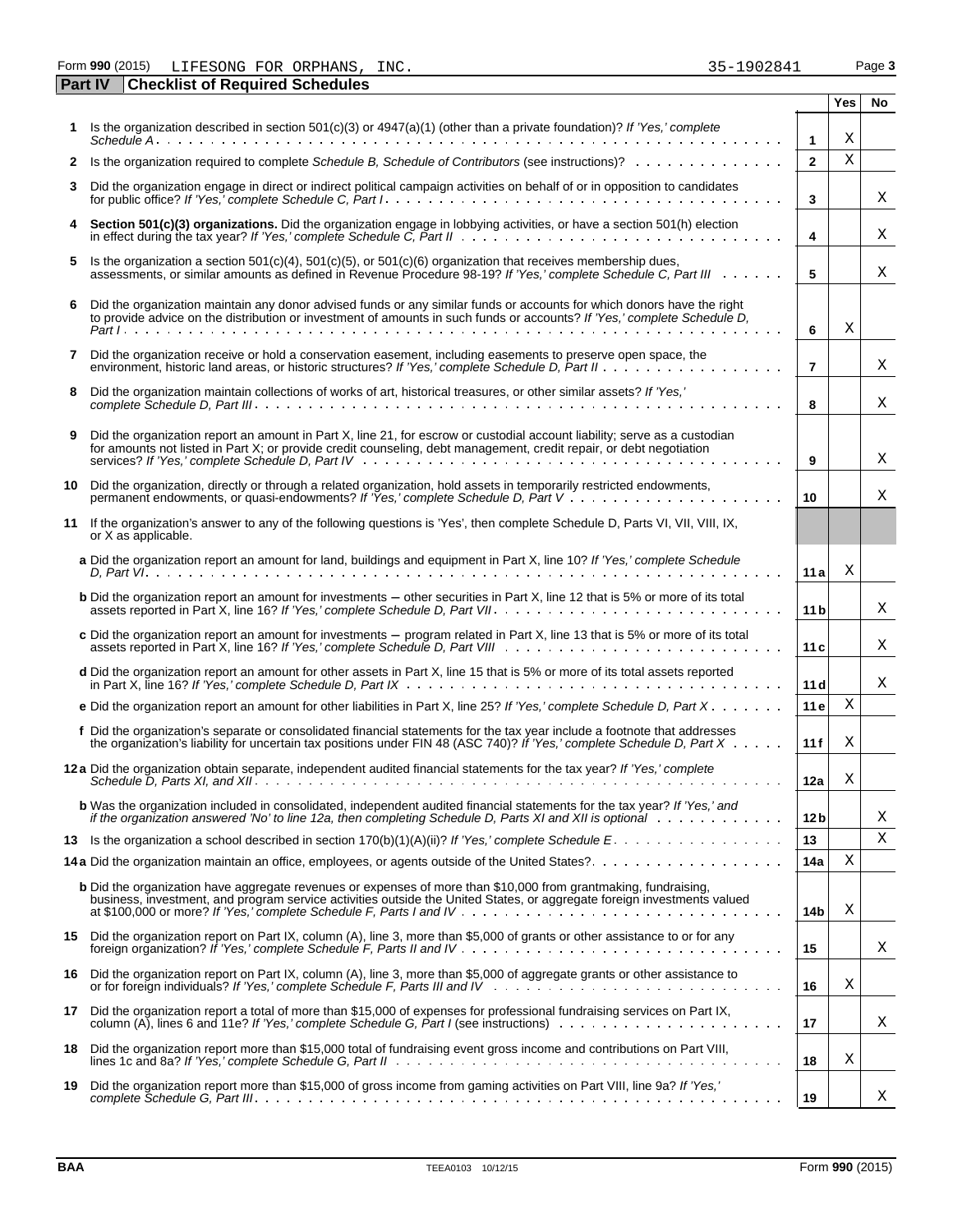Form **990** (2015) Page **4** LIFESONG FOR ORPHANS, INC. 35-1902841

| <b>Part IV</b> | <b>Checklist of Required Schedules</b> (continued)                                                                                                                                                                                                                   |                 |                      |    |
|----------------|----------------------------------------------------------------------------------------------------------------------------------------------------------------------------------------------------------------------------------------------------------------------|-----------------|----------------------|----|
|                |                                                                                                                                                                                                                                                                      |                 | Yes                  | No |
|                |                                                                                                                                                                                                                                                                      | <b>20a</b>      |                      | Χ  |
|                | <b>b</b> If 'Yes' to line 20a, did the organization attach a copy of its audited financial statements to this return?                                                                                                                                                | 20 <sub>b</sub> |                      |    |
|                | 21 Did the organization report more than \$5,000 of grants or other assistance to any domestic organization or<br>domestic government on Part IX, column (A), line 1? If 'Yes,' complete Schedule I, Parts I and II                                                  | 21              | Χ                    |    |
|                | 22 Did the organization report more than \$5,000 of grants or other assistance to or for domestic individuals on Part IX,                                                                                                                                            | 22              | Χ                    |    |
|                | 23 Did the organization answer 'Yes' to Part VII, Section A, line 3, 4, or 5 about compensation of the organization's current<br>and former officers, directors, trustees, key employees, and highest compensated employees? If 'Yes,' complete                      |                 |                      |    |
|                | Schedule $J_1, \ldots, J_{n-1}, \ldots, J_{n-1}, \ldots, J_{n-1}$                                                                                                                                                                                                    | 23              |                      | X  |
|                | 24 a Did the organization have a tax-exempt bond issue with an outstanding principal amount of more than \$100,000 as of the last day of the year, that was issued after December 31, 2002? If 'Yes,' answer lines 24b through                                       | 24a             |                      | Χ  |
|                | <b>b</b> Did the organization invest any proceeds of tax-exempt bonds beyond a temporary period exception?                                                                                                                                                           | 24 <sub>b</sub> |                      |    |
|                | c Did the organization maintain an escrow account other than a refunding escrow at any time during the year to defease                                                                                                                                               | 24c             |                      |    |
|                | <b>d</b> Did the organization act as an 'on behalf of' issuer for bonds outstanding at any time during the year? $\ldots \ldots \ldots \ldots$                                                                                                                       | 24d             |                      |    |
|                |                                                                                                                                                                                                                                                                      |                 |                      |    |
|                | 25 a Section 501(c)(3), 501(c)(4), and 501(c)(29) organizations. Did the organization engage in an excess benefit<br>transaction with a disqualified person during the year? If 'Yes,' complete Schedule L, Part I.                                                  | 25a             |                      | Χ  |
|                | b Is the organization aware that it engaged in an excess benefit transaction with a disqualified person in a prior year, and<br>that the transaction has not been reported on any of the organization's prior Forms 990 or 990-EZ? If 'Yes,' complete                | 25 <sub>b</sub> |                      | Χ  |
|                |                                                                                                                                                                                                                                                                      |                 |                      |    |
|                | 26 Did the organization report any amount on Part X, line 5, 6, or 22 for receivables from or payables to any current or former officers, directors, trustees, key employees, highest compensated employees, or disqualified p                                       | 26              |                      | X  |
| 27             | Did the organization provide a grant or other assistance to an officer, director, trustee, key employee, substantial<br>contributor or employee thereof, a grant selection committee member, or to a 35% controlled entity or family member                          |                 |                      |    |
|                |                                                                                                                                                                                                                                                                      | 27              |                      | X  |
| 28             | Was the organization a party to a business transaction with one of the following parties (see Schedule L, Part IV<br>instructions for applicable filing thresholds, conditions, and exceptions):                                                                     |                 |                      |    |
|                | a A current or former officer, director, trustee, or key employee? If 'Yes,' complete Schedule L, Part IV                                                                                                                                                            | 28a             |                      | Χ  |
|                | <b>b</b> A family member of a current or former officer, director, trustee, or key employee? If 'Yes,' complete                                                                                                                                                      | 28 <sub>b</sub> | Χ                    |    |
|                | c An entity of which a current or former officer, director, trustee, or key employee (or a family member thereof) was an                                                                                                                                             | 28c             |                      | X  |
| 29             | Did the organization receive more than \$25,000 in non-cash contributions? If 'Yes,' complete Schedule M                                                                                                                                                             | 29              | Χ                    |    |
| 30             | Did the organization receive contributions of art, historical treasures, or other similar assets, or qualified conservation                                                                                                                                          | 30              |                      | Χ  |
| 31             | Did the organization liquidate, terminate, or dissolve and cease operations? If 'Yes,' complete Schedule N, Part I                                                                                                                                                   | 31              |                      | Χ  |
|                | Did the organization sell, exchange, dispose of, or transfer more than 25% of its net assets? If 'Yes,' complete                                                                                                                                                     |                 |                      |    |
| 32             |                                                                                                                                                                                                                                                                      | 32              |                      | X  |
| 33             | Did the organization own 100% of an entity disregarded as separate from the organization under Regulations sections<br>$301.7701-2$ and $301.7701-3$ ? If 'Yes,' complete Schedule R, Part $1 \ldots \ldots \ldots \ldots \ldots \ldots \ldots \ldots \ldots \ldots$ | 33              |                      | X  |
| 34             | Was the organization related to any tax-exempt or taxable entity? If 'Yes,' complete Schedule R, Part II, III, or IV,                                                                                                                                                | 34              | Χ                    |    |
|                | 35 a Did the organization have a controlled entity within the meaning of section $512(b)(13)? \ldots \ldots \ldots \ldots \ldots \ldots$                                                                                                                             | 35a             |                      | Χ  |
|                | b If 'Yes' to line 35a, did the organization receive any payment from or engage in any transaction with a controlled                                                                                                                                                 | 35 <sub>b</sub> |                      |    |
| 36             | Section 501(c)(3) organizations. Did the organization make any transfers to an exempt non-charitable related                                                                                                                                                         | 36              |                      | X  |
| 37             | Did the organization conduct more than 5% of its activities through an entity that is not a related organization and that is<br>treated as a partnership for federal income tax purposes? If 'Yes,' complete Schedule R, Part VI                                     | 37              |                      | Χ  |
| 38             | Did the organization complete Schedule O and provide explanations in Schedule O for Part VI, lines 11b and 19?                                                                                                                                                       |                 |                      |    |
| <b>BAA</b>     |                                                                                                                                                                                                                                                                      | 38              | Χ<br>Form 990 (2015) |    |
|                |                                                                                                                                                                                                                                                                      |                 |                      |    |

| 35-1902841 |  |  |  |  |
|------------|--|--|--|--|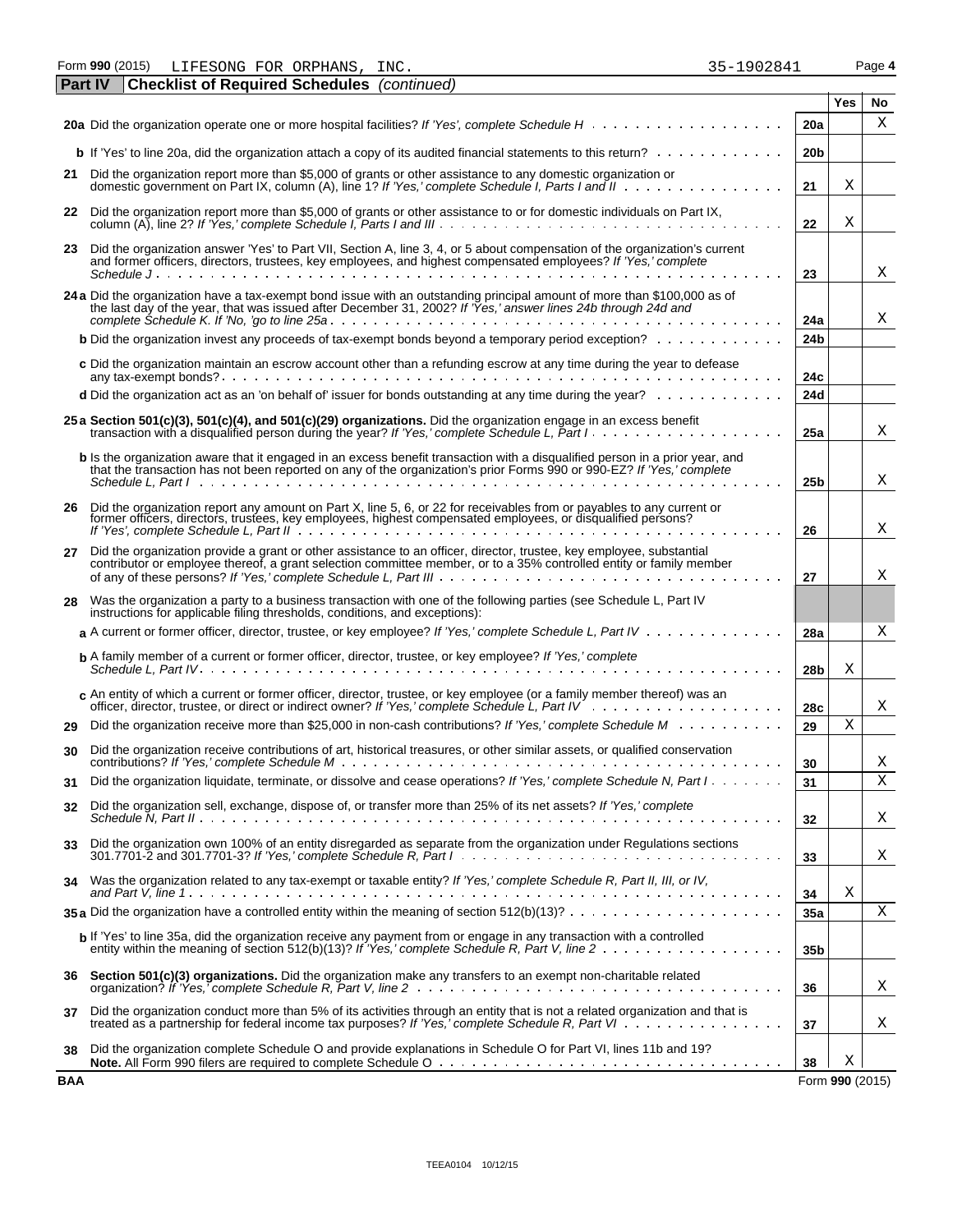|            | Form 990 (2015)<br>LIFESONG FOR ORPHANS, INC.<br>35-1902841                                                                                                                                                                                       |                         |                 | Page 5 |
|------------|---------------------------------------------------------------------------------------------------------------------------------------------------------------------------------------------------------------------------------------------------|-------------------------|-----------------|--------|
|            | <b>Part V Statements Regarding Other IRS Filings and Tax Compliance</b>                                                                                                                                                                           |                         |                 |        |
|            | Check if Schedule O contains a response or note to any line in this Part V                                                                                                                                                                        |                         |                 |        |
|            |                                                                                                                                                                                                                                                   |                         | Yes             | No     |
|            | 1 a Enter the number reported in Box 3 of Form 1096. Enter -0- if not applicable<br>1al<br>39                                                                                                                                                     |                         |                 |        |
|            | <b>b</b> Enter the number of Forms W-2G included in line 1a. Enter -0- if not applicable<br>1 <sub>b</sub><br>$\Omega$                                                                                                                            |                         |                 |        |
|            | c Did the organization comply with backup withholding rules for reportable payments to vendors and reportable gaming<br>$(gambling)$ winnings to prize winners? $\ldots$ , $\ldots$ , $\ldots$ , $\ldots$ , $\ldots$ , $\ldots$                   | 1 <sub>c</sub>          | Χ               |        |
|            |                                                                                                                                                                                                                                                   |                         |                 |        |
|            | 2a Enter the number of employees reported on Form W-3, Transmittal of Wage and Tax State-<br>ments, filed for the calendar year ending with or within the year covered by this return<br>2 a<br>39                                                |                         |                 |        |
|            | <b>b</b> If at least one is reported on line 2a, did the organization file all required federal employment tax returns?                                                                                                                           | 2 bl                    | Χ               |        |
|            | Note. If the sum of lines 1a and 2a is greater than 250, you may be required to e-file (see instructions)                                                                                                                                         |                         |                 |        |
|            | 3a Did the organization have unrelated business gross income of \$1,000 or more during the year?                                                                                                                                                  | 3a                      |                 | Χ      |
|            |                                                                                                                                                                                                                                                   | 3b                      |                 |        |
|            | 4 a At any time during the calendar year, did the organization have an interest in, or a signature or other authority over, a<br>financial account in a foreign country (such as a bank account, securities account, or other financial account)? | 4а                      | Χ               |        |
|            | <b>b</b> If 'Yes,' enter the name of the foreign country: ►                                                                                                                                                                                       |                         |                 |        |
|            | See Foreign Countries<br>See instructions for filing requirements for FinCEN Form 114, Report of Foreign Bank and Financial Accounts. (FBAR)                                                                                                      |                         |                 |        |
|            |                                                                                                                                                                                                                                                   | 5а                      |                 | Χ      |
|            | <b>b</b> Did any taxable party notify the organization that it was or is a party to a prohibited tax shelter transaction?                                                                                                                         | 5 <sub>b</sub>          |                 | X      |
|            |                                                                                                                                                                                                                                                   | 5c                      |                 |        |
|            |                                                                                                                                                                                                                                                   |                         |                 |        |
|            | 6 a Does the organization have annual gross receipts that are normally greater than \$100,000, and did the organization                                                                                                                           | 6 a                     |                 | х      |
|            | b If 'Yes,' did the organization include with every solicitation an express statement that such contributions or gifts were                                                                                                                       |                         |                 |        |
|            | 7 Organizations that may receive deductible contributions under section 170(c).                                                                                                                                                                   | 6b                      |                 |        |
|            |                                                                                                                                                                                                                                                   |                         |                 |        |
|            | a Did the organization receive a payment in excess of \$75 made partly as a contribution and partly for goods and                                                                                                                                 | 7а                      |                 | Χ      |
|            | <b>b</b> If 'Yes,' did the organization notify the donor of the value of the goods or services provided?                                                                                                                                          | 7b                      |                 |        |
|            | c Did the organization sell, exchange, or otherwise dispose of tangible personal property for which it was required to file                                                                                                                       |                         |                 |        |
|            |                                                                                                                                                                                                                                                   | 7с                      |                 | Χ      |
|            | <b>d</b> If 'Yes,' indicate the number of Forms 8282 filed during the year $\ldots \ldots \ldots \ldots \ldots$<br>7 d                                                                                                                            |                         |                 |        |
|            | e Did the organization receive any funds, directly or indirectly, to pay premiums on a personal benefit contract?                                                                                                                                 | <b>7e</b>               |                 | Χ      |
|            |                                                                                                                                                                                                                                                   | 7 f                     |                 | Χ      |
|            | g If the organization received a contribution of qualified intellectual property, did the organization file Form 8899                                                                                                                             | 7 g                     |                 |        |
|            | h If the organization received a contribution of cars, boats, airplanes, or other vehicles, did the organization file a                                                                                                                           |                         |                 |        |
|            | Form 1098-C?<br><u>. In the second contract of the second contract of the second contract of the second</u>                                                                                                                                       | 7 h                     |                 | Χ      |
|            | Sponsoring organizations maintaining donor advised funds. Did a donor advised fund maintained by the sponsoring                                                                                                                                   |                         |                 |        |
|            |                                                                                                                                                                                                                                                   | 8                       |                 | Χ      |
|            | Sponsoring organizations maintaining donor advised funds.                                                                                                                                                                                         |                         |                 |        |
|            |                                                                                                                                                                                                                                                   | 9 a                     |                 | Χ      |
|            | <b>b</b> Did the sponsoring organization make a distribution to a donor, donor advisor, or related person?                                                                                                                                        | 9 b                     |                 | Χ      |
| 10         | Section 501(c)(7) organizations. Enter:                                                                                                                                                                                                           |                         |                 |        |
|            | a Initiation fees and capital contributions included on Part VIII, line 12.<br>10a                                                                                                                                                                |                         |                 |        |
|            | <b>b</b> Gross receipts, included on Form 990, Part VIII, line 12, for public use of club facilities $\cdots \cdots$<br>10 <sub>b</sub>                                                                                                           |                         |                 |        |
| 11         | Section 501(c)(12) organizations. Enter:                                                                                                                                                                                                          |                         |                 |        |
|            | 11a                                                                                                                                                                                                                                               |                         |                 |        |
|            | <b>b</b> Gross income from other sources (Do not net amounts due or paid to other sources<br>11 b                                                                                                                                                 |                         |                 |        |
|            | 12a Section 4947(a)(1) non-exempt charitable trusts. Is the organization filing Form 990 in lieu of Form 1041?                                                                                                                                    | 12 a                    |                 |        |
|            | <b>b</b> If 'Yes,' enter the amount of tax-exempt interest received or accrued during the year $\dots \dots$<br>12 <sub>b</sub>                                                                                                                   |                         |                 |        |
|            | 13 Section 501(c)(29) qualified nonprofit health insurance issuers.                                                                                                                                                                               |                         |                 |        |
|            |                                                                                                                                                                                                                                                   | 13 a                    |                 |        |
|            | Note. See the instructions for additional information the organization must report on Schedule O.                                                                                                                                                 |                         |                 |        |
|            | <b>b</b> Enter the amount of reserves the organization is required to maintain by the states in                                                                                                                                                   |                         |                 |        |
|            | 13 <sub>b</sub><br>13c                                                                                                                                                                                                                            |                         |                 |        |
|            |                                                                                                                                                                                                                                                   |                         |                 | Χ      |
|            | <b>b</b> If 'Yes,' has it filed a Form 720 to report these payments? If 'No,' provide an explanation in Schedule O                                                                                                                                | 14 a<br>14 <sub>b</sub> |                 |        |
| <b>BAA</b> | TEEA0105 10/12/15                                                                                                                                                                                                                                 |                         | Form 990 (2015) |        |
|            |                                                                                                                                                                                                                                                   |                         |                 |        |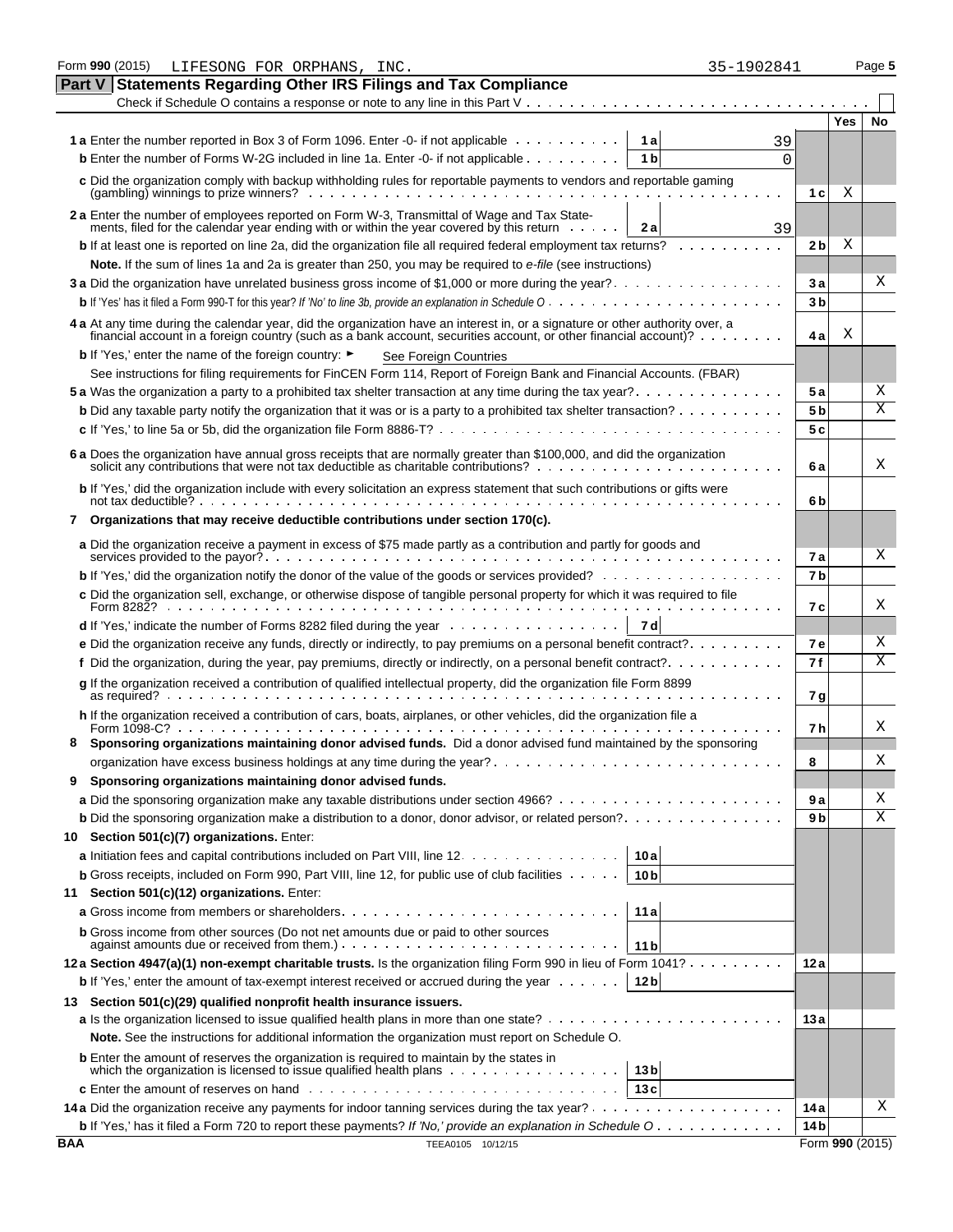|     |                                                                                                                                                                                                                                          |                 | Yes             | No     |
|-----|------------------------------------------------------------------------------------------------------------------------------------------------------------------------------------------------------------------------------------------|-----------------|-----------------|--------|
|     | <b>1 a</b> Enter the number of voting members of the governing body at the end of the tax year $\dots \dots$<br>1а<br>8                                                                                                                  |                 |                 |        |
|     | If there are material differences in voting rights among members<br>of the governing body, or if the governing body delegated broad                                                                                                      |                 |                 |        |
|     | authority to an executive committee or similar committee, explain in Schedule O.                                                                                                                                                         |                 |                 |        |
|     | <b>b</b> Enter the number of voting members included in line 1a, above, who are independent<br>1 b<br>8                                                                                                                                  |                 |                 |        |
|     | Did any officer, director, trustee, or key employee have a family relationship or a business relationship with any other                                                                                                                 |                 |                 |        |
|     |                                                                                                                                                                                                                                          | $\mathbf{2}$    | Χ               |        |
| 3   | Did the organization delegate control over management duties customarily performed by or under the direct supervision                                                                                                                    |                 |                 |        |
|     | of officers, directors, or trustees, or key employees to a management company or other person?<br>Did the organization make any significant changes to its governing documents                                                           | 3               |                 | Χ      |
| 4   |                                                                                                                                                                                                                                          | 4               |                 |        |
| 5   | Did the organization become aware during the year of a significant diversion of the organization's assets?                                                                                                                               | 5               |                 | Χ<br>X |
| 6   |                                                                                                                                                                                                                                          | 6               |                 | X      |
|     | 7 a Did the organization have members, stockholders, or other persons who had the power to elect or appoint one or more                                                                                                                  |                 |                 |        |
|     |                                                                                                                                                                                                                                          | 7а              |                 | Χ      |
|     | <b>b</b> Are any governance decisions of the organization reserved to (or subject to approval by) members,                                                                                                                               |                 |                 |        |
|     |                                                                                                                                                                                                                                          | 7b              |                 | Χ      |
| 8   | Did the organization contemporaneously document the meetings held or written actions undertaken during the year by                                                                                                                       |                 |                 |        |
|     | the following:                                                                                                                                                                                                                           |                 |                 |        |
|     |                                                                                                                                                                                                                                          | 8 a             | Χ<br>$\rm X$    |        |
|     | 9 Is there any officer, director, trustee, or key employee listed in Part VII, Section A, who cannot be reached at the                                                                                                                   | 8bl             |                 |        |
|     |                                                                                                                                                                                                                                          | 9               | Χ               |        |
|     | Section B. Policies (This Section B requests information about policies not required by the Internal Revenue Code.                                                                                                                       |                 |                 |        |
|     |                                                                                                                                                                                                                                          |                 | <b>Yes</b>      | No.    |
|     |                                                                                                                                                                                                                                          | 10a             |                 | Х      |
|     | b If 'Yes,' did the organization have written policies and procedures governing the activities of such chapters, affiliates, and branches to ensure their                                                                                |                 |                 |        |
|     |                                                                                                                                                                                                                                          | 10 <sub>b</sub> |                 |        |
|     |                                                                                                                                                                                                                                          | 11a             | Χ               |        |
|     | <b>b</b> Describe in Schedule O the process, if any, used by the organization to review this Form 990.                                                                                                                                   |                 |                 |        |
|     |                                                                                                                                                                                                                                          | 12a             | Χ               |        |
|     | b Were officers, directors, or trustees, and key employees required to disclose annually interests that could give rise                                                                                                                  | 12 <sub>b</sub> | Χ               |        |
|     | c Did the organization regularly and consistently monitor and enforce compliance with the policy? If 'Yes,' describe in                                                                                                                  |                 |                 |        |
|     |                                                                                                                                                                                                                                          | 12c             | Χ               |        |
| 13  |                                                                                                                                                                                                                                          | 13              | Χ               |        |
| 14  |                                                                                                                                                                                                                                          | 14              | X               |        |
| 15  | Did the process for determining compensation of the following persons include a review and approval by independent<br>persons, comparability data, and contemporaneous substantiation of the deliberation and decision?                  |                 |                 |        |
|     |                                                                                                                                                                                                                                          | 15 a            | Χ               |        |
|     |                                                                                                                                                                                                                                          | 15 <sub>b</sub> | Χ               |        |
|     | If 'Yes' to line 15a or 15b, describe the process in Schedule O (see instructions).                                                                                                                                                      |                 |                 |        |
|     | 16 a Did the organization invest in, contribute assets to, or participate in a joint venture or similar arrangement with a                                                                                                               |                 |                 |        |
|     |                                                                                                                                                                                                                                          | 16 a            |                 | Χ      |
|     | <b>b</b> If 'Yes,' did the organization follow a written policy or procedure requiring the organization to evaluate its<br>participation in joint venture arrangements under applicable federal tax law, and take steps to safeguard the |                 |                 |        |
|     |                                                                                                                                                                                                                                          | 16 bl           |                 |        |
|     | <b>Section C. Disclosure</b><br>17 List the states with which a copy of this Form 990 is required to be filed ►                                                                                                                          |                 |                 |        |
|     | See Form 990, Page 6, Line 17 (continued)                                                                                                                                                                                                |                 |                 |        |
| 18  | Section 6104 requires an organization to make its Forms 1023 (or 1024 if applicable), 990, and 990-T (Section 501(c)(3)s only) available<br>for public inspection. Indicate how you made these available. Check all that apply.          |                 |                 |        |
|     | Another's website<br>Upon request<br>Other (explain in Schedule O)<br>Own website<br>$\mathbf{X}$                                                                                                                                        |                 |                 |        |
| 19  | Describe in Schedule O whether (and if so, how) the organization made its governing documents, conflict of interest policy, and financial statements available to<br>the public during the tax year.                                     |                 |                 |        |
| 20  | State the name, address, and telephone number of the person who possesses the organization's books and records:                                                                                                                          |                 |                 |        |
|     | 61744<br>LIFESONG FOR ORPHANS<br>202 NORTH FORD STREET<br>GRIDLEY<br>ΙL                                                                                                                                                                  |                 | (309) 747-3556  |        |
| BAA | TEEA0106 10/12/15                                                                                                                                                                                                                        |                 | Form 990 (2015) |        |
|     |                                                                                                                                                                                                                                          |                 |                 |        |

**Part VI Governance, Management, and Disclosure** *For each 'Yes' response to lines 2 through 7b below, and for a 'No' response to line 8a, 8b, or 10b below, describe the circumstances, processes, or changes in* 

Check if Schedule O contains a response or note to any line in this Part VI

*Schedule O. See instructions.*

**Section A. Governing Body and Management**

X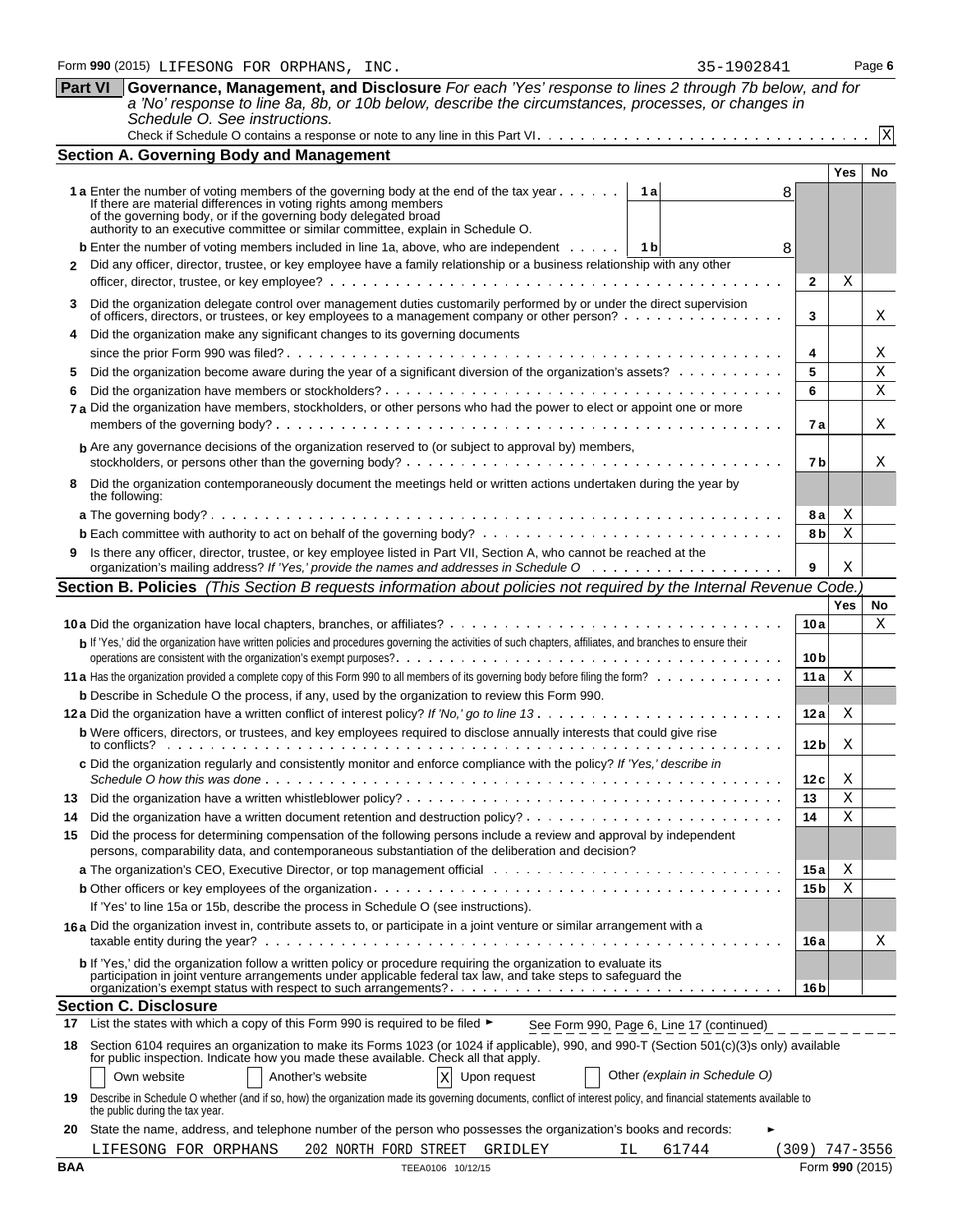| Form 990 (2015)<br>LIFESONG FOR ORPHANS, INC.                                                                                                                                                                                       | 35-1902841 | Page 7 |
|-------------------------------------------------------------------------------------------------------------------------------------------------------------------------------------------------------------------------------------|------------|--------|
| Part VII Compensation of Officers, Directors, Trustees, Key Employees, Highest Compensated Employees, and<br><b>Independent Contractors</b>                                                                                         |            |        |
|                                                                                                                                                                                                                                     |            |        |
| Section A. Officers, Directors, Trustees, Key Employees, and Highest Compensated Employees                                                                                                                                          |            |        |
| 1 a Complete this table for all persons required to be listed. Report compensation for the calendar year ending with or within the<br>organization's tax year.                                                                      |            |        |
| • List all of the organization's current officers, directors, trustees (whether individuals or organizations), regardless of amount of<br>compensation. Enter -0- in columns $(D)$ , $(E)$ , and $(F)$ if no compensation was paid. |            |        |
| • List all of the organization's current key employees, if any. See instructions for definition of 'key employee.'                                                                                                                  |            |        |

? List the organization's five **current** highest compensated employees (other than an officer, director, trustee, or key employee) who received reportable compensation (Box 5 of Form W-2 and/or Box 7 of Form 1099-MISC) of more than \$100,000 from the organization and any related organizations.

? List all of the organization's **former** officers, key employees, and highest compensated employees who received more than \$100,000 of reportable compensation from the organization and any related organizations.

? List all of the organization's **former directors or trustees** that received, in the capacity as a former director or trustee of the organization, more than \$10,000 of reportable compensation from the organization and any related organizations.

List persons in the following order: individual trustees or directors; institutional trustees; officers; key employees; highest compensated employees; and former such persons.

Check this box if neither the organization nor any related organization compensated any current officer, director, or trustee.

|                                                           |                                                                                                    |                                              |                          | (C)            |                   |                                                            |        |                                                            |                                                                 |                                                          |
|-----------------------------------------------------------|----------------------------------------------------------------------------------------------------|----------------------------------------------|--------------------------|----------------|-------------------|------------------------------------------------------------|--------|------------------------------------------------------------|-----------------------------------------------------------------|----------------------------------------------------------|
| (A)<br>Name and Title                                     |                                                                                                    |                                              | is both an officer and a |                | director/trustee) | Position (do not check more<br>than one box, unless person |        | (D)<br>Reportable<br>compensation from<br>the organization | (E)<br>Reportable<br>compensation from<br>related organizations | (F)<br>Estimated<br>amount of other<br>compensation      |
|                                                           | per<br>week<br>(list any<br>hours for<br>related<br>organiza-<br>tions<br>below<br>dotted<br>line) | ndividual trustee<br>$\mathbf{Q}$<br>irector | nstitutional trustee     | <b>Officer</b> | Key employee      | Highest compensated<br>employee                            | Former | (W-2/1099-MISC)                                            | (W-2/1099-MISC)                                                 | from the<br>organization<br>and related<br>organizations |
| (1) GREG GRAMM                                            | 1.00                                                                                               |                                              |                          |                |                   |                                                            |        |                                                            |                                                                 |                                                          |
| <b>DIRECTOR</b>                                           |                                                                                                    | Χ                                            |                          |                |                   |                                                            |        | 0                                                          | $\Omega$                                                        | $0$ .                                                    |
| (2) ROBERT HOERR<br><b>DIRECTOR</b>                       | 1.00                                                                                               | Χ                                            |                          |                |                   |                                                            |        | 0                                                          | 0                                                               | $0$ .                                                    |
| (3) JOEL CLOUSING<br><b>DIRECTOR</b>                      | 1.00                                                                                               | Χ                                            |                          |                |                   |                                                            |        | 0                                                          | $\mathbf 0$                                                     | $0$ .                                                    |
| (4) TIMOTHY WALLEN<br>DIRECTOR                            | 1.00                                                                                               | X                                            |                          |                |                   |                                                            |        | 0                                                          | 0                                                               | $\boldsymbol{0}$ .                                       |
| (5) PHILLIP GOAD<br>DIRECTOR                              | 1.00                                                                                               | Χ                                            |                          |                |                   |                                                            |        | 0                                                          | 0                                                               | $0$ .                                                    |
| (6) RODNEY BRENNEMAN<br>DIRECTOR                          | 1.00                                                                                               | Χ                                            |                          |                |                   |                                                            |        | 0                                                          | $\mathbf 0$                                                     | $0$ .                                                    |
| <u>(7) GARY RINGGER</u><br>PRESIDENT (NO SALARY RECEIVED) | 30.00                                                                                              | Χ                                            |                          | Χ              |                   |                                                            |        | 0                                                          | 0                                                               | 18,500.                                                  |
| (8) MARLA RINGGER<br>SECRETARY/TREASURER                  | 15.00                                                                                              | Χ                                            |                          | Χ              |                   |                                                            |        | 0                                                          | $\mathbf 0$ .                                                   | $\mathbf 0$ .                                            |
| (9) N. ANDREW LEHMAN<br>VICE-PRESIDENT                    | 40.00                                                                                              |                                              |                          | X              |                   |                                                            |        | 132,151.                                                   | $\mathbf{0}$ .                                                  | 2,000.                                                   |
| (10) KORY KAEB<br>VP - OPERATIONS                         | 40.00                                                                                              |                                              |                          | Χ              |                   |                                                            |        | 117,657.                                                   | $\mathbf{0}$ .                                                  | 10,800.                                                  |
| (11) KYLE HANGARTNER<br>CONTROLLER                        | 40.00                                                                                              |                                              |                          | X              |                   |                                                            |        | 42,100.                                                    | $\Omega$ .                                                      | 1,300.                                                   |
| (12)                                                      |                                                                                                    |                                              |                          |                |                   |                                                            |        |                                                            |                                                                 |                                                          |
| (13)                                                      |                                                                                                    |                                              |                          |                |                   |                                                            |        |                                                            |                                                                 |                                                          |
| (14)                                                      |                                                                                                    |                                              |                          |                |                   |                                                            |        |                                                            |                                                                 |                                                          |
| <b>BAA</b>                                                | TEEA0107 10/12/15                                                                                  |                                              |                          |                |                   |                                                            |        |                                                            |                                                                 | Form 990 (2015)                                          |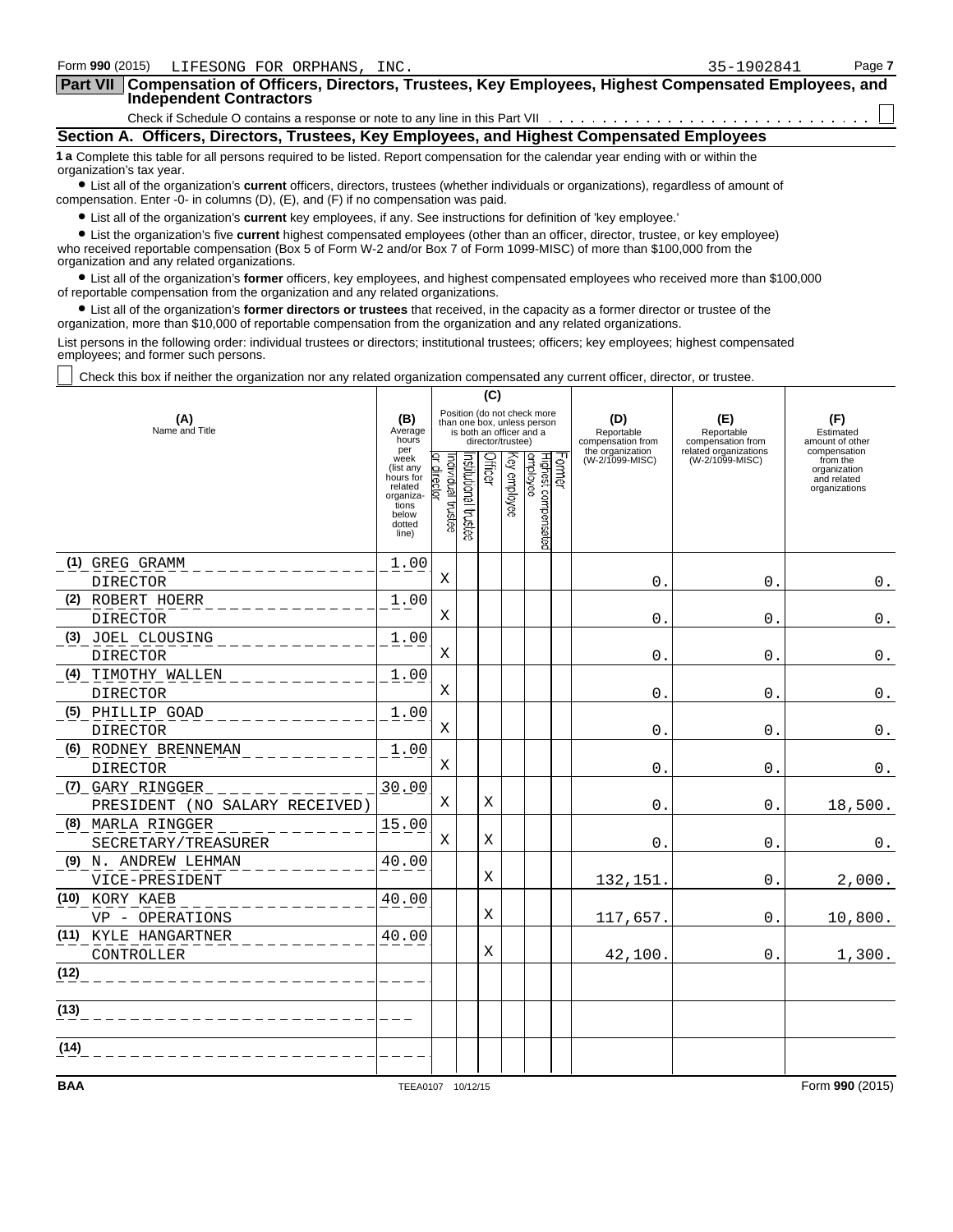|      | Part VII Section A. Officers, Directors, Trustees, Key Employees, and Highest Compensated Employees (continued)                                                                                                                                        |                                                                            |                                  |                      |         |              |                                                                                                 |       |                                                                               |                                                                                    |    |        |                                                                 |         |
|------|--------------------------------------------------------------------------------------------------------------------------------------------------------------------------------------------------------------------------------------------------------|----------------------------------------------------------------------------|----------------------------------|----------------------|---------|--------------|-------------------------------------------------------------------------------------------------|-------|-------------------------------------------------------------------------------|------------------------------------------------------------------------------------|----|--------|-----------------------------------------------------------------|---------|
|      |                                                                                                                                                                                                                                                        | (B)                                                                        |                                  |                      | (C)     |              |                                                                                                 |       |                                                                               |                                                                                    |    |        |                                                                 |         |
|      | (A)<br>Name and title                                                                                                                                                                                                                                  | Average<br>hours<br>per<br>week<br>(list any                               |                                  |                      |         | Position     | (do not check more than one<br>box, unless person is both an<br>officer and a director/trustee) |       | (D)<br>Reportable<br>compensation from<br>the organization<br>(W-2/1099-MISC) | (E)<br>Reportable<br>compensation from<br>related organizations<br>(W-2/1099-MISC) |    |        | (F)<br>Estimated<br>amount of other<br>compensation<br>from the |         |
|      |                                                                                                                                                                                                                                                        | hours<br>for<br>related<br>organiza<br>- tions<br>below<br>dotted<br>line) | or director<br>ndividual trustee | nstitutional trustee | Officer | Key employee | Highest compensated<br>employee                                                                 | crmer |                                                                               |                                                                                    |    |        | organization<br>and related<br>organizations                    |         |
| (15) |                                                                                                                                                                                                                                                        |                                                                            |                                  |                      |         |              |                                                                                                 |       |                                                                               |                                                                                    |    |        |                                                                 |         |
| (16) |                                                                                                                                                                                                                                                        |                                                                            |                                  |                      |         |              |                                                                                                 |       |                                                                               |                                                                                    |    |        |                                                                 |         |
| (17) |                                                                                                                                                                                                                                                        |                                                                            |                                  |                      |         |              |                                                                                                 |       |                                                                               |                                                                                    |    |        |                                                                 |         |
| (18) |                                                                                                                                                                                                                                                        |                                                                            |                                  |                      |         |              |                                                                                                 |       |                                                                               |                                                                                    |    |        |                                                                 |         |
| (19) |                                                                                                                                                                                                                                                        |                                                                            |                                  |                      |         |              |                                                                                                 |       |                                                                               |                                                                                    |    |        |                                                                 |         |
| (20) |                                                                                                                                                                                                                                                        |                                                                            |                                  |                      |         |              |                                                                                                 |       |                                                                               |                                                                                    |    |        |                                                                 |         |
| (21) |                                                                                                                                                                                                                                                        |                                                                            |                                  |                      |         |              |                                                                                                 |       |                                                                               |                                                                                    |    |        |                                                                 |         |
| (22) |                                                                                                                                                                                                                                                        |                                                                            |                                  |                      |         |              |                                                                                                 |       |                                                                               |                                                                                    |    |        |                                                                 |         |
| (23) |                                                                                                                                                                                                                                                        |                                                                            |                                  |                      |         |              |                                                                                                 |       |                                                                               |                                                                                    |    |        |                                                                 |         |
| (24) |                                                                                                                                                                                                                                                        |                                                                            |                                  |                      |         |              |                                                                                                 |       |                                                                               |                                                                                    |    |        |                                                                 |         |
| (25) |                                                                                                                                                                                                                                                        |                                                                            |                                  |                      |         |              |                                                                                                 |       |                                                                               |                                                                                    |    |        |                                                                 |         |
|      |                                                                                                                                                                                                                                                        |                                                                            |                                  |                      |         |              |                                                                                                 |       | 291,908.                                                                      |                                                                                    | 0. |        |                                                                 | 32,600. |
|      | c Total from continuation sheets to Part VII, Section A                                                                                                                                                                                                |                                                                            |                                  |                      |         |              |                                                                                                 |       | 291,908.                                                                      |                                                                                    | 0. |        |                                                                 | 32,600. |
|      | 2 Total number of individuals (including but not limited to those listed above) who received more than \$100,000 of reportable compensation                                                                                                            |                                                                            |                                  |                      |         |              |                                                                                                 |       |                                                                               |                                                                                    |    |        |                                                                 |         |
|      | from the organization $\blacktriangleright$                                                                                                                                                                                                            |                                                                            |                                  |                      |         |              |                                                                                                 |       |                                                                               |                                                                                    |    |        |                                                                 |         |
|      |                                                                                                                                                                                                                                                        |                                                                            |                                  |                      |         |              |                                                                                                 |       |                                                                               |                                                                                    |    |        | Yes                                                             | No      |
| 3    | Did the organization list any former officer, director, or trustee, key employee, or highest compensated employee                                                                                                                                      |                                                                            |                                  |                      |         |              |                                                                                                 |       |                                                                               |                                                                                    |    | 3      |                                                                 | Χ       |
| 4    | For any individual listed on line 1a, is the sum of reportable compensation and other compensation from<br>the organization and related organizations greater than \$150,000? If 'Yes' complete Schedule J for                                         |                                                                            |                                  |                      |         |              |                                                                                                 |       |                                                                               |                                                                                    |    |        |                                                                 |         |
| 5.   | Did any person listed on line 1a receive or accrue compensation from any unrelated organization or individual                                                                                                                                          |                                                                            |                                  |                      |         |              |                                                                                                 |       |                                                                               |                                                                                    |    | 4<br>5 |                                                                 | Χ<br>X  |
|      | <b>Section B. Independent Contractors</b>                                                                                                                                                                                                              |                                                                            |                                  |                      |         |              |                                                                                                 |       |                                                                               |                                                                                    |    |        |                                                                 |         |
| 1.   | Complete this table for your five highest compensated independent contractors that received more than \$100,000 of<br>compensation from the organization. Report compensation for the calendar year ending with or within the organization's tax year. |                                                                            |                                  |                      |         |              |                                                                                                 |       |                                                                               |                                                                                    |    |        |                                                                 |         |
|      | (A)<br>Name and business address                                                                                                                                                                                                                       |                                                                            |                                  |                      |         |              |                                                                                                 |       | (B)<br>Description of services                                                |                                                                                    |    |        | (C)<br>Compensation                                             |         |
|      |                                                                                                                                                                                                                                                        |                                                                            |                                  |                      |         |              |                                                                                                 |       |                                                                               |                                                                                    |    |        |                                                                 |         |
|      |                                                                                                                                                                                                                                                        |                                                                            |                                  |                      |         |              |                                                                                                 |       |                                                                               |                                                                                    |    |        |                                                                 |         |
|      |                                                                                                                                                                                                                                                        |                                                                            |                                  |                      |         |              |                                                                                                 |       |                                                                               |                                                                                    |    |        |                                                                 |         |
|      |                                                                                                                                                                                                                                                        |                                                                            |                                  |                      |         |              |                                                                                                 |       |                                                                               |                                                                                    |    |        |                                                                 |         |
|      | 2 Total number of independent contractors (including but not limited to those listed above) who received more than<br>\$100,000 of compensation from the organization                                                                                  |                                                                            |                                  |                      |         |              |                                                                                                 |       |                                                                               |                                                                                    |    |        |                                                                 |         |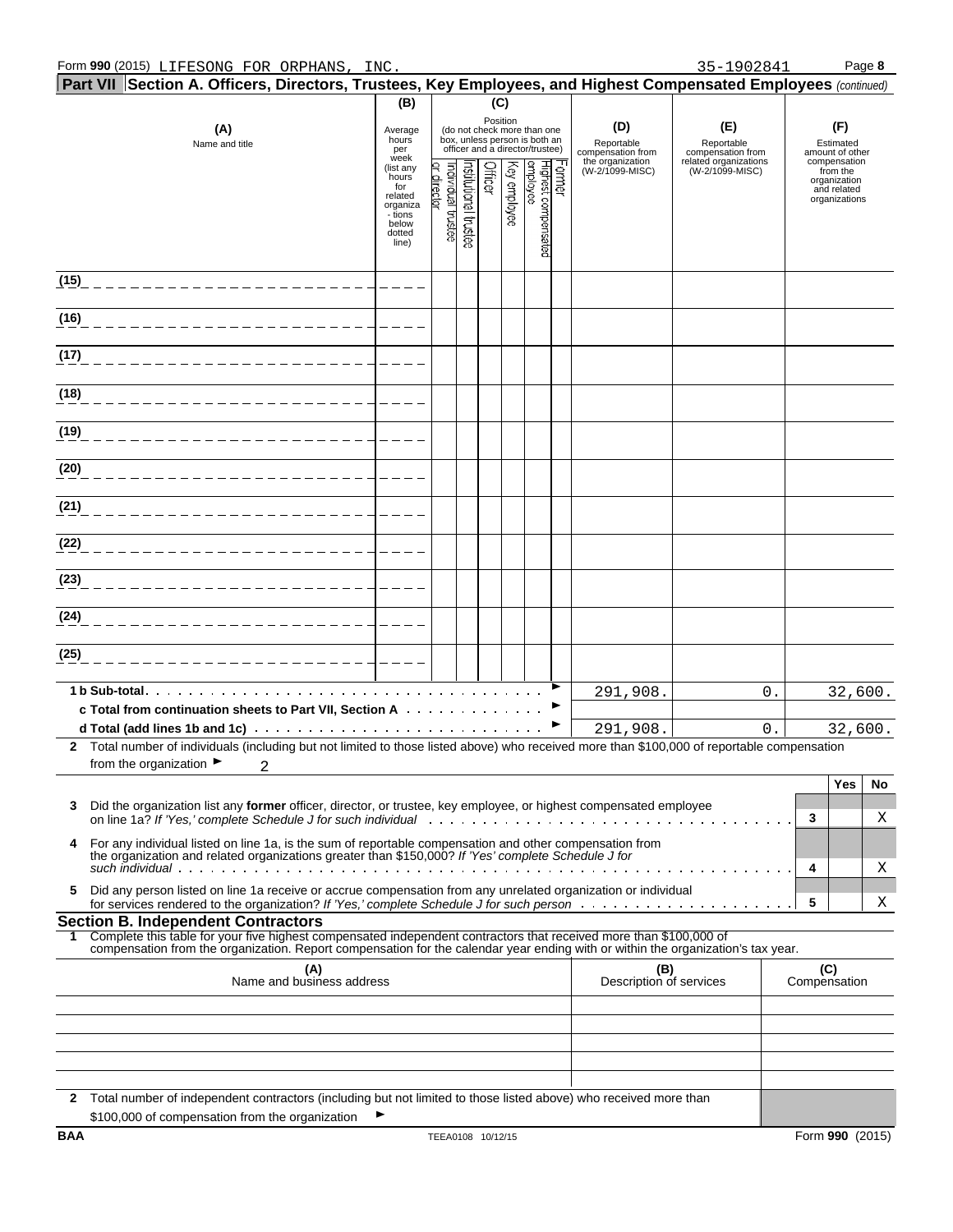#### **Part VIII Statement of Revenue**

| I GIL VIII                                                |   | <b>ORIGINGIN OF IVERGING</b>                                                                                                         |                |                       |                      |                                                    |                                         |                                                                  |
|-----------------------------------------------------------|---|--------------------------------------------------------------------------------------------------------------------------------------|----------------|-----------------------|----------------------|----------------------------------------------------|-----------------------------------------|------------------------------------------------------------------|
|                                                           |   |                                                                                                                                      |                |                       | (A)<br>Total revenue | (B)<br>Related or<br>exempt<br>function<br>revenue | (C)<br>Unrelated<br>business<br>revenue | (D)<br>Revenue<br>excluded from tax<br>under sections<br>512-514 |
|                                                           |   | 1 a Federated campaigns                                                                                                              | 1 a            |                       |                      |                                                    |                                         |                                                                  |
|                                                           |   | <b>b</b> Membership dues                                                                                                             | 1 b            |                       |                      |                                                    |                                         |                                                                  |
|                                                           |   | c Fundraising events                                                                                                                 | 1 <sub>c</sub> |                       |                      |                                                    |                                         |                                                                  |
|                                                           |   | d Related organizations                                                                                                              | 1 d            | 903,101.              |                      |                                                    |                                         |                                                                  |
|                                                           |   | e Government grants (contributions)                                                                                                  | 1 e            |                       |                      |                                                    |                                         |                                                                  |
| Contributions, Gifts, Grants<br>and Other Similar Amounts |   | f All other contributions, gifts, grants, and<br>similar amounts not included above.                                                 | 1 f l          | 15, 332, 395.         |                      |                                                    |                                         |                                                                  |
|                                                           |   | g Noncash contributions included in lines 1a-1f: \$                                                                                  |                | 223,892.              |                      |                                                    |                                         |                                                                  |
|                                                           |   |                                                                                                                                      |                |                       | 16, 235, 496.        |                                                    |                                         |                                                                  |
|                                                           |   |                                                                                                                                      |                | <b>Business Code</b>  |                      |                                                    |                                         |                                                                  |
|                                                           |   | 2a AGRICULTURE REVENUE _ _ _                                                                                                         |                | 111000                | 288,316.             | 288,316.                                           | 0.                                      | $0$ .                                                            |
| Program Service Revenue                                   | b | _______________                                                                                                                      |                |                       |                      |                                                    |                                         |                                                                  |
|                                                           | с | _ _ _ _ _ _ _ _ _ _ _ _ _ _ _ _ _                                                                                                    |                |                       |                      |                                                    |                                         |                                                                  |
|                                                           | d | _________________                                                                                                                    |                |                       |                      |                                                    |                                         |                                                                  |
|                                                           |   | _______________                                                                                                                      |                |                       |                      |                                                    |                                         |                                                                  |
|                                                           |   | f All other program service revenue                                                                                                  |                |                       |                      |                                                    |                                         |                                                                  |
|                                                           |   |                                                                                                                                      |                |                       | 288,316.             |                                                    |                                         |                                                                  |
|                                                           | 3 | Investment income (including dividends, interest and<br>other similar amounts) $\cdots$ $\cdots$ $\cdots$ $\cdots$ $\cdots$ $\cdots$ |                |                       | 36,598.              | $0$ .                                              | 0.                                      | 36,598.                                                          |
|                                                           | 4 | Income from investment of tax-exempt bond proceeds ►                                                                                 |                |                       |                      |                                                    |                                         |                                                                  |
|                                                           | 5 |                                                                                                                                      |                |                       |                      |                                                    |                                         |                                                                  |
|                                                           |   |                                                                                                                                      | (i) Real       | (ii) Personal         |                      |                                                    |                                         |                                                                  |
|                                                           |   | <b>6a Gross rents</b>                                                                                                                |                |                       |                      |                                                    |                                         |                                                                  |
|                                                           |   | <b>b</b> Less: rental expenses                                                                                                       |                |                       |                      |                                                    |                                         |                                                                  |
|                                                           |   | <b>c</b> Rental income or (loss).                                                                                                    |                |                       |                      |                                                    |                                         |                                                                  |
|                                                           |   | d Net rental income or (loss)<br>(i) Securities                                                                                      |                | (ii) Other            |                      |                                                    |                                         |                                                                  |
|                                                           |   | <b>7 a</b> Gross amount from sales of<br>assets other than inventory                                                                 |                |                       |                      |                                                    |                                         |                                                                  |
|                                                           |   |                                                                                                                                      |                | 11,245.               |                      |                                                    |                                         |                                                                  |
|                                                           |   | <b>b</b> Less: cost or other basis<br>and sales expenses                                                                             |                | 65,902.               |                      |                                                    |                                         |                                                                  |
|                                                           |   | <b>c</b> Gain or (loss) $\cdots$                                                                                                     |                | $-54,657.$            |                      |                                                    |                                         |                                                                  |
|                                                           |   |                                                                                                                                      |                |                       | $-54,657.$           | 0 <sub>1</sub>                                     | 0.                                      | $-54,657.$                                                       |
|                                                           |   |                                                                                                                                      |                |                       |                      |                                                    |                                         |                                                                  |
| <b>Other Revenue</b>                                      |   | 8 a Gross income from fundraising events<br>(not including. . \$                                                                     | 0.             |                       |                      |                                                    |                                         |                                                                  |
|                                                           |   | of contributions reported on line 1c).                                                                                               |                |                       |                      |                                                    |                                         |                                                                  |
|                                                           |   | See Part IV, line 18. a                                                                                                              |                | 88,604.               |                      |                                                    |                                         |                                                                  |
|                                                           |   | <b>b</b> Less: direct expenses                                                                                                       |                | bl<br>76,612.         |                      |                                                    |                                         |                                                                  |
|                                                           |   | c Net income or (loss) from fundraising events $\ldots$                                                                              |                |                       | 11,992.              |                                                    | 0.                                      | 11,992.                                                          |
|                                                           |   | <b>9 a</b> Gross income from gaming activities.<br>See Part IV, line $19. \ldots 1. \ldots$ a                                        |                |                       |                      |                                                    |                                         |                                                                  |
|                                                           |   | <b>b</b> Less: direct expenses                                                                                                       |                | bl                    |                      |                                                    |                                         |                                                                  |
|                                                           |   | c Net income or (loss) from gaming activities ▶                                                                                      |                |                       |                      |                                                    |                                         |                                                                  |
|                                                           |   | 10a Gross sales of inventory, less returns                                                                                           |                |                       |                      |                                                    |                                         |                                                                  |
|                                                           |   | and allowances $\cdots$ a                                                                                                            |                | 6,498.                |                      |                                                    |                                         |                                                                  |
|                                                           |   | <b>b</b> Less: cost of goods sold $\cdots$                                                                                           |                | bl<br>5,979.          |                      |                                                    |                                         |                                                                  |
|                                                           |   | c Net income or (loss) from sales of inventory                                                                                       |                |                       | 519.                 | $\Omega$                                           | 0                                       | 519.                                                             |
|                                                           |   | Miscellaneous Revenue                                                                                                                |                | <b>Business Code</b>  |                      |                                                    |                                         |                                                                  |
|                                                           |   | 11 a $_{\rm{MISC}}$                                                                                                                  |                | 900099                | 79.                  | 79.                                                | 0.                                      | $0$ .                                                            |
|                                                           | b |                                                                                                                                      |                |                       |                      |                                                    |                                         |                                                                  |
|                                                           |   |                                                                                                                                      |                |                       |                      |                                                    |                                         |                                                                  |
|                                                           |   | d All other revenue                                                                                                                  |                |                       |                      |                                                    |                                         |                                                                  |
|                                                           |   | e Total. Add lines 11a-11d                                                                                                           |                | $\blacktriangleright$ | 79.                  |                                                    |                                         |                                                                  |
|                                                           |   | 12 Total revenue. See instructions $\ldots \ldots \ldots \cdot 16,518,343$ .                                                         |                |                       |                      | 288,395.                                           | 0.                                      | $-5,548.$                                                        |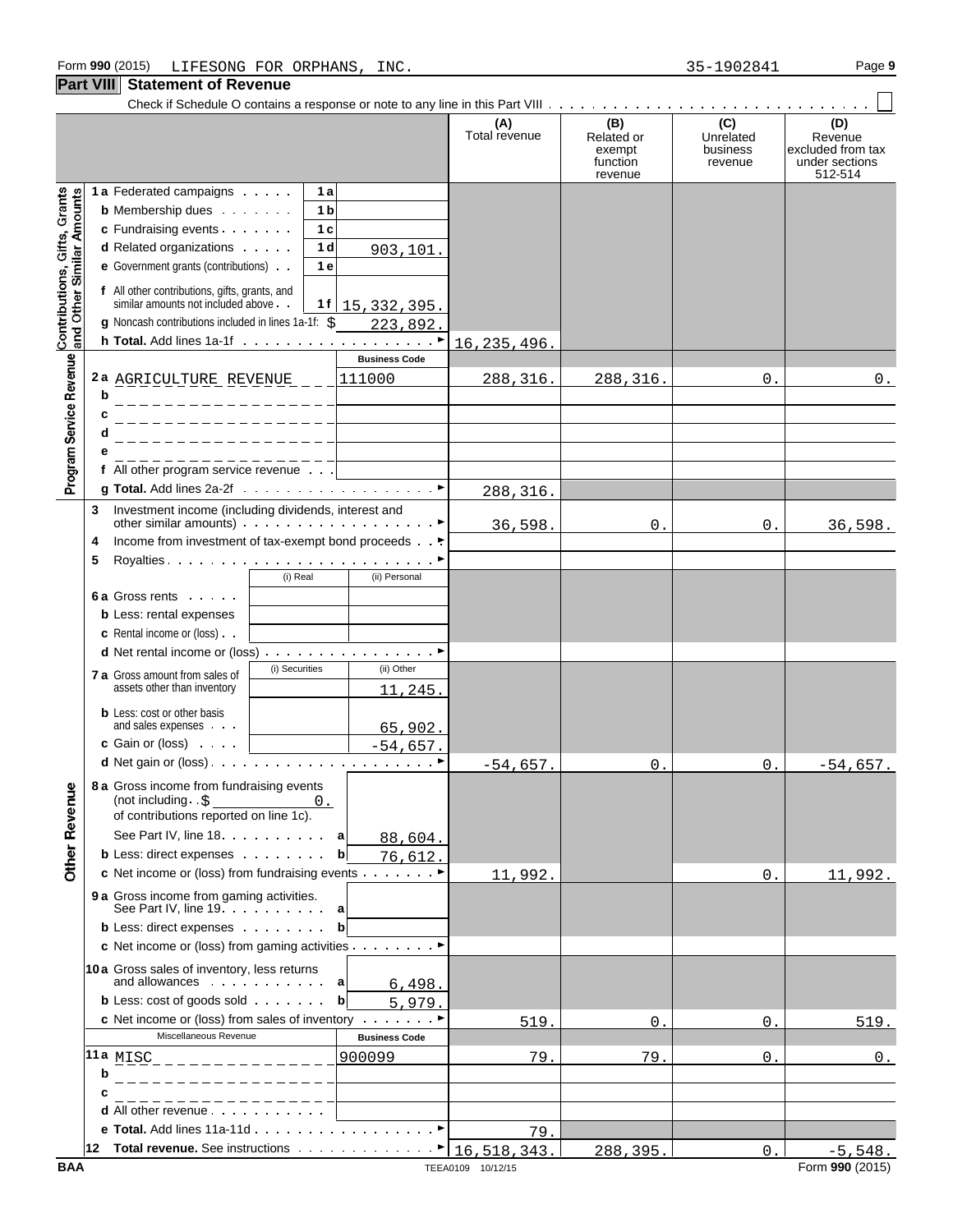#### *Section 501(c)(3) and 501(c)(4) organizations must complete all columns. All other organizations must complete column (A).* Check if Schedule O contains a response or note to any line in this Part IX . . . . . . . . . . . . . . . . . **Do not include amounts reported on lines**<br> **C** (D) (D) Total expenses Program service Management and Fundraising<br> **EXPENSION EXPENSION CONTRACT CONTRACT (D)** Management and Fundraising<br>
expenses expenses expenses expenses **1** Grants and other assistance to domestic organizations and domestic governments. See Part IV, line  $21 \cdot \cdot \cdot \cdot \cdot \cdot \cdot \cdot \cdot \cdot \cdot \cdot$ **2** Grants and other assistance to domestic individuals. See Part IV, line 22 . . . . . . . . **3** Grants and other assistance to foreign organizations, foreign governments, and foreign individuals. See Part IV, lines 15 and 16 **4** Benefits paid to or for members **5** Compensation of current officers, directors, trustees, and key employees . . . . . . . . Compensation not included above, to **6** disqualified persons (as defined under section 4958(f)(1)) and persons described in section  $4958(c)(3)(B)$ . . . . . . . . . . . **7** Other salaries and wages Pension plan accruals and contributions **8** (include section 401(k) and 403(b)  $emplover$  contributions)  $\ldots$   $\ldots$ **9** Other employee benefits . . . . . . . **10** Payroll taxes **11** Fees for services (non-employees): a Management . . . . . . . . . . . . . . **b** Legal **c** Accounting d Lobbying . . . . . . . . . . . . . . . . **e** Professional fundraising services. See Part IV, line 17 **f** Investment management fees **g** Other. (If line 11g amount exceeds 10% of line 25, column (A) amount, list line 11g expenses on Schedule O.) **12** Advertising and promotion **13** Office expenses **14** Information technology **15** Royalties 16 Occupancy . . . . . . . . . . . . . . . . . . **17** Travel **18** Payments of travel or entertainment expenses for any federal, state, or local public officials : . . . . . . . . . . . . . . . . 19 Conferences, conventions, and meetings . . . **20** Interest **21** Payments to affiliates **22** Depreciation, depletion, and amortization **23** Insurance **24** Other expenses. Itemize expenses not covered above (List miscellaneous expenses in line 24e. If line 24e amount exceeds 10% of line 25, column (A) amount, list line 24e expenses on Schedule O.) **a** MINISTRY SUPPLIES & SERVICES 1,806,234. 1,806,234. 0. 0. **b** MISCELLANEOUS 28,627. 28,627. 0. 0.**c d e** All other expenses **25 Total functional expenses.** Add lines 1 through 24e **26 Joint costs.** Complete this line only if the organization reported in column (B) joint costs from a combined educational campaign and fundraising solicitation. Check here  $\blacktriangleright$  if following SOP 98-2 (ASC 958-720). . . . . 603,126. 603,126. 6,332,242. 6,332,242. 437,838. 437,838. 354,785. 92,498. 187,364. 74,923. 2,615,213. 2,058,671. 243,959. 312,583. 23,125. 11,225. 8,688. 3,212. 142,128. 50,054. 39,176. 52,898. 139,432. 67,737. 43,284. 28,411.  $5,206.$  3,866. 1,340. 0. 26,006. 845. 25,161. 0. 155,246. 143,876. 5,370. 6,000. 82,233. 8,672. 16,300. 57,261. 195,971. 68,598. 71,280. 56,093. 75,607. 26,312. 28,108. 21,187. 157,217. 127,045. 16,365. 13,807. 724,188. 589,450. 12,484. 122,254. 47,777. 36,156. 6,166. 5,455. 572,904. 555,469. 10,978. 6,457. 14,525,105. 13,048,541. 716,023. 760,541.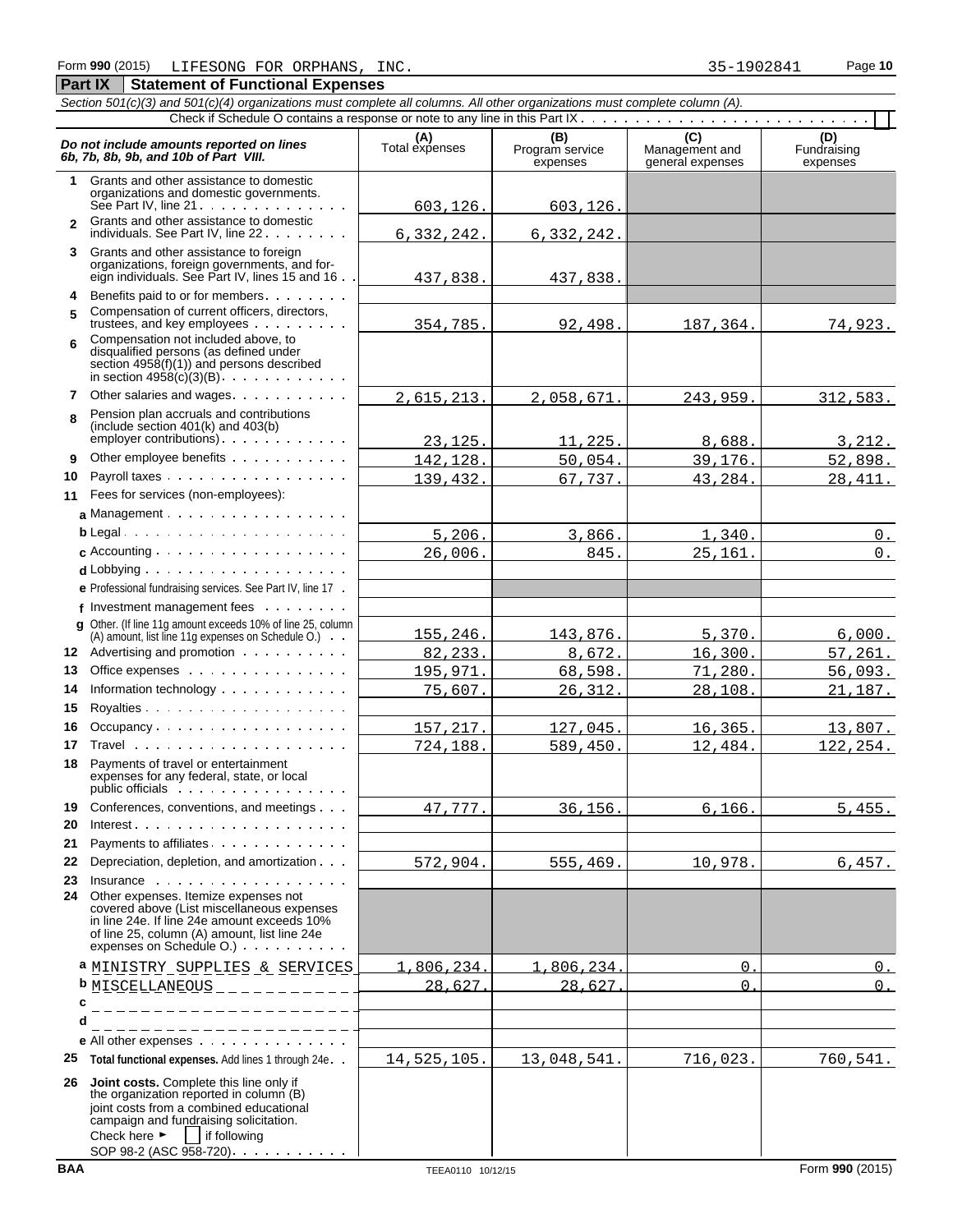#### Form **990** (2015) Page **11** LIFESONG FOR ORPHANS, INC. 35-1902841

|                             | <b>Part X</b> | <b>Balance Sheet</b>                                                                                                                                                                                                                                                                                                                              |                          |                |                    |
|-----------------------------|---------------|---------------------------------------------------------------------------------------------------------------------------------------------------------------------------------------------------------------------------------------------------------------------------------------------------------------------------------------------------|--------------------------|----------------|--------------------|
|                             |               |                                                                                                                                                                                                                                                                                                                                                   |                          |                |                    |
|                             |               |                                                                                                                                                                                                                                                                                                                                                   | (A)<br>Beginning of year |                | (B)<br>End of year |
|                             | 1             |                                                                                                                                                                                                                                                                                                                                                   | 277,292.                 | 1              | 663,246.           |
|                             | 2             |                                                                                                                                                                                                                                                                                                                                                   | 6, 418, 547.             | $\mathbf{2}$   | 6,779,253.         |
|                             | 3             |                                                                                                                                                                                                                                                                                                                                                   | 0.                       | 3              | 250,000.           |
|                             | 4             |                                                                                                                                                                                                                                                                                                                                                   |                          | 4              |                    |
|                             | 5             | Loans and other receivables from current and former officers, directors,<br>trustees, key employees, and highest compensated employees. Complete<br>Part II of Schedule L<br><b>Contract Contract</b>                                                                                                                                             |                          | 5              |                    |
|                             | 6             | Loans and other receivables from other disqualified persons (as defined under<br>section 4958(f)(1)), persons described in section $4958(c)(3)(\dot{B})$ , and contributing<br>employers and sponsoring organizations of section $501(c)(9)$ voluntary employees'<br>beneficiary organizations (see instructions). Complete Part II of Schedule L |                          | 6              |                    |
|                             | 7             |                                                                                                                                                                                                                                                                                                                                                   |                          | $\overline{7}$ |                    |
| Assets                      | 8             | Inventories for sale or use $\cdots$ , $\cdots$ , $\cdots$ , $\cdots$ , $\cdots$ , $\cdots$ , $\cdots$ , $\cdots$ , $\cdots$ , $\cdots$ , $\cdots$                                                                                                                                                                                                |                          | 8              |                    |
|                             | 9             |                                                                                                                                                                                                                                                                                                                                                   | 127,594                  | 9              | 144,091.           |
|                             |               | 10a Land, buildings, and equipment: cost or other basis.<br>10,478,980.                                                                                                                                                                                                                                                                           |                          |                |                    |
|                             |               | <b>b</b> Less: accumulated depreciation $\cdots \cdots \cdots \cdots$   10b<br>2,120,449.                                                                                                                                                                                                                                                         | <u>7,212,805.</u>        | 10c            | 8, 358, 531.       |
|                             | 11            |                                                                                                                                                                                                                                                                                                                                                   |                          | 11             |                    |
|                             | 12            |                                                                                                                                                                                                                                                                                                                                                   |                          | 12             |                    |
|                             | 13            | Investments – program-related. See Part IV, line $11 \ldots \ldots \ldots \ldots \ldots \ldots$                                                                                                                                                                                                                                                   | 255,845                  | 13             | 196,266.           |
|                             | 14            | Intangible assets response to the contract of the contract of the contract of the contract of the contract of the contract of the contract of the contract of the contract of the contract of the contract of the contract of                                                                                                                     |                          | 14             |                    |
|                             | 15            |                                                                                                                                                                                                                                                                                                                                                   | 213,449                  | 15             | 152,635.           |
|                             | 16            | Total assets. Add lines 1 through 15 (must equal line 34)                                                                                                                                                                                                                                                                                         | 14,505,532               | 16             | 16,544,022.        |
|                             | 17            |                                                                                                                                                                                                                                                                                                                                                   | 74,767                   | 17             | 145,622.           |
|                             | 18            |                                                                                                                                                                                                                                                                                                                                                   |                          | 18             |                    |
|                             | 19            | Deferred revenue www.communicationshipsers and contain the contact of the contact of the contact of the contact of the contact of the contact of the contact of the contact of the contact of the contact of the contact of th                                                                                                                    |                          | 19             |                    |
|                             | 20            |                                                                                                                                                                                                                                                                                                                                                   |                          | 20             |                    |
|                             | 21            | Escrow or custodial account liability. Complete Part IV of Schedule D                                                                                                                                                                                                                                                                             |                          | 21             |                    |
| Liabilities                 | 22            | Loans and other payables to current and former officers, directors, trustees,<br>Exercisely employees, highest compensated employees, and disqualified persons.<br>Complete Part II of Schedule Letter Allen and the complete Part II of Schedule Letter Allen and the complete Part II of Schedule Letter Allen a                                |                          | 22             |                    |
|                             | 23            | Secured mortgages and notes payable to unrelated third parties                                                                                                                                                                                                                                                                                    |                          | 23             |                    |
|                             | 24            | Unsecured notes and loans payable to unrelated third parties                                                                                                                                                                                                                                                                                      |                          | 24             |                    |
|                             | 25            | Other liabilities (including federal income tax, payables to related third parties,<br>and other liabilities not included on lines 17-24). Complete Part X of Schedule D                                                                                                                                                                          | 223,000                  | 25             | 172,397.           |
|                             | 26            |                                                                                                                                                                                                                                                                                                                                                   | 297,767.                 | 26             | 318,019.           |
|                             |               | Organizations that follow SFAS 117 (ASC 958), check here $\blacktriangleright \boxed{\text{X}}$ and complete<br>lines 27 through 29, and lines 33 and 34.                                                                                                                                                                                         |                          |                |                    |
|                             | 27            | Unrestricted net assets with a state of the contract of the contract of the contract of the contract of the contract of the contract of the contract of the contract of the contract of the contract of the contract of the co                                                                                                                    | 7,356,971                | 27             | 8,645,601.         |
|                             | 28            |                                                                                                                                                                                                                                                                                                                                                   | 6,850,794.               | 28             | 7,580,402.         |
|                             | 29            |                                                                                                                                                                                                                                                                                                                                                   |                          | 29             |                    |
| Net Assets or Fund Balances |               | Organizations that do not follow SFAS 117 (ASC 958), check here ►<br>and complete lines 30 through 34.                                                                                                                                                                                                                                            |                          |                |                    |
|                             | 30            |                                                                                                                                                                                                                                                                                                                                                   |                          | 30             |                    |
|                             | 31            | Paid-in or capital surplus, or land, building, or equipment fund                                                                                                                                                                                                                                                                                  |                          | 31             |                    |
|                             | 32            | Retained earnings, endowment, accumulated income, or other funds                                                                                                                                                                                                                                                                                  |                          | 32             |                    |
|                             | 33            |                                                                                                                                                                                                                                                                                                                                                   | 14, 207, 765.            | 33             | 16, 226, 003.      |
|                             | 34            |                                                                                                                                                                                                                                                                                                                                                   | 14,505,532.              | 34             | 16,544,022.        |
| <b>BAA</b>                  |               |                                                                                                                                                                                                                                                                                                                                                   |                          |                | Form 990 (2015)    |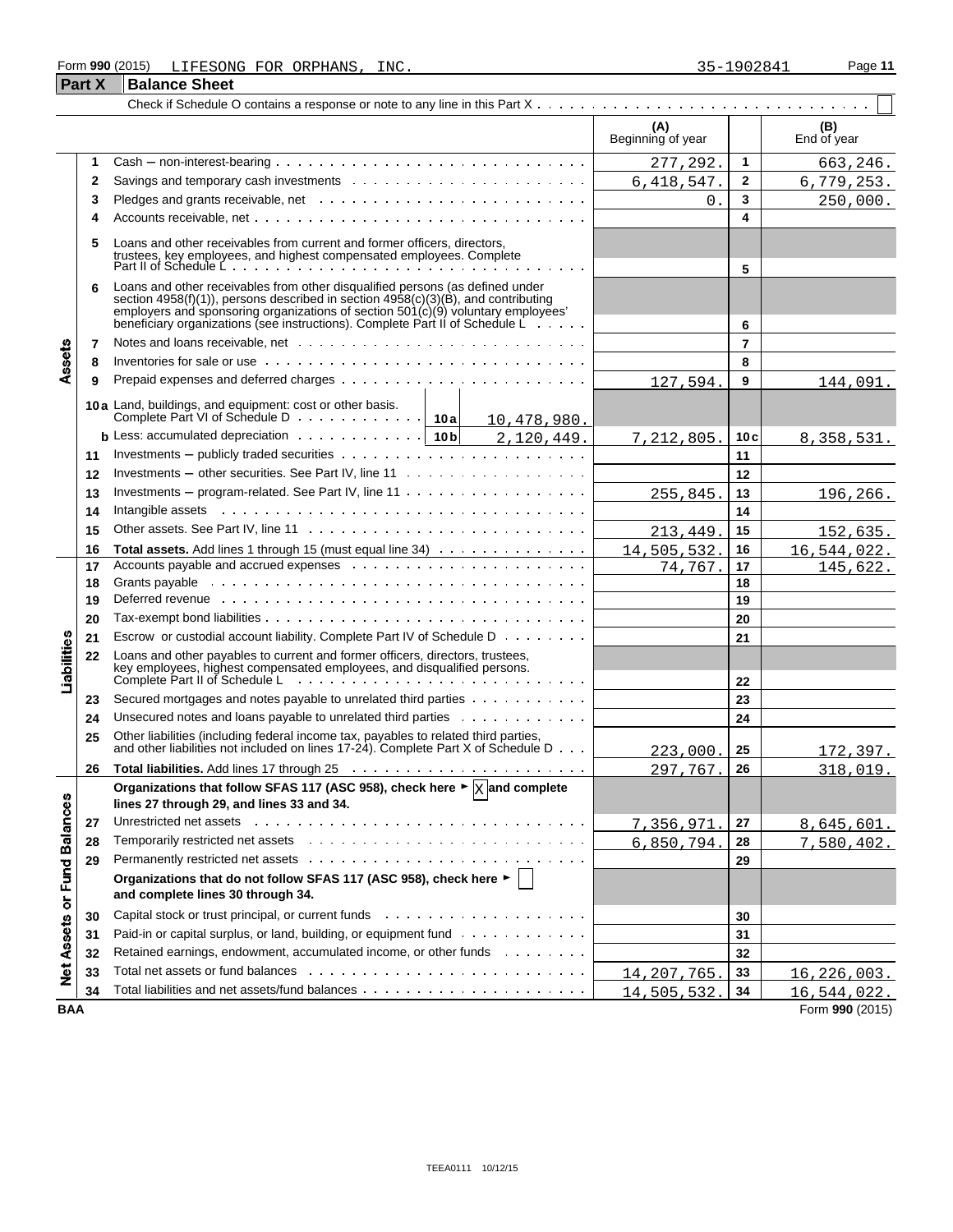|                                                                                                                            | Form 990 (2015)<br>LIFESONG FOR ORPHANS, INC.                                                                                                                                                                                  | 35-1902841     |  |                 |            | Page 12   |
|----------------------------------------------------------------------------------------------------------------------------|--------------------------------------------------------------------------------------------------------------------------------------------------------------------------------------------------------------------------------|----------------|--|-----------------|------------|-----------|
|                                                                                                                            | <b>Part XI Reconciliation of Net Assets</b>                                                                                                                                                                                    |                |  |                 |            |           |
|                                                                                                                            |                                                                                                                                                                                                                                |                |  |                 |            |           |
| 1                                                                                                                          |                                                                                                                                                                                                                                | 1              |  | 16,518,343.     |            |           |
| 2                                                                                                                          |                                                                                                                                                                                                                                | 2              |  | 14,525,105.     |            |           |
| 3                                                                                                                          |                                                                                                                                                                                                                                | 3              |  | 1,993,238.      |            |           |
| 4                                                                                                                          | Net assets or fund balances at beginning of year (must equal Part X, line 33, column $(A)$ ) $\cdots$                                                                                                                          | 4              |  | 14,207,765.     |            |           |
| 5                                                                                                                          | Net unrealized gains (losses) on investments entercated and contact and contact the set of the set of the set of the set of the set of the set of the set of the set of the set of the set of the set of the set of the set of | 5              |  |                 |            |           |
| 6                                                                                                                          |                                                                                                                                                                                                                                | 6              |  |                 |            | 25,000.   |
| 7                                                                                                                          | Investment expenses                                                                                                                                                                                                            | $\overline{7}$ |  |                 |            |           |
| 8                                                                                                                          |                                                                                                                                                                                                                                | 8              |  |                 |            |           |
| 9                                                                                                                          |                                                                                                                                                                                                                                | 9              |  |                 |            |           |
| 10                                                                                                                         | Net assets or fund balances at end of year. Combine lines 3 through 9 (must equal Part X, line 33,                                                                                                                             |                |  |                 |            |           |
|                                                                                                                            | Part XII   Financial Statements and Reporting                                                                                                                                                                                  | 10             |  | 16,226,003.     |            |           |
|                                                                                                                            |                                                                                                                                                                                                                                |                |  |                 |            |           |
|                                                                                                                            |                                                                                                                                                                                                                                |                |  |                 |            |           |
|                                                                                                                            |                                                                                                                                                                                                                                |                |  |                 | <b>Yes</b> | <b>No</b> |
| 1.                                                                                                                         | Cash<br>Other<br>Accounting method used to prepare the Form 990:<br>X Accrual                                                                                                                                                  |                |  |                 |            |           |
|                                                                                                                            | If the organization changed its method of accounting from a prior year or checked 'Other,' explain<br>in Schedule O.                                                                                                           |                |  |                 |            |           |
|                                                                                                                            | 2 a Were the organization's financial statements compiled or reviewed by an independent accountant?                                                                                                                            |                |  | 2a              |            | Χ         |
|                                                                                                                            | If 'Yes,' check a box below to indicate whether the financial statements for the year were compiled or reviewed on a<br>separate basis, consolidated basis, or both:                                                           |                |  |                 |            |           |
|                                                                                                                            | Both consolidated and separate basis<br>Separate basis<br>Consolidated basis                                                                                                                                                   |                |  |                 |            |           |
|                                                                                                                            | <b>b</b> Were the organization's financial statements audited by an independent accountant? $\ldots$ ,                                                                                                                         |                |  | 2 <sub>b</sub>  | Χ          |           |
|                                                                                                                            | If 'Yes,' check a box below to indicate whether the financial statements for the year were audited on a separate<br>basis, consolidated basis, or both:                                                                        |                |  |                 |            |           |
|                                                                                                                            | Both consolidated and separate basis<br>Separate basis<br>Consolidated basis<br>ΙX                                                                                                                                             |                |  |                 |            |           |
|                                                                                                                            |                                                                                                                                                                                                                                |                |  |                 |            |           |
|                                                                                                                            | c If 'Yes' to line 2a or 2b, does the organization have a committee that assumes responsibility for oversight of the audit,                                                                                                    |                |  | 2c              | Χ          |           |
|                                                                                                                            | If the organization changed either its oversight process or selection process during the tax year, explain<br>in Schedule O.                                                                                                   |                |  |                 |            |           |
| 3 a As a result of a federal award, was the organization required to undergo an audit or audits as set forth in the Single |                                                                                                                                                                                                                                |                |  |                 |            | Χ         |
|                                                                                                                            | b If 'Yes,' did the organization undergo the required audit or audits? If the organization did not undergo the required audit                                                                                                  |                |  |                 |            |           |
|                                                                                                                            |                                                                                                                                                                                                                                |                |  | 3 <sub>b</sub>  |            |           |
| <b>BAA</b>                                                                                                                 |                                                                                                                                                                                                                                |                |  | Form 990 (2015) |            |           |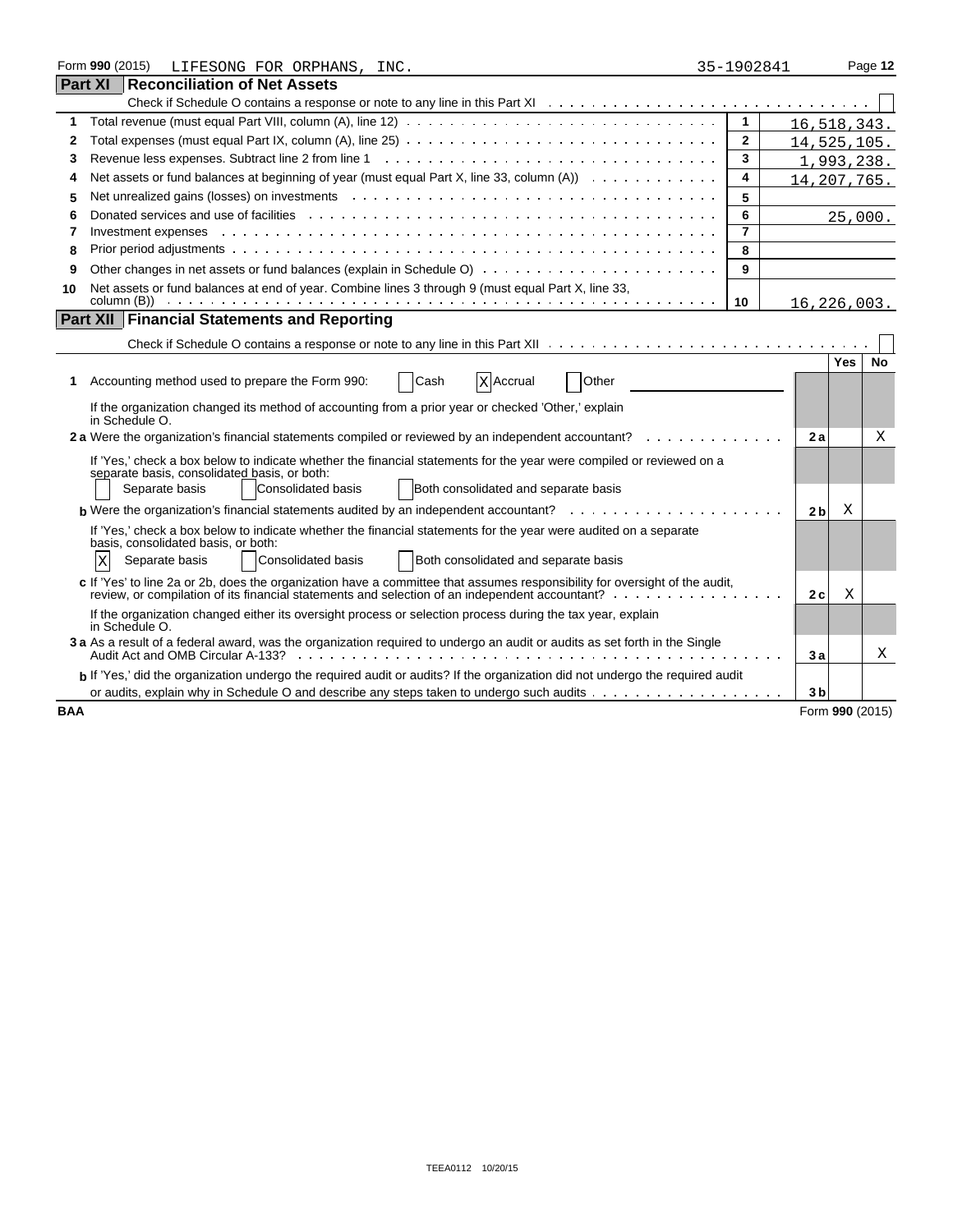| SCHEDULE A           |
|----------------------|
| /Form 990 or 990-F7) |

# **Public Charity Status and Public Support**<br>lete if the organization is a section 501(c)(3) organization or a section<br>**2015**

**(Form 990 or 990-EZ) Complete if the organization is a section 501(c)(3) organization or a section 4947(a)(1) nonexempt charitable trust. 2015**

|                                                        |                                                                                                      |                                                                              | Attach to Form 990 or Form 990-EZ.                                                                                                                                                                                                                                                                                                                                                                                   |                                                                      |    |                                                      |                                                    |
|--------------------------------------------------------|------------------------------------------------------------------------------------------------------|------------------------------------------------------------------------------|----------------------------------------------------------------------------------------------------------------------------------------------------------------------------------------------------------------------------------------------------------------------------------------------------------------------------------------------------------------------------------------------------------------------|----------------------------------------------------------------------|----|------------------------------------------------------|----------------------------------------------------|
| Department of the Treasury<br>Internal Revenue Service | Information about Schedule A (Form 990 or 990-EZ) and its instructions is<br>at www.irs.gov/form990. |                                                                              |                                                                                                                                                                                                                                                                                                                                                                                                                      | <b>Open to Public</b><br>Inspection                                  |    |                                                      |                                                    |
| Name of the organization                               |                                                                                                      |                                                                              |                                                                                                                                                                                                                                                                                                                                                                                                                      |                                                                      |    | <b>Employer identification number</b>                |                                                    |
| LIFESONG FOR ORPHANS, INC.                             |                                                                                                      |                                                                              |                                                                                                                                                                                                                                                                                                                                                                                                                      |                                                                      |    | 35-1902841                                           |                                                    |
| <b>Part I</b>                                          |                                                                                                      |                                                                              | Reason for Public Charity Status (All organizations must complete this part.) See instructions.                                                                                                                                                                                                                                                                                                                      |                                                                      |    |                                                      |                                                    |
|                                                        |                                                                                                      |                                                                              | The organization is not a private foundation because it is: (For lines 1 through 11, check only one box.)                                                                                                                                                                                                                                                                                                            |                                                                      |    |                                                      |                                                    |
| 1                                                      |                                                                                                      |                                                                              | A church, convention of churches, or association of churches described in <b>section 170(b)(1)(A)(i).</b>                                                                                                                                                                                                                                                                                                            |                                                                      |    |                                                      |                                                    |
| $\mathbf 2$                                            |                                                                                                      |                                                                              | A school described in section 170(b)(1)(A)(ii). (Attach Schedule E (Form 990 or 990-EZ).)                                                                                                                                                                                                                                                                                                                            |                                                                      |    |                                                      |                                                    |
| 3                                                      |                                                                                                      |                                                                              | A hospital or a cooperative hospital service organization described in section 170(b)(1)(A)(iii).                                                                                                                                                                                                                                                                                                                    |                                                                      |    |                                                      |                                                    |
| 4                                                      |                                                                                                      |                                                                              | A medical research organization operated in conjunction with a hospital described in section 170(b)(1)(A)(iii). Enter the hospital's                                                                                                                                                                                                                                                                                 |                                                                      |    |                                                      |                                                    |
| name, city, and state:                                 |                                                                                                      |                                                                              |                                                                                                                                                                                                                                                                                                                                                                                                                      |                                                                      |    |                                                      |                                                    |
| 5                                                      | $170(b)(1)(A)(iv)$ . (Complete Part II.)                                                             |                                                                              | An organization operated for the benefit of a college or university owned or operated by a governmental unit described in section                                                                                                                                                                                                                                                                                    |                                                                      |    |                                                      |                                                    |
| 6                                                      |                                                                                                      |                                                                              | A federal, state, or local government or governmental unit described in section 170(b)(1)(A)(v).                                                                                                                                                                                                                                                                                                                     |                                                                      |    |                                                      |                                                    |
| 7                                                      |                                                                                                      | in section $170(b)(1)(A)(vi)$ . (Complete Part II.)                          | An organization that normally receives a substantial part of its support from a governmental unit or from the general public described                                                                                                                                                                                                                                                                               |                                                                      |    |                                                      |                                                    |
| 8                                                      |                                                                                                      |                                                                              | A community trust described in section 170(b)(1)(A)(vi). (Complete Part II.)                                                                                                                                                                                                                                                                                                                                         |                                                                      |    |                                                      |                                                    |
| 9                                                      |                                                                                                      | June 30, 1975. See section 509(a)(2). (Complete Part III.)                   | An organization that normally receives: (1) more than 33-1/3% of its support from contributions, membership fees, and gross receipts<br>from activities related to its exempt functions – subject to certain exceptions, and (2) no more than 33-1/3% of its support from gross<br>investment income and unrelated business taxable income (less section 511 tax) from businesses acquired by the organization after |                                                                      |    |                                                      |                                                    |
| 10                                                     |                                                                                                      |                                                                              | An organization organized and operated exclusively to test for public safety. See section 509(a)(4).                                                                                                                                                                                                                                                                                                                 |                                                                      |    |                                                      |                                                    |
| 11                                                     |                                                                                                      |                                                                              | An organization organized and operated exclusively for the benefit of, to perform the functions of, or to carry out the purposes of one<br>or more publicly supported organizations described in section 509(a)(1) or section 509(a)(2). See section 509(a)(3). Check the box in<br>lines 11a through 11d that describes the type of supporting organization and complete lines 11e, 11f, and 11g.                   |                                                                      |    |                                                      |                                                    |
| a                                                      | complete Part IV, Sections A and B.                                                                  |                                                                              | Type I. A supporting organization operated, supervised, or controlled by its supported organization(s), typically by giving the supported<br>organization(s) the power to regularly appoint or elect a majority of the directors or trustees of the supporting organization. You must                                                                                                                                |                                                                      |    |                                                      |                                                    |
| b                                                      | must complete Part IV, Sections A and C.                                                             |                                                                              | Type II. A supporting organization supervised or controlled in connection with its supported organization(s), by having control or<br>management of the supporting organization vested in the same persons that control or manage the supported organization(s). You                                                                                                                                                 |                                                                      |    |                                                      |                                                    |
| c                                                      |                                                                                                      |                                                                              | Type III functionally integrated. A supporting organization operated in connection with, and functionally integrated with, its supported<br>organization(s) (see instructions). You must complete Part IV, Sections A, D, and E.                                                                                                                                                                                     |                                                                      |    |                                                      |                                                    |
| d                                                      |                                                                                                      |                                                                              | Type III non-functionally integrated. A supporting organization operated in connection with its supported organization(s) that is not<br>functionally integrated. The organization generally must satisfy a distribution requirement and an attentiveness requirement (see<br>instructions). You must complete Part IV, Sections A and D, and Part V.                                                                |                                                                      |    |                                                      |                                                    |
| е                                                      |                                                                                                      | integrated, or Type III non-functionally integrated supporting organization. | Check this box if the organization received a written determination from the IRS that it is a Type I, Type II, Type III functionally                                                                                                                                                                                                                                                                                 |                                                                      |    |                                                      |                                                    |
| f                                                      |                                                                                                      |                                                                              |                                                                                                                                                                                                                                                                                                                                                                                                                      |                                                                      |    |                                                      |                                                    |
| g                                                      |                                                                                                      | Provide the following information about the supported organization(s).       |                                                                                                                                                                                                                                                                                                                                                                                                                      |                                                                      |    |                                                      |                                                    |
|                                                        | (i) Name of supported<br>organization                                                                | (ii) EIN                                                                     | (iii) Type of organization<br>(described on lines 1-9<br>above (see instructions))                                                                                                                                                                                                                                                                                                                                   | (iv) is the<br>organization listed<br>in your governing<br>document? |    | (v) Amount of monetary<br>support (see instructions) | (vi) Amount of other<br>support (see instructions) |
|                                                        |                                                                                                      |                                                                              |                                                                                                                                                                                                                                                                                                                                                                                                                      | Yes                                                                  | No |                                                      |                                                    |
| <u>(A)</u>                                             |                                                                                                      |                                                                              |                                                                                                                                                                                                                                                                                                                                                                                                                      |                                                                      |    |                                                      |                                                    |
|                                                        |                                                                                                      |                                                                              |                                                                                                                                                                                                                                                                                                                                                                                                                      |                                                                      |    |                                                      |                                                    |
| <u>(B)</u>                                             |                                                                                                      |                                                                              |                                                                                                                                                                                                                                                                                                                                                                                                                      |                                                                      |    |                                                      |                                                    |
| (C)                                                    |                                                                                                      |                                                                              |                                                                                                                                                                                                                                                                                                                                                                                                                      |                                                                      |    |                                                      |                                                    |
| <u>(D)</u>                                             |                                                                                                      |                                                                              |                                                                                                                                                                                                                                                                                                                                                                                                                      |                                                                      |    |                                                      |                                                    |
| (E)                                                    |                                                                                                      |                                                                              |                                                                                                                                                                                                                                                                                                                                                                                                                      |                                                                      |    |                                                      |                                                    |
|                                                        |                                                                                                      |                                                                              |                                                                                                                                                                                                                                                                                                                                                                                                                      |                                                                      |    |                                                      |                                                    |
| Total                                                  |                                                                                                      |                                                                              | RAA For Panerwork Reduction Act Notice see the Instructions for Form 990 or 990-F7                                                                                                                                                                                                                                                                                                                                   |                                                                      |    |                                                      | Schedule A (Form 990 or 990-F7) 2015               |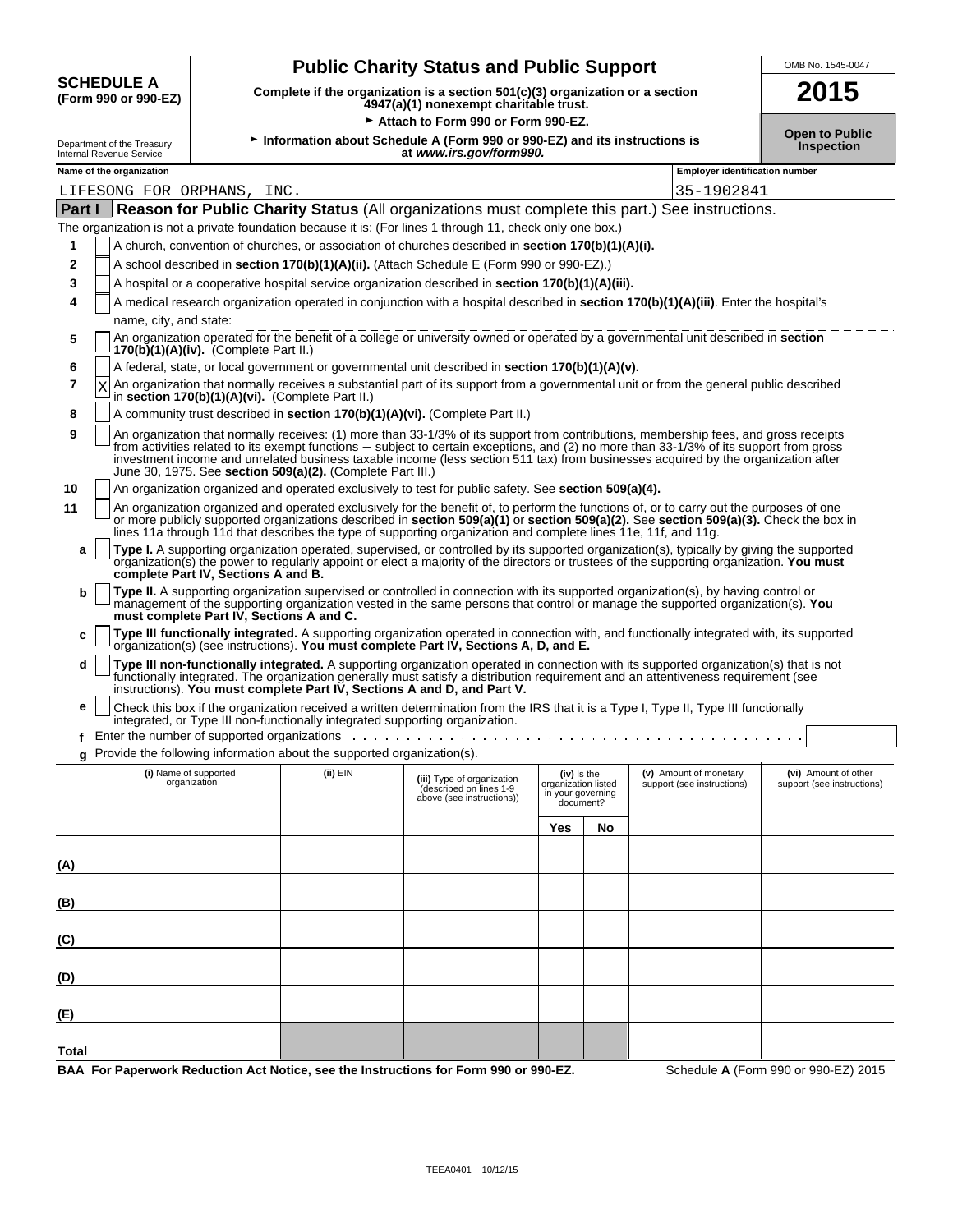#### **Part II** Support Schedule for Organizations Described in Sections 170(b)(1)(A)(iv) and 170(b)(1)(A)(vi) (Complete only if you checked the box on line 5, 7, or 8 of Part I or if the organization failed to qualify under Part III. If the

organization fails to qualify under the tests listed below, please complete Part III.)

|     | <b>Section A. Public Support</b>                                                                                                                                                                                                                                                                                                                                                                  |            |                                                                      |             |             |               |               |
|-----|---------------------------------------------------------------------------------------------------------------------------------------------------------------------------------------------------------------------------------------------------------------------------------------------------------------------------------------------------------------------------------------------------|------------|----------------------------------------------------------------------|-------------|-------------|---------------|---------------|
|     | Calendar year (or fiscal year<br>beginning in) $\rightarrow$                                                                                                                                                                                                                                                                                                                                      | (a) 2011   | (b) 2012                                                             | $(c)$ 2013  | $(d)$ 2014  | $(e)$ 2015    | (f) Total     |
|     | 1 Gifts, grants, contributions, and<br>membership fees received. (Do not<br>include any 'unusual grants.')<br>.                                                                                                                                                                                                                                                                                   |            | 9, 369, 288. 12, 086, 478. 12, 619, 019. 14, 706, 740. 16, 235, 496. |             |             |               | 65,017,021.   |
|     | 2 Tax revenues levied for the<br>organization's benefit and<br>either paid to or expended<br>on its behalf                                                                                                                                                                                                                                                                                        |            |                                                                      |             |             |               |               |
| 3   | The value of services or<br>facilities furnished by a<br>governmental unit to the<br>organization without charge.                                                                                                                                                                                                                                                                                 |            |                                                                      |             |             |               |               |
| 4   | <b>Total.</b> Add lines 1 through 3                                                                                                                                                                                                                                                                                                                                                               |            | 9, 369, 288. 12, 086, 478. 12, 619, 019. 14, 706, 740. 16, 235, 496. |             |             |               | 65,017,021.   |
| 5   | The portion of total<br>contributions by each person<br>(other than a governmental<br>unit or publicly supported<br>organization) included on line 1<br>that exceeds 2% of the amount<br>shown on line 11, column (f) $\ldots$                                                                                                                                                                    |            |                                                                      |             |             |               |               |
| 6.  | <b>Public support.</b> Subtract line 5<br>from line $4$ , $\ldots$ , $\ldots$                                                                                                                                                                                                                                                                                                                     |            |                                                                      |             |             |               | 65,017,021.   |
|     | <b>Section B. Total Support</b>                                                                                                                                                                                                                                                                                                                                                                   |            |                                                                      |             |             |               |               |
|     | Calendar year (or fiscal year<br>beginning in) $\rightarrow$                                                                                                                                                                                                                                                                                                                                      | (a) 2011   | (b) 2012                                                             | $(c)$ 2013  | $(d)$ 2014  | $(e)$ 2015    | (f) Total     |
| 7   | Amounts from line 4 .                                                                                                                                                                                                                                                                                                                                                                             | 9,369,288. | 12,086,478.                                                          | 12,619,019. | 14,706,740. | 16, 235, 496. | 65,017,021.   |
| 8   | Gross income from interest,<br>dividends, payments received<br>on securities loans, rents,<br>royalties and income from<br>similar sources                                                                                                                                                                                                                                                        | 9,178.     | 19,641.                                                              | 25,971.     | 26,952.     | 36,598.       | 118,340.      |
| 9   | Net income from unrelated<br>business activities, whether or<br>not the business is regularly<br>carried on The Read of The Terms                                                                                                                                                                                                                                                                 |            |                                                                      |             |             |               |               |
| 10  | Other income. Do not include<br>gain or loss from the sale of<br>capital assets (Explain in<br>Part VI.)                                                                                                                                                                                                                                                                                          |            |                                                                      |             |             |               |               |
|     | 11 Total support. Add lines 7<br>through $10 \ldots \ldots$                                                                                                                                                                                                                                                                                                                                       |            |                                                                      |             |             |               | 65, 135, 361. |
| 12. | Gross receipts from related activities, etc. (see instructions).                                                                                                                                                                                                                                                                                                                                  |            |                                                                      |             |             | $12 \,$       | 1,170,957.    |
| 13. | First five years. If the Form 990 is for the organization's first, second, third, fourth, or fifth tax year as a section 501(c)(3)                                                                                                                                                                                                                                                                |            |                                                                      |             |             |               |               |
|     | <b>Section C. Computation of Public Support Percentage</b>                                                                                                                                                                                                                                                                                                                                        |            |                                                                      |             |             |               |               |
|     | 14 Public support percentage for 2015 (line 6, column (f) divided by line 11, column (f))                                                                                                                                                                                                                                                                                                         |            |                                                                      |             |             | 14            | 99.82%        |
| 15  |                                                                                                                                                                                                                                                                                                                                                                                                   |            |                                                                      |             |             | 15            | 99.84%        |
|     | 16 a 33-1/3% support test - 2015. If the organization did not check the box on line 13, and line 14 is 33-1/3% or more, check this box                                                                                                                                                                                                                                                            |            |                                                                      |             |             |               | $\mathbf x$   |
|     | b 33-1/3% support test - 2014. If the organization did not check a box on line 13 or 16a, and line 15 is 33-1/3% or more, check this box                                                                                                                                                                                                                                                          |            |                                                                      |             |             |               |               |
|     | 17a 10%-facts-and-circumstances test – 2015. If the organization did not check a box on line 13, 16a, or 16b, and line 14 is 10%<br>or more, and if the organization meets the 'facts-and-circumstances' test, check this box and stop here. Explain in Part VI how<br>the organization meets the 'facts-and-circumstances' test. The organization qualifies as a publicly supported organization |            |                                                                      |             |             |               |               |
|     | <b>b 10%-facts-and-circumstances test – 2014.</b> If the organization did not check a box on line 13, 16a, 16b, or 17a, and line 15 is 10%<br>or more, and if the organization meets the 'facts-and-circumstances' test, check this box and stop here. Explain in Part VI how the                                                                                                                 |            |                                                                      |             |             |               |               |
|     | 18 Private foundation. If the organization did not check a box on line 13, 16a, 16b, 17a, or 17b, check this box and see instructions ▶                                                                                                                                                                                                                                                           |            |                                                                      |             |             |               |               |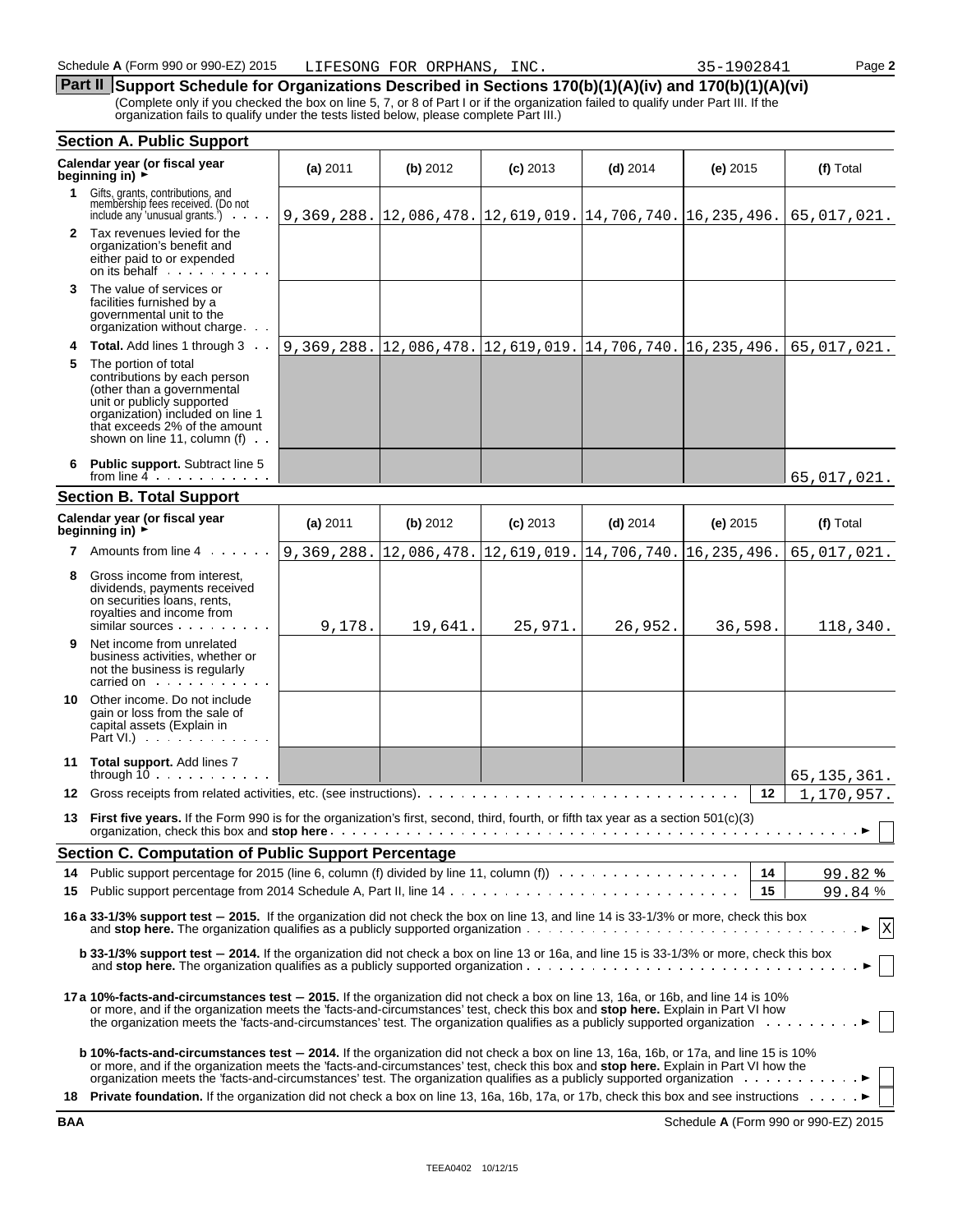#### **Part III** Support Schedule for Organizations Described in Section 509(a)(2)

(Complete only if you checked the box on line 9 of Part I or if the organization failed to qualify under Part II. If the organization fails to qualify under the tests listed below, please complete Part II.)

|     | <b>Section A. Public Support</b>                                                                                                                                                                                                                                                  |          |          |            |            |            |    |           |
|-----|-----------------------------------------------------------------------------------------------------------------------------------------------------------------------------------------------------------------------------------------------------------------------------------|----------|----------|------------|------------|------------|----|-----------|
|     | Calendar year (or fiscal year beginning in) ►                                                                                                                                                                                                                                     | (a) 2011 | (b) 2012 | $(c)$ 2013 | $(d)$ 2014 | $(e)$ 2015 |    | (f) Total |
| 1.  | Gifts, grants, contributions<br>and membership fees                                                                                                                                                                                                                               |          |          |            |            |            |    |           |
|     | received. (Do not include                                                                                                                                                                                                                                                         |          |          |            |            |            |    |           |
|     | any 'unusual grants')<br><b>2</b> Gross receipts from admis-                                                                                                                                                                                                                      |          |          |            |            |            |    |           |
|     | sions, merchandise sold or                                                                                                                                                                                                                                                        |          |          |            |            |            |    |           |
|     | services performed, or facilities<br>furnished in any activity that is                                                                                                                                                                                                            |          |          |            |            |            |    |           |
|     | related to the organization's                                                                                                                                                                                                                                                     |          |          |            |            |            |    |           |
|     | tax-exempt purpose                                                                                                                                                                                                                                                                |          |          |            |            |            |    |           |
| 3   | Gross receipts from activities<br>that are not an unrelated trade                                                                                                                                                                                                                 |          |          |            |            |            |    |           |
|     | or business under section 513.                                                                                                                                                                                                                                                    |          |          |            |            |            |    |           |
| 4   | Tax revenues levied for the<br>organization's benefit and                                                                                                                                                                                                                         |          |          |            |            |            |    |           |
|     | either paid to or expended on                                                                                                                                                                                                                                                     |          |          |            |            |            |    |           |
| 5   | its behalf<br>The value of services or                                                                                                                                                                                                                                            |          |          |            |            |            |    |           |
|     | facilities furnished by a                                                                                                                                                                                                                                                         |          |          |            |            |            |    |           |
|     | governmental unit to the<br>organization without charge                                                                                                                                                                                                                           |          |          |            |            |            |    |           |
| 6   | <b>Total.</b> Add lines 1 through 5                                                                                                                                                                                                                                               |          |          |            |            |            |    |           |
|     | <b>7 a</b> Amounts included on lines 1,                                                                                                                                                                                                                                           |          |          |            |            |            |    |           |
|     | 2. and 3 received from                                                                                                                                                                                                                                                            |          |          |            |            |            |    |           |
|     | disqualified persons                                                                                                                                                                                                                                                              |          |          |            |            |            |    |           |
|     | <b>b</b> Amounts included on lines 2<br>and 3 received from other than                                                                                                                                                                                                            |          |          |            |            |            |    |           |
|     | disqualified persons that                                                                                                                                                                                                                                                         |          |          |            |            |            |    |           |
|     | exceed the greater of \$5,000 or<br>1% of the amount on line 13                                                                                                                                                                                                                   |          |          |            |            |            |    |           |
|     | for the year $\cdots$                                                                                                                                                                                                                                                             |          |          |            |            |            |    |           |
|     | <b>c</b> Add lines 7a and 7b $\ldots$                                                                                                                                                                                                                                             |          |          |            |            |            |    |           |
| 8   | <b>Public support. (Subtract line</b>                                                                                                                                                                                                                                             |          |          |            |            |            |    |           |
|     | <b>Section B. Total Support</b>                                                                                                                                                                                                                                                   |          |          |            |            |            |    |           |
|     | Calendar year (or fiscal year beginning in) ►                                                                                                                                                                                                                                     | (a) 2011 | (b) 2012 | $(c)$ 2013 | $(d)$ 2014 | $(e)$ 2015 |    | (f) Total |
| 9.  | Amounts from line 6                                                                                                                                                                                                                                                               |          |          |            |            |            |    |           |
|     | <b>10 a</b> Gross income from interest, dividends,                                                                                                                                                                                                                                |          |          |            |            |            |    |           |
|     | payments received on securities loans,<br>rents, royalties and income from                                                                                                                                                                                                        |          |          |            |            |            |    |           |
|     | similar sources                                                                                                                                                                                                                                                                   |          |          |            |            |            |    |           |
|     | <b>b</b> Unrelated business taxable<br>income (less section 511                                                                                                                                                                                                                   |          |          |            |            |            |    |           |
|     | taxes) from businesses                                                                                                                                                                                                                                                            |          |          |            |            |            |    |           |
|     | acquired after June 30, 1975.<br>c Add lines 10a and 10b $\cdots$                                                                                                                                                                                                                 |          |          |            |            |            |    |           |
| 11  | Net income from unrelated business                                                                                                                                                                                                                                                |          |          |            |            |            |    |           |
|     | activities not included in line 10b.                                                                                                                                                                                                                                              |          |          |            |            |            |    |           |
|     | whether or not the business is<br>requiarly carried on                                                                                                                                                                                                                            |          |          |            |            |            |    |           |
|     | 12 Other income. Do not include                                                                                                                                                                                                                                                   |          |          |            |            |            |    |           |
|     | gain or loss from the sale of<br>capital assets (Explain in                                                                                                                                                                                                                       |          |          |            |            |            |    |           |
|     | Part VI.) $\cdots$ $\cdots$                                                                                                                                                                                                                                                       |          |          |            |            |            |    |           |
|     | 13 Total support. (Add lines 9,<br>10c, 11, and 12.) $\cdots$                                                                                                                                                                                                                     |          |          |            |            |            |    |           |
| 14  | First five years. If the Form 990 is for the organization's first, second, third, fourth, or fifth tax year as a section 501(c)(3)                                                                                                                                                |          |          |            |            |            |    |           |
|     | <b>Section C. Computation of Public Support Percentage</b>                                                                                                                                                                                                                        |          |          |            |            |            |    |           |
| 15. | Public support percentage for 2015 (line 8, column (f) divided by line 13, column (f)                                                                                                                                                                                             |          |          |            |            |            | 15 | ి         |
| 16  |                                                                                                                                                                                                                                                                                   |          |          |            |            |            | 16 | %         |
|     | Section D. Computation of Investment Income Percentage                                                                                                                                                                                                                            |          |          |            |            |            |    |           |
| 17  | Investment income percentage for 2015 (line 10c, column (f) divided by line 13, column (f)) $\cdots$                                                                                                                                                                              |          |          |            |            |            | 17 | %         |
| 18  |                                                                                                                                                                                                                                                                                   |          |          |            |            |            | 18 | ి         |
|     | 19 a 33-1/3% support tests - 2015. If the organization did not check the box on line 14, and line 15 is more than 33-1/3%, and line 17                                                                                                                                            |          |          |            |            |            |    |           |
|     | is not more than 33-1/3%, check this box and stop here. The organization qualifies as a publicly supported organization $\cdots \cdots$                                                                                                                                           |          |          |            |            |            |    |           |
|     | <b>b 33-1/3% support tests - 2014.</b> If the organization did not check a box on line 14 or line 19a, and line 16 is more than 33-1/3%, and<br>line 18 is not more than 33-1/3%, check this box and stop here. The organization qualifies as a publicly supported organization ▶ |          |          |            |            |            |    |           |
|     |                                                                                                                                                                                                                                                                                   |          |          |            |            |            |    |           |
|     |                                                                                                                                                                                                                                                                                   |          |          |            |            |            |    |           |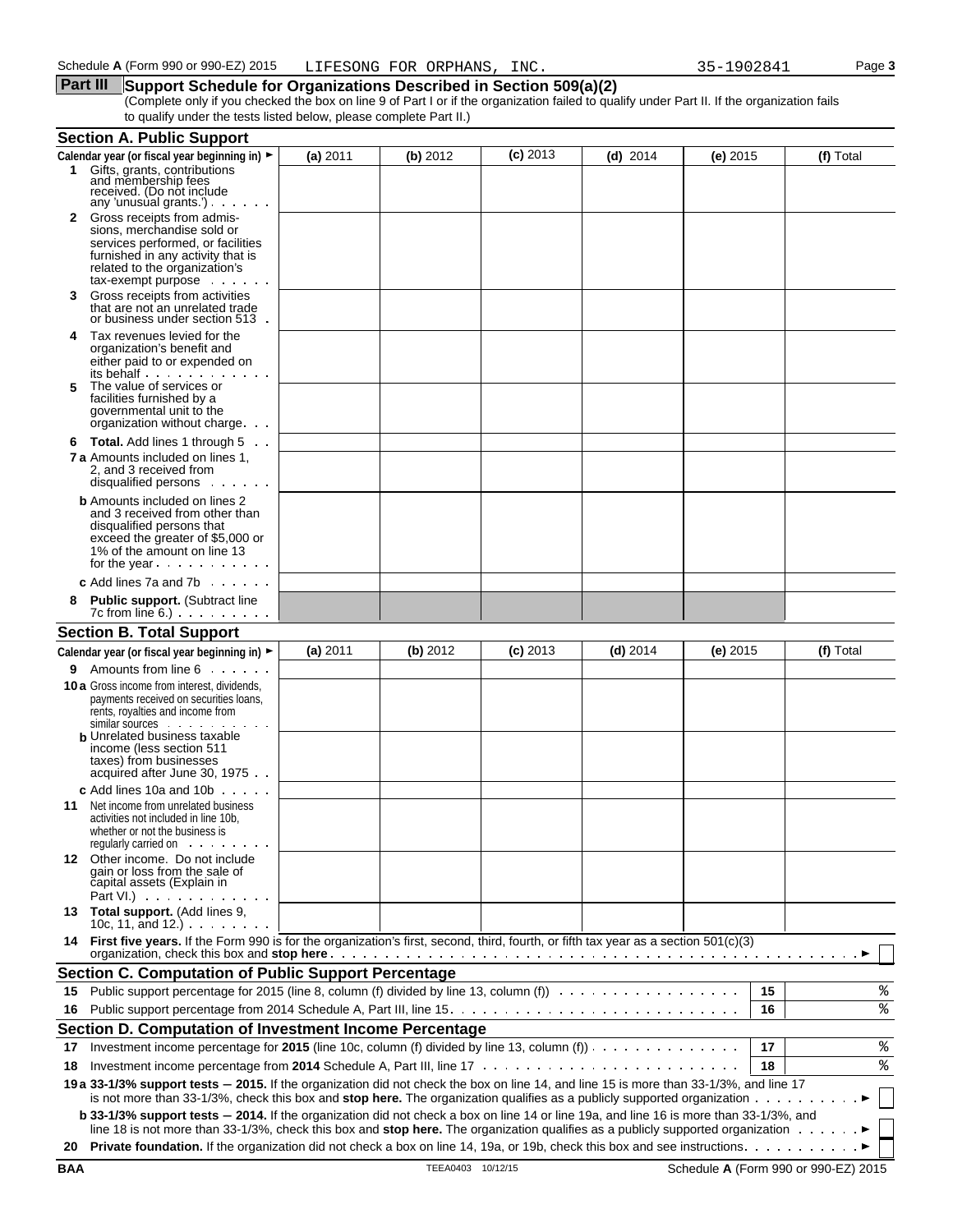**Part IV Supporting Organizations** (Complete only if you checked a box in line 11 on Part I. If you checked 11a of Part I, complete Sections A and B. If you checked 11b of Part I, complete Sections A and C. If you checked 11c of Part I, complete Sections A, D, and E. If you checked 11d of Part I, complete Sections A and D, and complete Part V.)

#### **Section A. All Supporting Organizations**

|              |                                                                                                                                                                                                                                                                                                                                                                                                                                                                                                 |                 | Yes | No |
|--------------|-------------------------------------------------------------------------------------------------------------------------------------------------------------------------------------------------------------------------------------------------------------------------------------------------------------------------------------------------------------------------------------------------------------------------------------------------------------------------------------------------|-----------------|-----|----|
|              | Are all of the organization's supported organizations listed by name in the organization's governing documents?                                                                                                                                                                                                                                                                                                                                                                                 |                 |     |    |
|              | If 'No,' describe in Part VI how the supported organizations are designated. If designated by class or purpose, describe                                                                                                                                                                                                                                                                                                                                                                        |                 |     |    |
|              |                                                                                                                                                                                                                                                                                                                                                                                                                                                                                                 | $\mathbf{1}$    |     |    |
| $\mathbf{2}$ | Did the organization have any supported organization that does not have an IRS determination of status under section<br>509(a)(1) or (2)? If 'Yes,' explain in Part VI how the organization determined that the supported organization was                                                                                                                                                                                                                                                      |                 |     |    |
|              |                                                                                                                                                                                                                                                                                                                                                                                                                                                                                                 | $\overline{2}$  |     |    |
|              | 3 a Did the organization have a supported organization described in section $501(c)(4)$ , (5), or (6)? If 'Yes,' answer (b)                                                                                                                                                                                                                                                                                                                                                                     |                 |     |    |
|              |                                                                                                                                                                                                                                                                                                                                                                                                                                                                                                 | 3a              |     |    |
|              | <b>b</b> Did the organization confirm that each supported organization qualified under section $501(c)(4)$ , $(5)$ , or $(6)$ and<br>satisfied the public support tests under section 509(a)(2)? If 'Yes,' describe in Part VI when and how the organization                                                                                                                                                                                                                                    | 3b              |     |    |
|              |                                                                                                                                                                                                                                                                                                                                                                                                                                                                                                 |                 |     |    |
|              | c Did the organization ensure that all support to such organizations was used exclusively for section $170(c)(2)(B)$<br>purposes? If 'Yes,' explain in Part VI what controls the organization put in place to ensure such use                                                                                                                                                                                                                                                                   | 3c              |     |    |
|              | 4 a Was any supported organization not organized in the United States ('foreign supported organization')? If 'Yes' and                                                                                                                                                                                                                                                                                                                                                                          | 4a              |     |    |
|              | <b>b</b> Did the organization have ultimate control and discretion in deciding whether to make grants to the foreign supported<br>organization? If 'Yes,' describe in Part VI how the organization had such control and discretion despite being controlled                                                                                                                                                                                                                                     | 4b              |     |    |
|              | c Did the organization support any foreign supported organization that does not have an IRS determination under<br>sections $501(c)(3)$ and $509(a)(1)$ or $(2)$ ? If 'Yes,' explain in Part VI what controls the organization used to ensure that                                                                                                                                                                                                                                              |                 |     |    |
|              | all support to the foreign supported organization was used exclusively for section $170(c)(2)(B)$ purposes $\ldots \ldots \ldots$                                                                                                                                                                                                                                                                                                                                                               | 4c              |     |    |
|              | 5 a Did the organization add, substitute, or remove any supported organizations during the tax year? If 'Yes,' answer (b)<br>and (c) below (if applicable). Also, provide detail in Part VI, including (i) the names and EIN numbers of the supported<br>organizations added, substituted, or removed; (ii) the reasons for each such action; (iii) the authority under the<br>organization's organizing document authorizing such action; and (iv) how the action was accomplished (such as by |                 |     |    |
|              |                                                                                                                                                                                                                                                                                                                                                                                                                                                                                                 | <b>5a</b>       |     |    |
|              | <b>b Type I or Type II only.</b> Was any added or substituted supported organization part of a class already designated in the                                                                                                                                                                                                                                                                                                                                                                  | 5b              |     |    |
|              | c Substitutions only. Was the substitution the result of an event beyond the organization's control?                                                                                                                                                                                                                                                                                                                                                                                            | 5с              |     |    |
| 6            | Did the organization provide support (whether in the form of grants or the provision of services or facilities) to<br>anyone other than (i) its supported organizations, (ii) individuals that are part of the charitable class benefited by one<br>or more of its supported organizations, or (iii) other supporting organizations that also support or benefit one or more of                                                                                                                 | 6               |     |    |
|              | Did the organization provide a grant, loan, compensation, or other similar payment to a substantial contributor<br>(defined in section $4958(c)(3)(\tilde{C})$ ), a family member of a substantial contributor, or a 35% controlled entity with                                                                                                                                                                                                                                                 |                 |     |    |
|              | regard to a substantial contributor? If 'Yes,' complete Part I of Schedule L (Form 990 or 990-EZ) $\ldots$ ,                                                                                                                                                                                                                                                                                                                                                                                    | 7               |     |    |
| 8            | Did the organization make a loan to a disqualified person (as defined in section 4958) not described in line 7? If 'Yes,'                                                                                                                                                                                                                                                                                                                                                                       | 8               |     |    |
|              | 9 a Was the organization controlled directly or indirectly at any time during the tax year by one or more disqualified persons<br>as defined in section 4946 (other than foundation managers and organizations described in section 509(a)(1) or (2))?                                                                                                                                                                                                                                          | 9a              |     |    |
|              | <b>b</b> Did one or more disqualified persons (as defined in line 9a) hold a controlling interest in any entity in which the                                                                                                                                                                                                                                                                                                                                                                    | 9b              |     |    |
|              | c Did a disqualified person (as defined in line 9a) have an ownership interest in, or derive any personal benefit from,                                                                                                                                                                                                                                                                                                                                                                         | 9c              |     |    |
|              | 10a Was the organization subject to the excess business holdings rules of section 4943 because of section 4943(f) (regarding<br>certain Type II supporting organizations, and all Type III non-functionally integrated supporting organizations)? If 'Yes,'                                                                                                                                                                                                                                     |                 |     |    |
|              |                                                                                                                                                                                                                                                                                                                                                                                                                                                                                                 | 10a             |     |    |
|              | <b>b</b> Did the organization, have any excess business holdings in the tax year? (Use Schedule C, Form 4720, to determine                                                                                                                                                                                                                                                                                                                                                                      | 10 <sub>b</sub> |     |    |
| <b>BAA</b>   | TEEA0404 10/12/15<br>Schedule A (Form 990 or 990-EZ) 2015                                                                                                                                                                                                                                                                                                                                                                                                                                       |                 |     |    |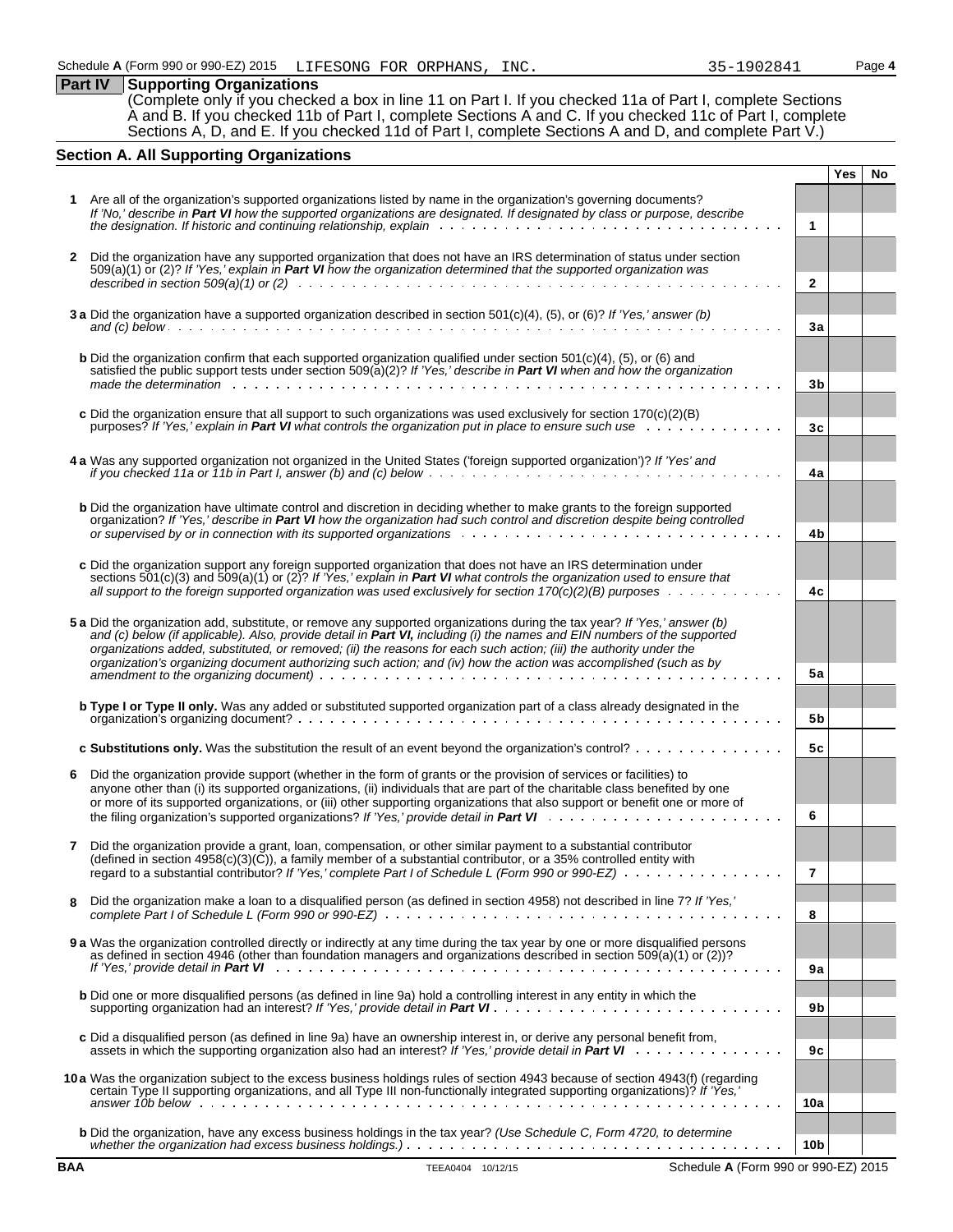| <b>Part IV</b> | <b>Supporting Organizations (continued)</b>                                                                               |                 |     |  |
|----------------|---------------------------------------------------------------------------------------------------------------------------|-----------------|-----|--|
|                |                                                                                                                           |                 | Yes |  |
| 11             | Has the organization accepted a gift or contribution from any of the following persons?                                   |                 |     |  |
|                | a A person who directly or indirectly controls, either alone or together with persons described in (b) and (c) below, the |                 |     |  |
|                | 11a                                                                                                                       |                 |     |  |
|                |                                                                                                                           | 11 <sub>b</sub> |     |  |
|                | c A 35% controlled entity of a person described in (a) or (b) above? If 'Yes' to a, b, or c, provide detail in Part VI    | 11c             |     |  |
|                | <b>Section B. Type I Supporting Organizations</b>                                                                         |                 |     |  |

|                                                                                                                                                                                                                                                                                                                                                                                                                                                                                                                                                                                                                               |  | 'es |  |
|-------------------------------------------------------------------------------------------------------------------------------------------------------------------------------------------------------------------------------------------------------------------------------------------------------------------------------------------------------------------------------------------------------------------------------------------------------------------------------------------------------------------------------------------------------------------------------------------------------------------------------|--|-----|--|
| Did the directors, trustees, or membership of one or more supported organizations have the power to regularly appoint<br>or elect at least a majority of the organization's directors or trustees at all times during the tax year? If 'No,' describe in<br>Part VI how the supported organization(s) effectively operated, supervised, or controlled the organization's activities.<br>If the organization had more than one supported organization, describe how the powers to appoint and/or remove<br>directors or trustees were allocated among the supported organizations and what conditions or restrictions, if any, |  |     |  |
|                                                                                                                                                                                                                                                                                                                                                                                                                                                                                                                                                                                                                               |  |     |  |
| Did the organization operate for the benefit of any supported organization other than the supported organization(s)<br>that operated, supervised, or controlled the supporting organization? If 'Yes,' explain in Part VI how providing such<br>benefit carried out the purposes of the supported organization(s) that operated, supervised, or controlled the                                                                                                                                                                                                                                                                |  |     |  |
|                                                                                                                                                                                                                                                                                                                                                                                                                                                                                                                                                                                                                               |  |     |  |

#### **Section C. Type II Supporting Organizations**

| Were a majority of the organization's directors or trustees during the tax year also a majority of the directors or trustees<br>of each of the organization's supported organization(s)? If 'No,' describe in <b>Part VI</b> how control or management of the<br>supporting organization was vested in the same persons that controlled or managed the supported organization(s) $\ldots \ldots$ |  |
|--------------------------------------------------------------------------------------------------------------------------------------------------------------------------------------------------------------------------------------------------------------------------------------------------------------------------------------------------------------------------------------------------|--|

#### **Section D. All Type III Supporting Organizations**

|   |                                                                                                                                                                                                                                                                                                                                                                    | res |  |
|---|--------------------------------------------------------------------------------------------------------------------------------------------------------------------------------------------------------------------------------------------------------------------------------------------------------------------------------------------------------------------|-----|--|
|   | Did the organization provide to each of its supported organizations, by the last day of the fifth month of the<br>organization's tax year, (i) a written notice describing the type and amount of support provided during the prior tax<br>year, (ii) a copy of the Form 990 that was most recently filed as of the date of notification, and (iii) copies of the  |     |  |
|   | organization's governing documents in effect on the date of notification, to the extent not previously provided?                                                                                                                                                                                                                                                   |     |  |
|   | Were any of the organization's officers, directors, or trustees either (i) appointed or elected by the supported<br>organization(s) or (ii) serving on the governing body of a supported organization? If 'No,' explain in Part VI how                                                                                                                             |     |  |
|   | the organization maintained a close and continuous working relationship with the supported organization(s). $\dots \dots \dots$                                                                                                                                                                                                                                    |     |  |
| 3 | By reason of the relationship described in (2), did the organization's supported organizations have a significant<br>voice in the organization's investment policies and in directing the use of the organization's income or assets at<br>all times during the tax year? If 'Yes,' describe in Part VI the role the organization's supported organizations played |     |  |
|   | in this regard.                                                                                                                                                                                                                                                                                                                                                    |     |  |

### **Section E. Type III Functionally-Integrated Supporting Organizations**

**1** *Check the box next to the method that the organization used to satisfy the Integral Part Test during the year (see instructions):* 

| <b>a</b>   The organization satisfied the Activities Test. Complete line 2 below.                            |  |
|--------------------------------------------------------------------------------------------------------------|--|
| $\mathbf{b}$   The organization is the parent of each of its supported organizations. Complete line 3 below. |  |
|                                                                                                              |  |

**c** The organization supported a governmental entity. *Describe in Part VI how you supported a government entity (see instructions).*

|  | 2 Activities Test. Answer (a) and (b) below.<br>Yes No |  |  |
|--|--------------------------------------------------------|--|--|
|--|--------------------------------------------------------|--|--|

| a Did substantially all of the organization's activities during the tax year directly further the exempt purposes of the<br>supported organization(s) to which the organization was responsive? If 'Yes,' then in Part VI identify those supported<br>organizations and explain how these activities directly furthered their exempt purposes, how the organization was<br>responsive to those supported organizations, and how the organization determined that these activities constituted |                |  |
|-----------------------------------------------------------------------------------------------------------------------------------------------------------------------------------------------------------------------------------------------------------------------------------------------------------------------------------------------------------------------------------------------------------------------------------------------------------------------------------------------|----------------|--|
| substantially all of its activities with a subset of the state of the state of the state of the state of the state of the state of the state of the state of the state of the state of the state of the state of the state of                                                                                                                                                                                                                                                                 | 2a             |  |
| <b>b</b> Did the activities described in (a) constitute activities that, but for the organization's involvement, one or more of<br>the organization's supported organization(s) would have been engaged in? If 'Yes,' explain in Part VI the reasons for<br>the organization's position that its supported organization(s) would have engaged in these activities but for the                                                                                                                 |                |  |
|                                                                                                                                                                                                                                                                                                                                                                                                                                                                                               | 2 <sub>b</sub> |  |
| 3 Parent of Supported Organizations. Answer (a) and (b) below.                                                                                                                                                                                                                                                                                                                                                                                                                                |                |  |
| a Did the organization have the power to regularly appoint or elect a majority of the officers, directors, or trustees of                                                                                                                                                                                                                                                                                                                                                                     |                |  |
|                                                                                                                                                                                                                                                                                                                                                                                                                                                                                               | 3a             |  |
| <b>b</b> Did the organization exercise a substantial degree of direction over the policies, programs, and activities of each of its                                                                                                                                                                                                                                                                                                                                                           |                |  |
| supported organizations? If 'Yes,' describe in <b>Part VI</b> the role played by the organization in this regard $\cdots$                                                                                                                                                                                                                                                                                                                                                                     | 3 <sub>b</sub> |  |

**BAA** TEEA0405 10/12/15 Schedule **A** (Form 990 or 990-EZ) 2015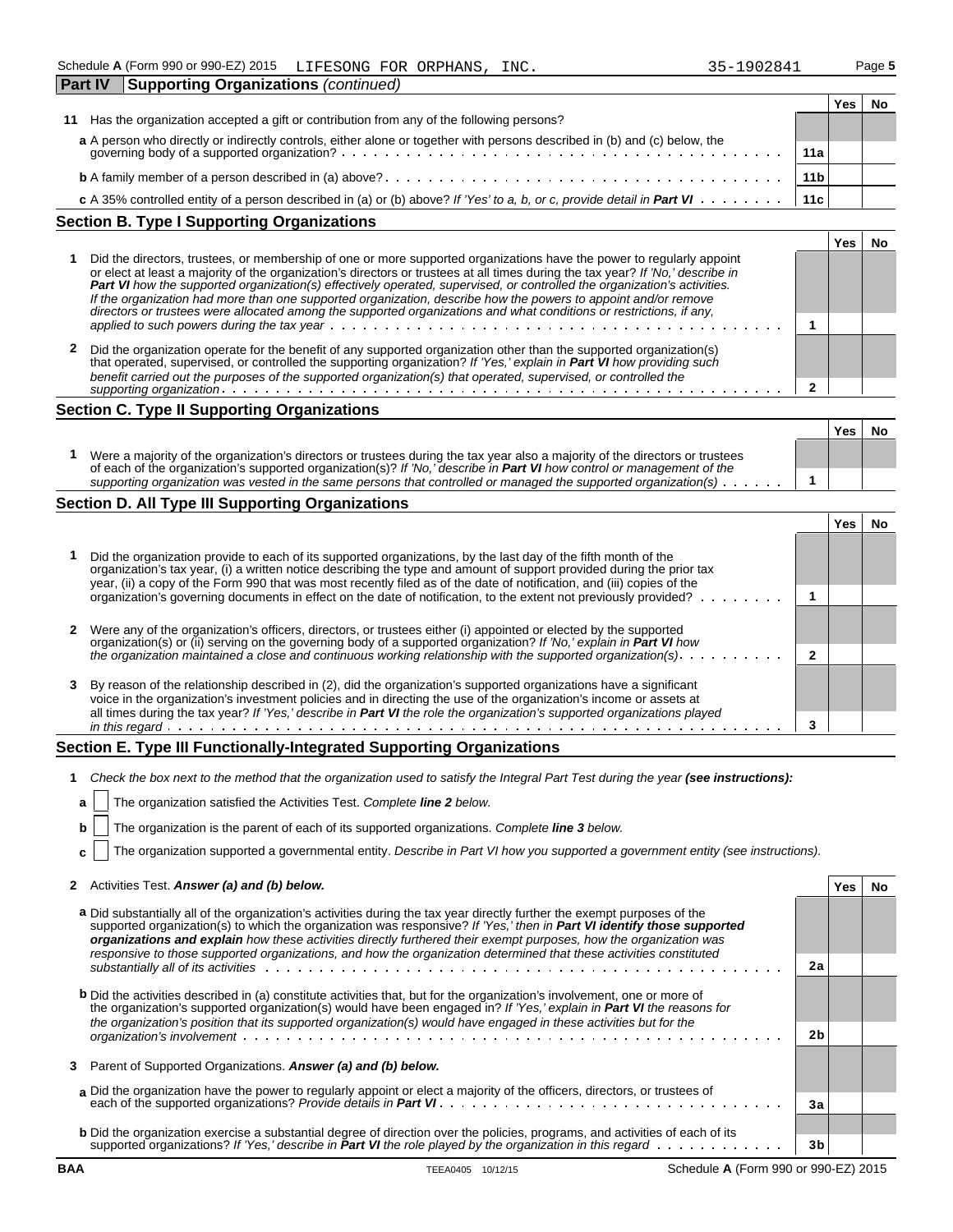**1** Check here if the organization satisfied the Integral Part Test as a qualifying trust on November 20, 1970. **See instructions.** All other Type III non-functionally integrated supporting organizations must complete Sections A through E.

|              | Section A - Adjusted Net Income                                                                                                                                     |                | (A) Prior Year | (B) Current Year<br>(optional) |
|--------------|---------------------------------------------------------------------------------------------------------------------------------------------------------------------|----------------|----------------|--------------------------------|
| 1            |                                                                                                                                                                     | 1              |                |                                |
| 2            |                                                                                                                                                                     | $\mathbf{2}$   |                |                                |
| 3            |                                                                                                                                                                     | 3              |                |                                |
| 4            |                                                                                                                                                                     | 4              |                |                                |
| 5            |                                                                                                                                                                     | 5              |                |                                |
| 6            | Portion of operating expenses paid or incurred for production or collection of gross<br>income or for management, conservation, or maintenance of property held for | 6              |                |                                |
| 7            |                                                                                                                                                                     | $\overline{7}$ |                |                                |
| 8            | <b>Adjusted Net Income</b> (subtract lines 5, 6 and 7 from line 4)                                                                                                  | 8              |                |                                |
|              | <b>Section B - Minimum Asset Amount</b>                                                                                                                             |                | (A) Prior Year | (B) Current Year<br>(optional) |
| 1            | Aggregate fair market value of all non-exempt-use assets (see instructions for short<br>tax year or assets held for part of year):                                  |                |                |                                |
|              |                                                                                                                                                                     | 1a             |                |                                |
|              |                                                                                                                                                                     | 1 b            |                |                                |
|              | <b>c</b> Fair market value of other non-exempt-use assets $\cdots$                                                                                                  | 1 с            |                |                                |
|              |                                                                                                                                                                     | 1 <sub>d</sub> |                |                                |
|              | e Discount claimed for blockage or other<br>factors (explain in detail in Part VI):                                                                                 |                |                |                                |
| 2            | Acquisition indebtedness applicable to non-exempt-use assets                                                                                                        | $\overline{2}$ |                |                                |
| 3            |                                                                                                                                                                     | 3              |                |                                |
| 4            | Cash deemed held for exempt use. Enter 1-1/2% of line 3 (for greater amount,                                                                                        | 4              |                |                                |
| 5            | Net value of non-exempt-use assets (subtract line 4 from line 3)                                                                                                    | 5              |                |                                |
| 6            |                                                                                                                                                                     | 6              |                |                                |
| 7            |                                                                                                                                                                     | $\overline{7}$ |                |                                |
| 8            |                                                                                                                                                                     | 8              |                |                                |
|              | Section C - Distributable Amount                                                                                                                                    |                |                | <b>Current Year</b>            |
| 1            | Adjusted net income for prior year (from Section A, line 8, Column A) $\dots$                                                                                       | $\mathbf{1}$   |                |                                |
| $\mathbf{2}$ |                                                                                                                                                                     | $\mathbf{2}$   |                |                                |
| 3            | Minimum asset amount for prior year (from Section B, line 8, Column A)                                                                                              | 3              |                |                                |
| 4            |                                                                                                                                                                     | 4              |                |                                |
| 5            |                                                                                                                                                                     | 5              |                |                                |
| 6            | <b>Distributable Amount.</b> Subtract line 5 from line 4, unless subject to emergency                                                                               | 6              |                |                                |

**7** | Check here if the current year is the organization's first as a non-functionally-integrated Type III supporting organization (see instructions).

**BAA** Schedule **A** (Form 990 or 990-EZ) 2015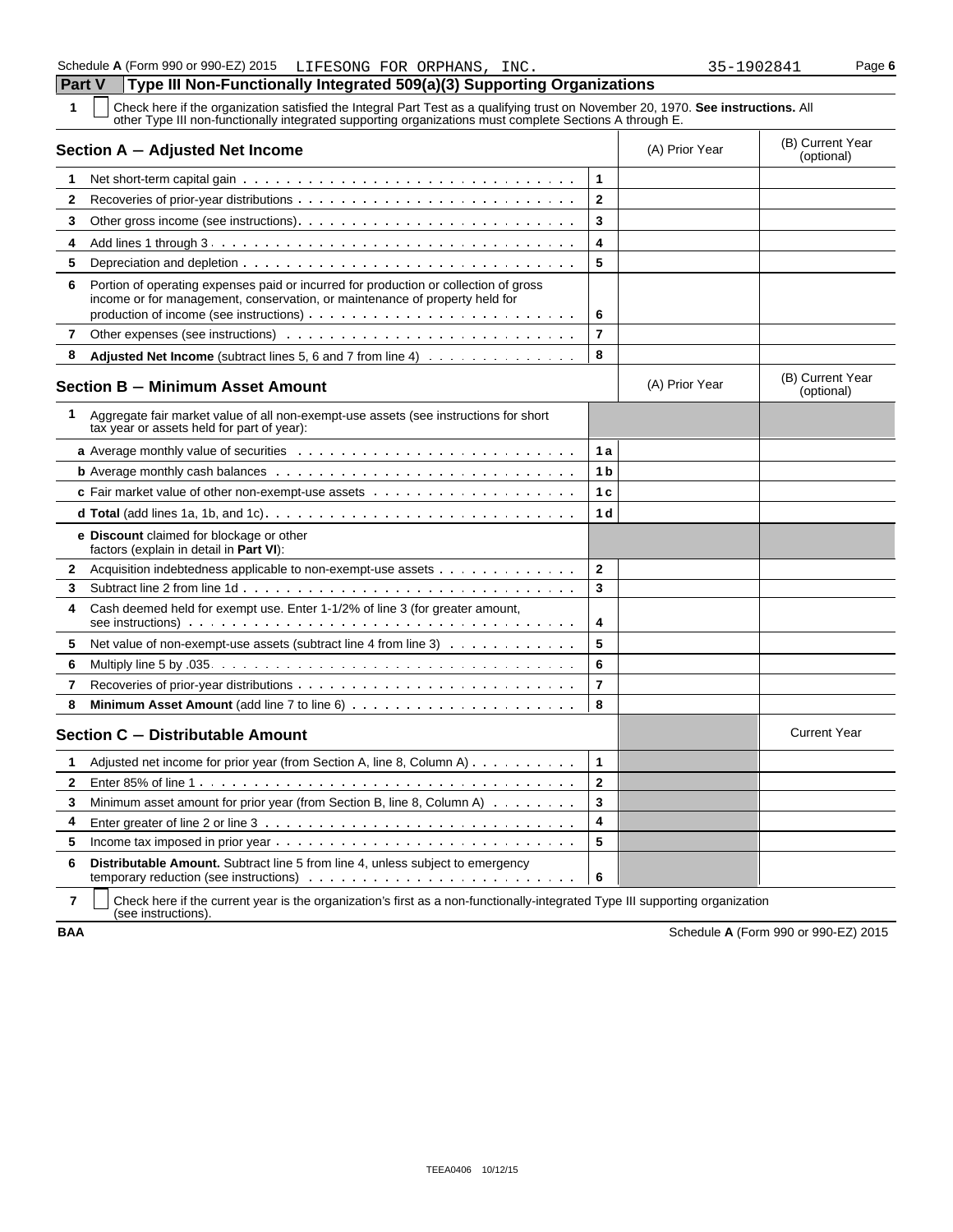| Part V | Type III Non-Functionally Integrated 509(a)(3) Supporting Organizations (continued)                                                                                                                                     |                                              |                                               |                                                         |  |  |  |  |
|--------|-------------------------------------------------------------------------------------------------------------------------------------------------------------------------------------------------------------------------|----------------------------------------------|-----------------------------------------------|---------------------------------------------------------|--|--|--|--|
|        | <b>Section D - Distributions</b>                                                                                                                                                                                        |                                              |                                               | <b>Current Year</b>                                     |  |  |  |  |
| 1.     |                                                                                                                                                                                                                         |                                              |                                               |                                                         |  |  |  |  |
| 2      | Amounts paid to perform activity that directly furthers exempt purposes of supported organizations,                                                                                                                     |                                              |                                               |                                                         |  |  |  |  |
| 3      | Administrative expenses paid to accomplish exempt purposes of supported organizations                                                                                                                                   |                                              |                                               |                                                         |  |  |  |  |
| 4      |                                                                                                                                                                                                                         |                                              |                                               |                                                         |  |  |  |  |
| 5      |                                                                                                                                                                                                                         |                                              |                                               |                                                         |  |  |  |  |
| 6      |                                                                                                                                                                                                                         |                                              |                                               |                                                         |  |  |  |  |
| 7      |                                                                                                                                                                                                                         |                                              |                                               |                                                         |  |  |  |  |
| 8      | Distributions to attentive supported organizations to which the organization is responsive (provide details                                                                                                             |                                              |                                               |                                                         |  |  |  |  |
| 9      |                                                                                                                                                                                                                         |                                              |                                               |                                                         |  |  |  |  |
| 10     |                                                                                                                                                                                                                         |                                              |                                               |                                                         |  |  |  |  |
|        | Section E - Distribution Allocations (see instructions)                                                                                                                                                                 | (i)<br><b>Excess</b><br><b>Distributions</b> | (ii)<br><b>Underdistributions</b><br>Pre-2015 | (iii)<br><b>Distributable</b><br><b>Amount for 2015</b> |  |  |  |  |
| 1      | Distributable amount for 2015 from Section C, line 6                                                                                                                                                                    |                                              |                                               |                                                         |  |  |  |  |
| 2      | Underdistributions, if any, for years prior to 2015 (reasonable                                                                                                                                                         |                                              |                                               |                                                         |  |  |  |  |
| 3      | Excess distributions carryover, if any, to 2015:                                                                                                                                                                        |                                              |                                               |                                                         |  |  |  |  |
| а      |                                                                                                                                                                                                                         |                                              |                                               |                                                         |  |  |  |  |
| b      |                                                                                                                                                                                                                         |                                              |                                               |                                                         |  |  |  |  |
| c      |                                                                                                                                                                                                                         |                                              |                                               |                                                         |  |  |  |  |
|        | <b>d</b> From 2013 $\ldots$ $\ldots$ $\ldots$ $\ldots$ $\ldots$                                                                                                                                                         |                                              |                                               |                                                         |  |  |  |  |
|        | e From 2014                                                                                                                                                                                                             |                                              |                                               |                                                         |  |  |  |  |
|        |                                                                                                                                                                                                                         |                                              |                                               |                                                         |  |  |  |  |
|        | g Applied to underdistributions of prior years                                                                                                                                                                          |                                              |                                               |                                                         |  |  |  |  |
|        | h Applied to 2015 distributable amount                                                                                                                                                                                  |                                              |                                               |                                                         |  |  |  |  |
|        | i Carryover from 2010 not applied (see instructions)                                                                                                                                                                    |                                              |                                               |                                                         |  |  |  |  |
|        | Remainder. Subtract lines 3g, 3h, and 3i from 3f                                                                                                                                                                        |                                              |                                               |                                                         |  |  |  |  |
| 4      | Distributions for 2015 from Section D,                                                                                                                                                                                  |                                              |                                               |                                                         |  |  |  |  |
|        | \$<br>line 7:                                                                                                                                                                                                           |                                              |                                               |                                                         |  |  |  |  |
|        | a Applied to underdistributions of prior years                                                                                                                                                                          |                                              |                                               |                                                         |  |  |  |  |
|        | <b>b</b> Applied to 2015 distributable amount $\ldots$                                                                                                                                                                  |                                              |                                               |                                                         |  |  |  |  |
|        | <b>c</b> Remainder. Subtract lines 4a and 4b from $4 \cdot \cdot \cdot \cdot \cdot \cdot \cdot \cdot \cdot \cdot \cdot \cdot \cdot \cdot$                                                                               |                                              |                                               |                                                         |  |  |  |  |
| 5      | Remaining underdistributions for years prior to 2015, if any.<br>Subtract lines 3g and 4a from line 2 (if amount greater than<br>zero, see instructions) $\cdots$ $\cdots$ $\cdots$ $\cdots$ $\cdots$ $\cdots$ $\cdots$ |                                              |                                               |                                                         |  |  |  |  |
| 6      | Remaining underdistributions for 2015. Subtract lines 3h and 4b<br>from line 1 (if amount greater than zero, see instructions) $\cdots$                                                                                 |                                              |                                               |                                                         |  |  |  |  |
| 7      | Excess distributions carryover to 2016. Add lines 3j and 4c                                                                                                                                                             |                                              |                                               |                                                         |  |  |  |  |
| 8      | Breakdown of line 7:                                                                                                                                                                                                    |                                              |                                               |                                                         |  |  |  |  |
| a      |                                                                                                                                                                                                                         |                                              |                                               |                                                         |  |  |  |  |
| b      |                                                                                                                                                                                                                         |                                              |                                               |                                                         |  |  |  |  |
|        | <b>C</b> Excess from 2013 $\ldots$ $\ldots$ $\ldots$                                                                                                                                                                    |                                              |                                               |                                                         |  |  |  |  |
|        | <b>d</b> Excess from $2014$                                                                                                                                                                                             |                                              |                                               |                                                         |  |  |  |  |
|        | e Excess from $2015$                                                                                                                                                                                                    |                                              |                                               |                                                         |  |  |  |  |

**BAA** Schedule **A** (Form 990 or 990-EZ) 2015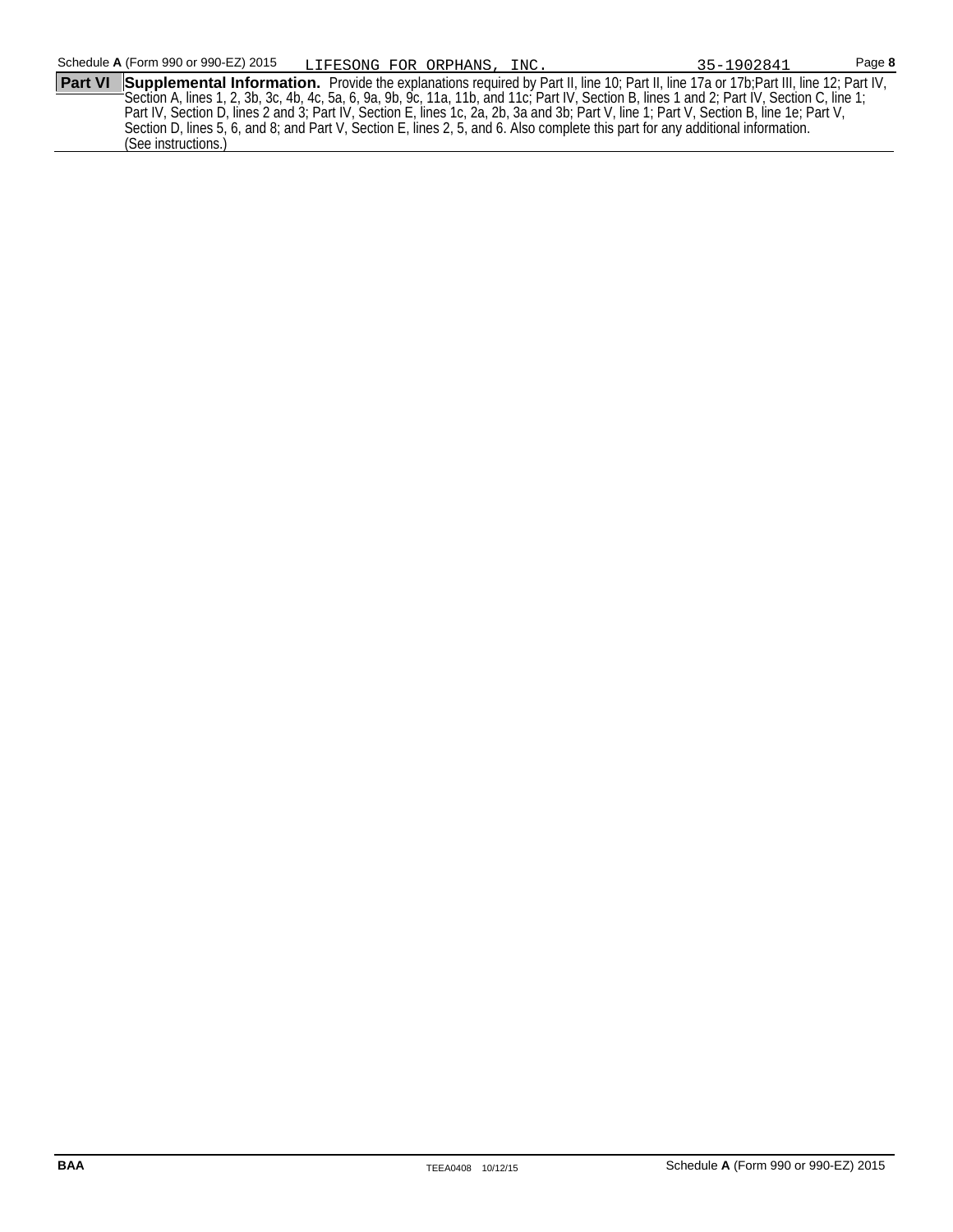|                                                                                                                                                                                                                       |                                |                                                                                  |                                                                                                                                                                                                                                                                                                                                                                                                 |                |                                            | OMB No. 1545-0047                     |
|-----------------------------------------------------------------------------------------------------------------------------------------------------------------------------------------------------------------------|--------------------------------|----------------------------------------------------------------------------------|-------------------------------------------------------------------------------------------------------------------------------------------------------------------------------------------------------------------------------------------------------------------------------------------------------------------------------------------------------------------------------------------------|----------------|--------------------------------------------|---------------------------------------|
| <b>Supplemental Financial Statements</b><br><b>SCHEDULE D</b><br>(Form 990)<br>► Complete if the organization answered 'Yes' on Form 990,<br>Part IV, line 6, 7, 8, 9, 10, 11a, 11b, 11c, 11d, 11e, 11f, 12a, or 12b. |                                |                                                                                  |                                                                                                                                                                                                                                                                                                                                                                                                 | 2015           |                                            |                                       |
| Attach to Form 990.<br>Department of the Treasury<br>Information about Schedule D (Form 990) and its instructions is at www.irs.gov/form990.<br>Internal Revenue Service                                              |                                |                                                                                  |                                                                                                                                                                                                                                                                                                                                                                                                 |                | <b>Open to Public</b><br><b>Inspection</b> |                                       |
|                                                                                                                                                                                                                       | Name of the organization       |                                                                                  |                                                                                                                                                                                                                                                                                                                                                                                                 |                |                                            | <b>Employer identification number</b> |
|                                                                                                                                                                                                                       |                                |                                                                                  |                                                                                                                                                                                                                                                                                                                                                                                                 |                |                                            |                                       |
|                                                                                                                                                                                                                       |                                | LIFESONG FOR ORPHANS, INC.                                                       |                                                                                                                                                                                                                                                                                                                                                                                                 |                | 35-1902841                                 |                                       |
| Part I                                                                                                                                                                                                                |                                |                                                                                  | Organizations Maintaining Donor Advised Funds or Other Similar Funds or Accounts.                                                                                                                                                                                                                                                                                                               |                |                                            |                                       |
|                                                                                                                                                                                                                       |                                |                                                                                  | Complete if the organization answered 'Yes' on Form 990, Part IV, line 6.                                                                                                                                                                                                                                                                                                                       |                |                                            |                                       |
|                                                                                                                                                                                                                       |                                |                                                                                  | (a) Donor advised funds                                                                                                                                                                                                                                                                                                                                                                         |                |                                            | (b) Funds and other accounts          |
| 1<br>2                                                                                                                                                                                                                |                                | Total number at end of year<br>Aggregate value of contributions to (during year) | 401.<br>1,829,655.                                                                                                                                                                                                                                                                                                                                                                              |                |                                            |                                       |
| 3                                                                                                                                                                                                                     |                                | Aggregate value of grants from (during year)                                     | 1,420,698.                                                                                                                                                                                                                                                                                                                                                                                      |                |                                            |                                       |
| 4                                                                                                                                                                                                                     |                                | Aggregate value at end of year                                                   | 4,003,612.                                                                                                                                                                                                                                                                                                                                                                                      |                |                                            |                                       |
| 5                                                                                                                                                                                                                     |                                |                                                                                  | Did the organization inform all donors and donor advisors in writing that the assets held in donor advised funds<br>are the organization's property, subject to the organization's exclusive legal control? $\ldots$ , $\ldots$ , $\ldots$ , $\ldots$                                                                                                                                           |                |                                            | $X$ Yes                               |
| 6                                                                                                                                                                                                                     |                                |                                                                                  |                                                                                                                                                                                                                                                                                                                                                                                                 |                |                                            | No                                    |
|                                                                                                                                                                                                                       |                                |                                                                                  | Did the organization inform all grantees, donors, and donor advisors in writing that grant funds can be used only<br>for charitable purposes and not for the benefit of the donor or donor advisor, or for any other purpose conferring                                                                                                                                                         |                |                                            | No                                    |
|                                                                                                                                                                                                                       | Part II                        | <b>Conservation Easements.</b>                                                   |                                                                                                                                                                                                                                                                                                                                                                                                 |                |                                            |                                       |
|                                                                                                                                                                                                                       |                                |                                                                                  | Complete if the organization answered 'Yes' on Form 990, Part IV, line 7.                                                                                                                                                                                                                                                                                                                       |                |                                            |                                       |
| 1                                                                                                                                                                                                                     |                                |                                                                                  | Purpose(s) of conservation easements held by the organization (check all that apply).                                                                                                                                                                                                                                                                                                           |                |                                            |                                       |
|                                                                                                                                                                                                                       |                                | Preservation of land for public use (e.g., recreation or education)              | Preservation of a historically important land area                                                                                                                                                                                                                                                                                                                                              |                |                                            |                                       |
|                                                                                                                                                                                                                       | Protection of natural habitat  |                                                                                  | Preservation of a certified historic structure                                                                                                                                                                                                                                                                                                                                                  |                |                                            |                                       |
|                                                                                                                                                                                                                       | Preservation of open space     |                                                                                  |                                                                                                                                                                                                                                                                                                                                                                                                 |                |                                            |                                       |
| 2                                                                                                                                                                                                                     | last day of the tax year.      |                                                                                  | Complete lines 2a through 2d if the organization held a qualified conservation contribution in the form of a conservation easement on the                                                                                                                                                                                                                                                       |                |                                            |                                       |
|                                                                                                                                                                                                                       |                                |                                                                                  |                                                                                                                                                                                                                                                                                                                                                                                                 |                |                                            | Held at the End of the Tax Year       |
|                                                                                                                                                                                                                       |                                |                                                                                  |                                                                                                                                                                                                                                                                                                                                                                                                 | 2a             |                                            |                                       |
|                                                                                                                                                                                                                       |                                |                                                                                  |                                                                                                                                                                                                                                                                                                                                                                                                 | 2 <sub>b</sub> |                                            |                                       |
|                                                                                                                                                                                                                       |                                |                                                                                  | <b>c</b> Number of conservation easements on a certified historic structure included in (a) $\ldots \ldots \ldots$                                                                                                                                                                                                                                                                              | 2c             |                                            |                                       |
|                                                                                                                                                                                                                       |                                |                                                                                  | d Number of conservation easements included in (c) acquired after 8/17/06, and not on a historic                                                                                                                                                                                                                                                                                                | 2d             |                                            |                                       |
| 3                                                                                                                                                                                                                     | tax year $\blacktriangleright$ |                                                                                  | Number of conservation easements modified, transferred, released, extinguished, or terminated by the organization during the                                                                                                                                                                                                                                                                    |                |                                            |                                       |
|                                                                                                                                                                                                                       |                                |                                                                                  | Number of states where property subject to conservation easement is located ►                                                                                                                                                                                                                                                                                                                   |                |                                            |                                       |
| 5                                                                                                                                                                                                                     |                                |                                                                                  | Does the organization have a written policy regarding the periodic monitoring, inspection, handling of violations,                                                                                                                                                                                                                                                                              |                |                                            | Yes<br>No                             |
| 6                                                                                                                                                                                                                     |                                |                                                                                  | Staff and volunteer hours devoted to monitoring, inspecting, handling of violations, and enforcing conservation easements during the year                                                                                                                                                                                                                                                       |                |                                            |                                       |
| 7                                                                                                                                                                                                                     | ►\$                            |                                                                                  | Amount of expenses incurred in monitoring, inspecting, handling of violations, and enforcing conservation easements during the year                                                                                                                                                                                                                                                             |                |                                            |                                       |
| 8                                                                                                                                                                                                                     |                                |                                                                                  | Does each conservation easement reported on line 2(d) above satisfy the requirements of section 170(h)(4)(B)(i)                                                                                                                                                                                                                                                                                 |                |                                            | <b>Yes</b><br>No                      |
| 9                                                                                                                                                                                                                     | conservation easements.        |                                                                                  | In Part XIII, describe how the organization reports conservation easements in its revenue and expense statement, and balance sheet, and<br>include, if applicable, the text of the footnote to the organization's financial statements that describes the organization's accounting for                                                                                                         |                |                                            |                                       |
|                                                                                                                                                                                                                       | Part III                       |                                                                                  | Organizations Maintaining Collections of Art, Historical Treasures, or Other Similar Assets.<br>Complete if the organization answered 'Yes' on Form 990, Part IV, line 8.                                                                                                                                                                                                                       |                |                                            |                                       |
|                                                                                                                                                                                                                       |                                |                                                                                  | 1 a If the organization elected, as permitted under SFAS 116 (ASC 958), not to report in its revenue statement and balance sheet works of<br>art, historical treasures, or other similar assets held for public exhibition, education, or research in furtherance of public service, provide,<br>in Part XIII, the text of the footnote to its financial statements that describes these items. |                |                                            |                                       |
|                                                                                                                                                                                                                       |                                | following amounts relating to these items:                                       | b If the organization elected, as permitted under SFAS 116 (ASC 958), to report in its revenue statement and balance sheet works of art,<br>historical treasures, or other similar assets held for public exhibition, education, or research in furtherance of public service, provide the                                                                                                      |                |                                            |                                       |
|                                                                                                                                                                                                                       | (i)                            |                                                                                  |                                                                                                                                                                                                                                                                                                                                                                                                 |                |                                            |                                       |
|                                                                                                                                                                                                                       |                                |                                                                                  |                                                                                                                                                                                                                                                                                                                                                                                                 |                | ► \$                                       |                                       |
| 2                                                                                                                                                                                                                     |                                |                                                                                  | If the organization received or held works of art, historical treasures, or other similar assets for financial gain, provide the following<br>amounts required to be reported under SFAS 116 (ASC 958) relating to these items:                                                                                                                                                                 |                |                                            |                                       |
|                                                                                                                                                                                                                       |                                |                                                                                  |                                                                                                                                                                                                                                                                                                                                                                                                 |                |                                            |                                       |

| <b>b</b> Assets included in Form 990, Part X $\ldots$ $\ldots$ $\ldots$ $\ldots$ $\ldots$ $\ldots$ $\ldots$ $\ldots$ $\ldots$ $\ldots$ $\ldots$ $\ldots$ $\vdots$ $\vdots$ |                   |                                   |
|----------------------------------------------------------------------------------------------------------------------------------------------------------------------------|-------------------|-----------------------------------|
| BAA For Paperwork Reduction Act Notice, see the Instructions for Form 990.                                                                                                 | TEEA3301 06/03/15 | Schedule <b>D</b> (Form 990) 2015 |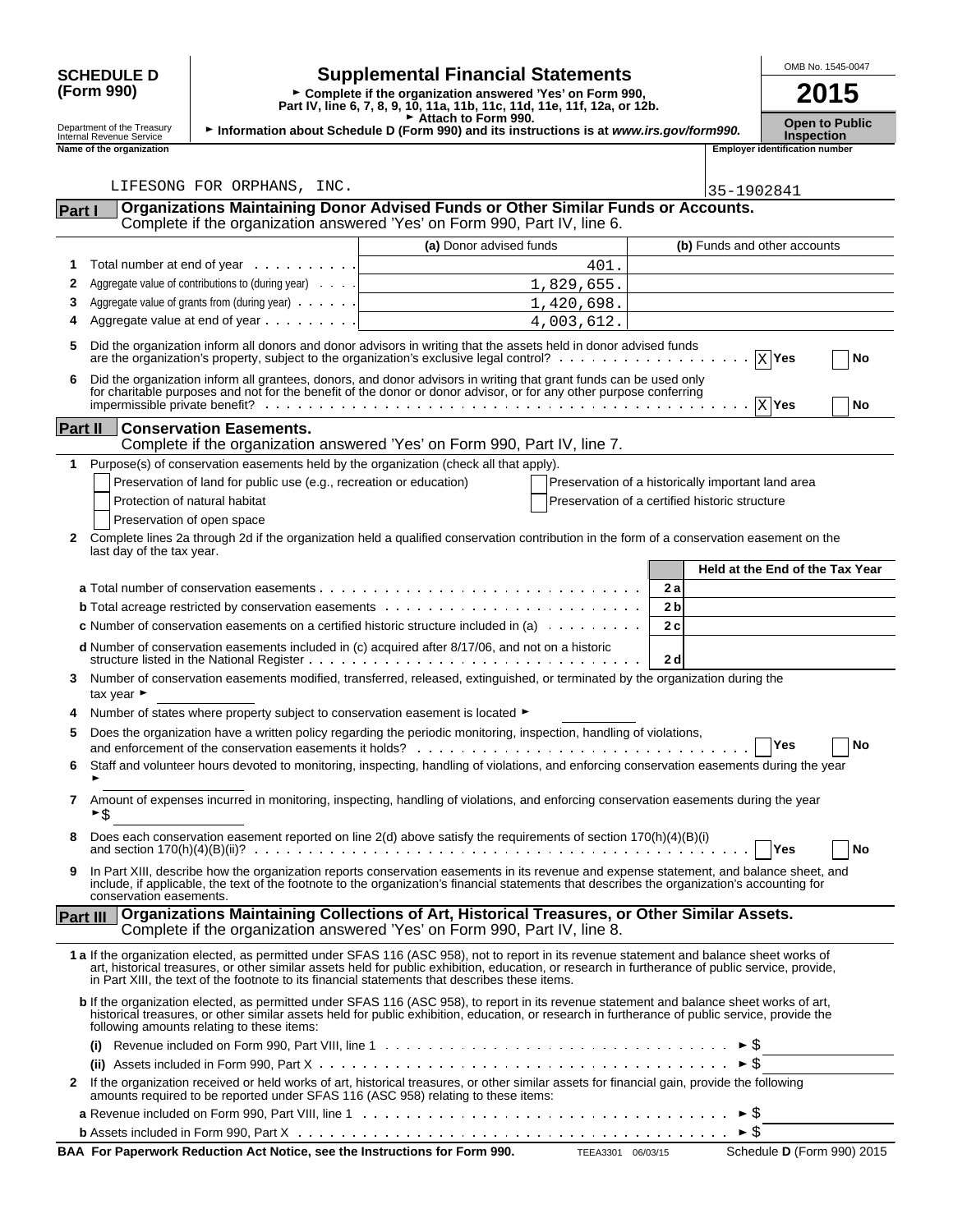| Schedule D (Form 990) 2015                                                                                                                                                                                                             | LIFESONG FOR ORPHANS, INC. |    |                                         |                                    | 35-1902841                      |        |                     | Page 2      |
|----------------------------------------------------------------------------------------------------------------------------------------------------------------------------------------------------------------------------------------|----------------------------|----|-----------------------------------------|------------------------------------|---------------------------------|--------|---------------------|-------------|
| Organizations Maintaining Collections of Art, Historical Treasures, or Other Similar Assets (continued)<br><b>Part III</b>                                                                                                             |                            |    |                                         |                                    |                                 |        |                     |             |
| Using the organization's acquisition, accession, and other records, check any of the following that are a significant use of its collection<br>3<br>items (check all that apply):                                                      |                            |    |                                         |                                    |                                 |        |                     |             |
| Public exhibition<br>a                                                                                                                                                                                                                 |                            |    | d                                       | Loan or exchange programs          |                                 |        |                     |             |
| Scholarly research<br>b                                                                                                                                                                                                                |                            |    | Other<br>е                              |                                    |                                 |        |                     |             |
| Preservation for future generations<br>c                                                                                                                                                                                               |                            |    |                                         |                                    |                                 |        |                     |             |
| Provide a description of the organization's collections and explain how they further the organization's exempt purpose in<br>Part XIII.                                                                                                |                            |    |                                         |                                    |                                 |        |                     |             |
| During the year, did the organization solicit or receive donations of art, historical treasures, or other similar assets<br>to be sold to raise funds rather than to be maintained as part of the organization's collection? $\dots$ , |                            |    |                                         |                                    |                                 | Yes    |                     | <b>No</b>   |
| <b>Escrow and Custodial Arrangements.</b> Complete if the organization answered 'Yes' on Form 990, Part IV,<br><b>Part IV</b>                                                                                                          |                            |    |                                         |                                    |                                 |        |                     |             |
| line 9, or reported an amount on Form 990, Part X, line 21.                                                                                                                                                                            |                            |    |                                         |                                    |                                 |        |                     |             |
| 1 a Is the organization an agent, trustee, custodian or other intermediary for contributions or other assets not included                                                                                                              |                            |    |                                         |                                    |                                 | Yes    |                     | No          |
| b If 'Yes,' explain the arrangement in Part XIII and complete the following table:                                                                                                                                                     |                            |    |                                         |                                    |                                 |        |                     |             |
|                                                                                                                                                                                                                                        |                            |    |                                         |                                    |                                 | Amount |                     |             |
|                                                                                                                                                                                                                                        |                            |    |                                         |                                    | 1 c                             |        |                     |             |
|                                                                                                                                                                                                                                        |                            |    |                                         |                                    | 1 d                             |        |                     |             |
|                                                                                                                                                                                                                                        |                            |    |                                         |                                    | 1 e                             |        |                     |             |
|                                                                                                                                                                                                                                        |                            |    |                                         |                                    | 1f                              |        |                     |             |
| 2a Did the organization include an amount on Form 990, Part X, line 21, for escrow or custodial account liability?                                                                                                                     |                            |    |                                         |                                    |                                 | Yes    |                     | No          |
| <b>b</b> If 'Yes,' explain the arrangement in Part XIII. Check here if the explanation has been provided on Part XIII                                                                                                                  |                            |    |                                         |                                    |                                 |        |                     |             |
| <b>Part V</b><br>Endowment Funds. Complete if the organization answered 'Yes' on Form 990, Part IV, line 10.                                                                                                                           |                            |    |                                         |                                    |                                 |        |                     |             |
|                                                                                                                                                                                                                                        | (a) Current year           |    | (b) Prior year                          | (c) Two years back                 | (d) Three years back            |        | (e) Four years back |             |
| <b>1 a</b> Beginning of year balance                                                                                                                                                                                                   |                            |    |                                         |                                    |                                 |        |                     |             |
| <b>b</b> Contributions                                                                                                                                                                                                                 |                            |    |                                         |                                    |                                 |        |                     |             |
| c Net investment earnings, gains,<br>and losses                                                                                                                                                                                        |                            |    |                                         |                                    |                                 |        |                     |             |
| <b>d</b> Grants or scholarships                                                                                                                                                                                                        |                            |    |                                         |                                    |                                 |        |                     |             |
| <b>e</b> Other expenditures for facilities<br>and programs                                                                                                                                                                             |                            |    |                                         |                                    |                                 |        |                     |             |
| f Administrative expenses                                                                                                                                                                                                              |                            |    |                                         |                                    |                                 |        |                     |             |
| $g$ End of year balance $\cdots$                                                                                                                                                                                                       |                            |    |                                         |                                    |                                 |        |                     |             |
| 2 Provide the estimated percentage of the current year end balance (line 1g, column (a)) held as:                                                                                                                                      |                            |    |                                         |                                    |                                 |        |                     |             |
| a Board designated or quasi-endowment $\blacktriangleright$                                                                                                                                                                            |                            |    |                                         |                                    |                                 |        |                     |             |
| <b>b</b> Permanent endowment ►                                                                                                                                                                                                         |                            | နွ |                                         |                                    |                                 |        |                     |             |
| <b>c</b> Temporarily restricted endowment $\blacktriangleright$                                                                                                                                                                        |                            |    |                                         |                                    |                                 |        |                     |             |
| The percentages on lines 2a, 2b, and 2c should equal 100%.                                                                                                                                                                             |                            |    |                                         |                                    |                                 |        |                     |             |
| 3 a Are there endowment funds not in the possession of the organization that are held and administered for the<br>organization by:                                                                                                     |                            |    |                                         |                                    |                                 |        | Yes                 | No          |
| unrelated organizations (also contained a series of the contact of the contact of the contact of the contact of<br>(i)                                                                                                                 |                            |    |                                         |                                    |                                 | 3a(i)  |                     |             |
|                                                                                                                                                                                                                                        |                            |    |                                         |                                    |                                 | 3a(ii) |                     |             |
|                                                                                                                                                                                                                                        |                            |    |                                         |                                    |                                 | 3b     |                     |             |
| Describe in Part XIII the intended uses of the organization's endowment funds.<br>4                                                                                                                                                    |                            |    |                                         |                                    |                                 |        |                     |             |
| <b>Part VI</b><br>Land, Buildings, and Equipment.                                                                                                                                                                                      |                            |    |                                         |                                    |                                 |        |                     |             |
| Complete if the organization answered 'Yes' on Form 990, Part IV, line 11a. See Form 990, Part X, line 10.                                                                                                                             |                            |    |                                         |                                    |                                 |        |                     |             |
| Description of property                                                                                                                                                                                                                |                            |    | (a) Cost or other basis<br>(investment) | (b) Cost or other<br>basis (other) | (c) Accumulated<br>depreciation |        | (d) Book value      |             |
|                                                                                                                                                                                                                                        |                            |    |                                         | 1,864,327                          |                                 |        | 1,864,327.          |             |
| <b>b</b> Buildings $\cdots$ $\cdots$ $\cdots$ $\cdots$ $\cdots$ $\cdots$                                                                                                                                                               |                            |    |                                         | 4,366,589                          | 574,798.                        |        | 3,791,791.          |             |
| c Leasehold improvements                                                                                                                                                                                                               |                            |    |                                         | 356,033                            | 31,400                          |        |                     | 324,633.    |
| $d$ Equipment $\cdots$ $\cdots$ $\cdots$ $\cdots$ $\cdots$                                                                                                                                                                             |                            |    |                                         | 3,005,710                          | , 334, 539<br>ı                 |        |                     | , 671, 171. |
| $e$ Other $\cdots$ $\cdots$ $\cdots$ $\cdots$ $\cdots$ $\cdots$ $\cdots$ $\cdots$ $\cdots$                                                                                                                                             |                            |    |                                         | 886, 321                           | 179,712                         |        |                     | 706,609.    |
| Total. Add lines 1a through 1e. (Column (d) must equal Form 990, Part X, column (B), line 10c.)                                                                                                                                        |                            |    |                                         |                                    |                                 |        | 8, 358, 531.        |             |

**BAA** Schedule **D** (Form 990) 2015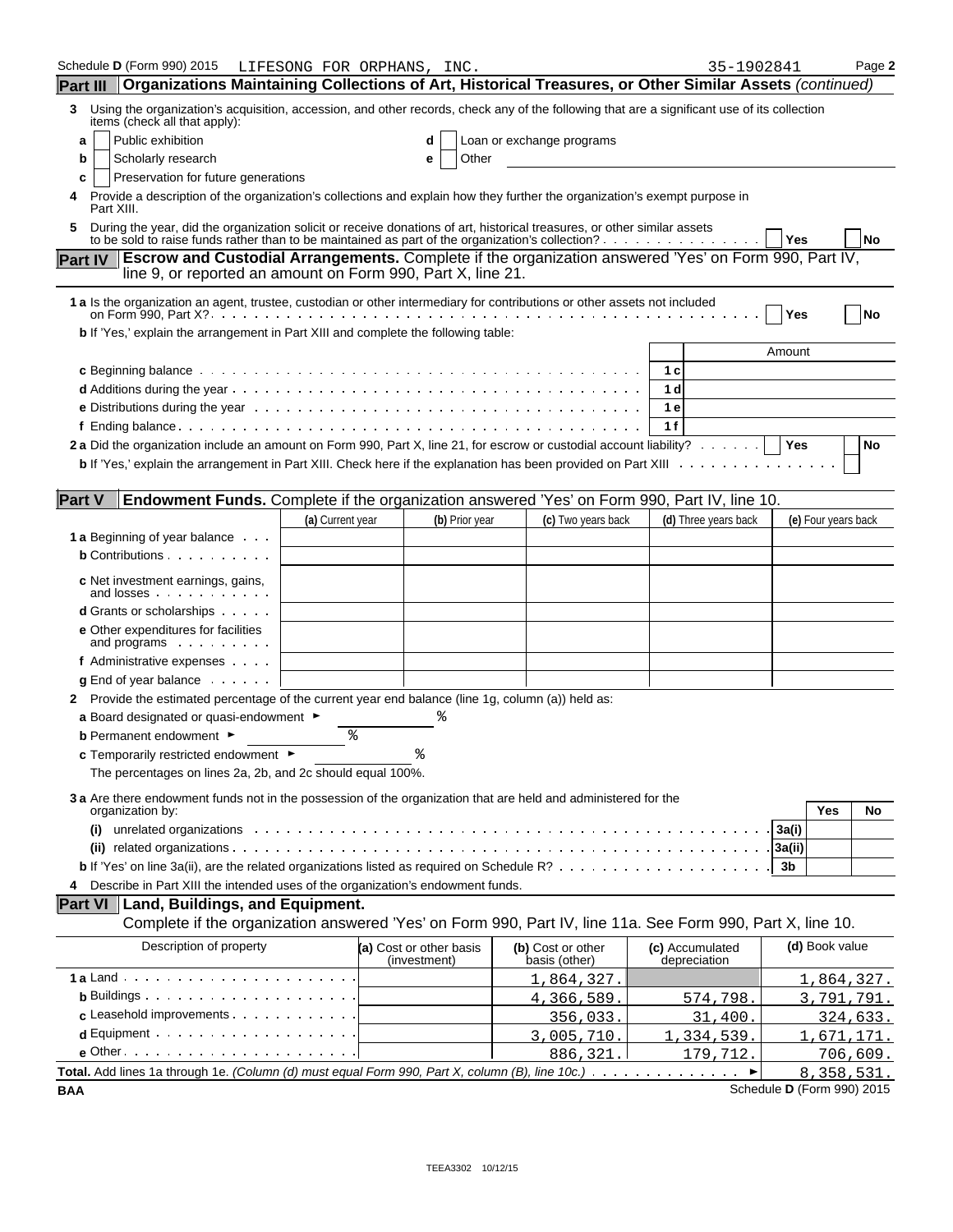| Part VII              | <b>Investments - Other Securities.</b><br>Complete if the organization answered 'Yes' on Form 990, Part IV, line 11b. See Form 990, Part X, line 12. |                 |                                                           |                |
|-----------------------|------------------------------------------------------------------------------------------------------------------------------------------------------|-----------------|-----------------------------------------------------------|----------------|
|                       | (a) Description of security or category (including name of security)                                                                                 | (b) Book value  | (c) Method of valuation: Cost or end-of-year market value |                |
|                       | (1) Financial derivatives                                                                                                                            |                 |                                                           |                |
|                       | (2) Closely-held equity interests                                                                                                                    |                 |                                                           |                |
| (3) Other             |                                                                                                                                                      |                 |                                                           |                |
| (A)                   |                                                                                                                                                      |                 |                                                           |                |
| (B)                   |                                                                                                                                                      |                 |                                                           |                |
| (C)                   |                                                                                                                                                      |                 |                                                           |                |
| (D)                   |                                                                                                                                                      |                 |                                                           |                |
| (E)                   |                                                                                                                                                      |                 |                                                           |                |
| (F)                   |                                                                                                                                                      |                 |                                                           |                |
| (G)                   |                                                                                                                                                      |                 |                                                           |                |
| (H)                   |                                                                                                                                                      |                 |                                                           |                |
| (1)                   |                                                                                                                                                      |                 |                                                           |                |
|                       | Total. (Column (b) must equal Form 990, Part X, column (B) line 12.) $\rightarrow$                                                                   |                 |                                                           |                |
| <b>Part VIII</b>      | Investments - Program Related.<br>Complete if the organization answered 'Yes' on Form 990, Part IV, line 11c. See Form 990, Part X, line 13.         |                 |                                                           |                |
|                       | (a) Description of investment                                                                                                                        | (b) Book value  | (c) Method of valuation: Cost or end-of-year market value |                |
| (1)                   |                                                                                                                                                      |                 |                                                           |                |
| (2)                   |                                                                                                                                                      |                 |                                                           |                |
| (3)                   |                                                                                                                                                      |                 |                                                           |                |
| (4)                   |                                                                                                                                                      |                 |                                                           |                |
| (5)                   |                                                                                                                                                      |                 |                                                           |                |
| (6)                   |                                                                                                                                                      |                 |                                                           |                |
| (7)                   |                                                                                                                                                      |                 |                                                           |                |
| (8)                   |                                                                                                                                                      |                 |                                                           |                |
| (9)                   |                                                                                                                                                      |                 |                                                           |                |
| (10)                  |                                                                                                                                                      |                 |                                                           |                |
|                       | Total. (Column (b) must equal Form 990, Part X, column (B) line $13$ .). $\blacktriangleright$                                                       |                 |                                                           |                |
| Part IX               | <b>Other Assets.</b><br>Complete if the organization answered 'Yes' on Form 990, Part IV, line 11d. See Form 990, Part X, line 15.                   |                 |                                                           |                |
|                       |                                                                                                                                                      | (a) Description |                                                           | (b) Book value |
| (1)                   |                                                                                                                                                      |                 |                                                           |                |
| (2)                   |                                                                                                                                                      |                 |                                                           |                |
| (3)                   |                                                                                                                                                      |                 |                                                           |                |
| (4)<br>(5)            |                                                                                                                                                      |                 |                                                           |                |
| (6)                   |                                                                                                                                                      |                 |                                                           |                |
| (7)                   |                                                                                                                                                      |                 |                                                           |                |
| (8)                   |                                                                                                                                                      |                 |                                                           |                |
| (9)                   |                                                                                                                                                      |                 |                                                           |                |
| (10)                  |                                                                                                                                                      |                 |                                                           |                |
|                       | <b>Total.</b> (Column (b) must equal Form 990, Part X, column (B) line 15.) $\ldots \ldots \ldots \ldots$                                            |                 | ▶                                                         |                |
| Part X                | <b>Other Liabilities.</b><br>Complete if the organization answered 'Yes' on Form 990, Part IV, line 11e or 11f. See Form 990, Part X, line 25        |                 |                                                           |                |
|                       | (a) Description of liability                                                                                                                         | (b) Book value  |                                                           |                |
|                       | (1) Federal income taxes                                                                                                                             |                 |                                                           |                |
|                       | (2) NOTES PAYABLE - RENT-TO-OWN AGREEMENT                                                                                                            | 172,397.        |                                                           |                |
| $\overline{3}$<br>(4) |                                                                                                                                                      |                 |                                                           |                |
| (5)                   |                                                                                                                                                      |                 |                                                           |                |
| (6)                   |                                                                                                                                                      |                 |                                                           |                |
| (7)                   |                                                                                                                                                      |                 |                                                           |                |
| (8)                   |                                                                                                                                                      |                 |                                                           |                |
| (9)                   |                                                                                                                                                      |                 |                                                           |                |
| (10)                  |                                                                                                                                                      |                 |                                                           |                |
| (11)                  |                                                                                                                                                      |                 |                                                           |                |

**Total.** *(Column (b) must equal Form 990, Part X, column (B) line 25.)* **2.** Liability for uncertain tax positions. In Part XIII, provide the text of the footnote to the organization's financial statements that reports the organization's liability for uncertain 172,397.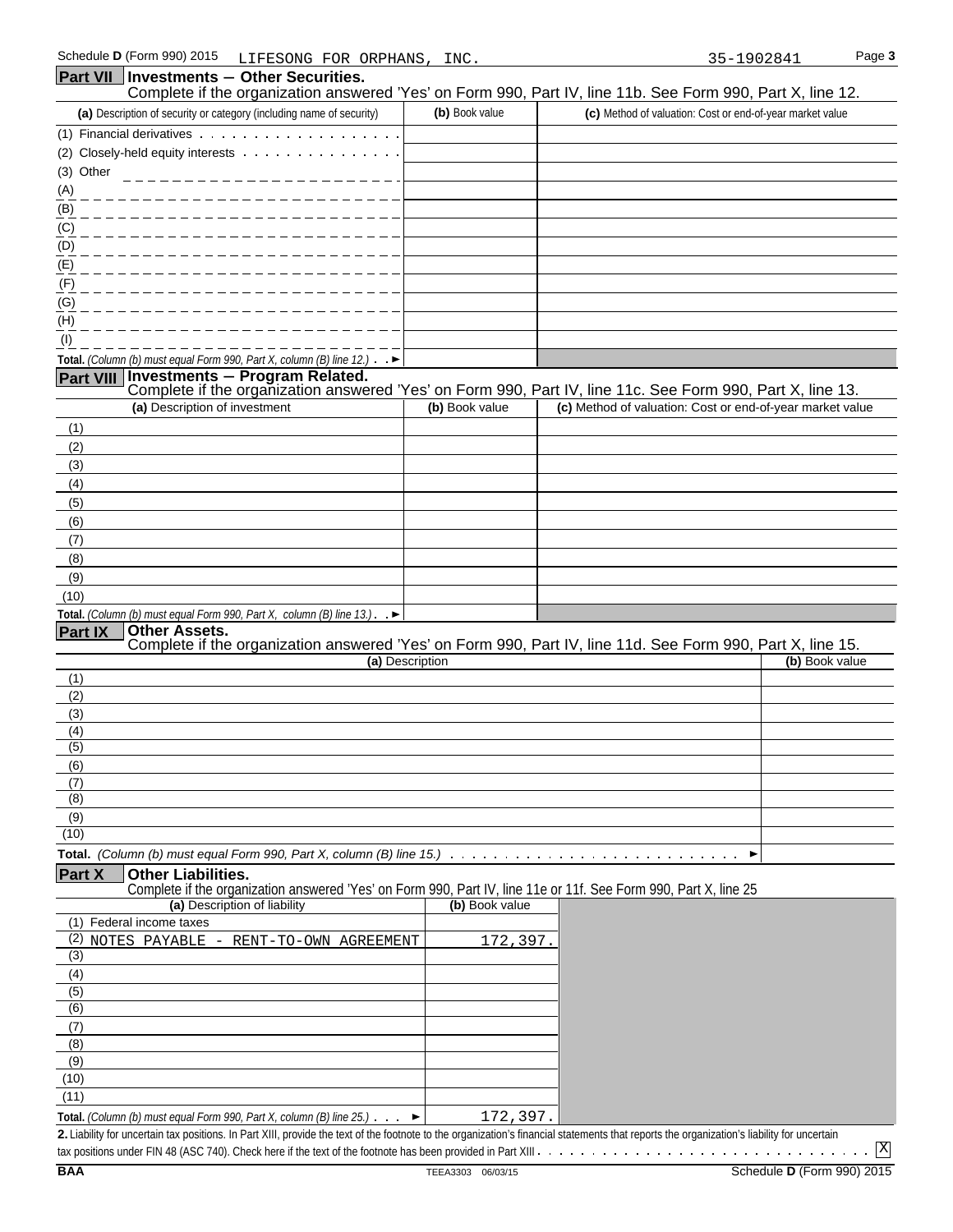| Schedule D (Form 990) 2015 LIFESONG FOR ORPHANS, INC.                                                                                                                                   | 35-1902841           | Page 4        |
|-----------------------------------------------------------------------------------------------------------------------------------------------------------------------------------------|----------------------|---------------|
| Reconciliation of Revenue per Audited Financial Statements With Revenue per Return.<br><b>Part XI</b>                                                                                   |                      |               |
| Complete if the organization answered 'Yes' on Form 990, Part IV, line 12a.                                                                                                             |                      |               |
| 1                                                                                                                                                                                       | $\mathbf{1}$         | 16, 543, 343. |
| Amounts included on line 1 but not on Form 990, Part VIII, line 12:<br>2                                                                                                                |                      |               |
| 2a                                                                                                                                                                                      |                      |               |
| 2 <sub>b</sub><br>25,000.                                                                                                                                                               |                      |               |
| 2c                                                                                                                                                                                      |                      |               |
| 2d                                                                                                                                                                                      |                      |               |
|                                                                                                                                                                                         | 2e                   | 25,000.       |
| 3                                                                                                                                                                                       | 3                    | 16, 518, 343. |
| Amounts included on Form 990, Part VIII, line 12, but not on line 1:<br>4                                                                                                               |                      |               |
| <b>a</b> Investment expenses not included on Form 990, Part VIII, line 7b $\dots \dots \dots$                                                                                           |                      |               |
| <b>b</b> Other (Describe in Part XIII.) $\ldots \ldots \ldots \ldots \ldots \ldots \ldots \ldots \ldots \ldots \ldots \ldots$                                                           |                      |               |
|                                                                                                                                                                                         | 4 c                  |               |
| 5.                                                                                                                                                                                      | $5\phantom{.0}$      | 16,518,343.   |
| Part XII Reconciliation of Expenses per Audited Financial Statements With Expenses per Return.                                                                                          |                      |               |
| Complete if the organization answered 'Yes' on Form 990, Part IV, line 12a.                                                                                                             |                      |               |
| 1                                                                                                                                                                                       | $\blacktriangleleft$ | 14,525,105.   |
| Amounts included on line 1 but not on Form 990, Part IX, line 25:<br>2                                                                                                                  |                      |               |
| 2a                                                                                                                                                                                      |                      |               |
| 2 <sub>b</sub>                                                                                                                                                                          |                      |               |
| 2c                                                                                                                                                                                      |                      |               |
| 2d                                                                                                                                                                                      |                      |               |
|                                                                                                                                                                                         | 2e                   |               |
| 3                                                                                                                                                                                       | $\mathbf{3}$         | 14,525,105.   |
| Amounts included on Form 990, Part IX, line 25, but not on line 1:                                                                                                                      |                      |               |
| <b>a</b> Investment expenses not included on Form 990, Part VIII, line 7b $\ldots \ldots \ldots$                                                                                        |                      |               |
| <b>b</b> Other (Describe in Part XIII.) $\cdots$ $\cdots$ $\cdots$ $\cdots$ $\cdots$ $\cdots$ $\cdots$ $\cdots$ $\cdots$ $\cdots$ $\cdots$ $\cdots$ $\cdots$ $\cdots$ $\cdots$ $\cdots$ |                      |               |
|                                                                                                                                                                                         | 4 c                  |               |
|                                                                                                                                                                                         | 5                    | 14,525,105.   |
| Part XIII Supplemental Information.                                                                                                                                                     |                      |               |

Provide the descriptions required for Part II, lines 3, 5, and 9; Part III, lines 1a and 4; Part IV, lines 1b and 2b; Part V,

line 4; Part X, line 2; Part XI, lines 2d and 4b; and Part XII, lines 2d and 4b. Also complete this part to provide any additional information.

LIFESONG IS A CHARITABLE ORGANIZATION AS DEFINED IN INTERNAL REVENUE CODE SECTION 501(C)(3) AND IS THEREFORE EXEMPT FROM THE PAYMENT OF INCOME TAXES. LIFESONG IS SUBJECT TO A TAX ON INCOME FROM ANY UNRELATED BUSINESS ACTIVITIES. MANAGEMENT HAS ANALYZED TAX POSITIONS TAKEN AND BELIEVES THAT INCOME TAX FILING POSITIONS WILL BE SUSTAINED UPON EXAMINATION AND DOES NOT ANTICIPATE ANY ADJUSTMENTS THAT WOULD RESULT IN A MATERIAL ADVERSE EFFECT ON LIFESONG'S FINANCIAL POSITION, ACTIVITIES OR CASH FLOWS. ACCORDINGLY, LIFESONG HAS NOT RECORDED ANY RESERVES, OR RELATED ACCRUALS FOR INTEREST AND PENALTIES FOR UNCERTAIN INCOME TAX POSITIONS AS OF JUNE 30, 2016 AND 2015. LIFESONG IS SUBJECT TO ROUTINE AUDITS BY TAXING JURISDICTIONS; HOWEVER, THERE ARE CURRENTLY NO AUDITS FOR ANY TAX PERIODS IN PROGRESS. LIFESONG BELIEVES IT IS NO LONGER SUBJECT TO INCOME TAX EXAMINATIONS FOR YEARS PRIOR TO 2013.

Pt X, Line 2

**BAA** Schedule **D** (Form 990) 2015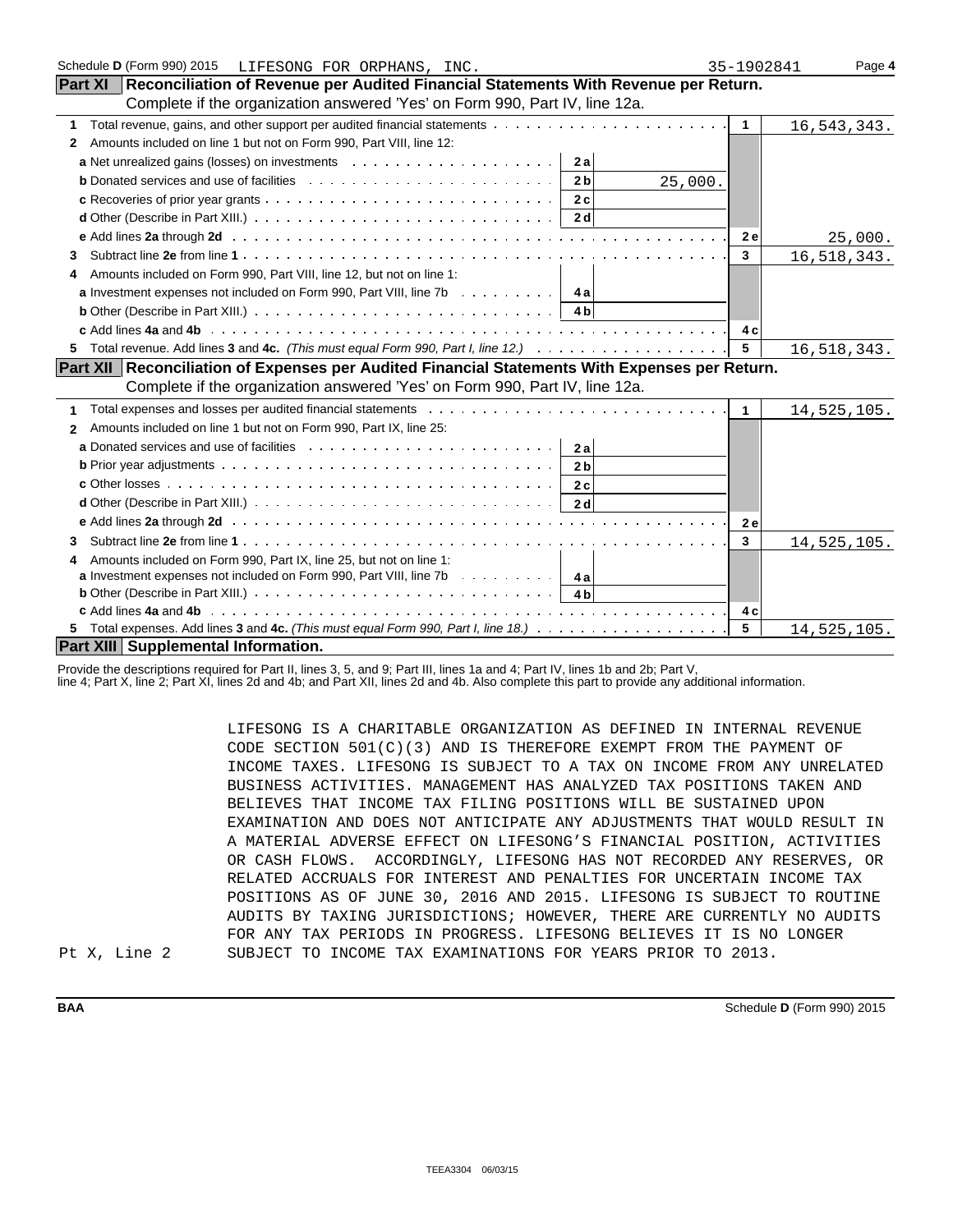| <b>SCHEDULE F</b>                                                               |                                           |                                                                                       | <b>Statement of Activities Outside the United States</b>                                                                                                                                                                                               |                                                                                                                | OMB No. 1545-0047                                             |
|---------------------------------------------------------------------------------|-------------------------------------------|---------------------------------------------------------------------------------------|--------------------------------------------------------------------------------------------------------------------------------------------------------------------------------------------------------------------------------------------------------|----------------------------------------------------------------------------------------------------------------|---------------------------------------------------------------|
| (Form 990)                                                                      |                                           |                                                                                       | > Complete if the organization answered 'Yes' on Form 990, Part IV, line 14b, 15, or 16.                                                                                                                                                               |                                                                                                                | 2015                                                          |
| Department of the Treasury<br>Internal Revenue Service                          |                                           |                                                                                       | $\blacktriangleright$ Attach to Form 990.<br>Information about Schedule F (Form 990) and its instructions is<br>at www.irs.gov/form990.                                                                                                                |                                                                                                                | <b>Open to Public</b><br><b>Inspection</b>                    |
| Name of the organization                                                        |                                           |                                                                                       |                                                                                                                                                                                                                                                        |                                                                                                                | <b>Employer identification number</b>                         |
| LIFESONG FOR ORPHANS, INC.                                                      |                                           |                                                                                       |                                                                                                                                                                                                                                                        | 35-1902841                                                                                                     |                                                               |
| Part I                                                                          | on Form 990, Part IV, line 14b.           |                                                                                       | General Information on Activities Outside the United States. Complete if the organization answered 'Yes'                                                                                                                                               |                                                                                                                |                                                               |
|                                                                                 |                                           |                                                                                       | 1 For grantmakers. Does the organization maintain records to substantiate the amount of its grants and other assistance,<br>the grantees' eligibility for the grants or assistance, and the selection criteria used to award the grants or assistance? |                                                                                                                | <b>X</b> Yes<br><b>No</b>                                     |
| 2<br>United States.                                                             |                                           |                                                                                       | For grantmakers. Describe in Part V the organization's procedures for monitoring the use of its grants and other assistance outside the                                                                                                                |                                                                                                                |                                                               |
| 3                                                                               |                                           |                                                                                       | Activities per Region. (The following Part I, line 3 table can be duplicated if additional space is needed.)                                                                                                                                           |                                                                                                                |                                                               |
| (a) Region                                                                      | (b) Number of<br>offices in the<br>region | (c) Number of<br>employees,<br>agents, and<br>independent<br>contractors<br>in region | (d) Activities conducted in<br>region (by type) (e.g.,<br>fundraising, program<br>services, investments,<br>grants to recipients<br>located in the region)                                                                                             | (e) If activity listed in<br>(d) is a program<br>service, describe<br>specific type of<br>service(s) in region | (f) Total<br>expenditures for<br>and investments<br>in region |
| $(1)$ Russia                                                                    | 2                                         |                                                                                       | 486 PROGRAM SERVICES                                                                                                                                                                                                                                   | CARE OF ORPHANS                                                                                                | 793,952.                                                      |
| (2) Sub-Saharan Africa                                                          | 7                                         |                                                                                       | 429 PROGRAM SERVICES                                                                                                                                                                                                                                   | ORPHANS<br>CARE OF                                                                                             | 1,616,518.                                                    |
| (3) South Asia                                                                  | 1                                         |                                                                                       | 56 PROGRAM SERVICES                                                                                                                                                                                                                                    | CARE OF<br>ORPHANS                                                                                             | 178,147.                                                      |
| (4) South America                                                               | 1                                         |                                                                                       | 28 PROGRAM SERVICES                                                                                                                                                                                                                                    | ORPHANS<br>CARE OF                                                                                             | 492,268.                                                      |
| (5) Central America                                                             | $\overline{c}$                            |                                                                                       | 102 PROGRAM SERVICES                                                                                                                                                                                                                                   | CARE OF<br>ORPHANS                                                                                             | 1,111,540.                                                    |
| (6) East Asia and Pacific                                                       | 1                                         |                                                                                       | 15 PROGRAM SERVICES                                                                                                                                                                                                                                    | ORPHANS<br>CARE OF                                                                                             | 42,557.                                                       |
| (7) North America                                                               | 1                                         |                                                                                       | 4 PROGRAM SERVICES                                                                                                                                                                                                                                     | CARE OF ORPHANS                                                                                                | 36,032.                                                       |
| (8)                                                                             |                                           |                                                                                       |                                                                                                                                                                                                                                                        |                                                                                                                |                                                               |
| (9)                                                                             |                                           |                                                                                       |                                                                                                                                                                                                                                                        |                                                                                                                |                                                               |
| (10)                                                                            |                                           |                                                                                       |                                                                                                                                                                                                                                                        |                                                                                                                |                                                               |
| (11)                                                                            |                                           |                                                                                       |                                                                                                                                                                                                                                                        |                                                                                                                |                                                               |
| (12)                                                                            |                                           |                                                                                       |                                                                                                                                                                                                                                                        |                                                                                                                |                                                               |
| (13)                                                                            |                                           |                                                                                       |                                                                                                                                                                                                                                                        |                                                                                                                |                                                               |
| (14)                                                                            |                                           |                                                                                       |                                                                                                                                                                                                                                                        |                                                                                                                |                                                               |
| (15)                                                                            |                                           |                                                                                       |                                                                                                                                                                                                                                                        |                                                                                                                |                                                               |
| (16)                                                                            |                                           |                                                                                       |                                                                                                                                                                                                                                                        |                                                                                                                |                                                               |
| (17)                                                                            |                                           |                                                                                       |                                                                                                                                                                                                                                                        |                                                                                                                |                                                               |
| <b>3 a Sub-total</b> .<br><b>b</b> Total from continuation<br>sheets to Part I. | 15                                        | 1,120                                                                                 |                                                                                                                                                                                                                                                        |                                                                                                                | 4, 271, 014.                                                  |
| <b>c</b> Totals (add lines 3a and 3b)                                           | 15                                        | 1,120                                                                                 |                                                                                                                                                                                                                                                        |                                                                                                                | 4, 271, 014.                                                  |

**BAA For Paperwork Reduction Act Notice, see the Instructions for Form 990.** Schedule **F** (Form 990) 2015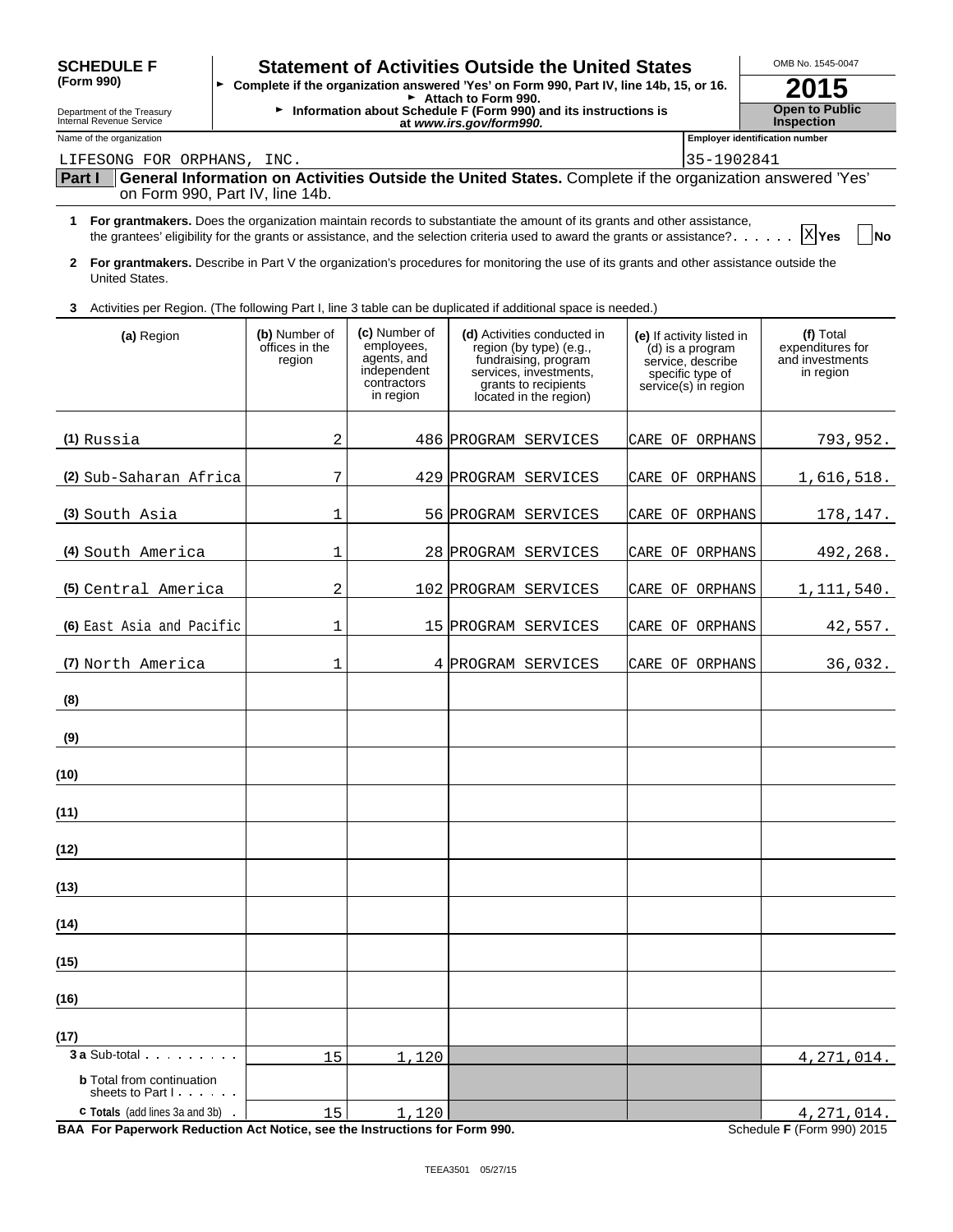**Part II Grants and Other Assistance to Organizations or Entities Outside the United States.** Complete if the organization answered 'Yes' on Form 990, Part IV, line 15, for any recipient who received more than \$5,000. Part II can be duplicated if additional space is needed.

| $\mathbf{1}$               | (a) Name of organization                                                                                                                                                | (b) IRS code<br>section and EIN<br>(if applicable) | (c) Region | (d) Purpose<br>of grant | (e) Amount of<br>cash grant | (f) Manner of<br>cash<br>disbursement | (g) Amount of<br>non-cash<br>assistance | (h) Description of<br>non-cash<br>assistance | (i) Method of<br>valuation (book,<br>FMV, appraisal,<br>other) |
|----------------------------|-------------------------------------------------------------------------------------------------------------------------------------------------------------------------|----------------------------------------------------|------------|-------------------------|-----------------------------|---------------------------------------|-----------------------------------------|----------------------------------------------|----------------------------------------------------------------|
| (1)                        |                                                                                                                                                                         |                                                    |            |                         |                             |                                       |                                         |                                              |                                                                |
| (2)                        |                                                                                                                                                                         |                                                    |            |                         |                             |                                       |                                         |                                              |                                                                |
| (3)                        |                                                                                                                                                                         |                                                    |            |                         |                             |                                       |                                         |                                              |                                                                |
| (4)                        |                                                                                                                                                                         |                                                    |            |                         |                             |                                       |                                         |                                              |                                                                |
| (5)                        |                                                                                                                                                                         |                                                    |            |                         |                             |                                       |                                         |                                              |                                                                |
| (6)                        |                                                                                                                                                                         |                                                    |            |                         |                             |                                       |                                         |                                              |                                                                |
| (7)                        |                                                                                                                                                                         |                                                    |            |                         |                             |                                       |                                         |                                              |                                                                |
| (8)                        |                                                                                                                                                                         |                                                    |            |                         |                             |                                       |                                         |                                              |                                                                |
| (9)                        |                                                                                                                                                                         |                                                    |            |                         |                             |                                       |                                         |                                              |                                                                |
| (10)                       |                                                                                                                                                                         |                                                    |            |                         |                             |                                       |                                         |                                              |                                                                |
| (11)                       |                                                                                                                                                                         |                                                    |            |                         |                             |                                       |                                         |                                              |                                                                |
| (12)                       |                                                                                                                                                                         |                                                    |            |                         |                             |                                       |                                         |                                              |                                                                |
| (13)                       |                                                                                                                                                                         |                                                    |            |                         |                             |                                       |                                         |                                              |                                                                |
| (14)                       |                                                                                                                                                                         |                                                    |            |                         |                             |                                       |                                         |                                              |                                                                |
| (15)                       |                                                                                                                                                                         |                                                    |            |                         |                             |                                       |                                         |                                              |                                                                |
| (16)                       |                                                                                                                                                                         |                                                    |            |                         |                             |                                       |                                         |                                              |                                                                |
|                            | 2 Enter total number of recipient organizations listed above that are recognized as charities by the foreign country, recognized as tax-exempt by the IRS, or for which |                                                    |            |                         |                             |                                       |                                         |                                              |                                                                |
| $\mathbf{3}$<br><b>BAA</b> |                                                                                                                                                                         |                                                    |            |                         |                             |                                       |                                         |                                              | Schedule F (Form 990) 2015                                     |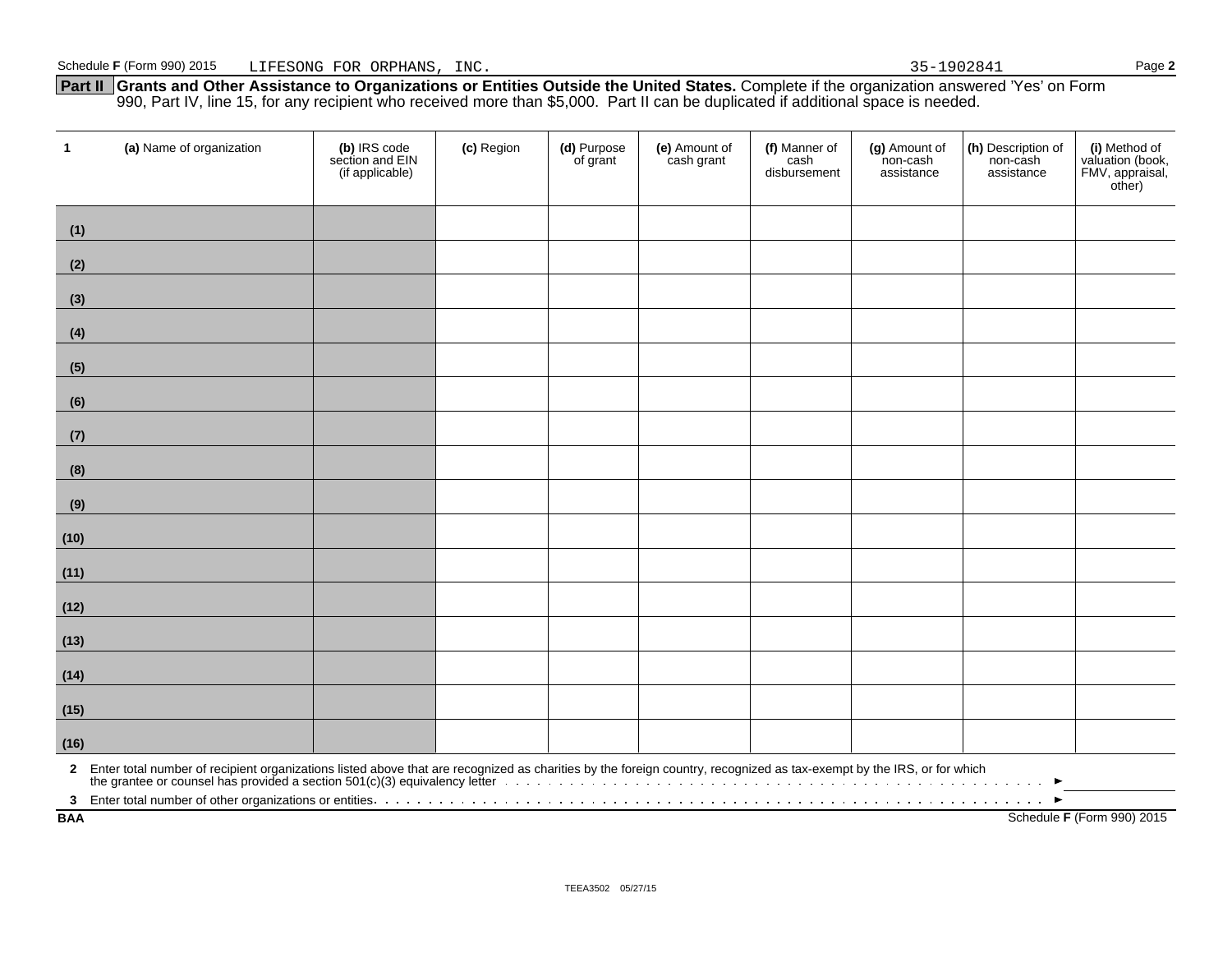**Part III Grants and Other Assistance to Individuals Outside the United States.** Complete if the organization answered 'Yes' on Form 990, Part IV, line 16. Part III can be duplicated if additional space is needed.

| (a) Type of grant or assistance       | (b) Region                   | (c) Number<br>of recipients | (d) Amount of<br>cash grant | (e) Manner of<br>cash<br>disbursement | (f) Amount of non-<br>cash assistance | (g) Description of<br>non-cash assistance | (h) Method of<br>valuation (book,<br>FMV, appraisal,<br>other) |
|---------------------------------------|------------------------------|-----------------------------|-----------------------------|---------------------------------------|---------------------------------------|-------------------------------------------|----------------------------------------------------------------|
| (1) SEE PART V                        | Russia                       | 1                           |                             |                                       |                                       |                                           |                                                                |
| (2) SEE PART V                        | Sub-Saharan Africa 1         |                             |                             |                                       |                                       |                                           |                                                                |
| (3) SEE PART V                        | South Asia                   |                             |                             |                                       |                                       |                                           |                                                                |
| (4) SEE PART V                        | South America                |                             |                             |                                       |                                       |                                           |                                                                |
| (5) SEE PART V                        | Central America <sub>1</sub> |                             |                             |                                       |                                       |                                           |                                                                |
| (6) SEE PART V                        | East Asia and Pacific 1      |                             |                             |                                       |                                       |                                           |                                                                |
| (7) SEE PART V                        | North America                | 1                           |                             |                                       |                                       |                                           |                                                                |
| (8) ADOPTION ASSISTANCE GRANTS Russia |                              | 7                           | 7,495. GRANT                |                                       |                                       |                                           |                                                                |
| (9)                                   |                              |                             |                             |                                       |                                       |                                           |                                                                |
| (10)                                  |                              |                             |                             |                                       |                                       |                                           |                                                                |
| (11)                                  |                              |                             |                             |                                       |                                       |                                           |                                                                |
| (12)                                  |                              |                             |                             |                                       |                                       |                                           |                                                                |
| (13)                                  |                              |                             |                             |                                       |                                       |                                           |                                                                |
| (14)                                  |                              |                             |                             |                                       |                                       |                                           |                                                                |
| (15)                                  |                              |                             |                             |                                       |                                       |                                           |                                                                |
| (16)                                  |                              |                             |                             |                                       |                                       |                                           |                                                                |
| (17)                                  |                              |                             |                             |                                       |                                       |                                           |                                                                |
| (18)<br><b>BAA</b>                    |                              |                             |                             |                                       |                                       |                                           | Schedule F (Form 990) 2015                                     |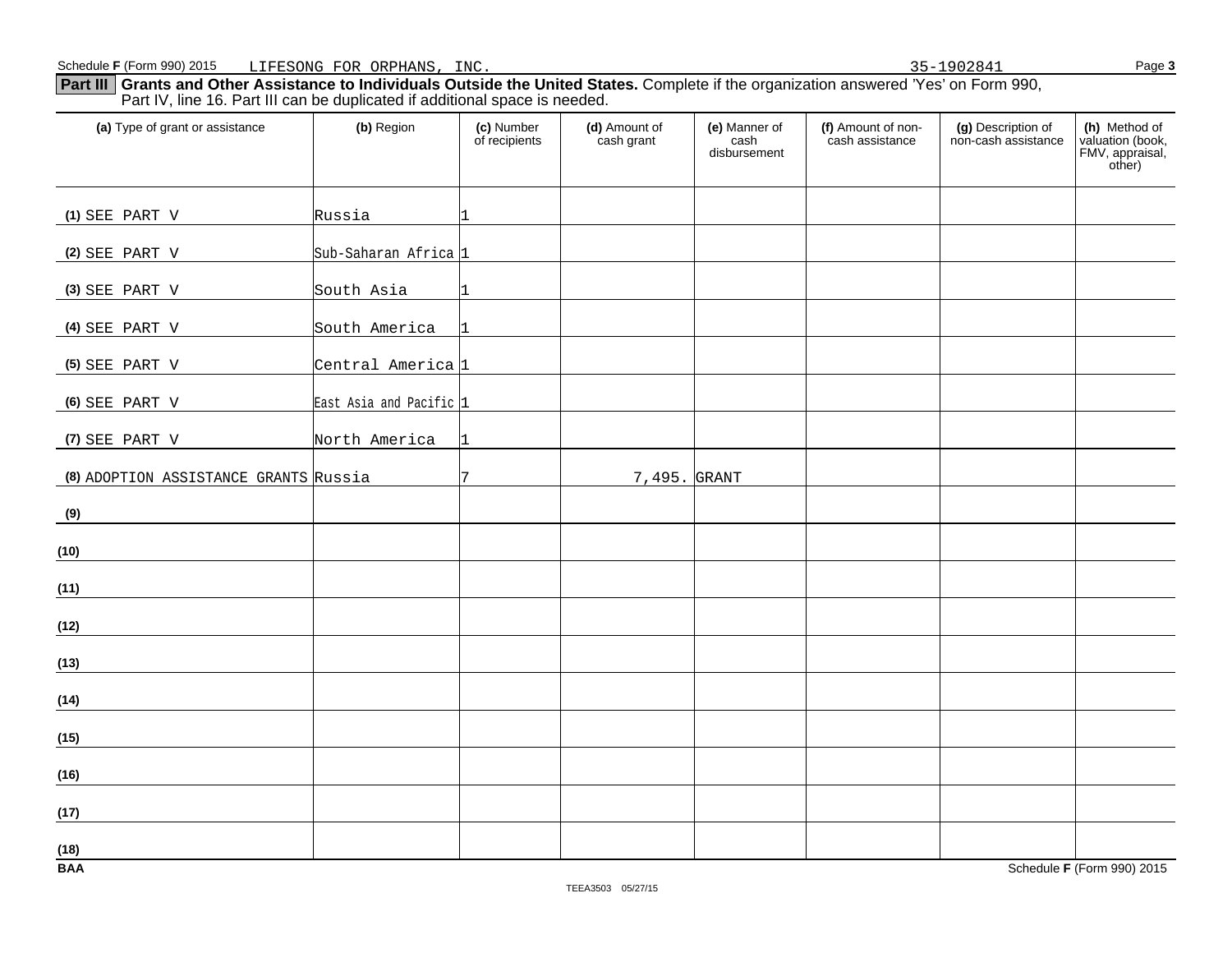| <br>∠<br>×<br>۰, |  |
|------------------|--|
|                  |  |

| 1                | Was the organization a U.S. transferor of property to a foreign corporation during the tax year? If 'Yes,' the<br>organization may be required to file Form 926, Return by a U.S. Transferor of Property to a Foreign                                                                                                                                                                                                                                                                                     | $X$ No |
|------------------|-----------------------------------------------------------------------------------------------------------------------------------------------------------------------------------------------------------------------------------------------------------------------------------------------------------------------------------------------------------------------------------------------------------------------------------------------------------------------------------------------------------|--------|
| $\mathbf{2}$     | Did the organization have an interest in a foreign trust during the tax year? If 'Yes,' the organization may be<br>required to separately file Form 3520, Annual Return To Report Transactions with Foreign Trusts and Receipt<br>of Certain Foreign Gifts, and/or Form 3520-A Annual Information Return of Foreign Trust With a U.S.<br>Owner (see Instructions for Forms 3520 and 3520-A; do not file with Form 990). $\ldots$ ,    Yes                                                                 | $X$ No |
| 3                | Did the organization have an ownership interest in a foreign corporation during the tax year? If 'Yes,' the<br>organization may be required to file Form 5471, Information Return of U.S. Persons With Respect To Certain                                                                                                                                                                                                                                                                                 | $X$ No |
| $\blacktriangle$ | Was the organization a direct or indirect shareholder of a passive foreign investment company or a qualified<br>electing fund during the tax year? If 'Yes,' the organization may be required to file Form 8621, Information<br>Return by a Shareholder of a Passive Foreign Investment Company or Qualified Electing Fund (see<br>Instructions for Form 8621) $\ldots$ $\ldots$ $\ldots$ $\ldots$ $\ldots$ $\ldots$ $\ldots$ $\ldots$ $\ldots$ $\ldots$ $\ldots$ $\ldots$ $\ldots$ $\ldots$ $\lceil$ Yes | $X$ No |
| 5                | Did the organization have an ownership interest in a foreign partnership during the tax year? If 'Yes,' the<br>organization may be required to file Form 8865, Return of U.S. Persons With Respect to Certain Foreign                                                                                                                                                                                                                                                                                     | $X$ No |
| 6                | Did the organization have any operations in or related to any boycotting countries during the tax year?<br>If 'Yes,' the organization may be required to separately file Form 5713, International Boycott Report (see<br>Yes                                                                                                                                                                                                                                                                              | X No   |

**BAA** TEEA3505 05/27/15 Schedule **F** (Form 990) 2015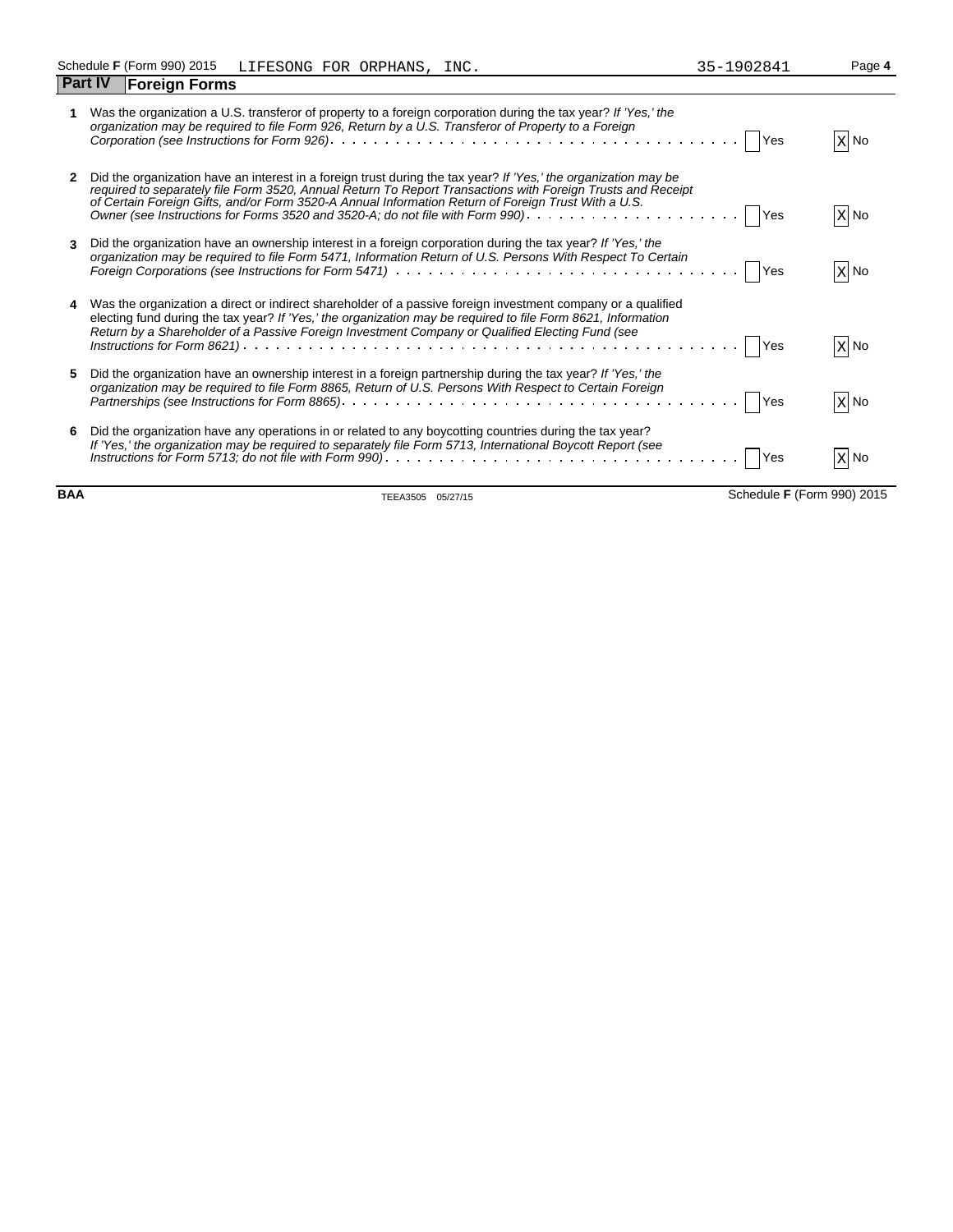| <b>Supplemental Information</b><br><b>Part V</b> |                                                                                                                                                                                                                                                                                                                                                                                                                                                                                                                                                                                                                                                                                                                                                                                                                                                                                                                                                                                                                                               |
|--------------------------------------------------|-----------------------------------------------------------------------------------------------------------------------------------------------------------------------------------------------------------------------------------------------------------------------------------------------------------------------------------------------------------------------------------------------------------------------------------------------------------------------------------------------------------------------------------------------------------------------------------------------------------------------------------------------------------------------------------------------------------------------------------------------------------------------------------------------------------------------------------------------------------------------------------------------------------------------------------------------------------------------------------------------------------------------------------------------|
|                                                  | Provide the information required by Part I, line 2 (monitoring of funds); Part I, line 3, column (f)<br>(accounting method; amounts of investments vs. expenditures per region); Part II, line 1 (accounting<br>method); Part III (accounting method); and Part III, column (c) (estimated number of recipients), as<br>applicable. Also complete this part to provide any additional information (see instructions).                                                                                                                                                                                                                                                                                                                                                                                                                                                                                                                                                                                                                         |
| Pt I Line 2                                      | AN INDIVIDUAL AT EACH FOREIGN LOCATION PROVIDES A REGULAR ACCOUNTING OF<br>FINANCIAL ACTIVITY TO THE LIFESONG USA ACCOUNTING DEPARTMENT. THIS<br>ACTIVITY IS RECONCILED WITH CASH ADVANCES MADE DURING THE YEAR.<br>SUPPORTING DOCUMENTATION (OVER A CERTAIN AMOUNT) IS REQUIRED TO BE<br>FORWARDED TO THE USA OFFICE - SUPPORTING THE ACTIVITIES REPORTED.<br>TRANSLATIONS (AS NEEDED) OF SUPPORTING DOCUMENTATION ARE OBTAINED BY<br>THE USA OFFICE. ANNUAL BUDGETS FOR EACH FOREIGN LOCATION ARE SET BY USA<br>MANAGEMENT AND APPROVED BY THE BOARD OF DIRECTORS OF LIFESONG FOR<br>ORPHANS. ALL FOREIGN ACTIVITY REPORTS (AND SUPPORTING DOCUMENTS) ARE<br>MADE AVAILABLE TO AN INDEPENDENT AUDITOR DURING LIFESONG'S ANNUAL<br>FINANCIAL STATEMENT AUDIT. AT LEAST ANNUALLY, A VISION TEAM COMPRISED<br>OF BOARD MEMBERS, MANAGEMENT AND OTHER VOLUNTEERS VISITS EACH FOREIGN<br>SITE. PROJECTS ARE INSPECTED AND PLANNING FOR FUTURE EXPENDITURES IS<br>DONE. THE VISION TEAMS REPORT THEIR FINDINGS BACK TO THE BOARD OF<br>DIRECTORS. |
|                                                  | Pt I Line 3 Col (F) RUSSIA REGION - PROJECT LOCATION IS UKRAINE - ACCRUAL BASIS OF<br>ACCOUNTING IS USED TO REPORT EXPENSES; IN ADDITION, \$494,642 OF CAPITAL<br>EXPENDITURES WERE MADE DURING THE FISCAL YEAR.                                                                                                                                                                                                                                                                                                                                                                                                                                                                                                                                                                                                                                                                                                                                                                                                                              |
|                                                  | Pt I Line 3 Col (F) SUB-SAHARAN AFRICA REGION - PROJECT LOCATIONS ARE IN ETHIOPIA, KENYA,<br>LIBERIA, TANZANIA, UGANDA AND ZAMBIA - ACCRUAL BASIS OF ACCOUNTING IS<br>USED TO REPORT EXPENSES; IN ADDITION, \$524,562 OF CAPITAL EXPENDITURES<br>WERE MADE DURING THE FISCAL YEAR.                                                                                                                                                                                                                                                                                                                                                                                                                                                                                                                                                                                                                                                                                                                                                            |
|                                                  | Pt I Line 3 Col (F) SOUTH ASIAN REGION - PROJECT LOCATION IS IN INDIA - ACCRUAL BASIS OF<br>ACCOUNTING IS USED TO REPORT EXPENSES; IN ADDITION, \$29,883 OF CAPITAL<br>EXPENDITURES WERE MADE DURING THE FISCAL YEAR.                                                                                                                                                                                                                                                                                                                                                                                                                                                                                                                                                                                                                                                                                                                                                                                                                         |
|                                                  | Pt I Line 3 Col (F) SOUTH AMERICAN REGION - PROJECT LOCATION IS IN BOLIVIA - ACCRUAL BASIS<br>OF ACCOUNTING IS USED TO REPORT EXPENSES; IN ADDITION, \$2,006 OF<br>CAPITAL EXPENDITURES WERE MADE DURING THE FISCAL YEAR.                                                                                                                                                                                                                                                                                                                                                                                                                                                                                                                                                                                                                                                                                                                                                                                                                     |
|                                                  | Pt I Line 3 Col (F) CENTRAL AMERICAN REGION - PROJECT LOCATIONS ARE IN GUATEMALA AND HAITI<br>(HONDURAS LOCATION WAS PHASED-OUT DURING THE YEAR) - ACCRUAL BASIS OF<br>ACCOUNTING IS USED TO REPORT EXPENSES; IN ADDITION, \$699,228 OF CAPITAL<br>EXPENDITURES WERE MADE DURING THE FISCAL YEAR.                                                                                                                                                                                                                                                                                                                                                                                                                                                                                                                                                                                                                                                                                                                                             |
|                                                  | Pt I Line 3 Col (F) EAST ASIAN REGION - PROJECT LOCATION IS IN CAMBODIA - ACCRUAL BASIS OF<br>ACCOUNTING IS USED TO REPORT EXPENSES; NO CAPITAL EXPENDITURES WERE<br>MADE DURING THE FISCAL YEAR.                                                                                                                                                                                                                                                                                                                                                                                                                                                                                                                                                                                                                                                                                                                                                                                                                                             |
|                                                  | Pt I Line 3 Col (F) NORTH AMERICAN REGION - PROJECT LOCATION IS IN MEXICO - ACCRUAL BASIS<br>OF ACCOUNTING IS USED TO REPORT EXPENSES; NO CAPITAL EXPENDITURES WERE<br>MADE DURING THE FISCAL YEAR.                                                                                                                                                                                                                                                                                                                                                                                                                                                                                                                                                                                                                                                                                                                                                                                                                                           |
| Part III Col (C)                                 | AS NOTED ON FORM 990, PART III, LINE 4B, ONE OF LIFESONG'S LARGEST<br>CHARITABLE PROGRAMS IS PROVIDING CARE TO ORPHANS AROUND THE WORLD. AS<br>DESCRIBED ON FORM 990, 5,526 ORPHANS RECEIVED FORMS OF ASSISTANCE,<br>INCLUDING EDUCATION, TRAINING AND BASIC LIVING NEEDS. TO ENUMERATE ALL<br>THESE INDIVIDUAL TRANSACTIONS ON PART III OF THIS SCHEDULE F WOULD BE<br>IMPOSSIBLE. ALL OF THE EXPENDITURES (REPORTED ON FORM 990, PART IX,<br>LINE 3) ARE INCLUDED IN THE ACCOUNTING PROCESSES DESCRIBED ABOVE<br>REGARDING SCHEDULE F, PART I, LINE 2.                                                                                                                                                                                                                                                                                                                                                                                                                                                                                      |
| Other                                            | PART IV - AS NOTED ON FORM 990, PART III, LINE 4B, ONE OF LIFESONG'S<br>LARGEST CHARITABLE PROGRAMS IS PROVIDING CARE TO ORPHANS AROUND THE<br>WORLD. LIFESONG WORKS THROUGH VARIOUS INDIGENOUS NON-GOVERNMENT<br>ORGANIZATIONS, ETC. AT EACH PROJECT LOCATION. WHILE LIFESONG<br>EFFECTIVELY CONTROLS THESE FOREIGN PROJECTS (THROUGH PROVISION OF<br>OPERATING AND CAPITAL FUNDING), LIFESONG IS NOT A PART OF ANY LEGAL<br>OWNERSHIP ARRANGEMENTS AS DESCRIBED IN PART IV OF THIS SCHEDULE F.                                                                                                                                                                                                                                                                                                                                                                                                                                                                                                                                              |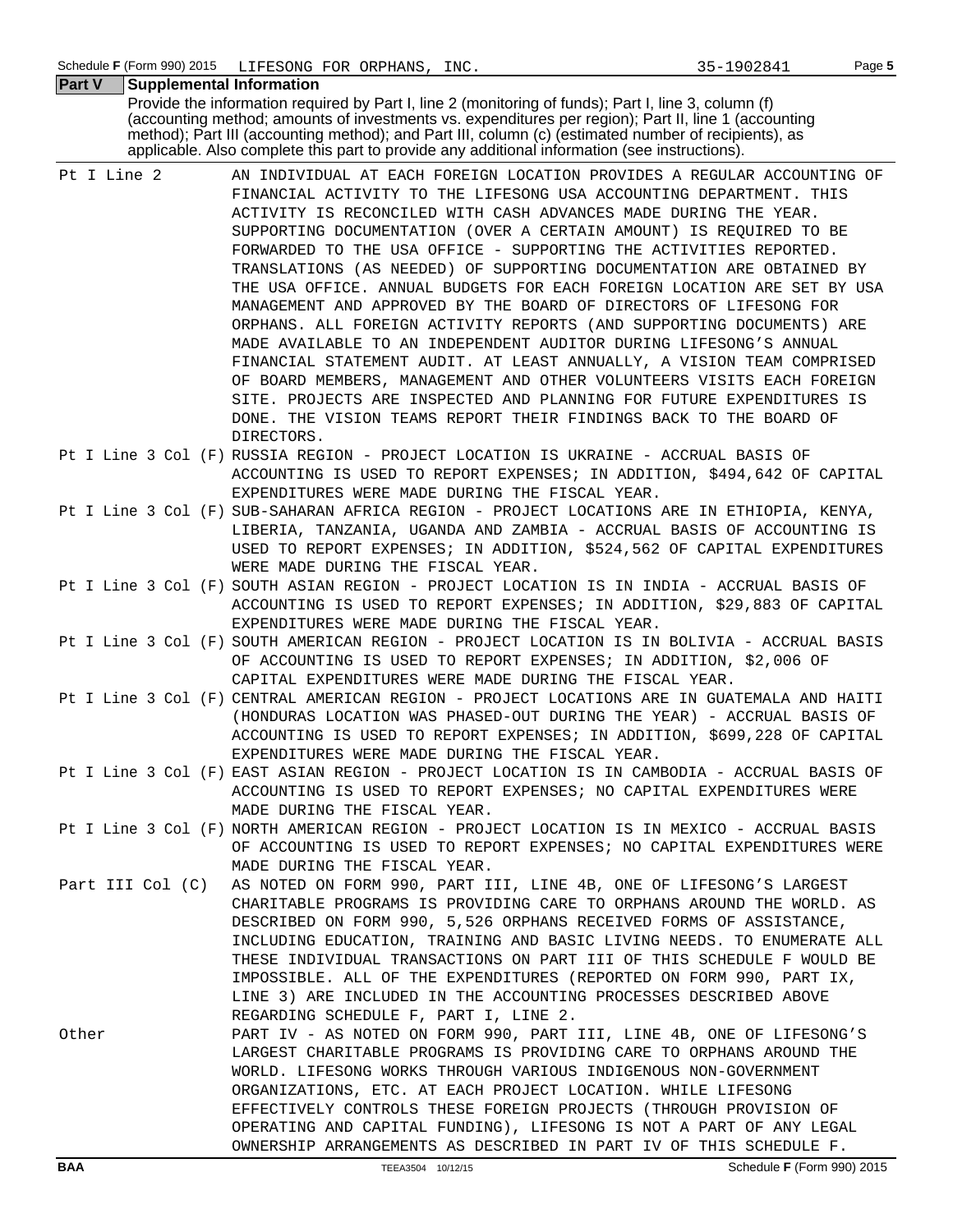|                                                                                                                                                                                                                                          |                                                                                                                                                                      |      |                                                                      | <b>Supplemental Information Regarding Fundraising or Gaming Activities</b> |                                                                              | OMB No. 1545-0047                                       |
|------------------------------------------------------------------------------------------------------------------------------------------------------------------------------------------------------------------------------------------|----------------------------------------------------------------------------------------------------------------------------------------------------------------------|------|----------------------------------------------------------------------|----------------------------------------------------------------------------|------------------------------------------------------------------------------|---------------------------------------------------------|
| <b>SCHEDULE G</b><br>(Form 990 or 990-EZ)                                                                                                                                                                                                | Complete if the organization answered 'Yes' on Form 990, Part IV, lines 17, 18, or 19, or if the<br>organization entered more than \$15,000 on Form 990-EZ, line 6a. | 2015 |                                                                      |                                                                            |                                                                              |                                                         |
| Department of the Treasury<br>Information about Schedule G (Form 990 or 990-EZ) and its instructions is at www.irs.gov/form990.<br>Internal Revenue Service                                                                              | <b>Open to Public</b><br><b>Inspection</b>                                                                                                                           |      |                                                                      |                                                                            |                                                                              |                                                         |
| Name of the organization                                                                                                                                                                                                                 | <b>Employer identification number</b>                                                                                                                                |      |                                                                      |                                                                            |                                                                              |                                                         |
| LIFESONG FOR ORPHANS, INC.                                                                                                                                                                                                               | 35-1902841                                                                                                                                                           |      |                                                                      |                                                                            |                                                                              |                                                         |
| Fundraising Activities. Complete if the organization answered 'Yes' on Form 990, Part IV, line 17.<br>Part I<br>Form 990-EZ filers are not required to complete this part.                                                               |                                                                                                                                                                      |      |                                                                      |                                                                            |                                                                              |                                                         |
| Indicate whether the organization raised funds through any of the following activities. Check all that apply.<br>1                                                                                                                       |                                                                                                                                                                      |      |                                                                      |                                                                            |                                                                              |                                                         |
| Mail solicitations<br>a                                                                                                                                                                                                                  |                                                                                                                                                                      |      | е                                                                    | Solicitation of non-government grants                                      |                                                                              |                                                         |
| Internet and email solicitations<br>b<br>Phone solicitations<br>c                                                                                                                                                                        |                                                                                                                                                                      |      | f<br>g                                                               | Solicitation of government grants<br>Special fundraising events            |                                                                              |                                                         |
| In-person solicitations<br>d                                                                                                                                                                                                             |                                                                                                                                                                      |      |                                                                      |                                                                            |                                                                              |                                                         |
| 2 a Did the organization have a written or oral agreement with any individual (including officers, directors, trustees or key<br>employees listed in Form 990, Part VII) or entity in connection with professional fundraising services? |                                                                                                                                                                      |      |                                                                      |                                                                            |                                                                              | <b>Yes</b><br>No                                        |
| <b>b</b> If 'Yes,' list the ten highest paid individuals or entities (fundraisers) pursuant to agreements under which the fundraiser is to be<br>compensated at least \$5,000 by the organization.                                       |                                                                                                                                                                      |      |                                                                      |                                                                            |                                                                              |                                                         |
| (i) Name and address of individual<br>or entity (fundraiser)                                                                                                                                                                             | (ii) Activity                                                                                                                                                        |      | (iii) Did fundraiser<br>have custody or control<br>of contributions? | (iv) Gross receipts<br>from activity                                       | (v) Amount paid to<br>(or retained by)<br>fundraiser listed in<br>column (i) | (vi) Amount paid to<br>(or retained by)<br>organization |
|                                                                                                                                                                                                                                          |                                                                                                                                                                      | Yes  | No                                                                   |                                                                            |                                                                              |                                                         |
| 1                                                                                                                                                                                                                                        |                                                                                                                                                                      |      |                                                                      |                                                                            |                                                                              |                                                         |
|                                                                                                                                                                                                                                          |                                                                                                                                                                      |      |                                                                      |                                                                            |                                                                              |                                                         |
| 2                                                                                                                                                                                                                                        |                                                                                                                                                                      |      |                                                                      |                                                                            |                                                                              |                                                         |
|                                                                                                                                                                                                                                          |                                                                                                                                                                      |      |                                                                      |                                                                            |                                                                              |                                                         |
| 3                                                                                                                                                                                                                                        |                                                                                                                                                                      |      |                                                                      |                                                                            |                                                                              |                                                         |
| 4                                                                                                                                                                                                                                        |                                                                                                                                                                      |      |                                                                      |                                                                            |                                                                              |                                                         |
|                                                                                                                                                                                                                                          |                                                                                                                                                                      |      |                                                                      |                                                                            |                                                                              |                                                         |
| 5                                                                                                                                                                                                                                        |                                                                                                                                                                      |      |                                                                      |                                                                            |                                                                              |                                                         |
| 6                                                                                                                                                                                                                                        |                                                                                                                                                                      |      |                                                                      |                                                                            |                                                                              |                                                         |
| 7                                                                                                                                                                                                                                        |                                                                                                                                                                      |      |                                                                      |                                                                            |                                                                              |                                                         |
|                                                                                                                                                                                                                                          |                                                                                                                                                                      |      |                                                                      |                                                                            |                                                                              |                                                         |
| 8                                                                                                                                                                                                                                        |                                                                                                                                                                      |      |                                                                      |                                                                            |                                                                              |                                                         |
| 9                                                                                                                                                                                                                                        |                                                                                                                                                                      |      |                                                                      |                                                                            |                                                                              |                                                         |
| 10                                                                                                                                                                                                                                       |                                                                                                                                                                      |      |                                                                      |                                                                            |                                                                              |                                                         |
|                                                                                                                                                                                                                                          |                                                                                                                                                                      |      |                                                                      |                                                                            |                                                                              |                                                         |
|                                                                                                                                                                                                                                          |                                                                                                                                                                      |      |                                                                      |                                                                            |                                                                              |                                                         |
| List all states in which the organization is registered or licensed to solicit contributions or has been notified it is exempt from registration<br>3<br>or licensing.                                                                   |                                                                                                                                                                      |      |                                                                      |                                                                            |                                                                              |                                                         |
|                                                                                                                                                                                                                                          |                                                                                                                                                                      |      |                                                                      |                                                                            |                                                                              |                                                         |
|                                                                                                                                                                                                                                          |                                                                                                                                                                      |      |                                                                      |                                                                            |                                                                              |                                                         |
|                                                                                                                                                                                                                                          |                                                                                                                                                                      |      |                                                                      |                                                                            |                                                                              |                                                         |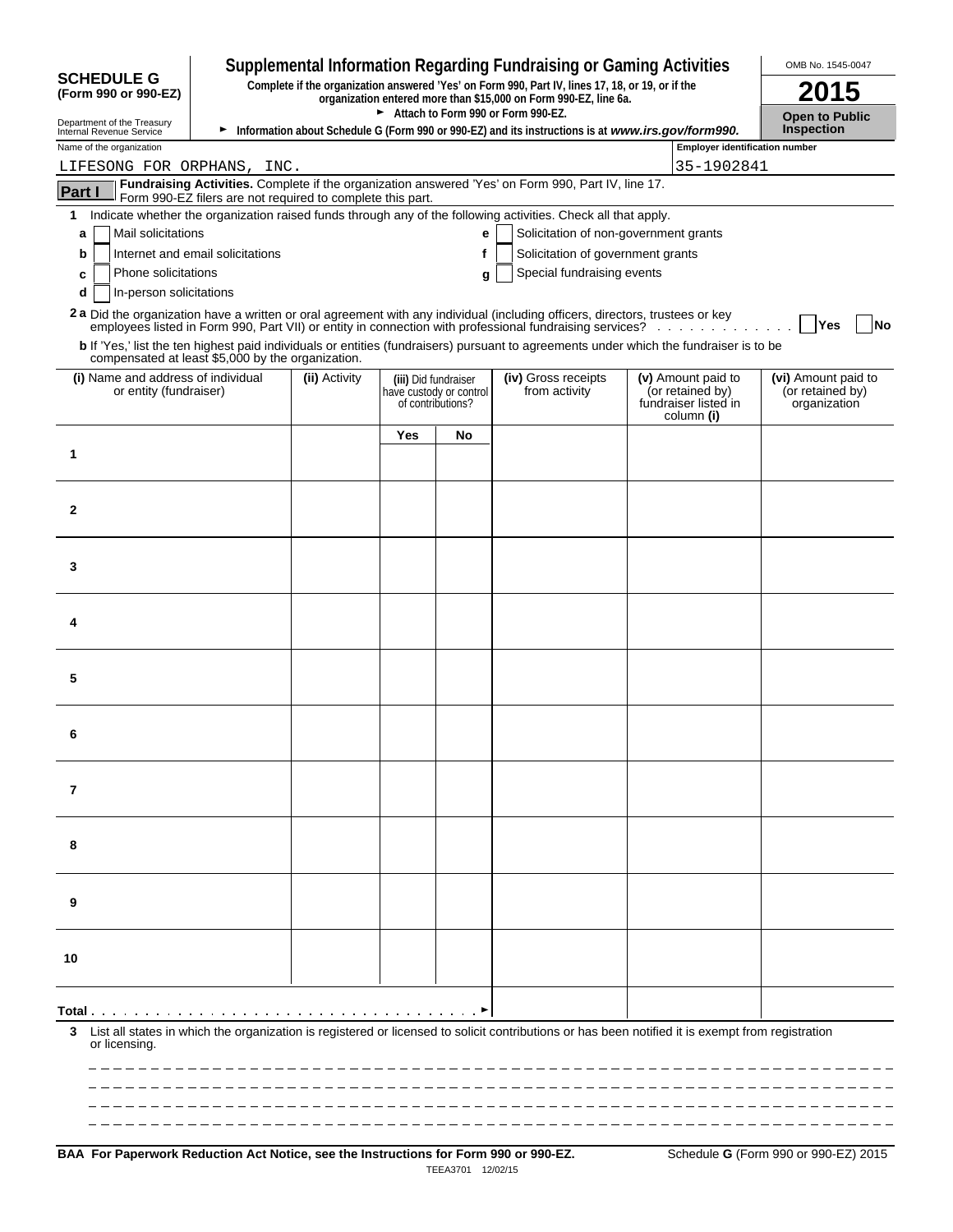|                |    | Schedule G (Form 990 or 990-EZ) 2015 LIFESONG FOR ORPHANS, INC.                                                                                                                                                                                                               |                |                                                     | 35-1902841       | Page 2                                                      |
|----------------|----|-------------------------------------------------------------------------------------------------------------------------------------------------------------------------------------------------------------------------------------------------------------------------------|----------------|-----------------------------------------------------|------------------|-------------------------------------------------------------|
| Part II        |    | Fundraising Events. Complete if the organization answered 'Yes' on Form 990, Part IV, line 18, or reported<br>more than \$15,000 of fundraising event contributions and gross income on Form 990-EZ, lines 1 and 6b.<br>List events with gross receipts greater than \$5,000. |                |                                                     |                  |                                                             |
|                |    |                                                                                                                                                                                                                                                                               | (a) Event $#1$ | $(b)$ Event #2                                      | (c) Other events | (d) Total events                                            |
|                |    |                                                                                                                                                                                                                                                                               | CONCERT        | NONE                                                | NONE             | (add column (a)<br>through column $(c)$                     |
|                |    |                                                                                                                                                                                                                                                                               | (event type)   | (event type)                                        | (total number)   |                                                             |
| <b>RHVENU</b>  | 1. |                                                                                                                                                                                                                                                                               | 88,604.        |                                                     |                  | 88,604.                                                     |
| Ė.             | 2  | Less: Contributions                                                                                                                                                                                                                                                           |                |                                                     |                  |                                                             |
|                |    | Gross income (line 1 minus line 2)                                                                                                                                                                                                                                            | 88,604.        |                                                     |                  | 88,604.                                                     |
|                | 4  | Cash prizes<br>.                                                                                                                                                                                                                                                              |                |                                                     |                  |                                                             |
|                | 5  | Noncash prizes                                                                                                                                                                                                                                                                |                |                                                     |                  |                                                             |
| <b>DIRECT</b>  | 6  | Rent/facility costs                                                                                                                                                                                                                                                           |                |                                                     |                  |                                                             |
|                | 7  | Food and beverages                                                                                                                                                                                                                                                            |                |                                                     |                  |                                                             |
| <b>FXPENSE</b> | 8  | Entertainment                                                                                                                                                                                                                                                                 |                |                                                     |                  |                                                             |
|                | 9  | Other direct expenses                                                                                                                                                                                                                                                         | 76,612.        |                                                     |                  | 76,612.                                                     |
|                | 10 |                                                                                                                                                                                                                                                                               |                |                                                     |                  | 76,612.                                                     |
|                | 11 | Net income summary. Subtract line 10 from line 3, column (d) with the state of the state of the state of the state of the state of the state of the state of the state of the state of the state of the state of the state of                                                 |                |                                                     |                  | 11,992.                                                     |
| Part III       |    | Gaming. Complete if the organization answered 'Yes' on Form 990, Part IV, line 19, or reported more than<br>\$15,000 on Form 990-EZ, line 6a.                                                                                                                                 |                |                                                     |                  |                                                             |
| R<br>E<br>V    |    |                                                                                                                                                                                                                                                                               | (a) Bingo      | (b) Pull tabs/Instant<br>bingo/progressive<br>binao | (c) Other gaming | (d) Total gaming<br>(add column (a)<br>through column $(c)$ |
| <b>EN</b><br>E |    | Gross revenue                                                                                                                                                                                                                                                                 |                |                                                     |                  |                                                             |
|                | 2. | Cash prizes<br>the contract of the contract of the contract of                                                                                                                                                                                                                |                |                                                     |                  |                                                             |

| E<br>C<br>T<br><b>N</b><br>SES |    | Rent/facility costs                                                                                                   |                               |                       |                              |     |           |
|--------------------------------|----|-----------------------------------------------------------------------------------------------------------------------|-------------------------------|-----------------------|------------------------------|-----|-----------|
|                                | 5. | Other direct expenses                                                                                                 |                               |                       |                              |     |           |
|                                | 6  | Volunteer labor $\ldots$ $\ldots$ $\ldots$ $\ldots$ $\ldots$ $\ldots$                                                 | °<br><b>Yes</b><br><b>INo</b> | °<br><b>Yes</b><br>No | °<br><b>Yes</b><br><b>No</b> |     |           |
|                                |    | Direct expense summary. Add lines 2 through 5 in column (d) $\cdots$                                                  |                               |                       |                              |     |           |
|                                | 8  | Net gaming income summary. Subtract line 7 from line 1, column (d) $\ldots \ldots \ldots \ldots \ldots \ldots \ldots$ |                               |                       |                              |     |           |
| 9                              |    | Enter the state(s) in which the organization conducts gaming activities:                                              |                               |                       |                              |     |           |
|                                |    | <b>b</b> If 'No,' explain:                                                                                            |                               | ________________      |                              | Yes | <b>No</b> |
|                                |    |                                                                                                                       |                               |                       |                              |     |           |

| 10a Were any of the organization's gaming licenses revoked, suspended or terminated during the tax year? | N |
|----------------------------------------------------------------------------------------------------------|---|
| <b>b</b> If 'Yes,' explain:                                                                              |   |
|                                                                                                          |   |

**BAA** TEEA3702 06/02/15 Schedule **G** (Form 990 or 990-EZ) 2015

**E D X** 

**3** Noncash prizes **.**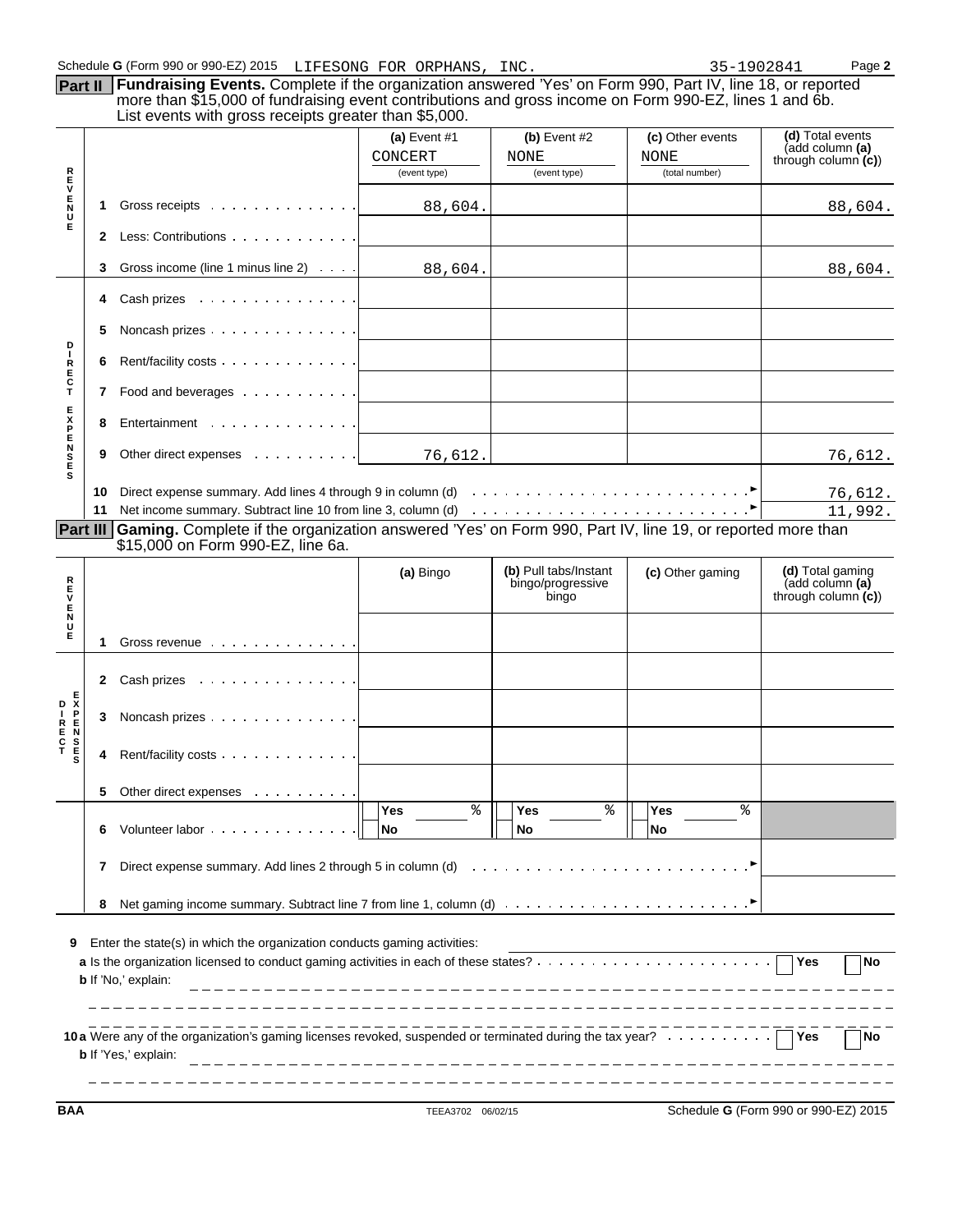|    | Schedule G (Form 990 or 990-EZ) 2015 LIFESONG FOR ORPHANS, INC.                                                                                                                                                                                                                                                                                                                                                                                                       | 35-1902841 | Page 3           |
|----|-----------------------------------------------------------------------------------------------------------------------------------------------------------------------------------------------------------------------------------------------------------------------------------------------------------------------------------------------------------------------------------------------------------------------------------------------------------------------|------------|------------------|
|    |                                                                                                                                                                                                                                                                                                                                                                                                                                                                       | Yes        | <b>No</b>        |
|    | 12 Is the organization a grantor, beneficiary or trustee of a trust or a member of a partnership or other entity formed to                                                                                                                                                                                                                                                                                                                                            | Yes        | <b>No</b>        |
|    | <b>13</b> Indicate the percentage of gaming activity conducted in:                                                                                                                                                                                                                                                                                                                                                                                                    |            |                  |
|    |                                                                                                                                                                                                                                                                                                                                                                                                                                                                       |            | %                |
|    |                                                                                                                                                                                                                                                                                                                                                                                                                                                                       |            | ٩,               |
|    | 14 Enter the name and address of the person who prepares the organization's gaming/special events books and records:                                                                                                                                                                                                                                                                                                                                                  |            |                  |
|    | Name $\blacktriangleright$                                                                                                                                                                                                                                                                                                                                                                                                                                            |            |                  |
|    | Address $\blacktriangleright$                                                                                                                                                                                                                                                                                                                                                                                                                                         |            |                  |
|    | 15a Does the organization have a contract with a third party from whom the organization receives gaming revenue?   Yes<br><b>b</b> If 'Yes,' enter the amount of gaming revenue received by the organization $\bullet$ $\circ$ $\circ$ $\bullet$ $\circ$ $\circ$ $\circ$ $\circ$ and the amount<br>of gaming revenue retained by the third party $\begin{array}{ccc} \n\bullet & \n\bullet & \n\end{array}$<br>c If 'Yes,' enter name and address of the third party: |            | <b>No</b>        |
|    | Name $\blacktriangleright$                                                                                                                                                                                                                                                                                                                                                                                                                                            |            |                  |
|    | Address $\blacktriangleright$                                                                                                                                                                                                                                                                                                                                                                                                                                         |            |                  |
| 16 | Gaming manager information:                                                                                                                                                                                                                                                                                                                                                                                                                                           |            |                  |
|    | Name $\blacktriangleright$                                                                                                                                                                                                                                                                                                                                                                                                                                            |            |                  |
|    | $\triangleright$ \$ _ _ _ _ _ _ _ _ _ _ _ _<br>Gaming manager compensation                                                                                                                                                                                                                                                                                                                                                                                            |            |                  |
|    | Description of services provided                                                                                                                                                                                                                                                                                                                                                                                                                                      |            |                  |
|    | Director/officer<br>Employee<br>Independent contractor                                                                                                                                                                                                                                                                                                                                                                                                                |            |                  |
| 17 | Mandatory distributions                                                                                                                                                                                                                                                                                                                                                                                                                                               |            |                  |
|    | a Is the organization required under state law to make charitable distributions from the gaming proceeds to retain the<br>state gaming license?                                                                                                                                                                                                                                                                                                                       |            | Yes<br><b>No</b> |
|    | <b>b</b> Enter the amount of distributions required under state law to be distributed to other exempt organizations or spent in the                                                                                                                                                                                                                                                                                                                                   |            |                  |
|    | organization's own exempt activities during the tax year                                                                                                                                                                                                                                                                                                                                                                                                              |            |                  |
|    | <b>Supplemental Information.</b> Provide the explanations required by Part I, line 2b, columns (iii) and (v);<br>Part IV<br>and Part III, lines 9, 9b, 10b, 15b, 15c, 16, and 17b, as applicable. Also provide any additional<br>information (see instructions).                                                                                                                                                                                                      |            |                  |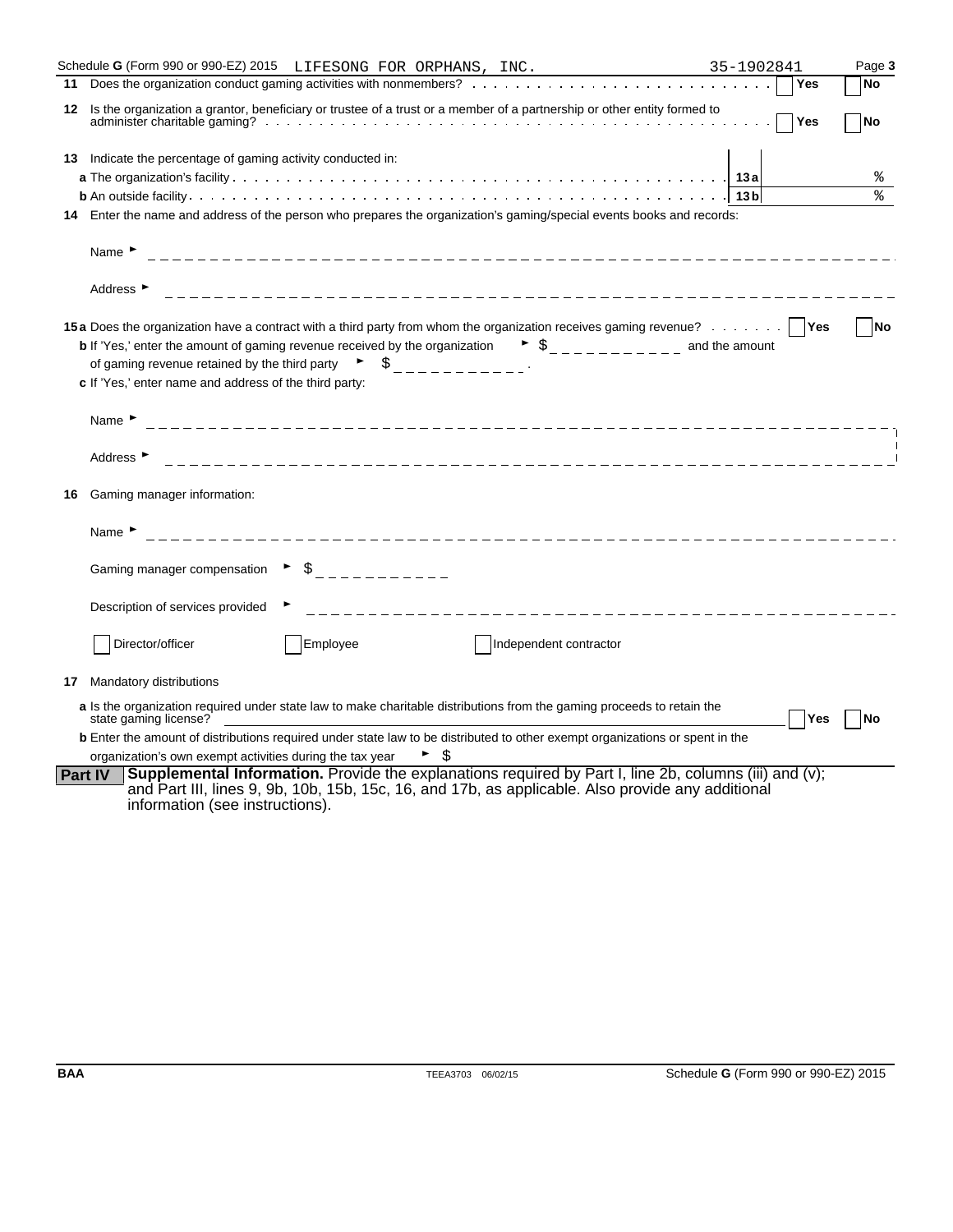| <b>SCHEDULE I</b>                                                                                                                             | <b>Grants and Other Assistance to Organizations,</b><br>(Form 990)<br>Governments, and Individuals in the United States |                                                     |                                  |                                                                                                                                                            |                                      |                                                             |                                           |                                            |  |  |  |
|-----------------------------------------------------------------------------------------------------------------------------------------------|-------------------------------------------------------------------------------------------------------------------------|-----------------------------------------------------|----------------------------------|------------------------------------------------------------------------------------------------------------------------------------------------------------|--------------------------------------|-------------------------------------------------------------|-------------------------------------------|--------------------------------------------|--|--|--|
|                                                                                                                                               |                                                                                                                         |                                                     |                                  |                                                                                                                                                            |                                      |                                                             |                                           |                                            |  |  |  |
|                                                                                                                                               | Complete if the organization answered 'Yes' on Form 990, Part IV, line 21 or 22.<br>Attach to Form 990.                 |                                                     |                                  |                                                                                                                                                            |                                      |                                                             |                                           |                                            |  |  |  |
| Department of the Treasury<br>Internal Revenue Service                                                                                        |                                                                                                                         |                                                     |                                  | Information about Schedule I (Form 990) and its instructions is at www.irs.gov/form990.                                                                    |                                      |                                                             |                                           | <b>Open to Public</b><br><b>Inspection</b> |  |  |  |
| Name of the organization                                                                                                                      |                                                                                                                         |                                                     |                                  |                                                                                                                                                            |                                      |                                                             | <b>Employer identification number</b>     |                                            |  |  |  |
| LIFESONG FOR ORPHANS, INC                                                                                                                     |                                                                                                                         |                                                     |                                  |                                                                                                                                                            |                                      |                                                             | 35-1902841                                |                                            |  |  |  |
| <b>Part I</b>                                                                                                                                 |                                                                                                                         | <b>General Information on Grants and Assistance</b> |                                  |                                                                                                                                                            |                                      |                                                             |                                           |                                            |  |  |  |
| $\mathbf 1$<br>2 Describe in Part IV the organization's procedures for monitoring the use of grant funds in the United States.                |                                                                                                                         |                                                     |                                  | Does the organization maintain records to substantiate the amount of the grants or assistance, the grantees' eligibility for the grants or assistance, and |                                      |                                                             |                                           | $X$ Yes<br> No                             |  |  |  |
| <b>Part II</b> Grants and Other Assistance to Domestic Organizations and Domestic Governments. Complete if the organization answered 'Yes' on |                                                                                                                         |                                                     |                                  |                                                                                                                                                            |                                      |                                                             |                                           |                                            |  |  |  |
|                                                                                                                                               |                                                                                                                         |                                                     |                                  | Form 990, Part IV, line 21, for any recipient that received more than \$5,000. Part II can be duplicated if additional space is needed.                    |                                      |                                                             |                                           |                                            |  |  |  |
| 1 (a) Name and address of organization<br>or government                                                                                       |                                                                                                                         | $(b)$ $EIN$                                         | (c) IRC section<br>if applicable | (d) Amount of cash grant                                                                                                                                   | (e) Amount of non-cash<br>assistance | (f) Method of valuation<br>(book, FMV, appraisal,<br>other) | (g) Description of<br>non-cash assistance | (h) Purpose of grant<br>or assistance      |  |  |  |
| (1) TREE OF LIFE MISSIONS                                                                                                                     |                                                                                                                         |                                                     |                                  |                                                                                                                                                            |                                      |                                                             |                                           |                                            |  |  |  |
| 2084 THOMPSON ROAD                                                                                                                            |                                                                                                                         |                                                     |                                  |                                                                                                                                                            |                                      |                                                             |                                           |                                            |  |  |  |
| FENTON MI 48430                                                                                                                               |                                                                                                                         | 59-2547246                                          | 501C3                            | 389,591                                                                                                                                                    |                                      |                                                             |                                           | ORPHAN CARE                                |  |  |  |
| $(2)$ NCF                                                                                                                                     |                                                                                                                         |                                                     |                                  |                                                                                                                                                            |                                      |                                                             |                                           |                                            |  |  |  |
| 11625 RAINWATER DR                                                                                                                            |                                                                                                                         |                                                     |                                  |                                                                                                                                                            |                                      |                                                             |                                           |                                            |  |  |  |
| ALPHARETTA GA 30009                                                                                                                           |                                                                                                                         | 58–1493949                                          | 501C3                            | 24,890                                                                                                                                                     |                                      |                                                             |                                           | ORPHAN CARE                                |  |  |  |
| (3) NEW LIFE INTERNATIONAL                                                                                                                    |                                                                                                                         |                                                     |                                  |                                                                                                                                                            |                                      |                                                             |                                           |                                            |  |  |  |
| 6764 S. BLOOMINGTON TRAIL                                                                                                                     |                                                                                                                         |                                                     |                                  |                                                                                                                                                            |                                      |                                                             |                                           |                                            |  |  |  |
| UNDEWOOD IN 47177                                                                                                                             |                                                                                                                         | UNKNOWN                                             | 501C3                            | 8,907                                                                                                                                                      |                                      |                                                             |                                           | ORPHAN CARE                                |  |  |  |
| (4) GLOBAL HANDS OF HOPE                                                                                                                      |                                                                                                                         |                                                     |                                  |                                                                                                                                                            |                                      |                                                             |                                           |                                            |  |  |  |
| 1210 HILLCREST ST.                                                                                                                            |                                                                                                                         |                                                     |                                  |                                                                                                                                                            |                                      |                                                             |                                           |                                            |  |  |  |
| NORMAL IL 61761                                                                                                                               |                                                                                                                         | 46-0958173                                          | 501C3                            | 46,550                                                                                                                                                     |                                      |                                                             |                                           | ORPHAN CARE                                |  |  |  |
| (5) LIFESONG LEGACY FUND                                                                                                                      |                                                                                                                         |                                                     |                                  |                                                                                                                                                            |                                      |                                                             |                                           |                                            |  |  |  |
| 202 N. FORD                                                                                                                                   |                                                                                                                         |                                                     |                                  |                                                                                                                                                            |                                      |                                                             |                                           |                                            |  |  |  |
| GRIDLEY IL 61744                                                                                                                              |                                                                                                                         | 20-3296626                                          | 501C3                            | 52,591                                                                                                                                                     |                                      |                                                             |                                           | ORPHAN CARE                                |  |  |  |
| <u>(6) CHRISTIAN ALLIANCE FOR OR</u>                                                                                                          |                                                                                                                         |                                                     |                                  |                                                                                                                                                            |                                      |                                                             |                                           |                                            |  |  |  |
| 6723 WHITTIER AVE.                                                                                                                            |                                                                                                                         |                                                     |                                  |                                                                                                                                                            |                                      |                                                             |                                           |                                            |  |  |  |
| MCLEAN VA 22101                                                                                                                               |                                                                                                                         | 26-1492375                                          | 501C3                            | 10,000                                                                                                                                                     |                                      |                                                             |                                           | ORPHAN CARE                                |  |  |  |
| (7) LYNN UNIVERSITY                                                                                                                           |                                                                                                                         |                                                     |                                  |                                                                                                                                                            |                                      |                                                             |                                           |                                            |  |  |  |
| 3601 N. MILITARY TRAIL                                                                                                                        |                                                                                                                         |                                                     |                                  |                                                                                                                                                            |                                      |                                                             |                                           |                                            |  |  |  |
| BOCA RATON FL 33431                                                                                                                           |                                                                                                                         | 59-1023117                                          | 501C3                            | 22,966                                                                                                                                                     |                                      |                                                             |                                           | <b>EDUCATION</b>                           |  |  |  |
| (8) HOPE FT. WORTH, INC.                                                                                                                      |                                                                                                                         |                                                     |                                  |                                                                                                                                                            |                                      |                                                             |                                           |                                            |  |  |  |

**2** Enter total number of section 501(c)(3) and government organizations listed in the line 1 table Content of the University Content of the University Content of the University Content of the University Content of the Un **3** Enter total number of other organizations listed in the line 1 table G FORT WORTH TX 76108 46-4761927 501C3 10,000. TORPHAN CARE

BAA For Paperwork Reduction Act Notice, see the Instructions for Form 990. The Act 104/15 **Schedule I** (Form 990) (2015)

 $-$  9212 HUNTERS CT.

8 0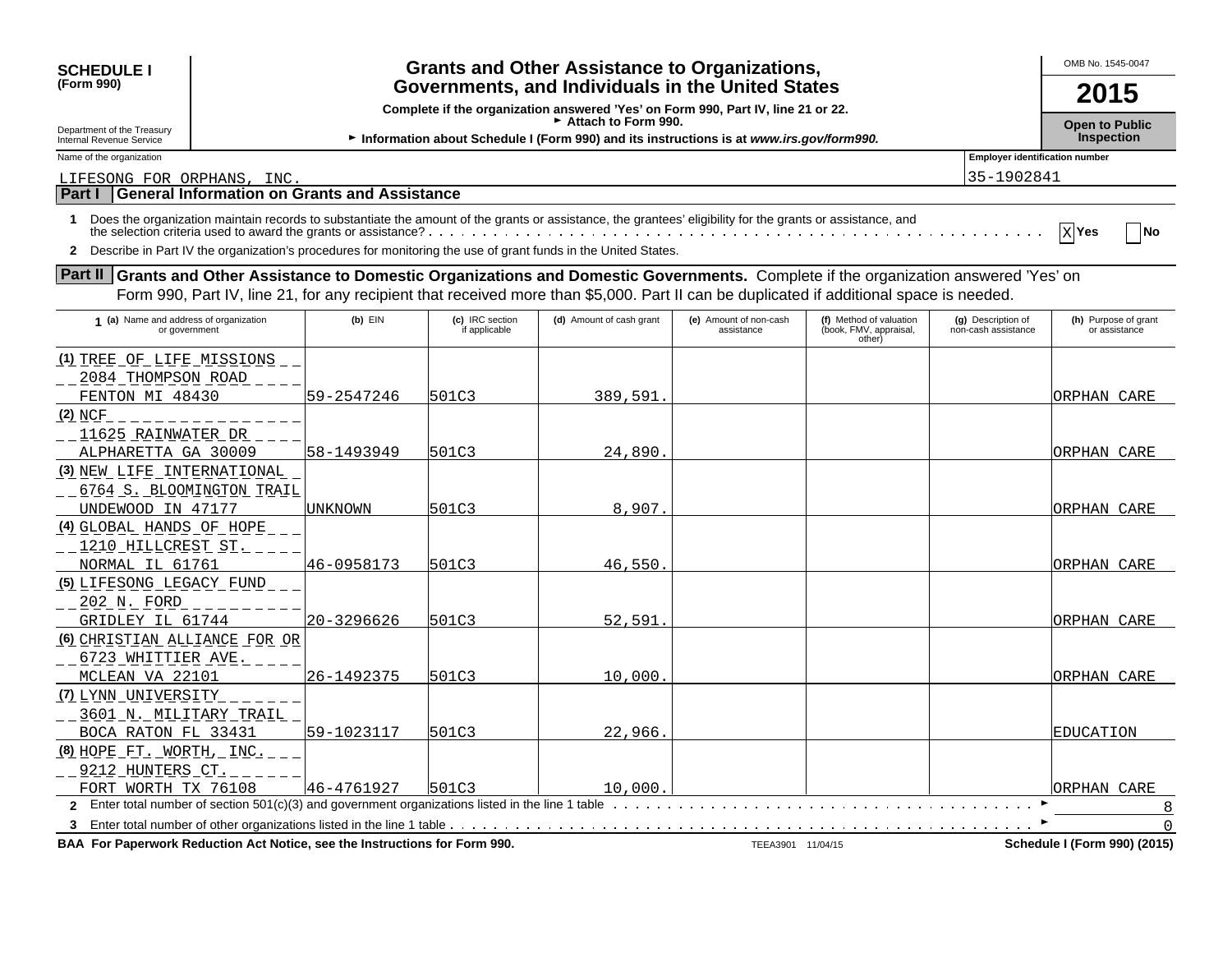## **Continuation Sheet for Schedule I (Form 990) 2015**

Attach to Form 990 to list additional information for **Schedule I (Form 990), Part II and Part III.**

Name of the organization **Employer identification number Employer identification number** 

Continuation Page  $1$  of  $1$ 

LIFESONG FOR ORPHANS, INC. 35-1902841 **Part II Continuation of Grants and Other Assistance to Domestic Organizations and Domestic Governments. (Schedule I (Form 990), Part II.) (a)** Name and address of organization or **(b)** EIN **(c)** IRC section **(d)** Amount of cash **(e)** Amount of **(f)** Method of **(g)** Description of **(h)** Purpose of government | if applicable | grant | non-cash assistance | valuation (book, | non-cash | grant or FMV, appraisal, assistance assistance other) CURREY CREEK CHURCH 35 CASCADE COVERNS RD. BOERNE TX 78015 74-2985752 501C3 11,856. -------------\_\_\_\_\_\_\_\_\_\_\_\_\_ j. j. j. <u> Liberal Liberal Liberal Communist Communist Communist Communist Communist Communist Communist Communist Communist Communist Communist Communist Communist Communist Communist Communist Communist Communist Communist Commun</u> ----------j. j. j. j. j. ---------j.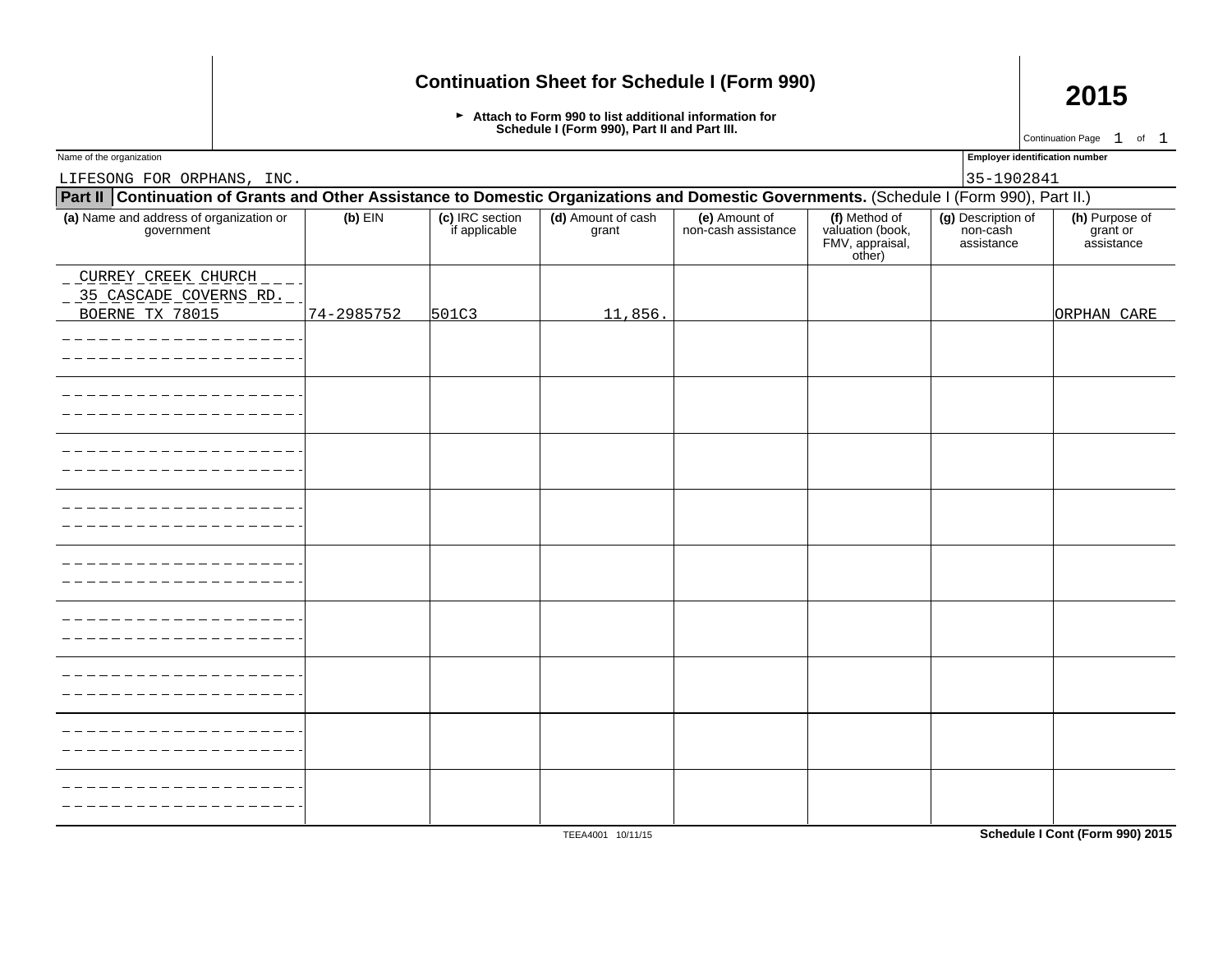**Part III** Grants and Other Assistance to Domestic Individuals. Complete if the organization answered 'Yes' on Form 990, Part IV, line 22. Part III can be duplicated if additional space is needed.

| (a) Type of grant or assistance                                                                                                                             | (b) Number of<br>recipients | (c) Amount of<br>cash grant | (d) Amount of<br>non-cash assistance | (e) Method of valuation (book,<br>FMV, appraisal, other) | (f) Description of non-cash assistance |  |  |
|-------------------------------------------------------------------------------------------------------------------------------------------------------------|-----------------------------|-----------------------------|--------------------------------------|----------------------------------------------------------|----------------------------------------|--|--|
| ADOPTION ASSISTANCE GRANTS                                                                                                                                  | 900                         | 6,320,257.                  |                                      |                                                          |                                        |  |  |
| 2 POST-ADOPTION ASSISTANCE & MISC OTHER                                                                                                                     | 94                          | 11,985.                     |                                      |                                                          |                                        |  |  |
| 3                                                                                                                                                           |                             |                             |                                      |                                                          |                                        |  |  |
|                                                                                                                                                             |                             |                             |                                      |                                                          |                                        |  |  |
| 5                                                                                                                                                           |                             |                             |                                      |                                                          |                                        |  |  |
| -6                                                                                                                                                          |                             |                             |                                      |                                                          |                                        |  |  |
|                                                                                                                                                             |                             |                             |                                      |                                                          |                                        |  |  |
| Supplemental Information. Provide the information required in Part I, line 2, Part III, column (b), and any other additional information.<br><b>Part IV</b> |                             |                             |                                      |                                                          |                                        |  |  |
| Pt I Line 2<br>LIFESONG MANAGEMENT RESEARCHES ORGANIZATIONS BEFORE PROVIDING RESOURCES TO THEM TO ASSIST WITH THEIR                                         |                             |                             |                                      |                                                          |                                        |  |  |

CHARITABLE WORK. LIFESONG MANAGEMENT BELIEVES SUPPORTING THESE ORGANIZATIONS IS IN FURTHERANCE OF LIFESONG'S CHARITABLE MISSION AND DOES NOT BELIEVE FURTHER MONITORING OF THESE ORGANIZATIONS IS WARRANTED.

Pt III, col (b) ADOPTION ASSISTANCE GRANTS - LIFESONG MANAGEMENT AND VOLUNTEERS DO EXTENSIVE SCREENING OF FAMILIES BEFORE APPROVING ADOPTION ASSISTANCE GRANTS TO CHRISTIAN FAMILIES. INFORMATION SCRUTINIZED INCLUDES FINANCIAL POSITION OF THE FAMILY AND OTHER AVENUES OF ASSISTANCE AVAILABLE (CHURCHES, ETC.).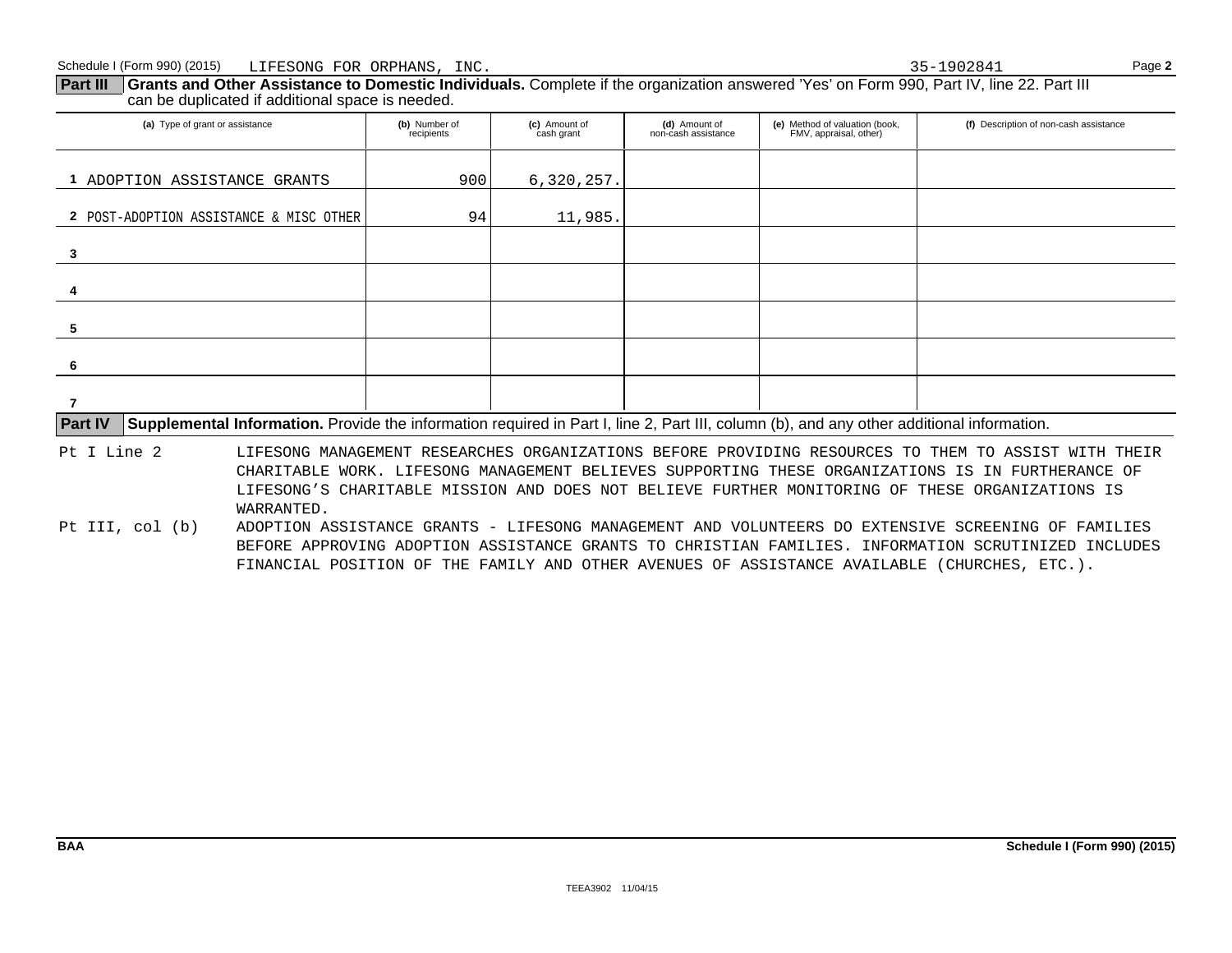| (Form 990 or 990-EZ)<br>► Complete if the organization answered 'Yes' on Form 990, Part IV, line 25a, 25b, 26, 27, 28a,<br>28b, or 28c, or Form 990-EZ, Part V, line 38a or 40b.<br>Attach to Form 990 or Form 990-EZ.<br>Information about Schedule L (Form 990 or 990-EZ) and its instructions is<br>Department of the Treasury<br>at www.irs.gov/form990.<br>Internal Revenue Service<br><b>Employer identification number</b><br>Name of the organization<br>35-1902841<br>LIFESONG FOR ORPHANS, INC.<br>Part I<br>Excess Benefit Transactions (section 501(c)(3), section 501(c)(4), and 501(c)(29) organizations only).<br>Complete if the organization answered 'Yes' on Form 990, Part IV, line 25a or 25b, or Form 990-EZ, Part V, line 40b.<br>(b) Relationship between disqualified<br>(a) Name of disqualified person<br>(c) Description of transaction<br>1<br>person and organization<br>(1)<br>(2)<br>(3)<br>(4)<br>(5)<br>(6)<br>2 Enter the amount of tax incurred by the organization managers or disqualified persons during the year under<br>► \$<br>► Ś<br>Part II<br>Loans to and/or From Interested Persons.<br>Complete if the organization answered 'Yes' on Form 990-EZ, Part V, line 38a or Form 990, Part IV, line 26; or if the<br>organization reported an amount on Form 990, Part X, line 5, 6, or 22.<br>(a) Name of interested person<br>(d) Loan to or<br>(f) Balance due<br>(b) Relationship<br>(e) Original<br>(c) Purpose<br>(g) In default?<br>(h) Approved<br>from the<br>with organization<br>principal amount<br>of loan<br>by board or<br>organization?<br>committee?<br>To<br>From<br>Yes<br>No<br>Yes<br>(1)<br>(2)<br>(3)<br>(4)<br>(5)<br>(6)<br>(7)<br>(8)<br>(9)<br>(10)<br>►\$<br>Total<br><b>Part III</b><br><b>Grants or Assistance Benefiting Interested Persons.</b><br>Complete if the organization answered 'Yes' on Form 990, Part IV, line 27.<br>(a) Name of interested person<br>(b) Relationship between interested person<br>(c) Amount of assistance<br>(d) Type of assistance<br>and the organization<br>(1)<br>(2)<br>(3)<br>(4)<br>(5) | <b>SCHEDULE L</b> |  |  |  |  |  | <b>Transactions With Interested Persons</b> |  |  |      |  |                   | OMB No. 1545-0047         |    |
|-----------------------------------------------------------------------------------------------------------------------------------------------------------------------------------------------------------------------------------------------------------------------------------------------------------------------------------------------------------------------------------------------------------------------------------------------------------------------------------------------------------------------------------------------------------------------------------------------------------------------------------------------------------------------------------------------------------------------------------------------------------------------------------------------------------------------------------------------------------------------------------------------------------------------------------------------------------------------------------------------------------------------------------------------------------------------------------------------------------------------------------------------------------------------------------------------------------------------------------------------------------------------------------------------------------------------------------------------------------------------------------------------------------------------------------------------------------------------------------------------------------------------------------------------------------------------------------------------------------------------------------------------------------------------------------------------------------------------------------------------------------------------------------------------------------------------------------------------------------------------------------------------------------------------------------------------------------------------------------------------------------------------------------------------------------------------------------------------------------|-------------------|--|--|--|--|--|---------------------------------------------|--|--|------|--|-------------------|---------------------------|----|
|                                                                                                                                                                                                                                                                                                                                                                                                                                                                                                                                                                                                                                                                                                                                                                                                                                                                                                                                                                                                                                                                                                                                                                                                                                                                                                                                                                                                                                                                                                                                                                                                                                                                                                                                                                                                                                                                                                                                                                                                                                                                                                           |                   |  |  |  |  |  |                                             |  |  | 2015 |  |                   |                           |    |
|                                                                                                                                                                                                                                                                                                                                                                                                                                                                                                                                                                                                                                                                                                                                                                                                                                                                                                                                                                                                                                                                                                                                                                                                                                                                                                                                                                                                                                                                                                                                                                                                                                                                                                                                                                                                                                                                                                                                                                                                                                                                                                           |                   |  |  |  |  |  |                                             |  |  |      |  | <b>Inspection</b> | <b>Open To Public</b>     |    |
|                                                                                                                                                                                                                                                                                                                                                                                                                                                                                                                                                                                                                                                                                                                                                                                                                                                                                                                                                                                                                                                                                                                                                                                                                                                                                                                                                                                                                                                                                                                                                                                                                                                                                                                                                                                                                                                                                                                                                                                                                                                                                                           |                   |  |  |  |  |  |                                             |  |  |      |  |                   |                           |    |
|                                                                                                                                                                                                                                                                                                                                                                                                                                                                                                                                                                                                                                                                                                                                                                                                                                                                                                                                                                                                                                                                                                                                                                                                                                                                                                                                                                                                                                                                                                                                                                                                                                                                                                                                                                                                                                                                                                                                                                                                                                                                                                           |                   |  |  |  |  |  |                                             |  |  |      |  |                   |                           |    |
|                                                                                                                                                                                                                                                                                                                                                                                                                                                                                                                                                                                                                                                                                                                                                                                                                                                                                                                                                                                                                                                                                                                                                                                                                                                                                                                                                                                                                                                                                                                                                                                                                                                                                                                                                                                                                                                                                                                                                                                                                                                                                                           |                   |  |  |  |  |  |                                             |  |  |      |  |                   |                           |    |
|                                                                                                                                                                                                                                                                                                                                                                                                                                                                                                                                                                                                                                                                                                                                                                                                                                                                                                                                                                                                                                                                                                                                                                                                                                                                                                                                                                                                                                                                                                                                                                                                                                                                                                                                                                                                                                                                                                                                                                                                                                                                                                           |                   |  |  |  |  |  |                                             |  |  |      |  |                   | (d) Corrected?<br>Yes     | No |
|                                                                                                                                                                                                                                                                                                                                                                                                                                                                                                                                                                                                                                                                                                                                                                                                                                                                                                                                                                                                                                                                                                                                                                                                                                                                                                                                                                                                                                                                                                                                                                                                                                                                                                                                                                                                                                                                                                                                                                                                                                                                                                           |                   |  |  |  |  |  |                                             |  |  |      |  |                   |                           |    |
|                                                                                                                                                                                                                                                                                                                                                                                                                                                                                                                                                                                                                                                                                                                                                                                                                                                                                                                                                                                                                                                                                                                                                                                                                                                                                                                                                                                                                                                                                                                                                                                                                                                                                                                                                                                                                                                                                                                                                                                                                                                                                                           |                   |  |  |  |  |  |                                             |  |  |      |  |                   |                           |    |
|                                                                                                                                                                                                                                                                                                                                                                                                                                                                                                                                                                                                                                                                                                                                                                                                                                                                                                                                                                                                                                                                                                                                                                                                                                                                                                                                                                                                                                                                                                                                                                                                                                                                                                                                                                                                                                                                                                                                                                                                                                                                                                           |                   |  |  |  |  |  |                                             |  |  |      |  |                   |                           |    |
|                                                                                                                                                                                                                                                                                                                                                                                                                                                                                                                                                                                                                                                                                                                                                                                                                                                                                                                                                                                                                                                                                                                                                                                                                                                                                                                                                                                                                                                                                                                                                                                                                                                                                                                                                                                                                                                                                                                                                                                                                                                                                                           |                   |  |  |  |  |  |                                             |  |  |      |  |                   |                           |    |
|                                                                                                                                                                                                                                                                                                                                                                                                                                                                                                                                                                                                                                                                                                                                                                                                                                                                                                                                                                                                                                                                                                                                                                                                                                                                                                                                                                                                                                                                                                                                                                                                                                                                                                                                                                                                                                                                                                                                                                                                                                                                                                           |                   |  |  |  |  |  |                                             |  |  |      |  |                   |                           |    |
|                                                                                                                                                                                                                                                                                                                                                                                                                                                                                                                                                                                                                                                                                                                                                                                                                                                                                                                                                                                                                                                                                                                                                                                                                                                                                                                                                                                                                                                                                                                                                                                                                                                                                                                                                                                                                                                                                                                                                                                                                                                                                                           |                   |  |  |  |  |  |                                             |  |  |      |  |                   |                           |    |
|                                                                                                                                                                                                                                                                                                                                                                                                                                                                                                                                                                                                                                                                                                                                                                                                                                                                                                                                                                                                                                                                                                                                                                                                                                                                                                                                                                                                                                                                                                                                                                                                                                                                                                                                                                                                                                                                                                                                                                                                                                                                                                           |                   |  |  |  |  |  |                                             |  |  |      |  |                   |                           |    |
|                                                                                                                                                                                                                                                                                                                                                                                                                                                                                                                                                                                                                                                                                                                                                                                                                                                                                                                                                                                                                                                                                                                                                                                                                                                                                                                                                                                                                                                                                                                                                                                                                                                                                                                                                                                                                                                                                                                                                                                                                                                                                                           |                   |  |  |  |  |  |                                             |  |  |      |  |                   |                           |    |
|                                                                                                                                                                                                                                                                                                                                                                                                                                                                                                                                                                                                                                                                                                                                                                                                                                                                                                                                                                                                                                                                                                                                                                                                                                                                                                                                                                                                                                                                                                                                                                                                                                                                                                                                                                                                                                                                                                                                                                                                                                                                                                           |                   |  |  |  |  |  |                                             |  |  |      |  |                   |                           |    |
|                                                                                                                                                                                                                                                                                                                                                                                                                                                                                                                                                                                                                                                                                                                                                                                                                                                                                                                                                                                                                                                                                                                                                                                                                                                                                                                                                                                                                                                                                                                                                                                                                                                                                                                                                                                                                                                                                                                                                                                                                                                                                                           |                   |  |  |  |  |  |                                             |  |  |      |  |                   | (i) Written<br>agreement? |    |
|                                                                                                                                                                                                                                                                                                                                                                                                                                                                                                                                                                                                                                                                                                                                                                                                                                                                                                                                                                                                                                                                                                                                                                                                                                                                                                                                                                                                                                                                                                                                                                                                                                                                                                                                                                                                                                                                                                                                                                                                                                                                                                           |                   |  |  |  |  |  |                                             |  |  |      |  | No                | Yes                       | No |
|                                                                                                                                                                                                                                                                                                                                                                                                                                                                                                                                                                                                                                                                                                                                                                                                                                                                                                                                                                                                                                                                                                                                                                                                                                                                                                                                                                                                                                                                                                                                                                                                                                                                                                                                                                                                                                                                                                                                                                                                                                                                                                           |                   |  |  |  |  |  |                                             |  |  |      |  |                   |                           |    |
|                                                                                                                                                                                                                                                                                                                                                                                                                                                                                                                                                                                                                                                                                                                                                                                                                                                                                                                                                                                                                                                                                                                                                                                                                                                                                                                                                                                                                                                                                                                                                                                                                                                                                                                                                                                                                                                                                                                                                                                                                                                                                                           |                   |  |  |  |  |  |                                             |  |  |      |  |                   |                           |    |
|                                                                                                                                                                                                                                                                                                                                                                                                                                                                                                                                                                                                                                                                                                                                                                                                                                                                                                                                                                                                                                                                                                                                                                                                                                                                                                                                                                                                                                                                                                                                                                                                                                                                                                                                                                                                                                                                                                                                                                                                                                                                                                           |                   |  |  |  |  |  |                                             |  |  |      |  |                   |                           |    |
|                                                                                                                                                                                                                                                                                                                                                                                                                                                                                                                                                                                                                                                                                                                                                                                                                                                                                                                                                                                                                                                                                                                                                                                                                                                                                                                                                                                                                                                                                                                                                                                                                                                                                                                                                                                                                                                                                                                                                                                                                                                                                                           |                   |  |  |  |  |  |                                             |  |  |      |  |                   |                           |    |
|                                                                                                                                                                                                                                                                                                                                                                                                                                                                                                                                                                                                                                                                                                                                                                                                                                                                                                                                                                                                                                                                                                                                                                                                                                                                                                                                                                                                                                                                                                                                                                                                                                                                                                                                                                                                                                                                                                                                                                                                                                                                                                           |                   |  |  |  |  |  |                                             |  |  |      |  |                   |                           |    |
|                                                                                                                                                                                                                                                                                                                                                                                                                                                                                                                                                                                                                                                                                                                                                                                                                                                                                                                                                                                                                                                                                                                                                                                                                                                                                                                                                                                                                                                                                                                                                                                                                                                                                                                                                                                                                                                                                                                                                                                                                                                                                                           |                   |  |  |  |  |  |                                             |  |  |      |  |                   |                           |    |
|                                                                                                                                                                                                                                                                                                                                                                                                                                                                                                                                                                                                                                                                                                                                                                                                                                                                                                                                                                                                                                                                                                                                                                                                                                                                                                                                                                                                                                                                                                                                                                                                                                                                                                                                                                                                                                                                                                                                                                                                                                                                                                           |                   |  |  |  |  |  |                                             |  |  |      |  |                   |                           |    |
|                                                                                                                                                                                                                                                                                                                                                                                                                                                                                                                                                                                                                                                                                                                                                                                                                                                                                                                                                                                                                                                                                                                                                                                                                                                                                                                                                                                                                                                                                                                                                                                                                                                                                                                                                                                                                                                                                                                                                                                                                                                                                                           |                   |  |  |  |  |  |                                             |  |  |      |  |                   |                           |    |
|                                                                                                                                                                                                                                                                                                                                                                                                                                                                                                                                                                                                                                                                                                                                                                                                                                                                                                                                                                                                                                                                                                                                                                                                                                                                                                                                                                                                                                                                                                                                                                                                                                                                                                                                                                                                                                                                                                                                                                                                                                                                                                           |                   |  |  |  |  |  |                                             |  |  |      |  |                   |                           |    |
|                                                                                                                                                                                                                                                                                                                                                                                                                                                                                                                                                                                                                                                                                                                                                                                                                                                                                                                                                                                                                                                                                                                                                                                                                                                                                                                                                                                                                                                                                                                                                                                                                                                                                                                                                                                                                                                                                                                                                                                                                                                                                                           |                   |  |  |  |  |  |                                             |  |  |      |  |                   |                           |    |
|                                                                                                                                                                                                                                                                                                                                                                                                                                                                                                                                                                                                                                                                                                                                                                                                                                                                                                                                                                                                                                                                                                                                                                                                                                                                                                                                                                                                                                                                                                                                                                                                                                                                                                                                                                                                                                                                                                                                                                                                                                                                                                           |                   |  |  |  |  |  |                                             |  |  |      |  |                   | (e) Purpose of assistance |    |
|                                                                                                                                                                                                                                                                                                                                                                                                                                                                                                                                                                                                                                                                                                                                                                                                                                                                                                                                                                                                                                                                                                                                                                                                                                                                                                                                                                                                                                                                                                                                                                                                                                                                                                                                                                                                                                                                                                                                                                                                                                                                                                           |                   |  |  |  |  |  |                                             |  |  |      |  |                   |                           |    |
|                                                                                                                                                                                                                                                                                                                                                                                                                                                                                                                                                                                                                                                                                                                                                                                                                                                                                                                                                                                                                                                                                                                                                                                                                                                                                                                                                                                                                                                                                                                                                                                                                                                                                                                                                                                                                                                                                                                                                                                                                                                                                                           |                   |  |  |  |  |  |                                             |  |  |      |  |                   |                           |    |
|                                                                                                                                                                                                                                                                                                                                                                                                                                                                                                                                                                                                                                                                                                                                                                                                                                                                                                                                                                                                                                                                                                                                                                                                                                                                                                                                                                                                                                                                                                                                                                                                                                                                                                                                                                                                                                                                                                                                                                                                                                                                                                           |                   |  |  |  |  |  |                                             |  |  |      |  |                   |                           |    |
|                                                                                                                                                                                                                                                                                                                                                                                                                                                                                                                                                                                                                                                                                                                                                                                                                                                                                                                                                                                                                                                                                                                                                                                                                                                                                                                                                                                                                                                                                                                                                                                                                                                                                                                                                                                                                                                                                                                                                                                                                                                                                                           |                   |  |  |  |  |  |                                             |  |  |      |  |                   |                           |    |
|                                                                                                                                                                                                                                                                                                                                                                                                                                                                                                                                                                                                                                                                                                                                                                                                                                                                                                                                                                                                                                                                                                                                                                                                                                                                                                                                                                                                                                                                                                                                                                                                                                                                                                                                                                                                                                                                                                                                                                                                                                                                                                           |                   |  |  |  |  |  |                                             |  |  |      |  |                   |                           |    |
| (6)<br>(7)                                                                                                                                                                                                                                                                                                                                                                                                                                                                                                                                                                                                                                                                                                                                                                                                                                                                                                                                                                                                                                                                                                                                                                                                                                                                                                                                                                                                                                                                                                                                                                                                                                                                                                                                                                                                                                                                                                                                                                                                                                                                                                |                   |  |  |  |  |  |                                             |  |  |      |  |                   |                           |    |

**(10) BAA For Paperwork Reduction Act Notice, see the Instructions for Form 990 or 990-EZ.** Schedule **L** (Form 990 or 990-EZ) 2015

**(8) (9)**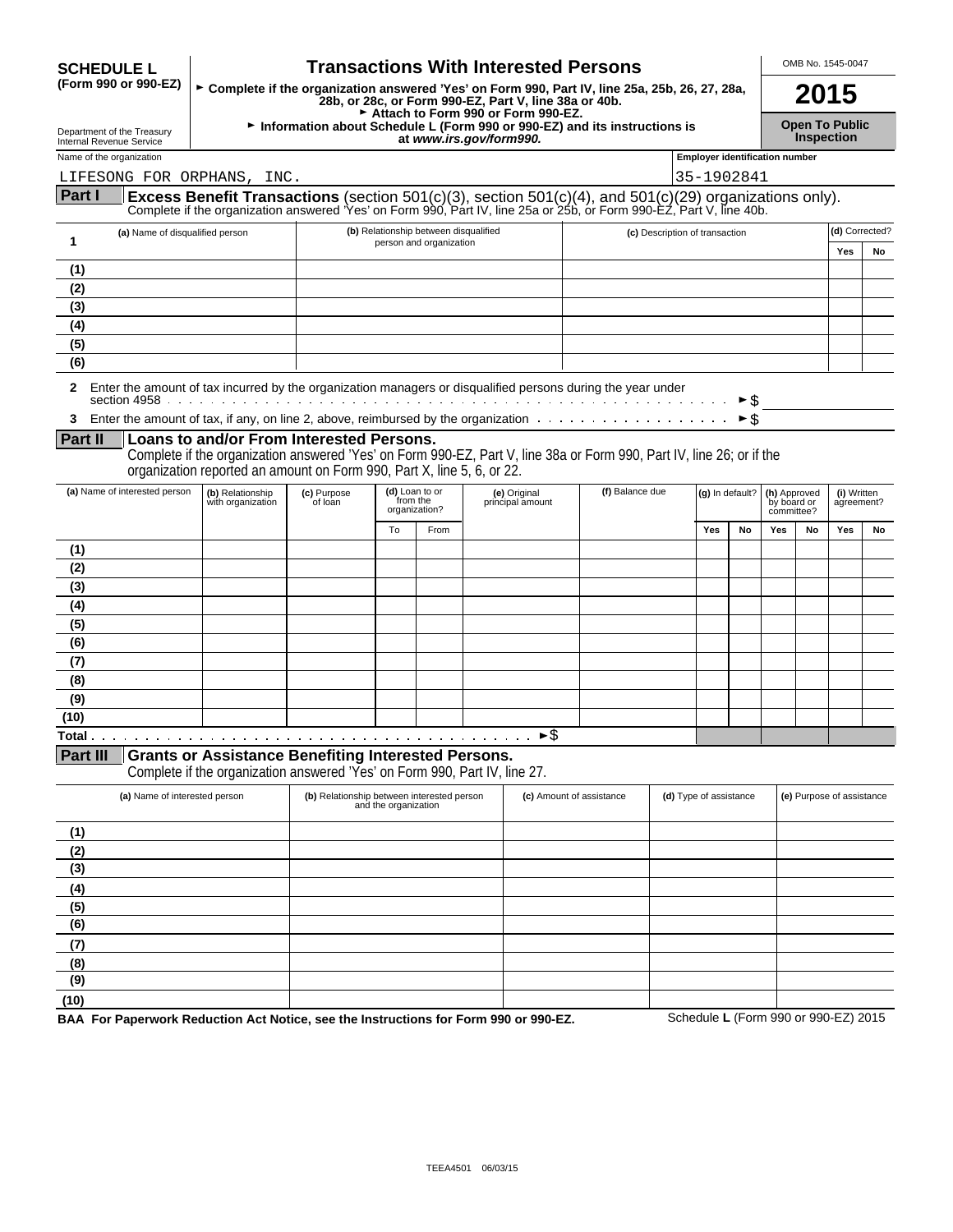### **Part IV | Business Transactions Involving Interested Persons.**

Complete if the organization answered 'Yes' on Form 990, Part IV, line 28a, 28b, or 28c.

| (a) Name of interested person           | (b) Relationship between<br>interested person and the<br>organization | (c) Amount of<br>transaction | (d) Description of transaction | (e) Sharing of<br>organization's<br>revenues? |    |
|-----------------------------------------|-----------------------------------------------------------------------|------------------------------|--------------------------------|-----------------------------------------------|----|
|                                         |                                                                       |                              |                                | Yes                                           | No |
| (1) ANDREW GERBER                       | FAMILY OF OFFICER                                                     | 85,637. PAYROLL              |                                |                                               | Χ  |
| (2)                                     |                                                                       |                              |                                |                                               |    |
| (3)                                     |                                                                       |                              |                                |                                               |    |
| (4)                                     |                                                                       |                              |                                |                                               |    |
| (5)                                     |                                                                       |                              |                                |                                               |    |
| (6)                                     |                                                                       |                              |                                |                                               |    |
| (7)                                     |                                                                       |                              |                                |                                               |    |
| (8)                                     |                                                                       |                              |                                |                                               |    |
| (9)                                     |                                                                       |                              |                                |                                               |    |
| (10)                                    |                                                                       |                              |                                |                                               |    |
| <b>Deal V. Supplemental Information</b> |                                                                       |                              |                                |                                               |    |

#### **Part V Supplemental Information**

Provide additional information for responses to questions on Schedule L (see instructions).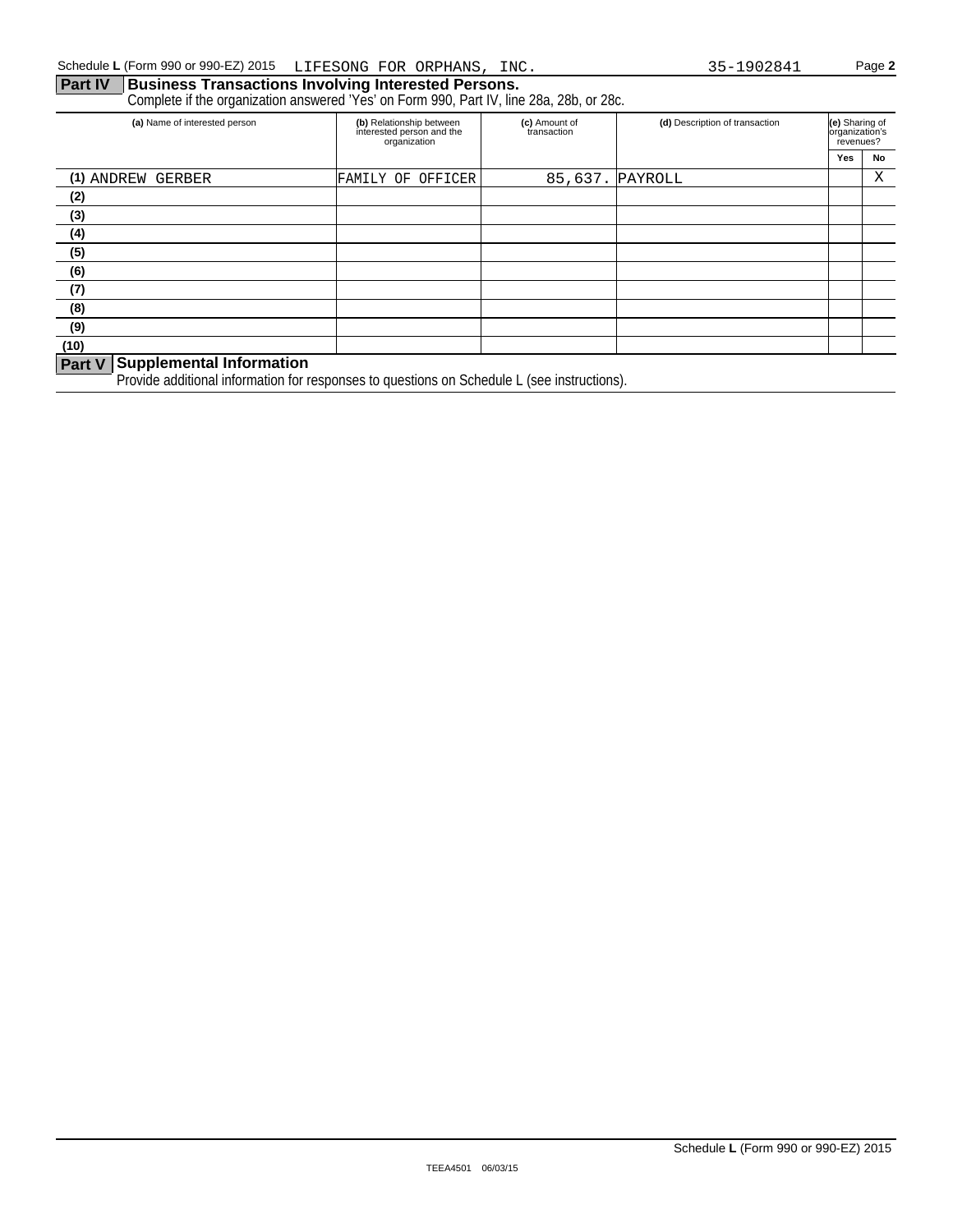## **(Form 990)**

| <b>SCHEDULE M</b> | <b>Noncash Contributions</b>                                                         | OMB No. 1545-0047 |
|-------------------|--------------------------------------------------------------------------------------|-------------------|
| (Form 990)        |                                                                                      | 2015              |
|                   | ► Complete if the organizations answered 'Yes' on Form 990, Part IV, lines 29 or 30. |                   |

Department of the Treasury **Fattach to Form 990.**<br>Information about Schedule M (Form 990) and its instructions is at *www.irs.gov/form990.* Inspection Inspection

Name of the organization **and the control of the organization Employer identification number Employer identification number** 

#### LIFESONG FOR ORPHANS, INC. 2008 2010 12:00 2012 135-1902841

| Part I | <b>Types of Property</b>                                                                                                    |                               |                                                           |                                                                                       |                              |     |                       |    |
|--------|-----------------------------------------------------------------------------------------------------------------------------|-------------------------------|-----------------------------------------------------------|---------------------------------------------------------------------------------------|------------------------------|-----|-----------------------|----|
|        |                                                                                                                             | (a)<br>Check if<br>applicable | (b)<br>Number of<br>contributions or<br>items contributed | (c)<br>Noncash contribution<br>amounts reported<br>on Form 990,<br>Part VIII, line 1g | noncash contribution amounts | (d) | Method of determining |    |
| 1      | $Art - Works$ of art $\ldots \ldots \ldots \ldots$                                                                          |                               |                                                           |                                                                                       |                              |     |                       |    |
| 2      | Art - Historical treasures                                                                                                  |                               |                                                           |                                                                                       |                              |     |                       |    |
| 3      | Art - Fractional interests                                                                                                  |                               |                                                           |                                                                                       |                              |     |                       |    |
| 4      | Books and publications                                                                                                      |                               |                                                           |                                                                                       |                              |     |                       |    |
| 5      | Clothing and household goods                                                                                                | Χ                             |                                                           | 32,082. MGMT. ESTIMATE                                                                |                              |     |                       |    |
| 6      | Cars and other vehicles                                                                                                     | X                             | 3                                                         | 51,030. MGMT.                                                                         |                              |     | ESTIMATE              |    |
| 7      | Boats and planes                                                                                                            |                               |                                                           |                                                                                       |                              |     |                       |    |
| 8      |                                                                                                                             |                               |                                                           |                                                                                       |                              |     |                       |    |
| 9      | Securities - Publicly traded                                                                                                |                               |                                                           |                                                                                       |                              |     |                       |    |
| 10     | Securities - Closely held stock                                                                                             |                               |                                                           |                                                                                       |                              |     |                       |    |
| 11     | Securities - Partnership, LLC, or trust interests                                                                           |                               |                                                           |                                                                                       |                              |     |                       |    |
| 12     | Securities - Miscellaneous                                                                                                  |                               |                                                           |                                                                                       |                              |     |                       |    |
|        |                                                                                                                             |                               |                                                           |                                                                                       |                              |     |                       |    |
| 13     | Qualified conservation contribution -<br>Historic structures                                                                |                               |                                                           |                                                                                       |                              |     |                       |    |
|        | Qualified conservation contribution $-$ Other $\cdots$                                                                      |                               |                                                           |                                                                                       |                              |     |                       |    |
| 14     | Real estate - Residential                                                                                                   |                               |                                                           |                                                                                       |                              |     |                       |    |
| 15     | Real estate - Commercial                                                                                                    |                               |                                                           |                                                                                       |                              |     |                       |    |
| 16     |                                                                                                                             |                               |                                                           |                                                                                       |                              |     |                       |    |
| 17     | Real estate $-$ Other $\cdots$ $\cdots$ $\cdots$ $\cdots$                                                                   | X                             | 1                                                         | 95,822. VARIOUS ITEMS - MGMT. EST.                                                    |                              |     |                       |    |
| 18     |                                                                                                                             |                               |                                                           |                                                                                       |                              |     |                       |    |
| 19     |                                                                                                                             |                               |                                                           |                                                                                       |                              |     |                       |    |
| 20     | Drugs and medical supplies                                                                                                  |                               |                                                           |                                                                                       |                              |     |                       |    |
| 21     |                                                                                                                             |                               |                                                           |                                                                                       |                              |     |                       |    |
| 22     | Historical artifacts                                                                                                        |                               |                                                           |                                                                                       |                              |     |                       |    |
| 23     | Scientific specimens                                                                                                        |                               |                                                           |                                                                                       |                              |     |                       |    |
| 24     | Archeological artifacts                                                                                                     |                               |                                                           |                                                                                       |                              |     |                       |    |
| 25     | $(PROGRAM_EQUIPMENT_$<br>Other $\blacktriangleright$                                                                        | Χ                             | 1                                                         | 44, 958. VARIOUS ITEMS - MGMT. EST.                                                   |                              |     |                       |    |
| 26     | Other $\blacktriangleright$<br>(_ _ _ _ _ _ _ _ _ _ _ _ _ _ _ _                                                             |                               |                                                           |                                                                                       |                              |     |                       |    |
| 27     | Other ▶                                                                                                                     |                               |                                                           |                                                                                       |                              |     |                       |    |
| 28     | Other $\blacktriangleright$                                                                                                 |                               |                                                           |                                                                                       |                              |     |                       |    |
| 29     | Number of Forms 8283 received by the organization during the tax year for contributions for which the                       |                               |                                                           |                                                                                       |                              |     |                       |    |
|        |                                                                                                                             |                               |                                                           |                                                                                       | 29                           |     |                       |    |
|        |                                                                                                                             |                               |                                                           |                                                                                       |                              |     | Yes                   | No |
|        | 30a During the year, did the organization receive by contribution any property reported in Part I, lines 1 through 28, that |                               |                                                           |                                                                                       |                              |     |                       |    |
|        | it must hold for at least three years from the date of the initial contribution, and which is not required to be used       |                               |                                                           |                                                                                       |                              |     |                       |    |
|        |                                                                                                                             |                               |                                                           |                                                                                       |                              | 30a |                       | X  |
|        | <b>b</b> If 'Yes,' describe the arrangement in Part II.                                                                     |                               |                                                           |                                                                                       |                              |     |                       |    |
| 31     | Does the organization have a gift acceptance policy that requires the review of any non-standard contributions?             |                               |                                                           |                                                                                       |                              | 31  | Χ                     |    |
|        | <b>32a</b> Does the organization hire or use third parties or related organizations to solicit, process, or sell            |                               |                                                           |                                                                                       |                              | 32a |                       | Χ  |
|        | <b>b</b> If 'Yes,' describe in Part II.                                                                                     |                               |                                                           |                                                                                       |                              |     |                       |    |
| 33     | If the organization did not report an amount in column (c) for a type of property for which column (a) is checked,          |                               |                                                           |                                                                                       |                              |     |                       |    |
|        | describe in Part II.                                                                                                        |                               |                                                           |                                                                                       |                              |     |                       |    |
|        | BAA For Paperwork Reduction Act Notice, see the Instructions for Form 990.                                                  |                               |                                                           |                                                                                       | Schedule M (Form 990) (2015) |     |                       |    |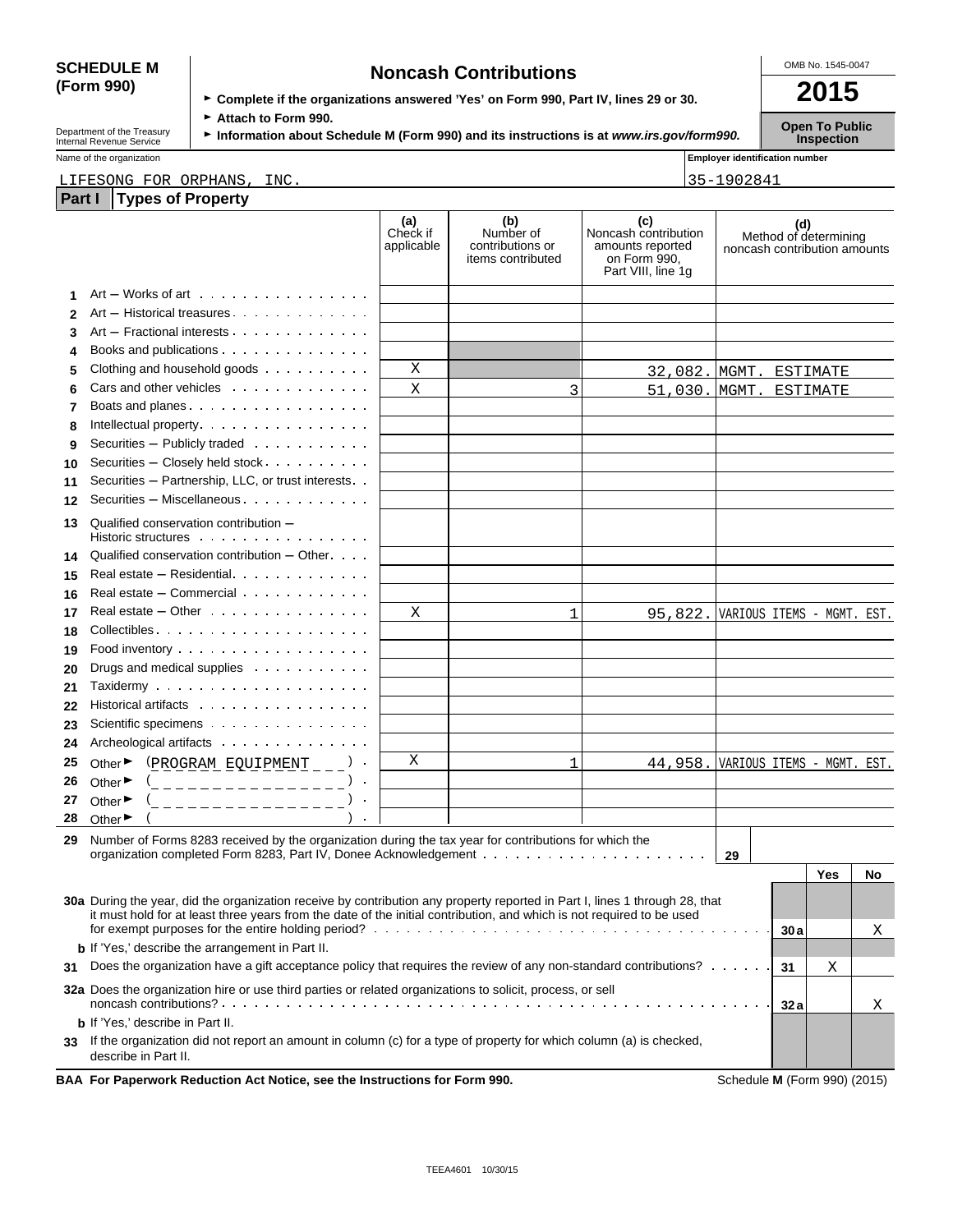**Part II** Supplemental Information. Provide the information required by Part I, lines 30b, 32b, and 33, and whether the organization is reporting in Part I, column (b), the number of contributions, the number of items received, or a combination of both. Also complete this part for any additional information.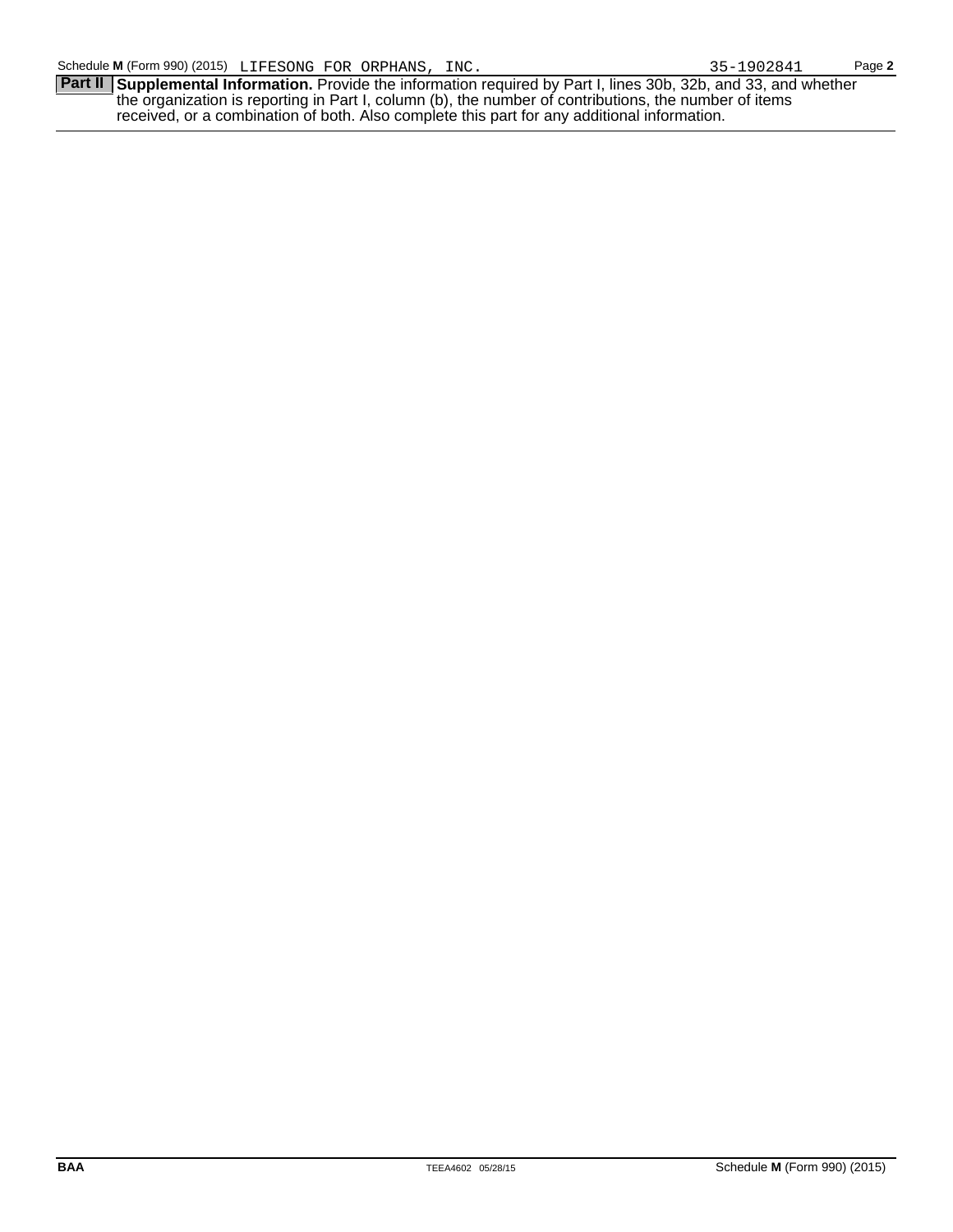| <b>SCHEDULE O</b>                                      | Supplemental Information to Form 990 or 990-EZ                                                                                                                          |                                       | OMB No. 1545-0047                          |
|--------------------------------------------------------|-------------------------------------------------------------------------------------------------------------------------------------------------------------------------|---------------------------------------|--------------------------------------------|
| (Form 990 or 990-EZ)                                   | Complete to provide information for responses to specific questions on<br>Form 990 or 990-EZ or to provide any additional information.<br>Attach to Form 990 or 990-EZ. |                                       | 2015                                       |
| Department of the Treasury<br>Internal Revenue Service | Information about Schedule O (Form 990 or 990-EZ) and its instructions is<br>at www.irs.gov/form990.                                                                    |                                       | <b>Open to Public</b><br><b>Inspection</b> |
| Name of the organization                               |                                                                                                                                                                         | <b>Emplover identification number</b> |                                            |
| LIFESONG FOR ORPHANS,                                  | INC.                                                                                                                                                                    | 35-1902841                            |                                            |
|                                                        | ORPHAN CARE PROGRAM - DURING THE YEAR, LIFESONG ESTABLISHED A PRESENCE                                                                                                  |                                       |                                            |
|                                                        | KENYA AND TANZANIA AND BEGAN WORK ON A SUSTAINABLE BUSINESS VENTURE                                                                                                     |                                       |                                            |
| Pt III, Line 2                                         | THE PROGRAM LOCATION IN HONDURAS WAS PHASED-OUT.<br>HATTT;<br>ΤN                                                                                                        |                                       |                                            |
|                                                        | A COPY OF<br>FORM 990 IS AVAILABLE TO BOARD MEMBERS PRIOR TO FILING.                                                                                                    |                                       |                                            |
|                                                        | VP-OPERATIONS AND CFO REVIEW DETAILS OF FORM 990                                                                                                                        | (PREPARED BY)                         |                                            |
| Pt VI, Line 11b                                        | THIRD-PARTY ACCOUNTANT) AND APPROVE FOR FILING.                                                                                                                         |                                       |                                            |
| Pt VI, Line 2                                          | GARY RINGGER, MARLA RINGGER, KORY KAEB - FAMILY RELATIONSHIP                                                                                                            |                                       |                                            |
|                                                        | GOVERNANCE POLICY REOUIRES AN ANNUAL CONFLICT STATEMENT TO BE FILED BY                                                                                                  |                                       |                                            |
| Pt VI, Line 12c                                        | ALL BOARD MEMBERS AND EMPLOYEES.                                                                                                                                        |                                       |                                            |
|                                                        | BOARD MEMBERS ARE FAMILIAR WITH COMPENSATION RANGES IN THE GEOGRAPHIC                                                                                                   |                                       |                                            |
|                                                        | AREA OF CENTRAL IL. BOARD MEMBERS REVIEW SUCH INFORMATION AND MAKE                                                                                                      |                                       |                                            |
| Pt VI, Line 15a                                        | OFFERS TO EMPLOYEES THAT THEY BELIEVE ARE COMPETITIVE AND                                                                                                               |                                       | REASONABLE.                                |
|                                                        | MEMBERS ARE FAMILIAR WITH COMPENSATION RANGES IN THE<br><b>BOARD</b>                                                                                                    |                                       | GEOGRAPHIC                                 |
|                                                        | CENTRAL IL. BOARD MEMBERS REVIEW SUCH INFORMATION AND MAKE<br>AREA OF                                                                                                   |                                       |                                            |
| Pt VI, Line 15b                                        | THAT THEY BELIEVE ARE COMPETITIVE AND<br>OFFERS TO<br>EMPLOYEES                                                                                                         |                                       | REASONABLE.                                |
| Pt VI, Line 19                                         | ARE MADE AVAILABLE TO THE PUBLIC UPON REOUEST.<br><b>DOCUMENTS</b>                                                                                                      |                                       |                                            |
|                                                        | 7H - VEHICLE CONTRIBUTION RECEIVED "IN-COUNTRY," NOT<br>PART V. LINE                                                                                                    |                                       |                                            |
| Other                                                  | THROUGH THE U.S. OFFICE; THEREFORE, NO 1098-C WAS FILED.                                                                                                                |                                       |                                            |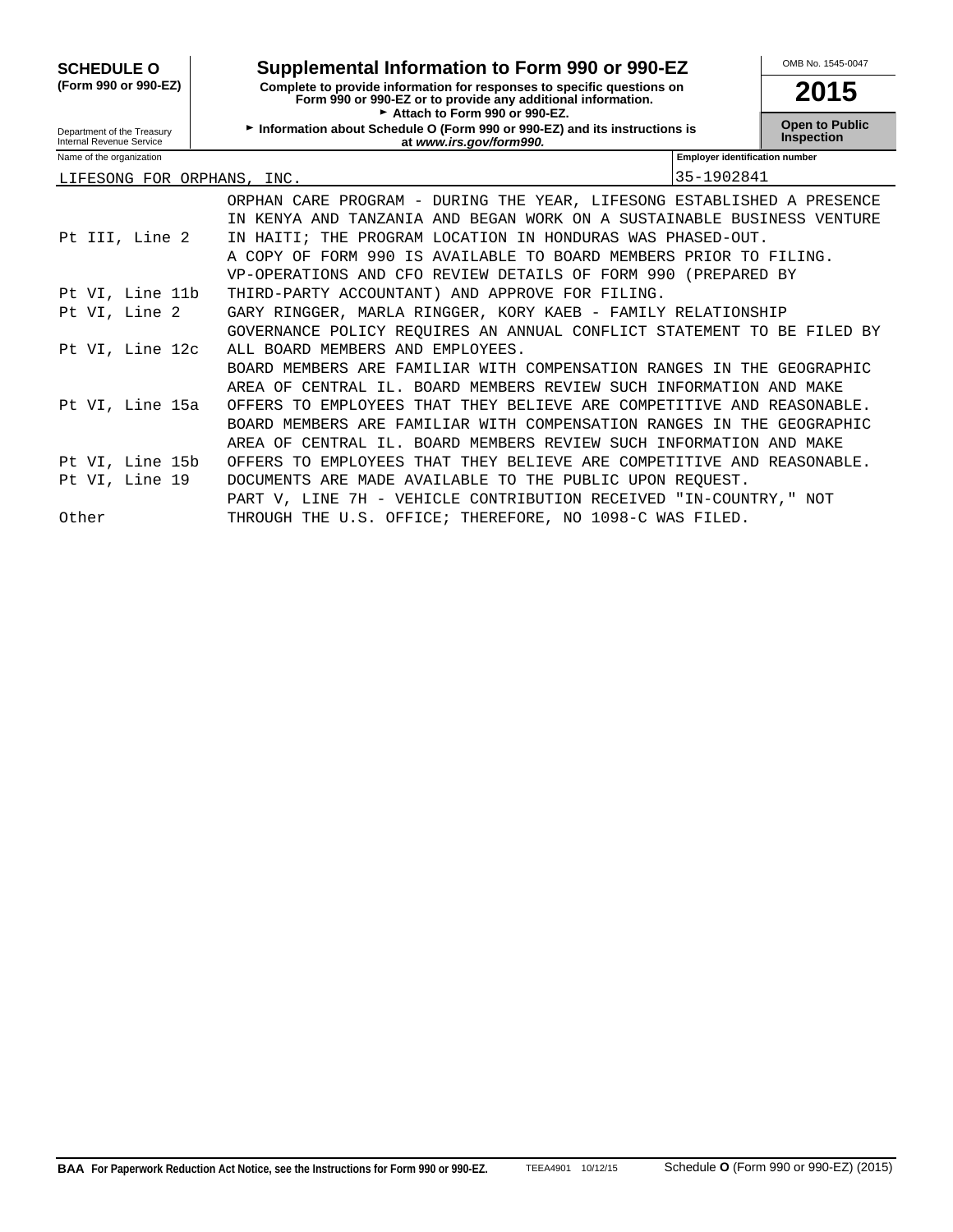### **SCHEDULE R Related Organizations and Unrelated Partnerships**<br>(Form 990) **Related Organizations and Unrelated Partnerships**

**•** Complete if the organization answered 'Yes' on Form 990, Part IV, line 33, 34, 35b, 36, or 37. **2015** Attach to Form 990.

Department of the Treasury **Information about Schedule R (Form 990) and its instructions is at** *www.irs.gov/form990.* **Open to Public inspection<br>Internal Revenue Service <b>Inspection** Department of the Treasury<br>Internal Revenue Service **Inspection**<br>Internal Revenue Service **Inspection** 

OMB No. 1545-0047

Name of the organization **Employer identification number** 

LIFESONG FOR ORPHANS, INC. 2002/04/12 and 2003/04/2012 135-1902/04/2012 135-1902/04/135-1902

**Part I Identification of Disregarded Entities** Complete if the organization answered 'Yes' on Form 990, Part IV, line 33.

| (a)<br>Name, address, and EIN (if applicable) of disregarded entity | (b)<br>Primary activity | (c)<br>Legal domicile (state<br>or foreign country) | (d)<br>Total income | (e)<br>End-of-year assets | (f)<br>I Direct controlling<br>entity |
|---------------------------------------------------------------------|-------------------------|-----------------------------------------------------|---------------------|---------------------------|---------------------------------------|
| (1)                                                                 |                         |                                                     |                     |                           |                                       |
| (2)                                                                 |                         |                                                     |                     |                           |                                       |
| (3)                                                                 |                         |                                                     |                     |                           |                                       |
|                                                                     |                         |                                                     |                     |                           |                                       |

**Part II Identification of Related Tax-Exempt Organizations** Complete if the organization answered 'Yes' on Form 990, Part IV, line 34 because it had one or more related tax-exempt organizations during the tax year.

| (a)<br>Name, address, and EIN of related organization                                              | (b)<br>Primary activity              | (c)<br>Legal domicile (state<br>or foreign country) | (d)<br>Exempt Code<br>section | (e)<br>Public charity status<br>(if section $501(c)(3)$ ) | (f)<br>Direct controlling<br>entity | Sec $\frac{(g)}{512(b)(13)}$<br>controlled entity? |    |
|----------------------------------------------------------------------------------------------------|--------------------------------------|-----------------------------------------------------|-------------------------------|-----------------------------------------------------------|-------------------------------------|----------------------------------------------------|----|
|                                                                                                    |                                      |                                                     |                               |                                                           |                                     | Yes                                                | No |
| (1) TMG FOUNDATION<br>202 NORTH FORD STREET<br>GRIDLEY, IL 61744                                   | SUPPORTING ORG. OF                   |                                                     |                               |                                                           |                                     |                                                    |    |
| 01-0750822                                                                                         | NAT CHAR FOUNDATION IL               |                                                     | 501(C)(3)                     | PUBLIC                                                    | NONE                                |                                                    | Χ  |
| (2) LIFESONG LEGACY FUND, INC.<br>13400 BISHOP'S LANE<br>BROOKFIELD, WI 53005<br>20-3296626<br>(3) | PROVIDE LOANS FOR<br>ORPHAN ADOPTION | WI                                                  | 501(C)(3)                     | PUBLIC                                                    | <b>NONE</b>                         |                                                    | Χ  |
| (4)                                                                                                |                                      |                                                     |                               |                                                           |                                     |                                                    |    |

**BAA For Paperwork Reduction Act Notice, see the Instructions for Form 990.** TEEA5001 06/01/15 TEEA5001 06/01/15 Schedule **R** (Form 990) 2015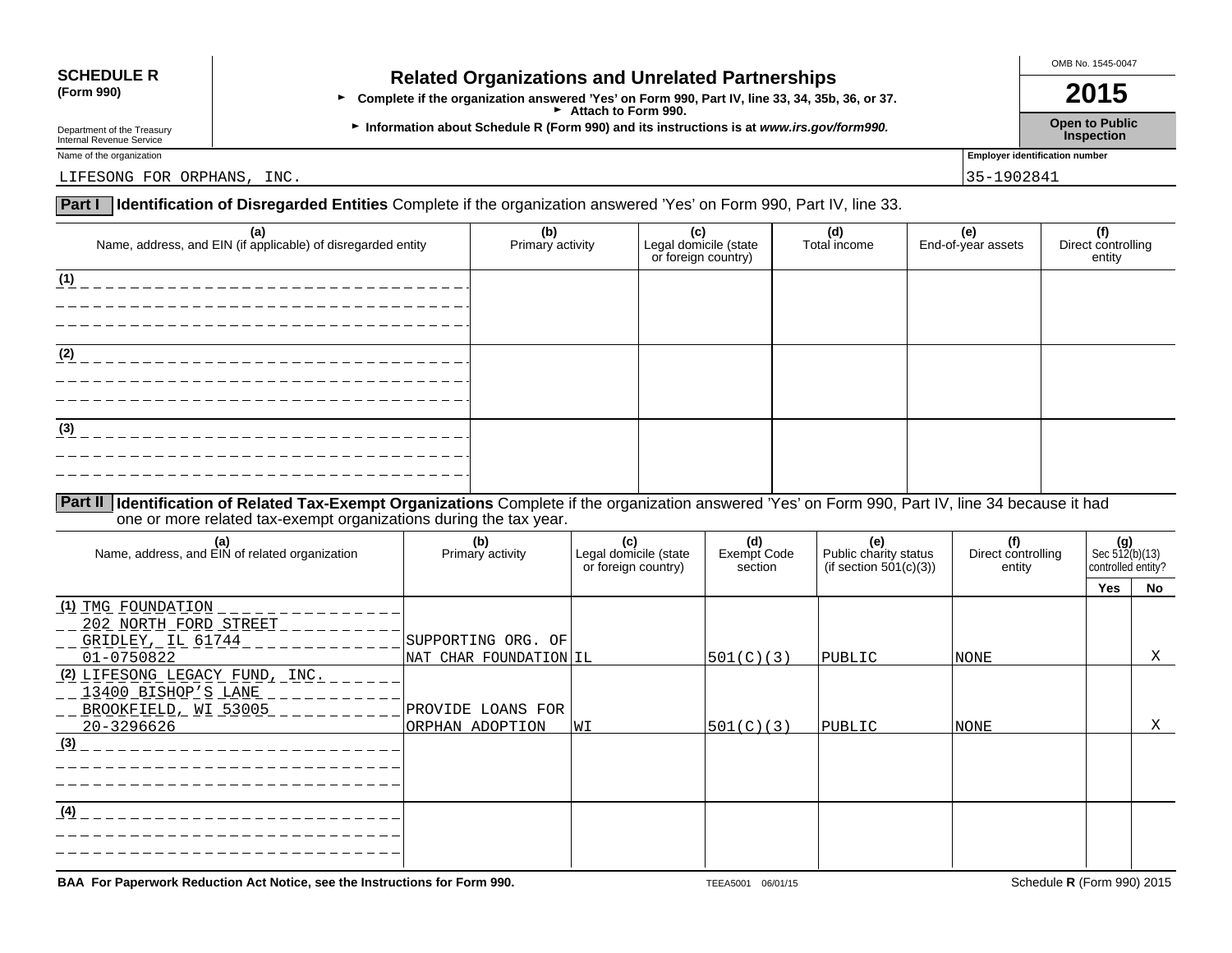Part III Ildentification of Related Organizations Taxable as a Partnership Complete if the organization answered 'Yes' on Form 990, Part IV, line 34<br>because it had one or more related organizations treated as a partnership

| (a)<br>Name, address, and EIN of<br>related organization | (b)<br>Primary activity | (c)<br>Legal<br>domicile<br>(state or<br>foreign | (d)<br>Direct<br>controlling<br>entity | (e)<br>Predominant income<br>(related, unrelated,<br>excluded from tax<br>under sections | (f)<br>Share of total<br>income | (g)<br>Share of<br>end-of-year<br>assets | (h)<br>Dispropor-<br>tionate<br>allocations? |           | (i)<br>Code V-UBI<br>amount in box<br>20 of Schedule<br>K-1 (Form<br>1065) |     | (j)<br>General or<br>managing<br>partner? | (k)<br>Percentage<br>ownership |
|----------------------------------------------------------|-------------------------|--------------------------------------------------|----------------------------------------|------------------------------------------------------------------------------------------|---------------------------------|------------------------------------------|----------------------------------------------|-----------|----------------------------------------------------------------------------|-----|-------------------------------------------|--------------------------------|
|                                                          |                         | country)                                         |                                        | 512-514)                                                                                 |                                 |                                          | <b>Yes</b>                                   | <b>No</b> |                                                                            | Yes | No                                        |                                |
| (1)                                                      |                         |                                                  |                                        |                                                                                          |                                 |                                          |                                              |           |                                                                            |     |                                           |                                |
| (2)                                                      |                         |                                                  |                                        |                                                                                          |                                 |                                          |                                              |           |                                                                            |     |                                           |                                |
| (3)                                                      |                         |                                                  |                                        |                                                                                          |                                 |                                          |                                              |           |                                                                            |     |                                           |                                |

Part IV Identification of Related Organizations Taxable as a Corporation or Trust Complete if the organization answered 'Yes' on Form 990, Part IV,<br>line 34 because it had one or more related organizations treated as a corp

| (a)<br>Name, address, and EIN of related organization | (b)<br>Primary activity | (c)<br>Legal domicile<br>(state or foreign<br>country) | (d)<br>Direct<br>controlling<br>entity | (e)<br>Type of entity<br>(C corp, S corp,<br>or trust) | (f)<br>Share of<br>total income | (g)<br>Share of end-of-<br>year assets | (h)<br>Percentage<br>ownership | $\left\{\n \begin{array}{l}\n \text{(i)} \\  \text{Sec } 512(b)(13) \\  \text{controlled entity?}\n \end{array}\n\right.$ |    |
|-------------------------------------------------------|-------------------------|--------------------------------------------------------|----------------------------------------|--------------------------------------------------------|---------------------------------|----------------------------------------|--------------------------------|---------------------------------------------------------------------------------------------------------------------------|----|
|                                                       |                         |                                                        |                                        |                                                        |                                 |                                        |                                | Yes                                                                                                                       | No |
| (1)                                                   |                         |                                                        |                                        |                                                        |                                 |                                        |                                |                                                                                                                           |    |
|                                                       |                         |                                                        |                                        |                                                        |                                 |                                        |                                |                                                                                                                           |    |
|                                                       |                         |                                                        |                                        |                                                        |                                 |                                        |                                |                                                                                                                           |    |
| (2)                                                   |                         |                                                        |                                        |                                                        |                                 |                                        |                                |                                                                                                                           |    |
|                                                       |                         |                                                        |                                        |                                                        |                                 |                                        |                                |                                                                                                                           |    |
|                                                       |                         |                                                        |                                        |                                                        |                                 |                                        |                                |                                                                                                                           |    |
| (3)                                                   |                         |                                                        |                                        |                                                        |                                 |                                        |                                |                                                                                                                           |    |
|                                                       |                         |                                                        |                                        |                                                        |                                 |                                        |                                |                                                                                                                           |    |
|                                                       |                         |                                                        |                                        |                                                        |                                 |                                        |                                |                                                                                                                           |    |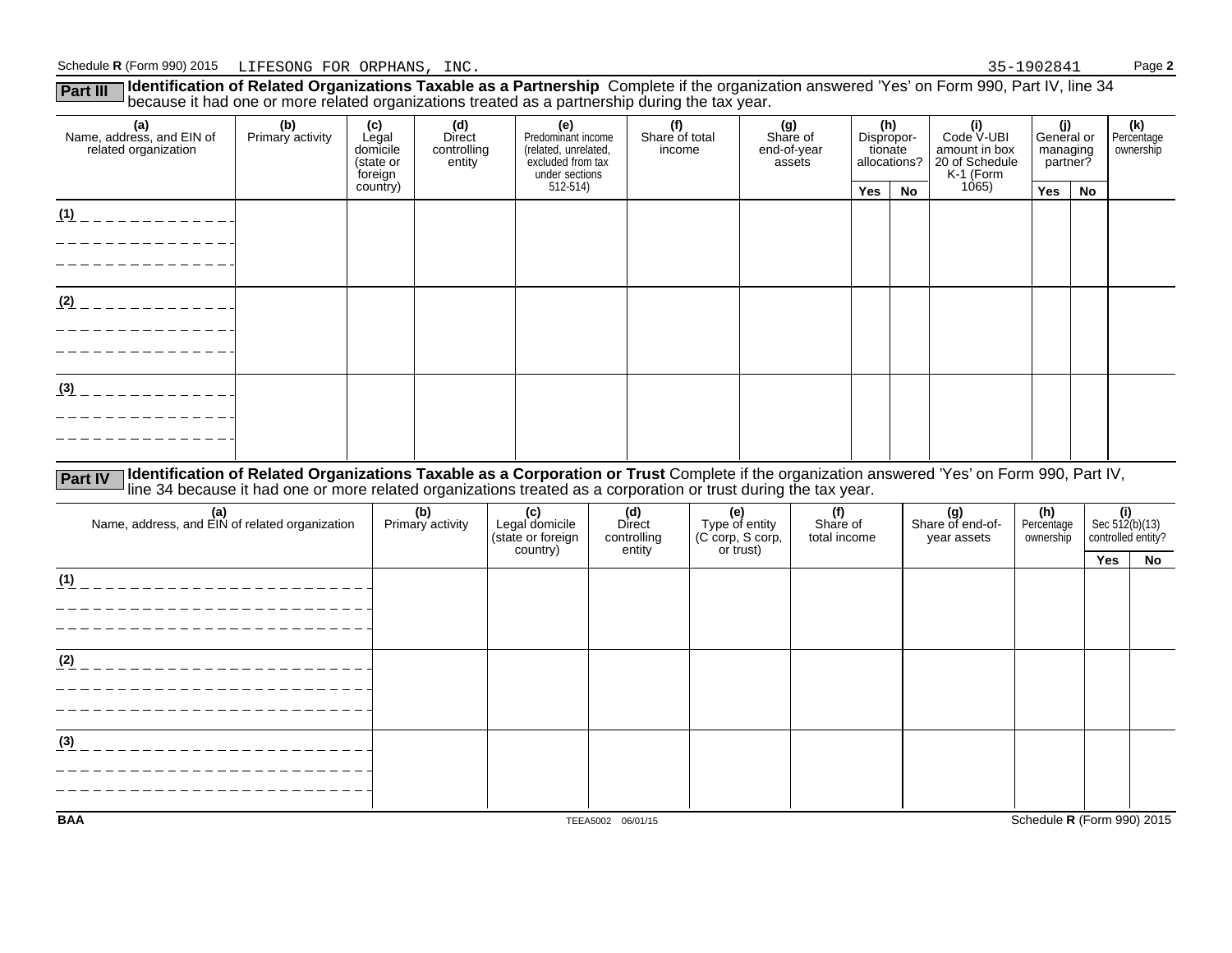|  |  | Part V Transactions With Related Organizations Complete if the organization answered 'Yes' on Form 990, Part IV, line 34, 35b, or 36. |
|--|--|---------------------------------------------------------------------------------------------------------------------------------------|
|  |  |                                                                                                                                       |

| Note. Complete line 1 if any entity is listed in Parts II, III, or IV of this schedule.                                                                                      |                            |                 |                                          | Yes          | No                        |
|------------------------------------------------------------------------------------------------------------------------------------------------------------------------------|----------------------------|-----------------|------------------------------------------|--------------|---------------------------|
| During the tax year, did the organization engage in any of the following transactions with one or more related organizations listed in Parts II-IV?                          |                            |                 |                                          |              |                           |
|                                                                                                                                                                              |                            |                 | 1 a                                      |              | X                         |
|                                                                                                                                                                              |                            |                 | 1 <sub>b</sub>                           | X            |                           |
|                                                                                                                                                                              |                            |                 | 1 <sub>c</sub>                           | $\mathbf x$  |                           |
|                                                                                                                                                                              |                            |                 | 1 <sub>d</sub>                           | $\mathbf{X}$ |                           |
|                                                                                                                                                                              |                            |                 | 1 e                                      |              | X                         |
|                                                                                                                                                                              |                            |                 |                                          |              |                           |
|                                                                                                                                                                              |                            |                 | 1f                                       |              | Χ                         |
|                                                                                                                                                                              |                            |                 | 1 <sub>q</sub>                           |              | $\boldsymbol{\mathrm{X}}$ |
|                                                                                                                                                                              |                            |                 | 1 <sub>h</sub>                           |              | X                         |
|                                                                                                                                                                              |                            |                 | 1i                                       |              | X                         |
|                                                                                                                                                                              |                            |                 | 1 i                                      |              | X                         |
|                                                                                                                                                                              |                            |                 |                                          |              |                           |
|                                                                                                                                                                              |                            |                 | 1k                                       |              | $\mathbf{X}$              |
|                                                                                                                                                                              |                            |                 | 11                                       | $\mathbf{X}$ |                           |
|                                                                                                                                                                              |                            |                 | 1 <sub>m</sub>                           |              | $\boldsymbol{\mathrm{X}}$ |
|                                                                                                                                                                              |                            |                 | 1n                                       | $\mathbf x$  |                           |
|                                                                                                                                                                              |                            |                 | 1 <sub>o</sub>                           | X            |                           |
|                                                                                                                                                                              |                            |                 |                                          |              |                           |
|                                                                                                                                                                              |                            |                 | 1 <sub>p</sub>                           |              | X                         |
|                                                                                                                                                                              |                            |                 | 1 <sub>a</sub>                           |              | X                         |
|                                                                                                                                                                              |                            |                 |                                          |              |                           |
|                                                                                                                                                                              |                            |                 | 1r                                       |              | Χ                         |
|                                                                                                                                                                              |                            |                 | 1 <sub>s</sub>                           |              | $\mathbf{X}$              |
| If the answer to any of the above is 'Yes,' see the instructions for information on who must complete this line, including covered relationships and transaction thresholds. |                            |                 |                                          |              |                           |
| (a)                                                                                                                                                                          | (b)                        | (c)             |                                          | (d)          |                           |
| Name of related organization                                                                                                                                                 | Transaction<br>$type(a-s)$ | Amount involved | Method of determining<br>amount involved |              |                           |

|            | Name of related organization | Transaction<br>type (a-s) | Amount involved | Method of determining<br>amount involved |
|------------|------------------------------|---------------------------|-----------------|------------------------------------------|
| (1)        |                              |                           |                 |                                          |
| (2)        |                              |                           |                 |                                          |
| (3)        |                              |                           |                 |                                          |
| (4)        |                              |                           |                 |                                          |
| (5)        |                              |                           |                 |                                          |
| (6)        |                              |                           |                 |                                          |
| <b>BAA</b> | TEEA5003 10/12/15            |                           |                 | Schedule R (Form 990) 2015               |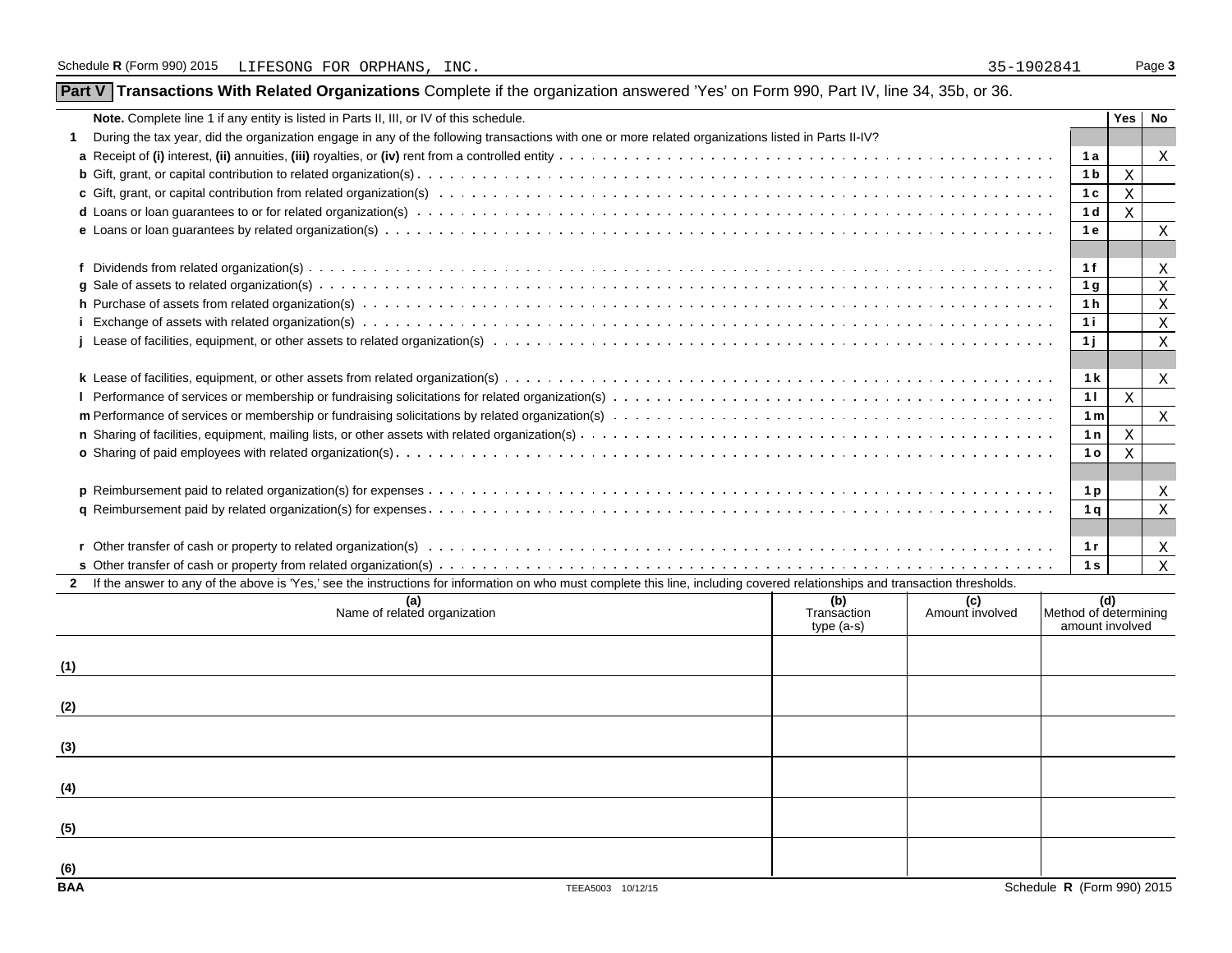#### **Part VI** Unrelated Organizations Taxable as a Partnership Complete if the organization answered 'Yes' on Form 990, Part IV, line 37.

Provide the following information for each entity taxed as a partnership through which the organization conducted more than five percent of its activities (measured by total assets or gross revenue) that was not a related organization. See instructions regarding exclusion for certain investment partnerships.

| (a)<br>Name, address, and EIN of entity                               | (b)<br>Primary activity | (c)<br>Legal domicile<br>(state or foreign<br>country) | (d)<br>Predominant<br>income<br>(related, unre-<br>lated, excluded | (e)<br>Are all partners | section<br>501(c)(3)<br>organizations? | (f)<br>Share of<br>total income | (g)<br>Share of<br>end-of-year<br>assets | tionate<br>allocations? | (h)<br>Dispropor- | (i)<br>Code V-UBI<br>amount in box<br>20 of Schedule<br>$K-1$<br>(Form 1065) | (j)<br>General or<br>managing<br>partner? |    | (k)<br>Percentage<br>ownership |
|-----------------------------------------------------------------------|-------------------------|--------------------------------------------------------|--------------------------------------------------------------------|-------------------------|----------------------------------------|---------------------------------|------------------------------------------|-------------------------|-------------------|------------------------------------------------------------------------------|-------------------------------------------|----|--------------------------------|
|                                                                       |                         |                                                        | from tax under<br>sections 512-514)                                | Yes                     | No                                     |                                 |                                          | Yes                     | No                |                                                                              | Yes                                       | No |                                |
| (1)<br>______________                                                 |                         |                                                        |                                                                    |                         |                                        |                                 |                                          |                         |                   |                                                                              |                                           |    |                                |
| $\overline{ (2)$ _ _ _ _ _ _ _ _ _ _ _ _ _ _ _ _                      |                         |                                                        |                                                                    |                         |                                        |                                 |                                          |                         |                   |                                                                              |                                           |    |                                |
| (3)<br>______________                                                 |                         |                                                        |                                                                    |                         |                                        |                                 |                                          |                         |                   |                                                                              |                                           |    |                                |
| (4)<br>_______________                                                |                         |                                                        |                                                                    |                         |                                        |                                 |                                          |                         |                   |                                                                              |                                           |    |                                |
| $\underline{(5)}$ _ _ _ _ _ _ _ _ _ _ _ _ _ _ _ _<br>________________ |                         |                                                        |                                                                    |                         |                                        |                                 |                                          |                         |                   |                                                                              |                                           |    |                                |
| (6)                                                                   |                         |                                                        |                                                                    |                         |                                        |                                 |                                          |                         |                   |                                                                              |                                           |    |                                |
| (7)<br>_______________<br>_______________<br>_________________        |                         |                                                        |                                                                    |                         |                                        |                                 |                                          |                         |                   |                                                                              |                                           |    |                                |
| (8)<br>______________                                                 |                         |                                                        |                                                                    |                         |                                        |                                 |                                          |                         |                   |                                                                              |                                           |    |                                |
| <b>BAA</b>                                                            |                         |                                                        |                                                                    |                         | TEEA5004 06/01/15                      |                                 |                                          |                         |                   |                                                                              |                                           |    | Schedule R (Form 990) 2015     |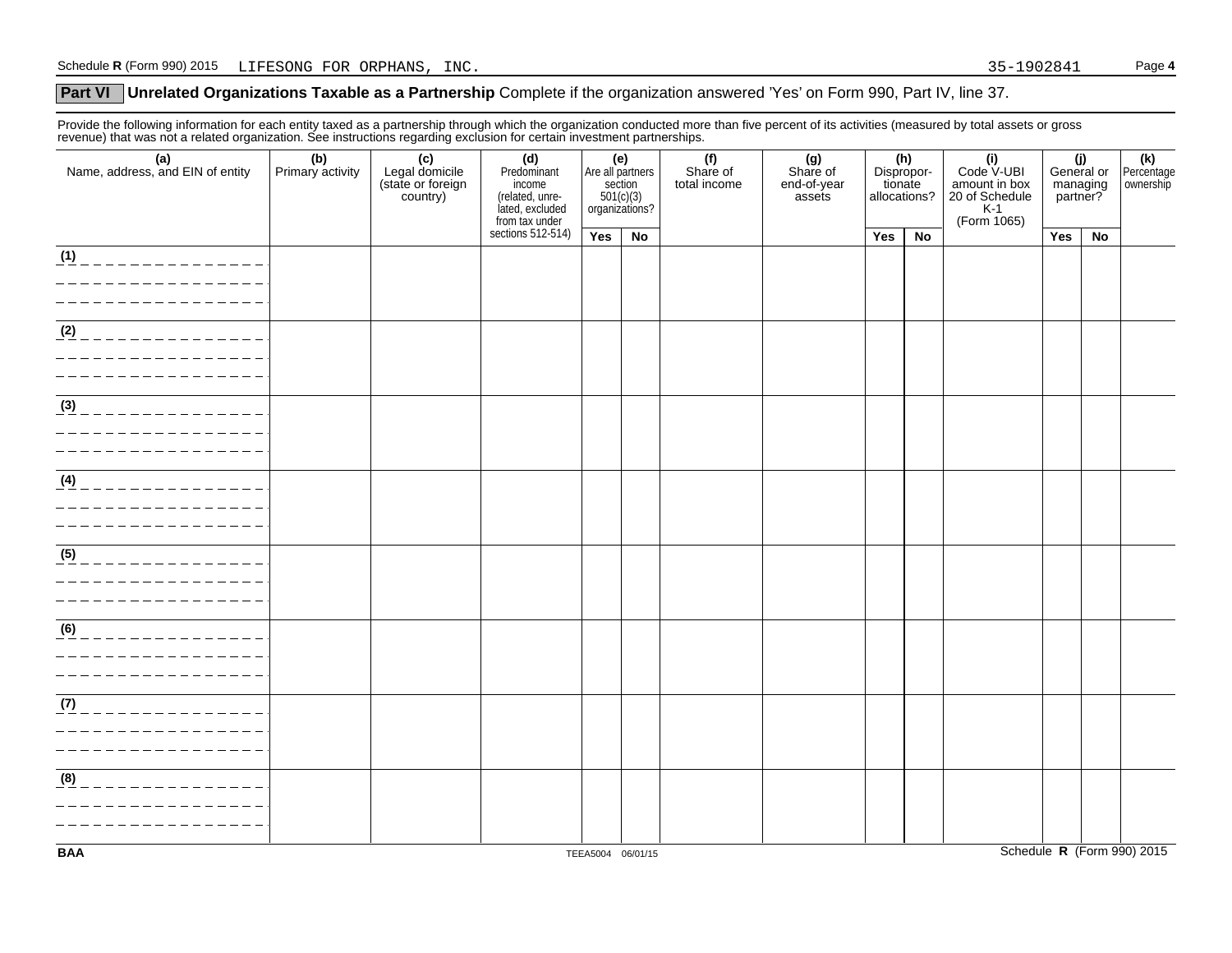**Part VII Supplemental Information** Provide additional information for responses to questions on Schedule R (see instructions).

- PART II TMG FOUNDATION GARY RINGGER IS BOARD PRESIDENT OF BOTH TMG FOUNDATION (TMG) AND LIFESONG FOR ORPHANS. PART II LIFESONG LEGACY FUND, INC. - TIM WALLEN IS BOARD PRESIDENT OF LIFESONG LEGACY FUND, INC. (LEGACY) AND ALSO SERVES ON THE BOARD OF LIFESONG FOR ORPHANS.
- PART V, LINE 1 DURING THE YEAR, TMG CONTRIBUTED \$903,101 TO LIFESONG. TMG OWED LIFESONG \$152,635 AS OF 6/30/2016. DURING THE YEAR, LIFESONG CONTRIBUTED \$52,591 TO LEGACY. DURING THE YEAR, LIFESONG PROVIDED TMG AND LEGACY WITH SERVICES (MANAGEMENT AND FUND-RAISING), SUPPLIES AND USE OF FACILITIES FREE OF CHARGE.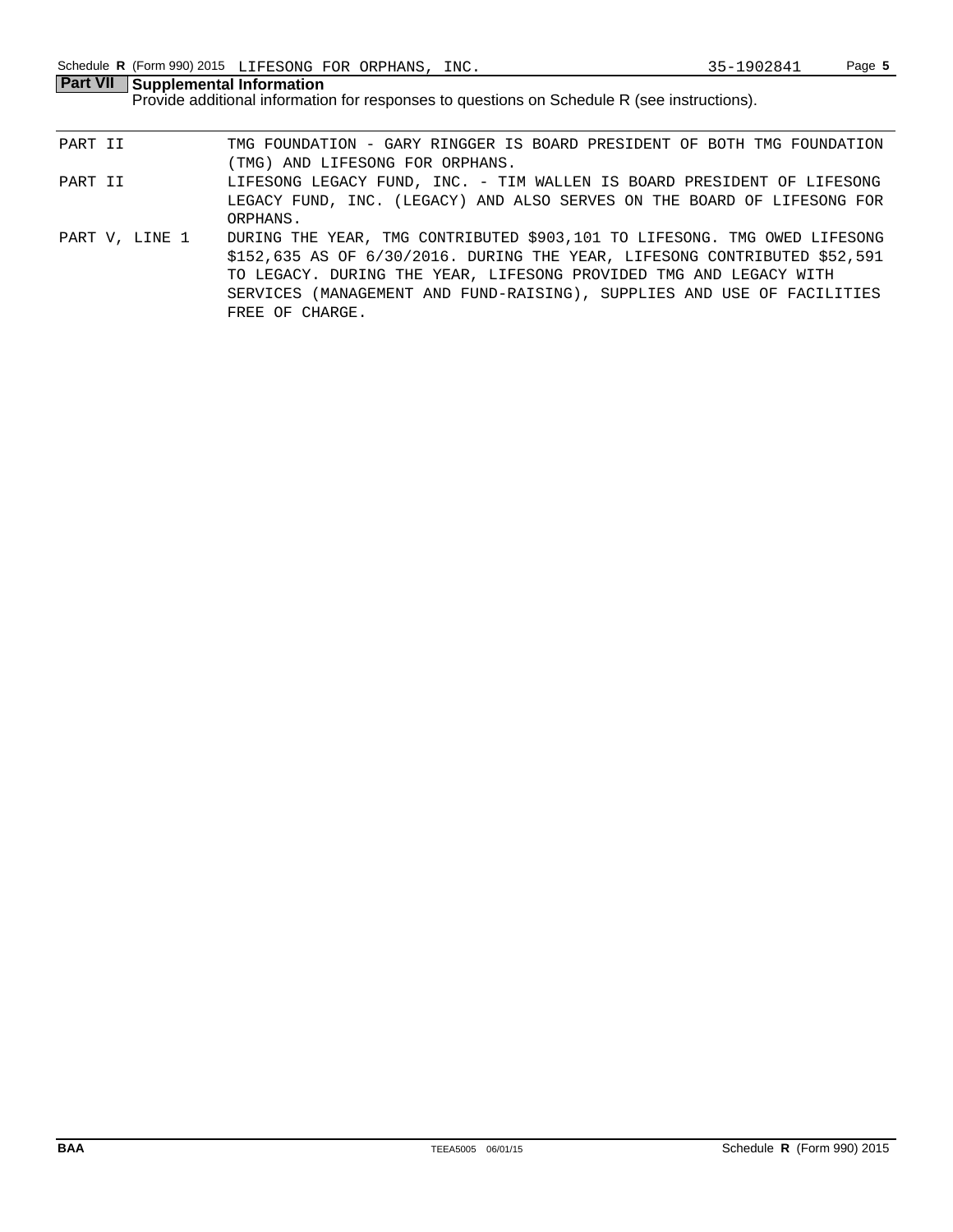| Form 4562 |  |  |
|-----------|--|--|
|-----------|--|--|

### Form **4562 Depreciation and Amortization COMB No. 1545-0172**<br>
(Including Information on Listed Property) **COLL** g Information on Listed Property)  $\overline{\phantom{0}}$  **2015**

| Department of the Treasury<br>Internal Revenue Service                                                                                                                                                                                   | (99) ► Information about Form 4562 and its separate instructions is at www.irs.gov/form4562. | Attachment<br>Sequence No.                                                                                                                          | 179                          |                   |                  |                               |          |
|------------------------------------------------------------------------------------------------------------------------------------------------------------------------------------------------------------------------------------------|----------------------------------------------------------------------------------------------|-----------------------------------------------------------------------------------------------------------------------------------------------------|------------------------------|-------------------|------------------|-------------------------------|----------|
| Name(s) shown on return                                                                                                                                                                                                                  |                                                                                              | Identifying number                                                                                                                                  |                              |                   |                  |                               |          |
| LIFESONG FOR ORPHANS, INC.                                                                                                                                                                                                               |                                                                                              |                                                                                                                                                     |                              |                   |                  | 35-1902841                    |          |
| Business or activity to which this form relates                                                                                                                                                                                          |                                                                                              |                                                                                                                                                     |                              |                   |                  |                               |          |
| Form 990 / Form 990EZ                                                                                                                                                                                                                    |                                                                                              |                                                                                                                                                     |                              |                   |                  |                               |          |
| Part I                                                                                                                                                                                                                                   |                                                                                              | <b>Election To Expense Certain Property Under Section 179</b><br>Note: If you have any listed property, complete Part V before you complete Part I. |                              |                   |                  |                               |          |
| 1                                                                                                                                                                                                                                        |                                                                                              |                                                                                                                                                     |                              |                   |                  | 1                             |          |
| 2                                                                                                                                                                                                                                        |                                                                                              |                                                                                                                                                     |                              |                   |                  | $\overline{2}$                |          |
| 3                                                                                                                                                                                                                                        |                                                                                              |                                                                                                                                                     |                              |                   |                  | 3                             |          |
| 4                                                                                                                                                                                                                                        |                                                                                              |                                                                                                                                                     |                              |                   |                  | 4                             |          |
| Dollar limitation for tax year. Subtract line 4 from line 1. If zero or less, enter -0-. If married filing<br>5                                                                                                                          |                                                                                              |                                                                                                                                                     |                              |                   |                  |                               |          |
| 6                                                                                                                                                                                                                                        | (a) Description of property                                                                  |                                                                                                                                                     | (b) Cost (business use only) |                   | (c) Elected cost | 5                             |          |
|                                                                                                                                                                                                                                          |                                                                                              |                                                                                                                                                     |                              |                   |                  |                               |          |
|                                                                                                                                                                                                                                          |                                                                                              |                                                                                                                                                     |                              |                   |                  |                               |          |
| 7                                                                                                                                                                                                                                        |                                                                                              |                                                                                                                                                     |                              |                   |                  |                               |          |
| Total elected cost of section 179 property. Add amounts in column (c), lines 6 and 7<br>8                                                                                                                                                |                                                                                              |                                                                                                                                                     |                              |                   |                  | 8                             |          |
| Tentative deduction. Enter the <b>smaller</b> of line 5 or line 8 with example with the state of the state of the state of the state of the 8 years of the state of the state of the state of the state of the state of the state o<br>9 |                                                                                              |                                                                                                                                                     |                              |                   |                  | 9                             |          |
| 10                                                                                                                                                                                                                                       |                                                                                              |                                                                                                                                                     |                              |                   |                  | 10                            |          |
| Business income limitation. Enter the smaller of business income (not less than zero) or line 5 (see instrs)<br>11                                                                                                                       |                                                                                              |                                                                                                                                                     |                              |                   |                  | 11                            |          |
| Section 179 expense deduction. Add lines 9 and 10, but do not enter more than line 11.<br>12<br>Carryover of disallowed deduction to 2016. Add lines 9 and 10, less line 12. $\dots \dots$<br>13                                         |                                                                                              |                                                                                                                                                     |                              |                   |                  | 12                            |          |
| Note: Do not use Part II or Part III below for listed property. Instead, use Part V.                                                                                                                                                     |                                                                                              |                                                                                                                                                     |                              |                   |                  |                               |          |
| Part II                                                                                                                                                                                                                                  |                                                                                              | Special Depreciation Allowance and Other Depreciation (Do not include listed property.) (See instructions.)                                         |                              |                   |                  |                               |          |
| Special depreciation allowance for qualified property (other than listed property) placed in service during the                                                                                                                          |                                                                                              |                                                                                                                                                     |                              |                   |                  |                               |          |
| 14                                                                                                                                                                                                                                       |                                                                                              |                                                                                                                                                     |                              |                   |                  | 14                            |          |
| 15                                                                                                                                                                                                                                       |                                                                                              |                                                                                                                                                     |                              |                   |                  | 15                            |          |
| 16                                                                                                                                                                                                                                       |                                                                                              |                                                                                                                                                     |                              |                   |                  | 16                            |          |
| <b>Part III</b>                                                                                                                                                                                                                          |                                                                                              | <b>MACRS</b> Depreciation (Do not include listed property.) (See instructions.)                                                                     |                              |                   |                  |                               |          |
|                                                                                                                                                                                                                                          |                                                                                              | <b>Section A</b>                                                                                                                                    |                              |                   |                  |                               |          |
| MACRS deductions for assets placed in service in tax years beginning before 2015.<br>17                                                                                                                                                  |                                                                                              |                                                                                                                                                     |                              |                   |                  | 17                            | 421,989. |
| If you are electing to group any assets placed in service during the tax year into one or more general<br>18                                                                                                                             |                                                                                              |                                                                                                                                                     |                              |                   |                  |                               |          |
|                                                                                                                                                                                                                                          |                                                                                              |                                                                                                                                                     |                              |                   |                  |                               |          |
|                                                                                                                                                                                                                                          |                                                                                              | Section B - Assets Placed in Service During 2015 Tax Year Using the General Depreciation System                                                     |                              |                   |                  |                               |          |
| (a)<br>Classification of property                                                                                                                                                                                                        | (b) Month and<br>year placed<br>in service                                                   | (C) Basis for depreciation<br>(business/investment use<br>$only - see$ instructions)                                                                | (d)<br>Recovery period       | (e)<br>Convention | (f)<br>Method    | (g) Depreciation<br>deduction |          |
| <b>19 a</b> 3-year property $\cdots$                                                                                                                                                                                                     |                                                                                              | 1,502.                                                                                                                                              | 3 YR                         |                   | SL               |                               | 501.     |
| <b>b</b> 5-year property $\cdots$                                                                                                                                                                                                        |                                                                                              | 252, 218.                                                                                                                                           | Б.<br>YR                     |                   | SL               |                               | 50,444.  |
| $c$ 7-year property $\cdots$                                                                                                                                                                                                             |                                                                                              | 406,444.                                                                                                                                            | 7 YR                         |                   | SL               |                               | 58,063.  |
| <b>d</b> 10-year property                                                                                                                                                                                                                |                                                                                              | 316,221.                                                                                                                                            | 10 YR                        |                   | SL               |                               | 31,622.  |
| <b>e</b> 15-year property $\cdots$                                                                                                                                                                                                       |                                                                                              |                                                                                                                                                     |                              |                   |                  |                               |          |
| f 20-year property                                                                                                                                                                                                                       |                                                                                              | 99,709.                                                                                                                                             | 20 YR<br>25 yrs              |                   | SL               |                               | 4,985.   |
| $g$ 25-year property $\cdots$<br>h Residential rental                                                                                                                                                                                    |                                                                                              |                                                                                                                                                     | 27.5 yrs                     | МM                | S/L<br>S/L       |                               |          |
| property                                                                                                                                                                                                                                 |                                                                                              |                                                                                                                                                     | $27.5$ $yrs$                 | МM                | S/L              |                               |          |
| <i>i</i> Nonresidential real                                                                                                                                                                                                             |                                                                                              |                                                                                                                                                     | 39 yrs                       | МM                | S/L              |                               |          |
| property                                                                                                                                                                                                                                 |                                                                                              | 370,295.                                                                                                                                            | 40 YR                        | МM                | S/L              |                               | 5,300.   |
|                                                                                                                                                                                                                                          |                                                                                              | Section C - Assets Placed in Service During 2015 Tax Year Using the Alternative Depreciation System                                                 |                              |                   |                  |                               |          |
| 20 a Class life                                                                                                                                                                                                                          |                                                                                              |                                                                                                                                                     |                              |                   | S/L              |                               |          |
| <b>b</b> 12-year $\cdots$                                                                                                                                                                                                                |                                                                                              |                                                                                                                                                     | 12 yrs                       |                   | S/L              |                               |          |
| $c$ 40-year $\cdots$                                                                                                                                                                                                                     |                                                                                              |                                                                                                                                                     | 40 yrs                       | МM                | S/L              |                               |          |
| <b>Part IV   Summary (See instructions.)</b>                                                                                                                                                                                             |                                                                                              |                                                                                                                                                     |                              |                   |                  |                               |          |
| 21                                                                                                                                                                                                                                       |                                                                                              |                                                                                                                                                     |                              |                   | 21               |                               |          |
| 22<br>Total. Add amounts from line 12, lines 14 through 17, lines 19 and 20 in column (g), and line 21. Enter here and on                                                                                                                |                                                                                              |                                                                                                                                                     |                              |                   |                  |                               |          |

the appropriate lines of your return. Partnerships and S corporations - see instructions **because to construct on 23** For assets shown above and placed in service during the current year, enter the portion of the basis attributable to section 263A costs **2001 23 23 BAA For Paperwork Reduction Act Notice, see separate instructions.** FDIZ0812 10/27/15 FORM 4562 (2015)

572,904.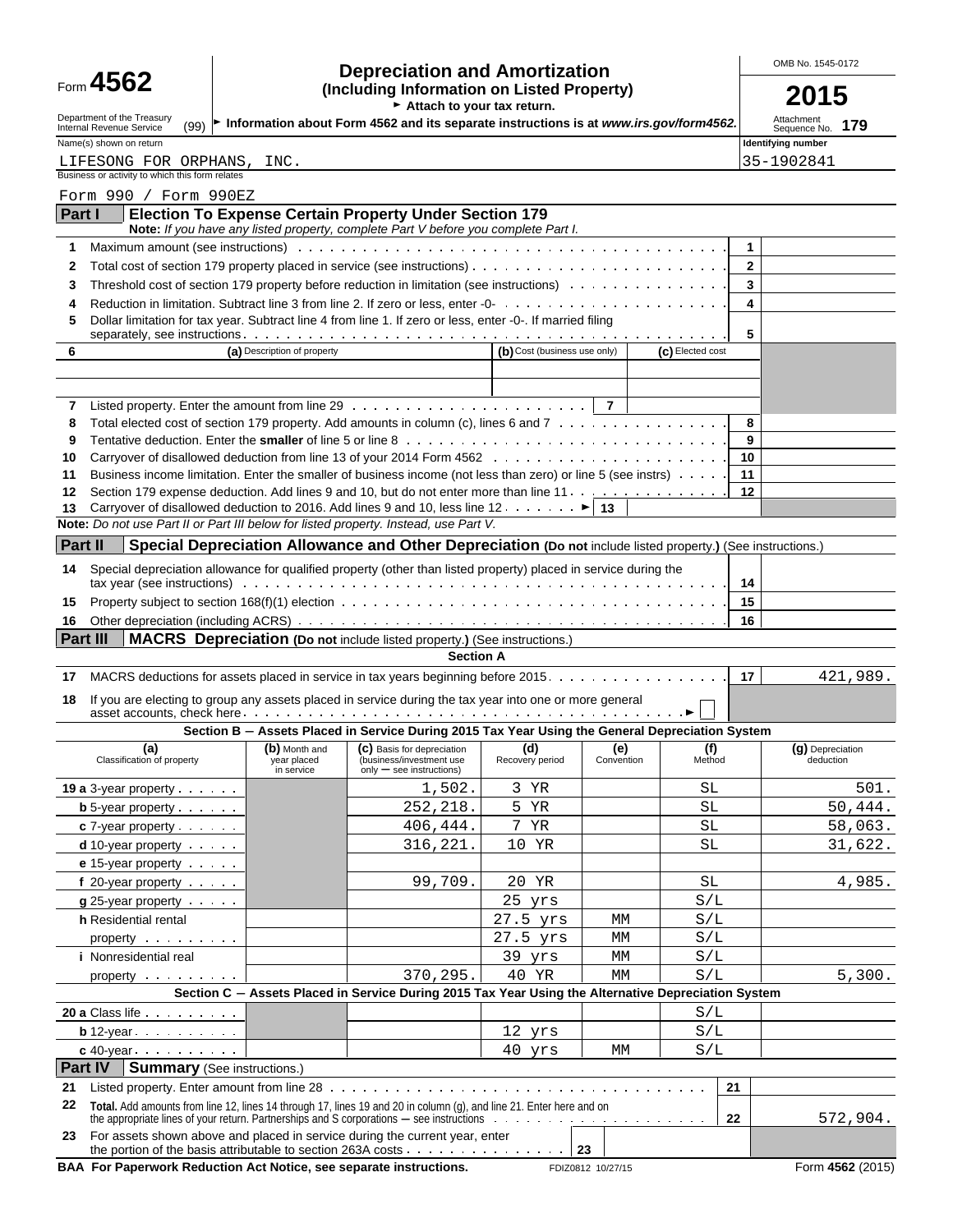|          | Form 4562 (2015)                                                                                                                                                                                                                                                                               |                                                                                                                                                 | LIFESONG FOR ORPHANS, INC.                                                                                                                                                                                          |                                            |                          |                               |                                   |                 |                  |                |                                                           |                     |                         | 35-1902841 |                     | Page 2           |  |
|----------|------------------------------------------------------------------------------------------------------------------------------------------------------------------------------------------------------------------------------------------------------------------------------------------------|-------------------------------------------------------------------------------------------------------------------------------------------------|---------------------------------------------------------------------------------------------------------------------------------------------------------------------------------------------------------------------|--------------------------------------------|--------------------------|-------------------------------|-----------------------------------|-----------------|------------------|----------------|-----------------------------------------------------------|---------------------|-------------------------|------------|---------------------|------------------|--|
|          | <b>Part V</b>                                                                                                                                                                                                                                                                                  |                                                                                                                                                 | Listed Property (Include automobiles, certain other vehicles, certain aircraft, certain computers, and property used for<br>entertainment, recreation, or amusement.)                                               |                                            |                          |                               |                                   |                 |                  |                |                                                           |                     |                         |            |                     |                  |  |
|          |                                                                                                                                                                                                                                                                                                |                                                                                                                                                 | Note: For any vehicle for which you are using the standard mileage rate or deducting lease expense, complete only 24a, 24b,<br>columns (a) through (c) of Section A, all of Section B, and Section C if applicable. |                                            |                          |                               |                                   |                 |                  |                |                                                           |                     |                         |            |                     |                  |  |
|          |                                                                                                                                                                                                                                                                                                |                                                                                                                                                 | Section A - Depreciation and Other Information (Caution: See the instructions for limits for passenger automobiles.)                                                                                                |                                            |                          |                               |                                   |                 |                  |                |                                                           |                     |                         |            |                     |                  |  |
|          | 24 a Do you have evidence to support the business/investment use claimed?                                                                                                                                                                                                                      |                                                                                                                                                 |                                                                                                                                                                                                                     |                                            |                          |                               | <b>Yes</b>                        |                 |                  |                | <b>No</b> 24b If 'Yes,' is the evidence written? $\ldots$ |                     |                         |            | Yes                 | No               |  |
|          | (a)<br>(b)<br>(c)<br>Type of property                                                                                                                                                                                                                                                          |                                                                                                                                                 | (d)<br>Cost or                                                                                                                                                                                                      |                                            |                          | (e)<br>Basis for depreciation |                                   | (f)<br>Recovery |                  | (g)<br>Method/ |                                                           | (h)<br>Depreciation |                         |            | (i)<br>Elected      |                  |  |
|          | (list vehicles first)                                                                                                                                                                                                                                                                          | Business/<br>Date placed<br>investment<br>in service                                                                                            |                                                                                                                                                                                                                     | other basis                                |                          |                               | (business/investment<br>use only) |                 |                  | period         |                                                           | Convention          |                         | deduction  |                     | section 179      |  |
| 25       | Special depreciation allowance for qualified listed property placed in service during the tax year and                                                                                                                                                                                         |                                                                                                                                                 | use<br>percentage                                                                                                                                                                                                   |                                            |                          |                               |                                   |                 |                  |                |                                                           |                     |                         |            |                     | cost             |  |
|          |                                                                                                                                                                                                                                                                                                |                                                                                                                                                 |                                                                                                                                                                                                                     |                                            |                          |                               |                                   |                 |                  |                |                                                           | 25                  |                         |            |                     |                  |  |
| 26       | Property used more than 50% in a qualified business use:                                                                                                                                                                                                                                       |                                                                                                                                                 |                                                                                                                                                                                                                     |                                            |                          |                               |                                   |                 |                  |                |                                                           |                     |                         |            |                     |                  |  |
|          |                                                                                                                                                                                                                                                                                                |                                                                                                                                                 |                                                                                                                                                                                                                     |                                            |                          |                               |                                   |                 |                  |                |                                                           |                     |                         |            |                     |                  |  |
|          |                                                                                                                                                                                                                                                                                                |                                                                                                                                                 |                                                                                                                                                                                                                     |                                            |                          |                               |                                   |                 |                  |                |                                                           |                     |                         |            |                     |                  |  |
| 27       | Property used 50% or less in a qualified business use:                                                                                                                                                                                                                                         |                                                                                                                                                 |                                                                                                                                                                                                                     |                                            |                          |                               |                                   |                 |                  |                |                                                           |                     |                         |            |                     |                  |  |
|          |                                                                                                                                                                                                                                                                                                |                                                                                                                                                 |                                                                                                                                                                                                                     |                                            |                          |                               |                                   |                 |                  |                |                                                           |                     |                         |            |                     |                  |  |
|          |                                                                                                                                                                                                                                                                                                |                                                                                                                                                 |                                                                                                                                                                                                                     |                                            |                          |                               |                                   |                 |                  |                |                                                           |                     |                         |            |                     |                  |  |
| 28       |                                                                                                                                                                                                                                                                                                | 28<br>Add amounts in column (h), lines 25 through 27. Enter here and on line 21, page $1 \cdot \cdot \cdot \cdot \cdot \cdot \cdot \cdot \cdot$ |                                                                                                                                                                                                                     |                                            |                          |                               |                                   |                 |                  |                |                                                           |                     |                         |            |                     |                  |  |
| 29       |                                                                                                                                                                                                                                                                                                |                                                                                                                                                 |                                                                                                                                                                                                                     |                                            |                          |                               |                                   |                 |                  |                |                                                           |                     |                         | 29         |                     |                  |  |
|          |                                                                                                                                                                                                                                                                                                |                                                                                                                                                 |                                                                                                                                                                                                                     | Section B - Information on Use of Vehicles |                          |                               |                                   |                 |                  |                |                                                           |                     |                         |            |                     |                  |  |
|          | Complete this section for vehicles used by a sole proprietor, partner, or other 'more than 5% owner,' or related person. If you provided vehicles<br>to your employees, first answer the questions in Section C to see if you meet an exception to completing this section for those vehicles. |                                                                                                                                                 |                                                                                                                                                                                                                     |                                            |                          |                               |                                   |                 |                  |                |                                                           |                     |                         |            |                     |                  |  |
|          |                                                                                                                                                                                                                                                                                                |                                                                                                                                                 |                                                                                                                                                                                                                     |                                            |                          |                               |                                   |                 |                  |                |                                                           |                     |                         |            |                     |                  |  |
| 30       | Total business/investment miles driven                                                                                                                                                                                                                                                         |                                                                                                                                                 |                                                                                                                                                                                                                     | Vehicle 1                                  | (a)                      | (b)                           | Vehicle 2                         |                 | (c)<br>Vehicle 3 |                | (d)<br>Vehicle 4                                          |                     | (e)                     | Vehicle 5  | (f)<br>Vehicle 6    |                  |  |
|          |                                                                                                                                                                                                                                                                                                | during the year (do not include                                                                                                                 |                                                                                                                                                                                                                     |                                            |                          |                               |                                   |                 |                  |                |                                                           |                     |                         |            |                     |                  |  |
| 31       | Total commuting miles driven during the year                                                                                                                                                                                                                                                   |                                                                                                                                                 |                                                                                                                                                                                                                     |                                            |                          |                               |                                   |                 |                  |                |                                                           |                     |                         |            |                     |                  |  |
| 32       | Total other personal (noncommuting)<br>miles driven                                                                                                                                                                                                                                            |                                                                                                                                                 |                                                                                                                                                                                                                     |                                            |                          |                               |                                   |                 |                  |                |                                                           |                     |                         |            |                     |                  |  |
| 33       | Total miles driven during the year. Add                                                                                                                                                                                                                                                        |                                                                                                                                                 |                                                                                                                                                                                                                     |                                            |                          |                               |                                   |                 |                  |                |                                                           |                     |                         |            |                     |                  |  |
|          | lines 30 through $32 \cdot \cdot \cdot \cdot \cdot \cdot \cdot \cdot \cdot \cdot$                                                                                                                                                                                                              |                                                                                                                                                 |                                                                                                                                                                                                                     |                                            |                          |                               |                                   |                 |                  |                |                                                           |                     |                         |            |                     |                  |  |
|          | Was the vehicle available for personal use                                                                                                                                                                                                                                                     |                                                                                                                                                 |                                                                                                                                                                                                                     | Yes                                        | No                       | <b>Yes</b>                    | No                                | Yes             |                  | No             | Yes                                                       | No                  | Yes                     | No         | Yes                 | No               |  |
| 34       | during off-duty hours?                                                                                                                                                                                                                                                                         |                                                                                                                                                 |                                                                                                                                                                                                                     |                                            |                          |                               |                                   |                 |                  |                |                                                           |                     |                         |            |                     |                  |  |
| 35       | Was the vehicle used primarily by a more<br>than 5% owner or related person?                                                                                                                                                                                                                   |                                                                                                                                                 |                                                                                                                                                                                                                     |                                            |                          |                               |                                   |                 |                  |                |                                                           |                     |                         |            |                     |                  |  |
| 36       | Is another vehicle available for<br>personal use?                                                                                                                                                                                                                                              |                                                                                                                                                 |                                                                                                                                                                                                                     |                                            |                          |                               |                                   |                 |                  |                |                                                           |                     |                         |            |                     |                  |  |
|          |                                                                                                                                                                                                                                                                                                |                                                                                                                                                 | Section C - Questions for Employers Who Provide Vehicles for Use by Their Employees                                                                                                                                 |                                            |                          |                               |                                   |                 |                  |                |                                                           |                     |                         |            |                     |                  |  |
|          | Answer these questions to determine if you meet an exception to completing Section B for vehicles used by employees who are not more than<br>5% owners or related persons (see instructions).                                                                                                  |                                                                                                                                                 |                                                                                                                                                                                                                     |                                            |                          |                               |                                   |                 |                  |                |                                                           |                     |                         |            |                     |                  |  |
| 37       | Do you maintain a written policy statement that prohibits all personal use of vehicles, including commuting,                                                                                                                                                                                   |                                                                                                                                                 |                                                                                                                                                                                                                     |                                            |                          |                               |                                   | Yes             | No               |                |                                                           |                     |                         |            |                     |                  |  |
|          |                                                                                                                                                                                                                                                                                                |                                                                                                                                                 |                                                                                                                                                                                                                     |                                            |                          |                               |                                   |                 |                  |                |                                                           |                     |                         |            |                     |                  |  |
| 38       | Do you maintain a written policy statement that prohibits personal use of vehicles, except commuting, by your                                                                                                                                                                                  |                                                                                                                                                 |                                                                                                                                                                                                                     |                                            |                          |                               |                                   |                 |                  |                |                                                           |                     |                         |            |                     |                  |  |
| 39       |                                                                                                                                                                                                                                                                                                |                                                                                                                                                 |                                                                                                                                                                                                                     |                                            |                          |                               |                                   |                 |                  |                |                                                           |                     |                         |            |                     |                  |  |
| 40       | Do you provide more than five vehicles to your employees, obtain information from your employees about the use of the                                                                                                                                                                          |                                                                                                                                                 |                                                                                                                                                                                                                     |                                            |                          |                               |                                   |                 |                  |                |                                                           |                     |                         |            |                     |                  |  |
| 41       | Do you meet the requirements concerning qualified automobile demonstration use? (See instructions.)<br>Note: If your answer to 37, 38, 39, 40, or 41 is 'Yes,' do not complete Section B for the covered vehicles.                                                                             |                                                                                                                                                 |                                                                                                                                                                                                                     |                                            |                          |                               |                                   |                 |                  |                |                                                           |                     |                         |            |                     |                  |  |
|          | <b>Part VI</b><br>Amortization                                                                                                                                                                                                                                                                 |                                                                                                                                                 |                                                                                                                                                                                                                     |                                            |                          |                               |                                   |                 |                  |                |                                                           |                     |                         |            |                     |                  |  |
|          |                                                                                                                                                                                                                                                                                                | (a)<br>Description of costs                                                                                                                     |                                                                                                                                                                                                                     |                                            | (b)<br>Date amortization |                               | (c)<br>Amortizable                |                 |                  |                | (d)<br>Code                                               |                     | (e)<br>Amortization     |            | (f)<br>Amortization |                  |  |
|          |                                                                                                                                                                                                                                                                                                |                                                                                                                                                 |                                                                                                                                                                                                                     |                                            | begins                   |                               | amount                            |                 |                  |                | section                                                   |                     | period or<br>percentage |            | for this year       |                  |  |
| 42       | Amortization of costs that begins during your 2015 tax year (see instructions):                                                                                                                                                                                                                |                                                                                                                                                 |                                                                                                                                                                                                                     |                                            |                          |                               |                                   |                 |                  |                |                                                           |                     |                         |            |                     |                  |  |
|          |                                                                                                                                                                                                                                                                                                |                                                                                                                                                 |                                                                                                                                                                                                                     |                                            |                          |                               |                                   |                 |                  |                |                                                           |                     |                         |            |                     |                  |  |
|          |                                                                                                                                                                                                                                                                                                |                                                                                                                                                 |                                                                                                                                                                                                                     |                                            |                          |                               |                                   |                 |                  |                |                                                           |                     |                         |            |                     |                  |  |
| 43<br>44 |                                                                                                                                                                                                                                                                                                |                                                                                                                                                 |                                                                                                                                                                                                                     |                                            |                          |                               |                                   |                 |                  |                |                                                           |                     | 43<br>44                |            |                     |                  |  |
|          |                                                                                                                                                                                                                                                                                                |                                                                                                                                                 |                                                                                                                                                                                                                     |                                            |                          | FDIZ0812 10/27/15             |                                   |                 |                  |                |                                                           |                     |                         |            |                     | Form 4562 (2015) |  |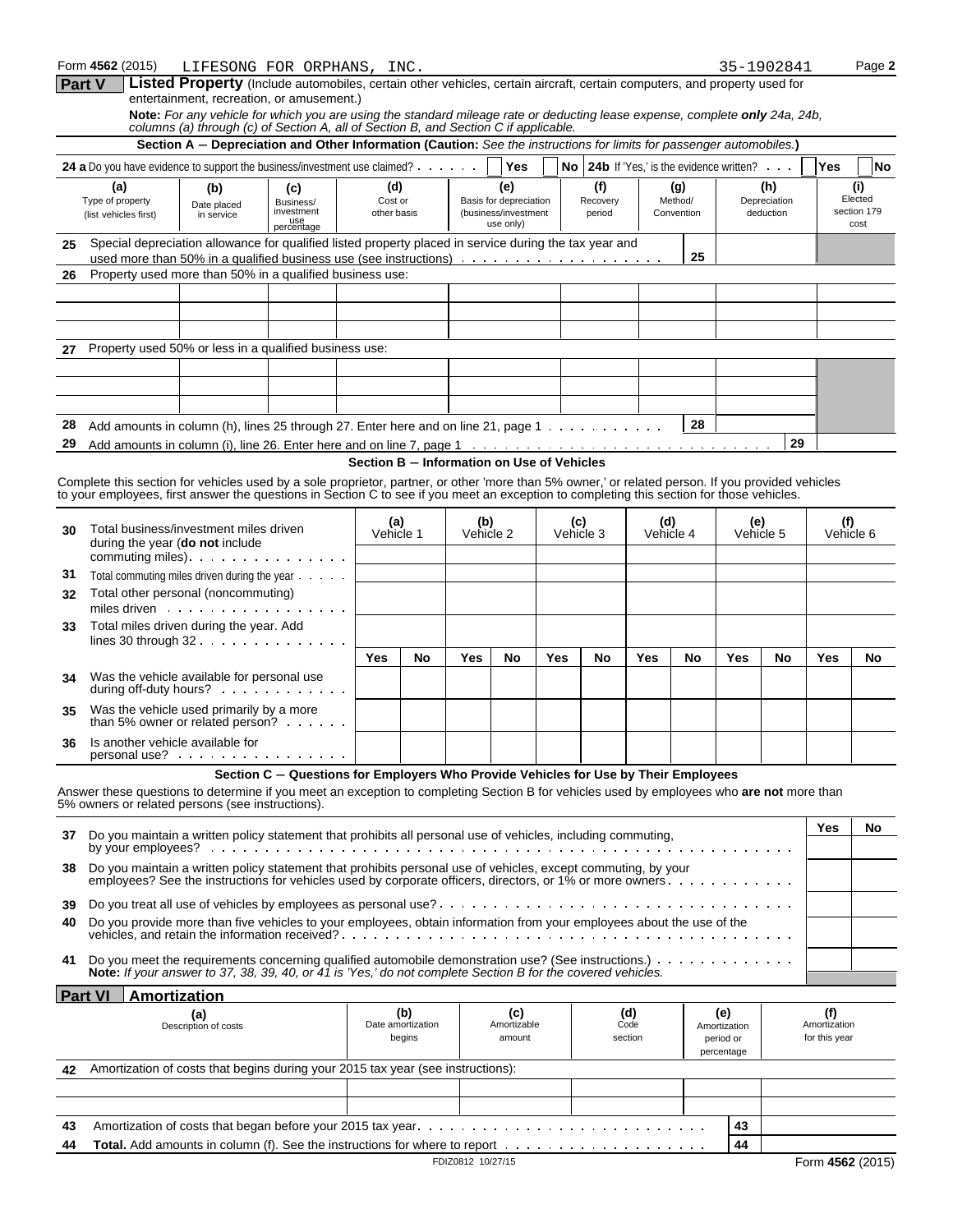#### Schedule O (Form 990), Supplemental Information to Form 990 **Form 990, Page 2, Part III, Line 4d (continued)**

Describe the organization's program service accomplishments for each of its three largest program services, as measured by expenses. Section 501(c)(3) and 501(c)(4) organizations are required to report the amount of grants and allocations to others, the total expenses, and revenue, if any, for each program service reported. Code: Description: DONATIONS MADE TO NATIONAL CHRISTIAN CHARITABLE FOUNDATION (NCF) Expenses Grants Of Revenue. 24,890. (A 501(C)(3) ORGANIZATION) TO SUPPORT THE MISSION OF THAT 24,890. ORGANIZATION. 0.

| Code:     | Description: | THE FORGOTTEN INITIATIVE (FOSTER CARE SUPPORT) - PROVIDE               |
|-----------|--------------|------------------------------------------------------------------------|
| Expenses  | 223,824.     | BACKPACKS WITH PERSONAL ITEMS TO CHILDREN WHEN THEY ARE BEING          |
| Grants Of |              | 8,027. PLACED INTO FOSTER CARE, TRAIN MENTORS TO HELP FOSTER FAMILIES, |
| Revenue.  |              | AND PROVIDE TRAINING AND EDUCATIONAL RESOURCES TO FOSTER FAMILIES.     |
|           |              | 89 FOSTER AGENCIES WERE SERVED DURING THE YEAR.                        |

#### Form 990, Page 5, Line 4b **Foreign Countries**

| UP |  |
|----|--|
| ΖA |  |
| ΙN |  |
| LI |  |
| GT |  |
| ЕT |  |
| HO |  |
| BL |  |

Schedule O (Form 990) Supplemental Information to Form 990 **Form 990, Page 6, Line 9 (continued)**

| 60137 |
|-------|
| 85254 |
| 61611 |
| 53005 |
| 72210 |
| 64012 |
|       |

Schedule O (Form 990), Supplemental Information to Form 990 **Form 990, Page 6, Line 17 (continued)**

| Illinois   |
|------------|
| Indiana    |
| Alaska     |
| Arizona    |
| Arkansas   |
| California |
| Colorado   |